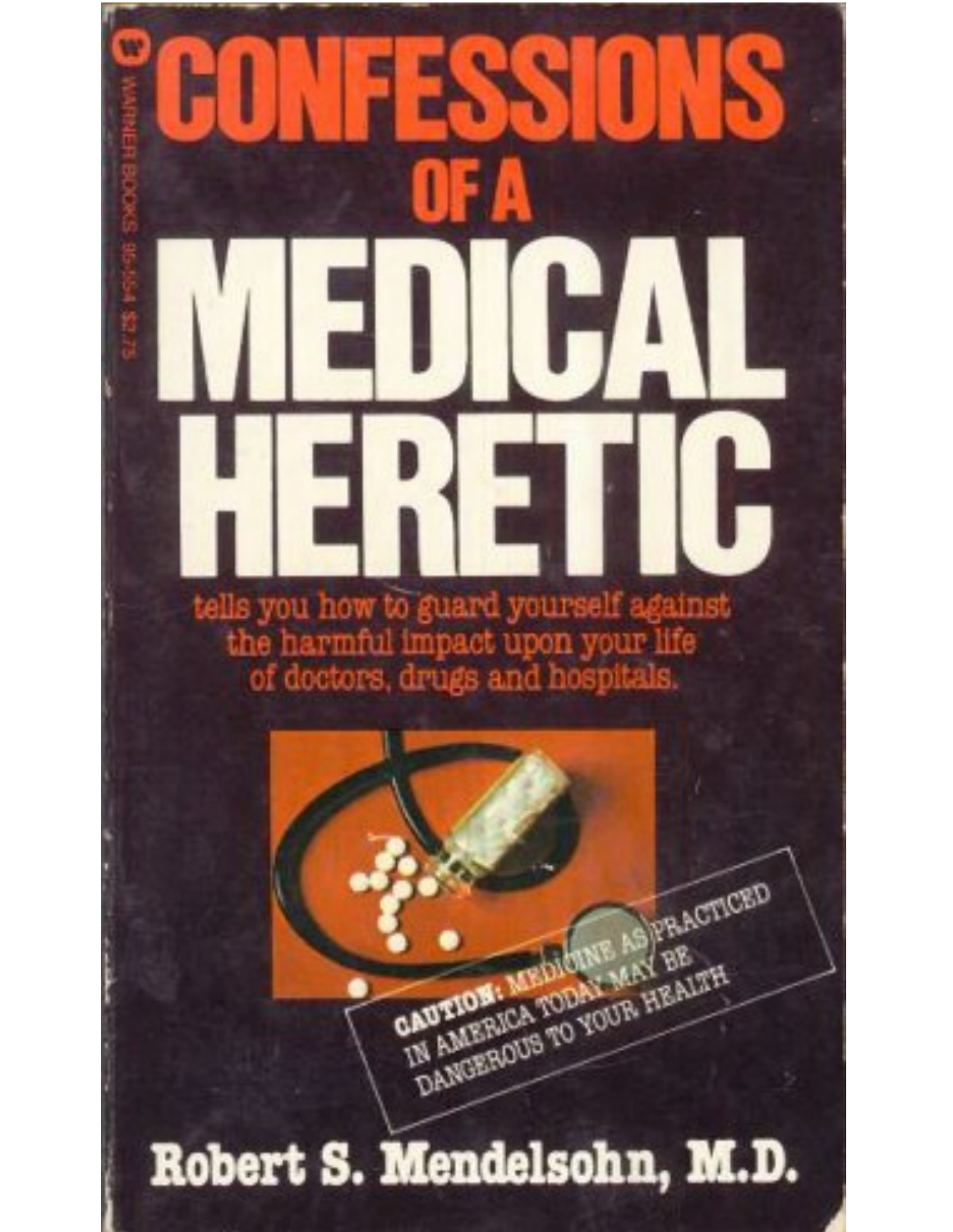## Twenty-five years as a practicing physician have convinced Dr. Mendelsohn that:

- · Annual physical examinations are a health risk.
- · Hospitals are dangerous places for the sick.



- . Most operations do little good and many do harm.
- · Medical testing laboratories are scandalously inaccurate.
- . Many drugs cause more problems than they cure.
- . The X-ray machine is the most pervasive and most dangerous tool in the doctor's office.

## Dr. Mendelsohn is a medical heretic.

He is also the Chairman of the Medical Licensing Committee for the State of Illinois, Associate Professor of Preventive Medicine and Community Health in the School of Medicine of the University of Illinois and the recipient of numerous awards for excellence in medicine and medical instruction. In this book, he tells you how to begin to make your own decisions regarding your medical treatment. It is your health that is at stake.

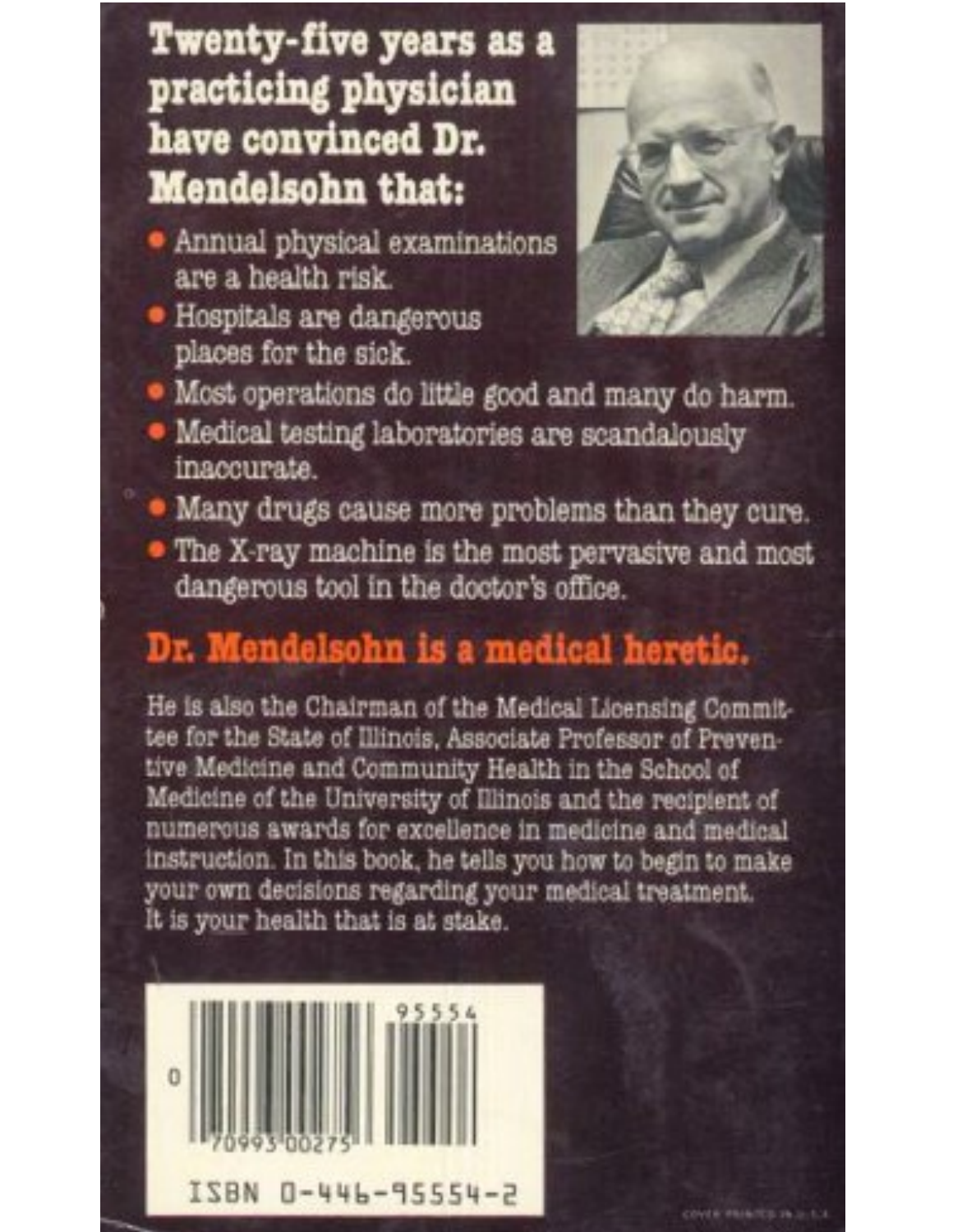Confessions of a Medical Heretic

Robert S. Mendelsohn, M.D., 1979

Numbers in brackets correspond with page numbers in the Warner Books Edition, 1980.

Non Credo

[11] I do not believe in Modern Medicine. I am a medical heretic. My aim in this book is to persuade you to become a heretic, too. I haven't always been a medical heretic. I once believed in Modern Medicine. In medical school, I failed to look deeply into a study that was going on around me, of the effects of the hormone DES -- because I believed. Who could have suspected that twenty years later we would discover that DES causes vaginal cancer and genital abnormalities in children born to women receiving the drug during pregnancy?

I confess that I failed to be suspicious of oxygen therapy for premature infants, even though the best equipped and most advanced [12] premature nurseries had an incidence of partial or total blindness of around ninety percent of all low birth weight infants. A few miles away in a large, less "advanced" hospital, the incidence of this condition -- retrolental fibroplasia -- was less than ten percent. I asked my professors in medical school to explain the difference. And I believed them when they said the doctors in the poorer hospital just didn't know how to make the correct diagnosis.

A year or two later it was proved that the cause of retrolental fibroplasia was the high concentrations of oxygen administered to the premies. The affluent medical centers had higher rates of blinding simply because they could afford the very best nursery equipment: the most expensive and modern plastic incubators which guaranteed that all the oxygen pumped in reached the infant. At the poorer nurseries, however, old-fashioned incubalors were used. They looked like bathtubs with very loose metal lids. They were so leaky that it made very little difference how much oxygen was pumped in: not enough reached the infant to blind it.

I still believed when I took part in a scientific paper on the use of the antibiotic Terramycin in treating respiratory conditions in premature babies. We claimed there were no side effects. Of course there weren't. We didn't wait long enough to find out that not only didn't Terramycin -- or any other antibiotic -- do much good for these infections, but that it -- and other tetracycline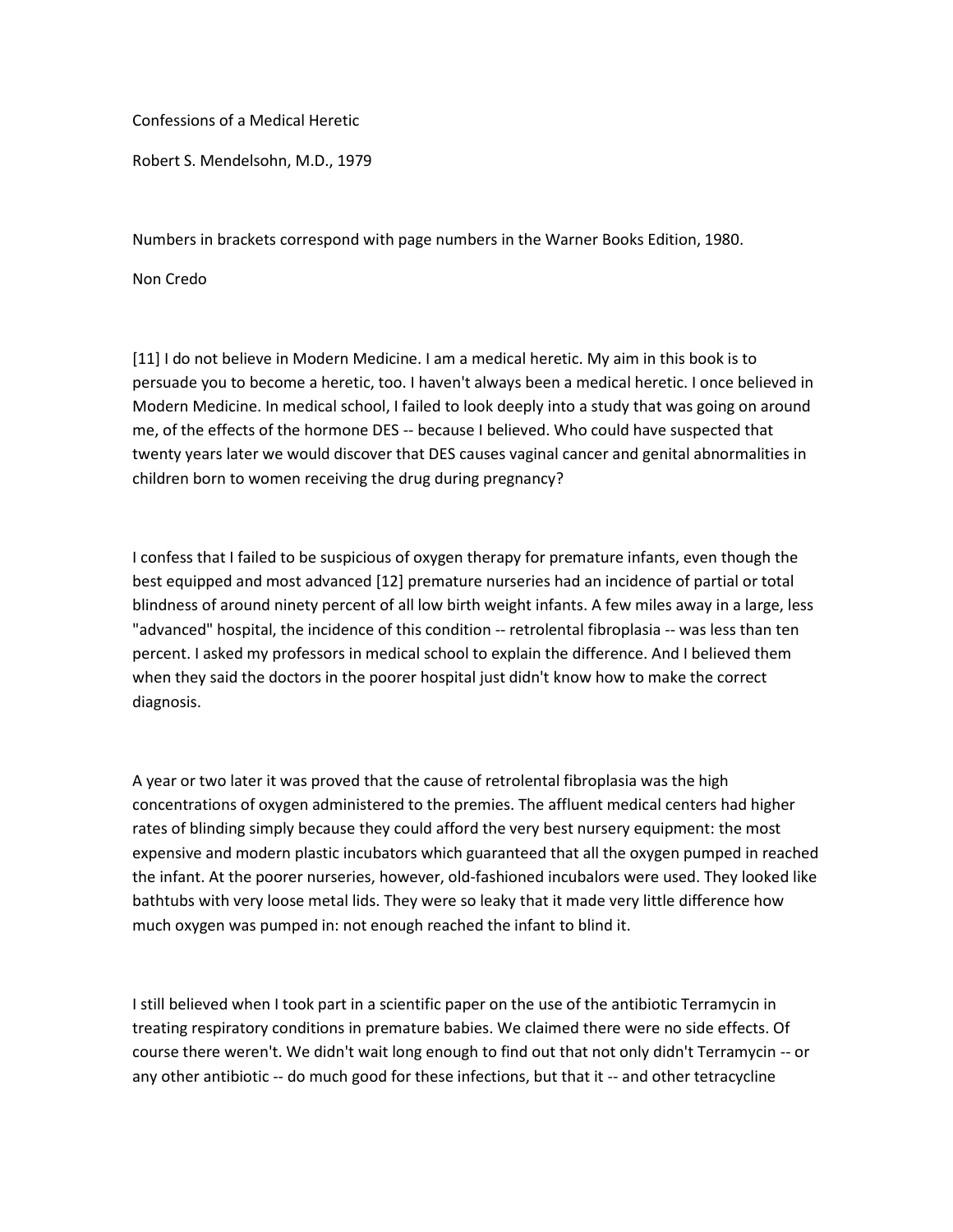antibiotics -- left [13] thousands of children with yellow-green teeth and tetracyeline deposits in their bones.

And I confess that I believed in the irradiation of tonsils, lymph nodes, and the thymus gland. I believed my professors when they said that of course radiation was dangerous, but that the doses we were using were absolutely harmless.

Years later around the time we found out that the "absolutely harmless" radiation sown a decade or two before was now reaping a harvest of thyroid tumors -- I couldn't heip wondering when some of my former patients came back with nodules on their thyroids: Why are you coming back to me? To me, who did this to you in the first place?

But I no longer believe in Modern Medicine.

I believe that despite all the super technology and elite bedside manner that's supposed to make you feel about as well cared for as an astronaut on the way to the moon, the greatest danger to your health is the doctor who practices Modern Medicine.

I believe that Modern Medicine's treatments for disease are seldom effective, and that they're often more dangerous than the diseases they're designed to treat.

I believe the dangers are compounded by the widespread use of dangerous procedures for nondiseases.

I believe that more than ninety percent of Modern Medicine could disappear from the face of the earth -- doctors, hospitals, drugs, [14] and equipment -- and the effect on our health would be immediate and beneficial.

I believe that Modern Medicine has gone too far, by using in everyday situations extreme treatments designed for critical conditions.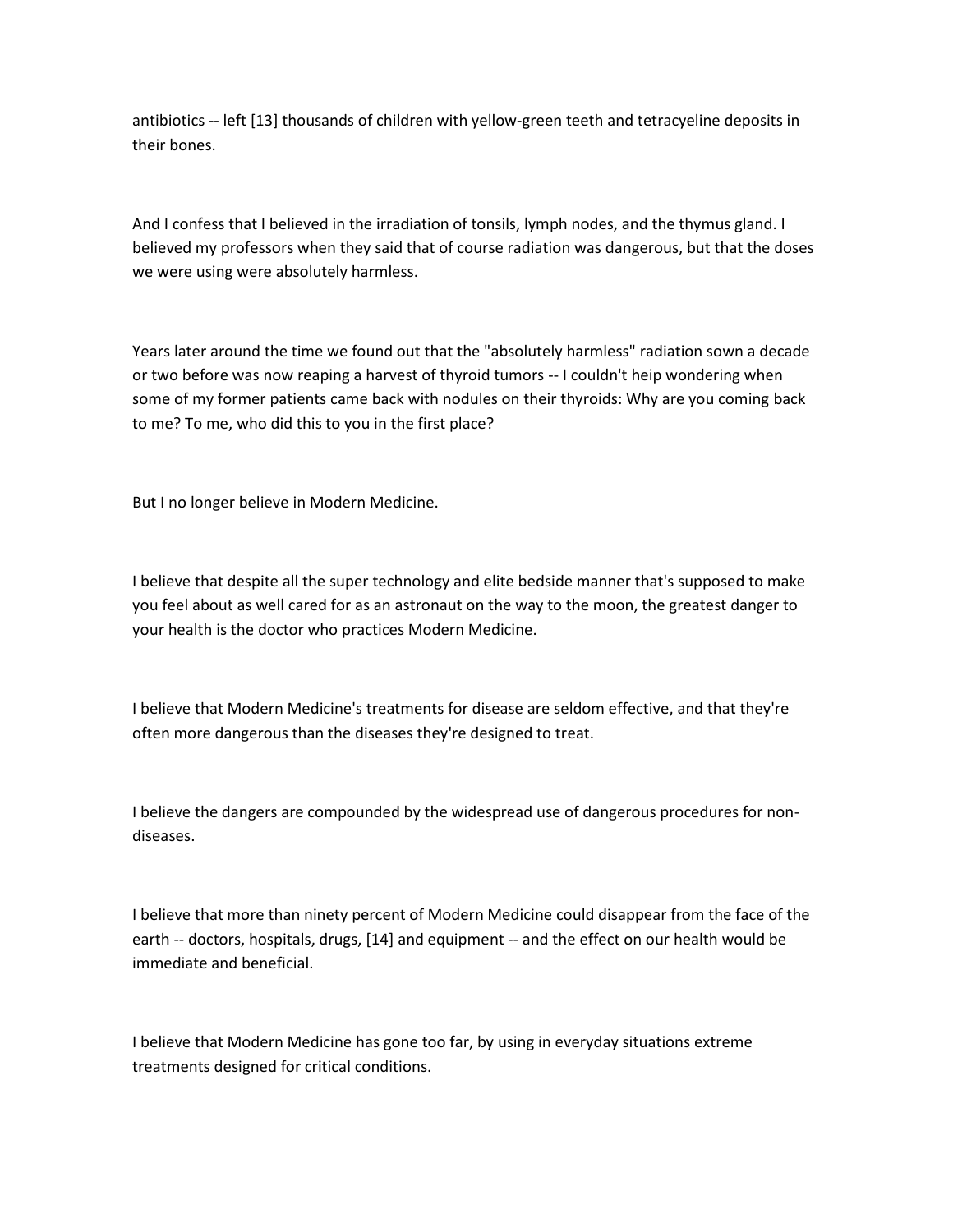Every minute of every day Modern Medicine goes too far, because Modern Medicine prides itself on going too far. A recent article, "Cleveland's Marvelous Medical Factory," boasted of the Cleveland Clinic's "accomplishments last year: 2,980 open-heart operations, 1.3 million laboratory tests, 73,320 electrocardiograms, 7,770 full-body x-ray scans, 24,368 surgical procedures."

Not one of these procedures has been proved to have the least little bit to do with maintaining or restoring health. And the article, which was published in the Cleveland Clinic's magazine, fails to boast or even mention that any people were helped by any of this expensive extravagance. That's because the product of this factory is not health at all.

So when you go to the doctor, you're seen not as a person who needs help with his or her health, but as a potential market for the medical factory's products.

If you are pregnant, you go to the doctor and he treats you as if you're sick. Childbirth is a ninemonth disease which must be treated, so you're sold on intravenous fluid bags, fetal monitors, a host of drugs, the totally unnecessary episiotomy, and -- the top of the line product -- the Caesarean delivery!

[15] If you make the mistake of going to the doctor with a cold or the flu he's liable to give you antibiotics, which are not only powerless against colds and flu but which leave you more likely to come down with worse problems.

If your child is a little too peppy for his teacher to handle, your doctor may go too far and turn him into a drug dependent.

If your new baby goes off his or her feed for a day and doesn't gain weight as fast as the doctor's manual says, he might barrage your breast-feeding with drugs to halt the natural process and make room in the baby's tummy for man-made formula, which is dangerous.

If your are foolish enough to make that yearly visit for the routine examination, the receptionist's petulance, the other patients' cigarette smoke, or the doctor's very presence could raise your blood pressure enough so that you won't go home empty-handed. Another life "saved" by anti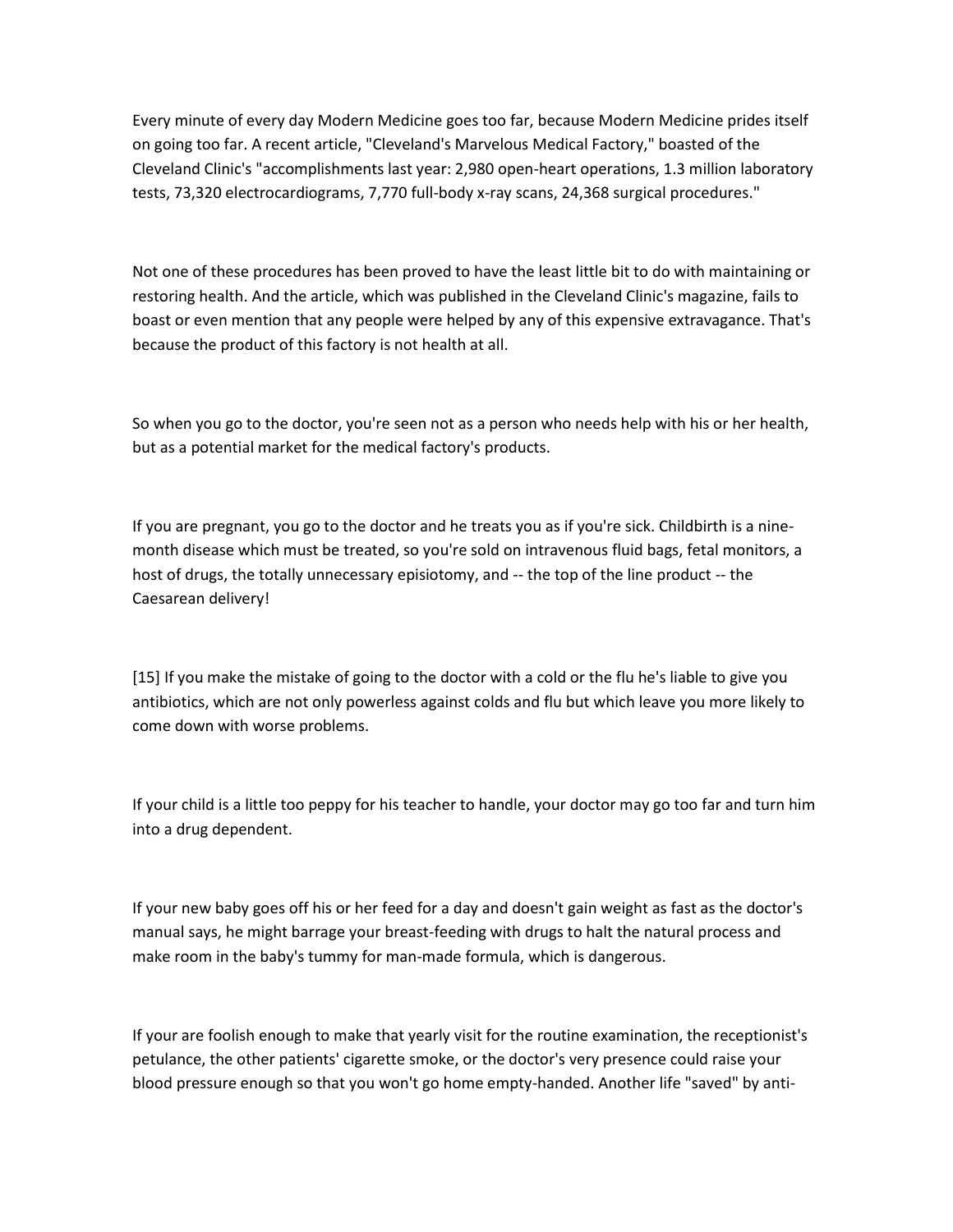hypertensive drugs. Another sex life down the drain, since more impotence is caused by drug therapy than by psychological problems.

If you're unfortunate enough to be near a hospital when your last days on earth approach, your doctor will make sure your \$500-a-day deathbed has all the latest electronic gear with a staff of strangers to hear your last words. But since those strangers are paid to keep your family away from you, you won't have anything to say. Your last sounds will be the electronic whistle on the cardiogram. Your relatives will participate: they'll pay the bill.

[16] No wonder children are afraid of doctors. They know! Their instincts for real danger are uncorrupted. Fear seldom actually disappears. Adults are afraid, too. But they don't admit it, even to themselves. What happens is we become afraid of something else. We learn to fear not the doctor but what brings us to the doctor in the first place: our body and its natural processes.

When you fear something, you avoid it. You ignore it. You shy away from it. You pretend it doesn't exist. You let someone else worry about it This is how the doctor takes over. We let him. We say: I don't want to have anything to do with this, my body and its problems, doc. You take care of it, doc. Do what you have to do.

So the doctor does.

When doctors are criticized for not telllng their patients about the side effects of the drugs they prescribe, they defend themselves on the grounds that the doctor-patient relatlonship would suffer from such honesty. That defense implies that the doctor-patient relationship is based on something other than knowledge. It's based on faith.

We don't say we know our doctors are good we say we have faith in them. We trust them.

Don't think doctors aren't aware of the difference. And don't believe for a minute that they don't play it for all it's worth. Because what's at stake is the whole ball game, the whole ninety percent or more of Modern [17] Medicine that we don't need, that, as a matter of fact is out to kill us.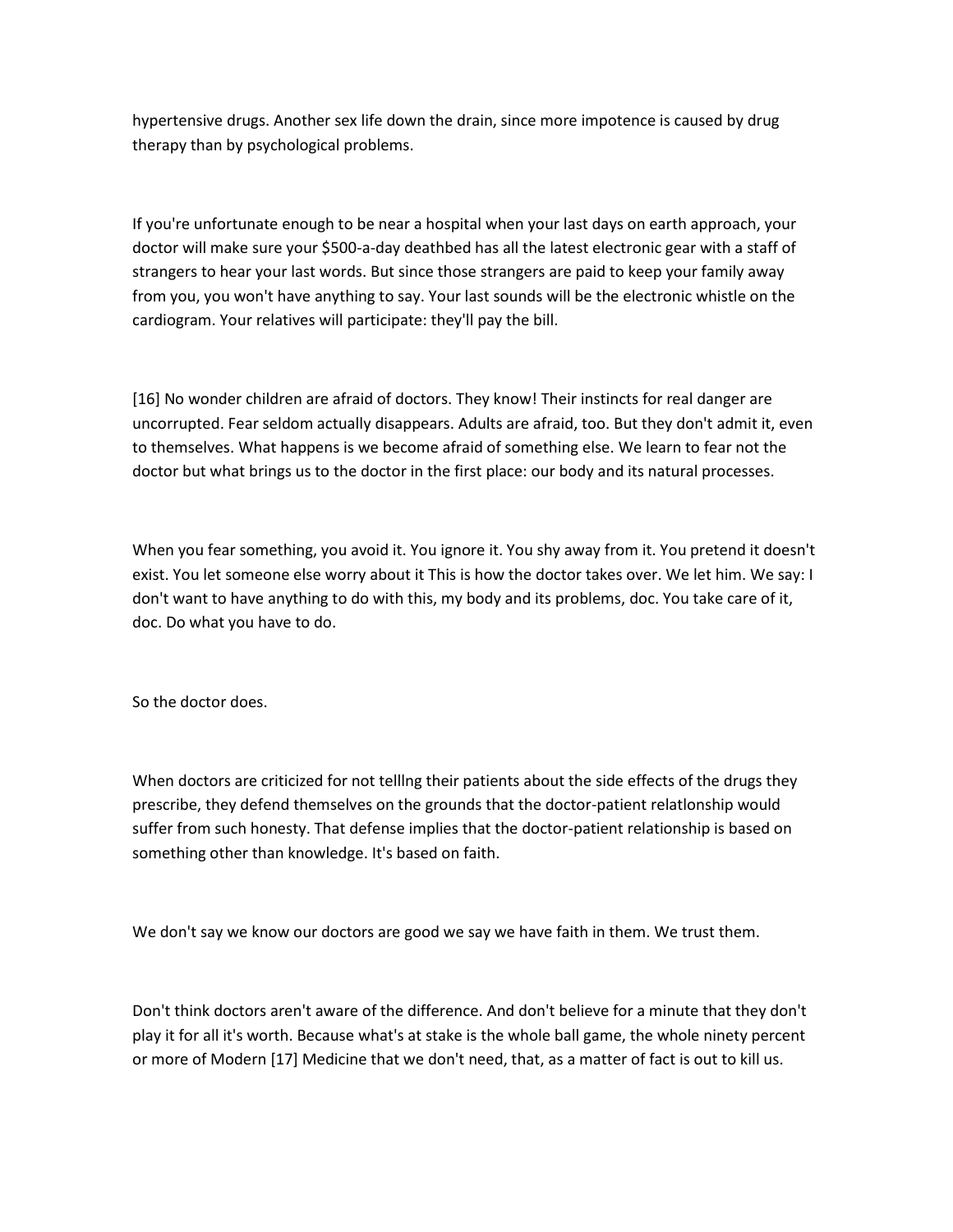Modern Medicine can't survive without our faith, because Modern Medicine is neither an art nor a science. It's a religion.

One definition of religion identifies it as any organized effort to deal with puzzling or mysterious things we see going on in and around us. The Church of Modern Medicine deals with the most puzzling phenomena: birth, death, and all the tricks our bodies play on us -- and we on them -- in between. In "The Golden Bough," religion is defined as the attempt to gain the favor of "powers superior to man which are believed io direct and control the course of nature and of human life."

If people don't spend billions of dollars on the Church of Modern Medicine in order to gain favor with the powers that direct and control human life, what do they spend it on?

Common to all religions is the claim that reality is not limited to or dependent upon what can be seen, heard, felt, tasted or smelled. You can easily test modern medical religion on this characteristic by simply asking your doctor Why? enough times. Why are you prescribing this drug? Why is this operation going to do me any good? Why do I have to do that? Why do you have to do that to me?

Just ask why? enough times and sooner or later you'll reach the Chasm of Faith. Your doctor will retreat into the fact that you have no way of knowing or understanding all the [18] wonders he has at his command. Just trust me.

You've just had your first lesson in medical heresy. Lesson Number Two is that if a doctor ever wants to do something to you that you're afraid of and you ask why? enough times until he says Just Trust Me, what you're to do is turn around and put as much distance between you and him as you can, as fast as your condition will allow.

Unfortuately, very few people do that. They submit. They allow their fear of the witch doctor's mask, the unknown spirit behind it, and the mystery of what is happening and of what will happen to change into respectful awe of the whole show.

But you don't have to let the witch doctor have his way. You can liberate yourself from Modern Medicine -- and it doesn't mean you'll have to take chances with your health. In fact, you'll be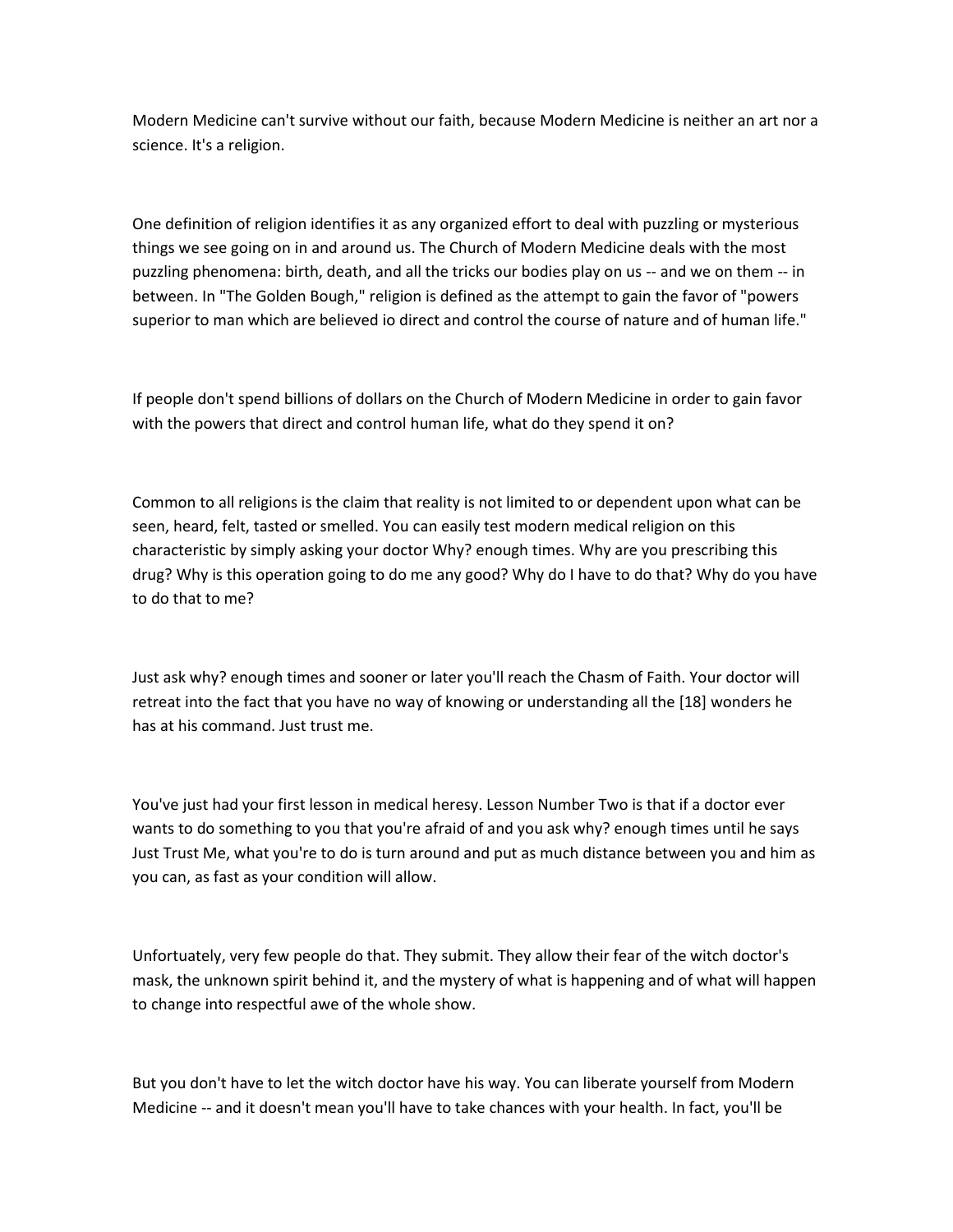taking less of a chance with your health, because there's no more dangerous activity than walking into a doctor's office, clinic or hospital unprepared. And by prepared I don't mean having your insurance forms filled out. I mean you have to get in and out alive and accomplish your mission. For that, you need appropriate tools, skills, and cunning.

The first tool you must have is knowledge of the enemy. Once you understand Modern Medicine as a religion, you can fight it and defend yourself much more effectively than when you think you're fighting an art or a science. Of course, the Church of Modern [19] Medicine never calls itself a church. You'll never see a medical building dedicated to the religion of medicine, always the medical arts, or medical science.

Modern Medicine relies on faith to survive. All religions do. So heavily does the Church of Modern Medicine rely on faith that if everyone somehow simply forgot to believe in it for just one day the whole system would collapse. For how else could any institution get people to do the things Modern Medicine gets people to do, without inducing a profound suspension of doubt? Would people allow themselves to be artificially put to sleep and then cut to pieces in a proeess they couldn't have the slightest notion about -- if they didn't have faith? Would people swallow the thousands of tons of pills every year -- again without the slightest knowledge of what these chemicals are going to do -- if they didn't have faith?

If Modern Medicine had to validate its procedures objectively, this book wouldn't be necessary. That's why I'm going to demonstrate how Modern Medicine is not a church you want to have faith in.

Some doctors are worried about scaring their patients. While you're reading this book, you are, in a sense, my patient. I think you should be scared. You're supposed to be scared when your wellbeing and freedom are threatened. And you are, right now, being threatened. If you're ready to learn some of the shocking things your doctor knows but won't tell you; if [20] you're ready to find out if your doctor is dangerous; if you're ready to learn how to protect yourself from your doctor; you should keep reading because that's what this book is about.

Chapter 1 Dangerous Diagnosis

[21] I don't advise anyone who has no symptoms to go to the doctor for a physical examination. For people with symptoms, it's not such a good idea, either. The entire diagnostic procedure --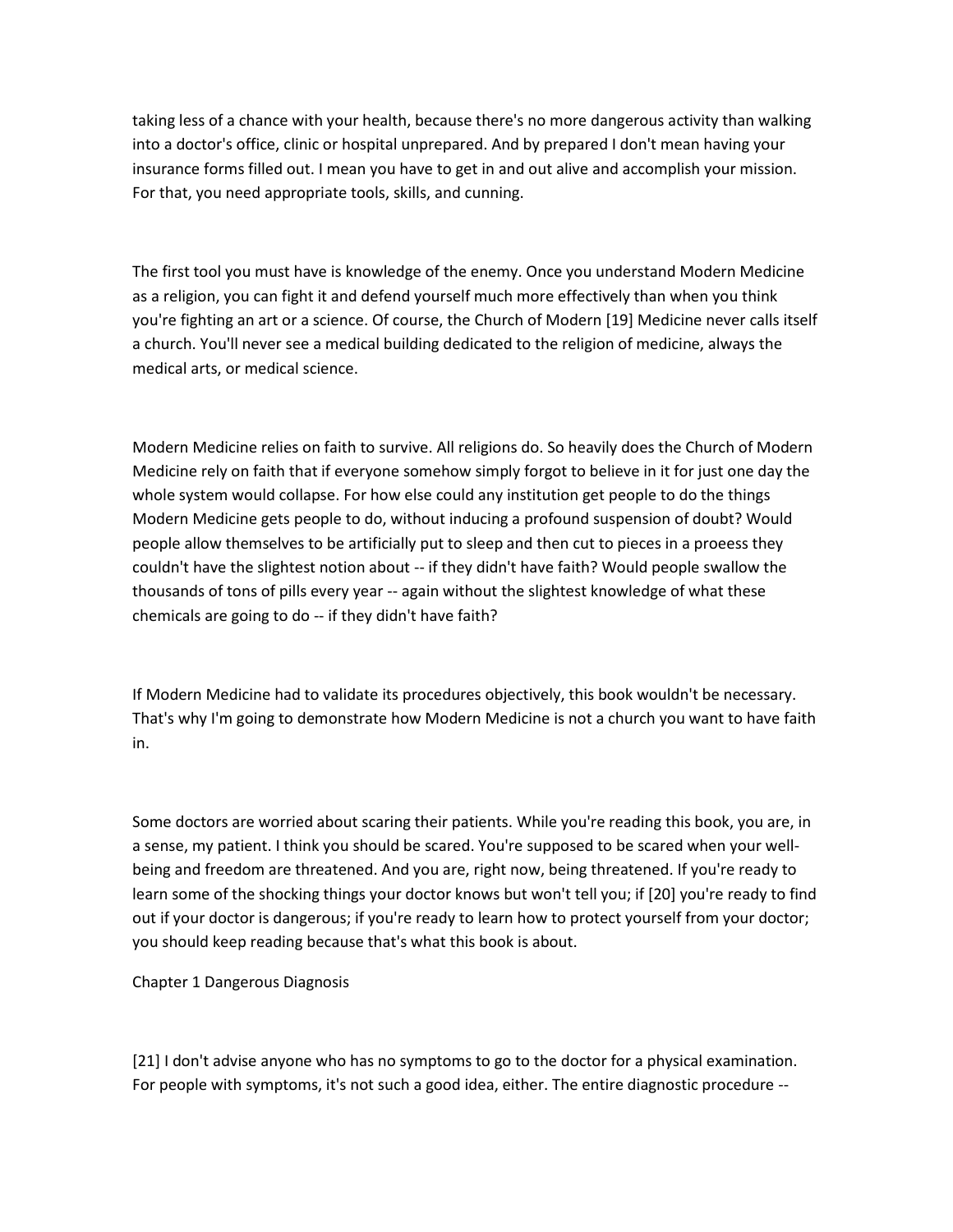from the moment you enter the office to the moment you leave clutching a prescription or a referral appointment -- is a seldom useful ritual.

The mere act of delivering yourself to the priestly doctor and submitting to his wishes presumably bestows the benefit. The feeling is that the more exams you have, and the more thorough the exams, the better off you'll be.

All of which is nonsense. You should approach the diagnostic procedure with suspicion rather than confidence. You should be aware of the dangers, and that even the simplest, [22] seemingly innocuous elements can be a threat to your health or well-being.

The diagnostic tools themselves are dangerous. The stethoscope, or example, is nothing but the priestly doctor's religious badge. As a tool, it does more harm than good. There's no question that there's a high degree of contagion from the use of stethoscopes from patient to patient. And there's almost no form of serious disease that cannot be suspected or diagnosed without the stethoscope. In congenital heart disease where the baby is blue, it's obvious because the baby is blue. In other forms of heart disease, the diagnosis can be made by feeling the various pulses around the body. In coarctation of the aorta, for example, there's a deficiency of the pulse rate in the femoral arteries in the groin, You don't need a stethoscope to make that diagnosis.

The only value of ihe stethoscope over the naked ear applied to the chest is in the convenience and modesty of the physician. There's nothing that he can hear with the stethoscope that he cannot hear with his ear against the person's chest. As a matter of fact, I know some doctors who now put the stethoscope around their neck and don't put the ear pieces in their ears as they apply the bell to the patient's chest! At one time I used to think that was really terrible. Not any more. The doctor probably realizes, consciously or otherwise that the patient needs the stethoscopic examination because it's part of the sacred ritual [23] rather than because it makes any sense or does any good.

And it can do harm, especially in the case of children. Suppose a mother brings her daughter in for her annual exam. The child has no symptoms of illness whatsoever. But the doctor uses the stethoscope and discovers a functional heart murmur -- a harmless heart sound found in at least one third of all children at one time or another. At that point the doctor has to make a decision whether or not to tell the mother. Now at one time doctors used to keep this information to themselves. They might put it in the chart in symbolic form so that nobody but a doctor could read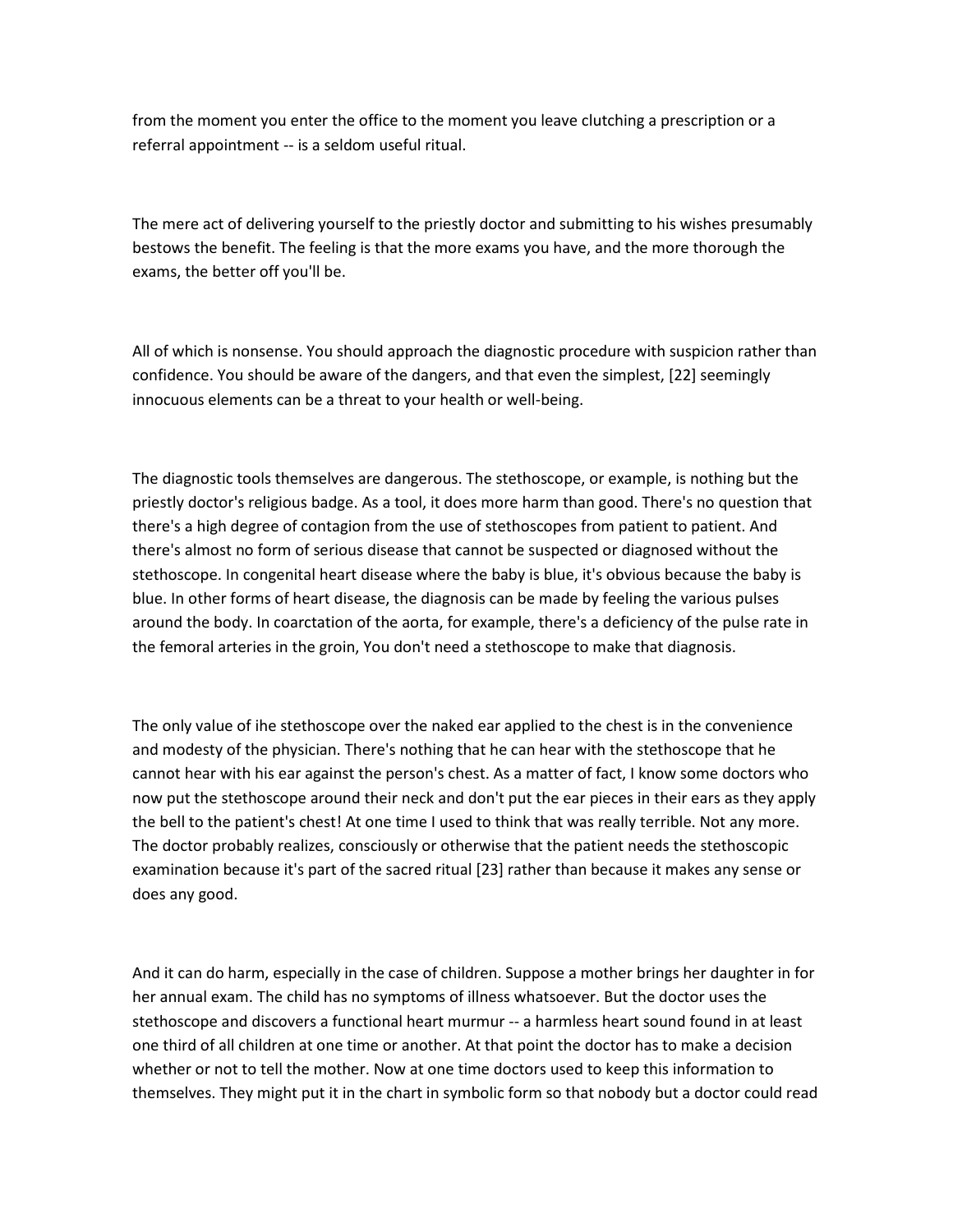it. Recently doctors have been taught to share this information with the parents either because of their belief in the patient's right to know or -- more likely -- because they're afraid another doctor will find it and tell them first.

So the doctor tells the mother. And whether or not he reassures the family that the murmur is innocent, both mother and daughter may suspect -- perhaps for the rest of their lives -- that something really is wrong! Mother may then begin a trek to pediatric cardiologists who will take repeated EKGs, chest x-rays, or even perform cardiac catheterizations to help the mother "get to the bottom of all this." Studies have shown that families of children with heart murmurs tend to do two things: they restrict their child's activity and do not allow them to play in sports, and they encourage them to eat [24] more. Naturally these are the worst things they can do! They literally make cardiac cripples out of their children.

Though it's a lot more impressive than the stethoscope, the electrocardiogram (EKG) is little more than an expensive electronic toy for the physician. More than twenty years ago a survey revealed that the reports of expert EKG interpreters varied by twenty percent among individuals and by another twenty percent when the same individuals re-read the same tracing at another time. Time of day, recent activity, and many other factors besides the condition of one's heart can affect the readings. In one test the EKG delivered a positive finding in only twenty-five percent of cases of proven myocardial infarction, an equivocal finding in half, and a totally negative finding in the rest. And in another test, more than half of the readings taken of healthy people were grossly abnormal.

Yet physicians and other medical personnel continue io increase rather than decrease their reliance on the EKG as a detector of cardlac problems. I have a recurring fantasy of a person lying in an intensive coronary care unit after suffering a heart attack. He is perfectly comfortable -- until he's approached by a nurse with a hypodermic syringe. She explains that his EKG monitor has shown an irregularity that demands immediate treatment. Of course, she is not aware of the studies that show the high degree of error in electronic monitoring equipment, or the studies that show the not [25] infrequent leakage of electricity from one monitor to another in the same ward. My fantasy patient protests and pleads with the nurse: "Please, nurse, feel my pulse. It's alsolutely regular!" The nurse's answer is that there's no point in feeling his pulse. You can't argue with the machine. So she immediately plunges the needle in his arm. You can guess at the outcome.

My fantasy is not so fantastic as you might think. There are electronic monitors in "advanced" coronary units that are equipped to electrically "correct" the heartbeat of patients who, the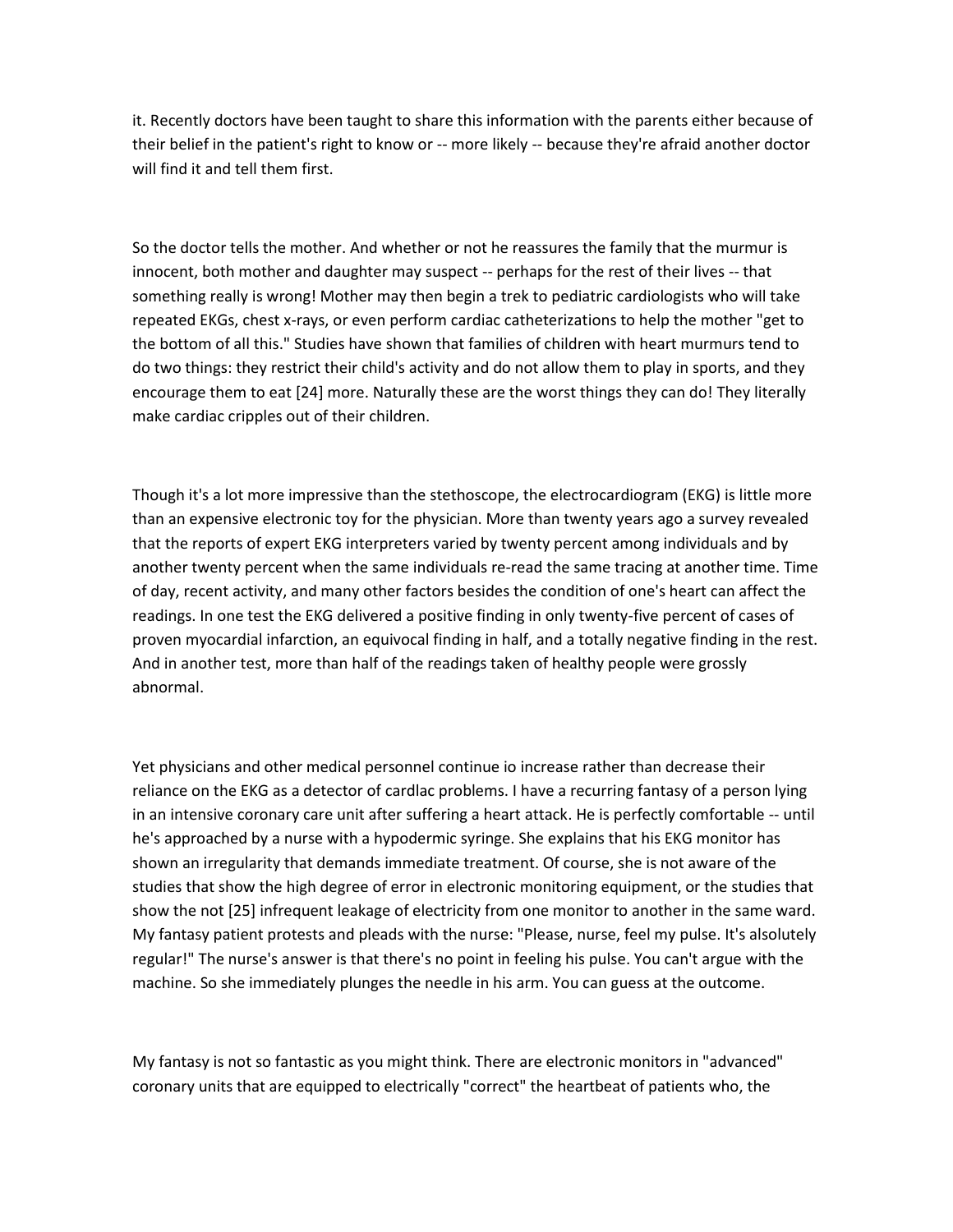machine decides, need a jolt. I have heard of cases where the machine decided the person needed a jolt when, in fact, he didn't.

While the electroencephalogam (EEG) is an excellent instrument for the diagnosis of certain kinds of convulsive disorders and the diagnosis and localization of brain tumors, not many people are aware of its limitations. About twenty percent of people with clinically established convulsive disorders never have an abnormal EEG. Yet fifteen to twenty percent of perfectly normal people have abnormal EEGs! To demonstrate the questionable reliability of the EEG as a measure of brain activity, one researcher connected one in the standard manner to a mannequin's head filled with lime jello and got a reading indicating "life."

Despite the obvious possibilities for error the EEG is used as the primary diagnostic tool in determining whether or not a child truly has organic learning difficulties, minimal brain [26] damage, hyperactivity, or any of the twenty or thirty other names assigned to this ill-defined syndrome. Despite the fact that every pediatric neurologist in need of publishing a paper has reported some significance of this spike or that dip, there has been a total lack of agreement on a valid correlation between an EEG reading and a child's behavior.

Nevertheless, this lack of scientiffc validation has in no way interfered with the proliferation of EEG machines and the skyrocketing numbers of EEGs performed. I often recommend to students in search of a career the entire field of electroencephalography since it, like everything else connected with learning disabilities, is a growth industry. Today educators, physicians, and parents have consciously or otherwise joined in a conspiracy to medicalize almost all behavior problems. What happens is that a child gets sent home with a note asking for a conference. At the conference, the parents are told the child might have an organic brain problem, might be hyperactive, might be minimally brain damaged. Parents and child are hustled off to the doctor for an EEG. Then, on the basis of the EEG -- which may or may not be accurate -- the child is drugged into fitting the behavior mold that best suits tbe teacher.

By far, the most pervasive and dangerous dignostic tool in the doctor's office is the x-ray machine. Unfortunately, because of its religious significance, the x-ray machine will be the hardest for doctors to give up. They know that people are awed by the doctor's power to [27] see right through their flesh, to gaze firsthand at what is afficting them, to see where they cannot. Doctors literally got drunk on this power and started using x-rays on everything from acne to settling the mysteries of the developing fetus. Many obstetricians still insist on x-rays if they don't quite trust their skill in determining fetal position by palpation -- despite the fact that childhood lukemia has a well-documented link with prenatal radiation exposure.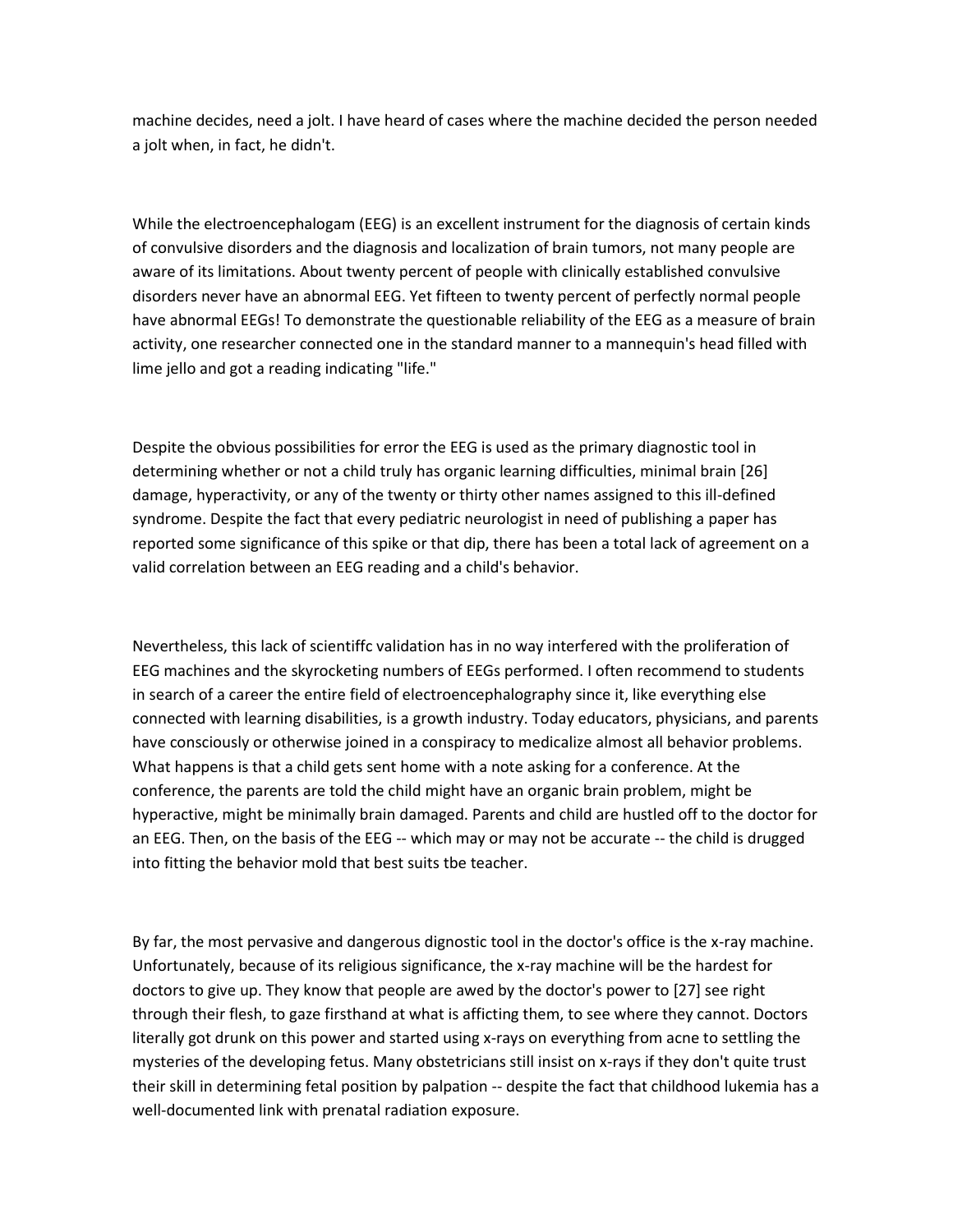Thyroid lesions, many of them cancerous, are now turning up by the thousands in people who were exposed to head, neck and upper chest radiation twenty to thirty years ago. Thyroid cancer can develop after an amount of radiation that is less than that produced bv ten bite-wing dental xrays. Scientist testifying before Congess have emphasized the hazards of low level radiation to both the present generaton and to future generations in the form of genetic damage. They have implicated x-rays in the development of diabetes, cardiovascular disease, stroke, high blood pressure, and cataracts -- all associated with aging. Other studies have matched radiation to cancer, blood disorders, and tumors of the central nervous system. Conservative estimates peg the number of deaths each year directly attributable to medical and dental radiation at 4000.

As far as I'm concerned, these deaths are unnecessary, as is the host of other afflictions attributed to radiation. A quarter century ago I was taught in medical school that x-rays of [28] the breast were practically worthless. A recent survey showed that things haven't changed very much. Physicians supposedly trained to interpret mammograms were no more accurate than untrained physicians in spotting breast cancer on mammograms. A survey more than thirty years ago showed that as many as twenty-four percent of radiologists differed with each other interpreting the same chest film, even in cases of extensive disease. Thirty-one percent of them even disagreed with themselves when re-reading the same films! Another study in l955 showed that thirty-two percent of chest x-rays showing definite abnormalities in the lungs were misdiagnosed as negative. In 1959, thirty percent of the experts disageed with other experts on radiographic readings, and twenty percent disagreed with themselves when rereading the same films! A 1970 Harvard study showed that the going rate of disagreement among radiologists was still at least twenty percent.

Yet x-rays are still sacred in most doctors' and dentists' offices. Hundreds of thousands of women are still lining up every year for breast x-rays, despite the well published scientific evidence that the mammography itself will cause more breast cancer than it will detect! The ritual of the annual x-ray, the pre-employment x-ray, the school entrance x-ray, and the health fair x-ray continue. I hear about and get letters from people whose doctors pronounce them in perfect health, but still insist on a chest x-ray. One man told me about going to the hospital [29] for a hernia operation, where he was given six chest x-rays. From the radiologists conversations, he got the distinct impression they were experimenting with the exposure levels. This same man was given thirty xrays at a local dental school where he went to get a crown replaced.

Many doctors defend their use of x-rays on the grounds that the patients demand or expect x-rays. To that excuse, I reply that if people are addicted to x-rays, the greatest service doctors might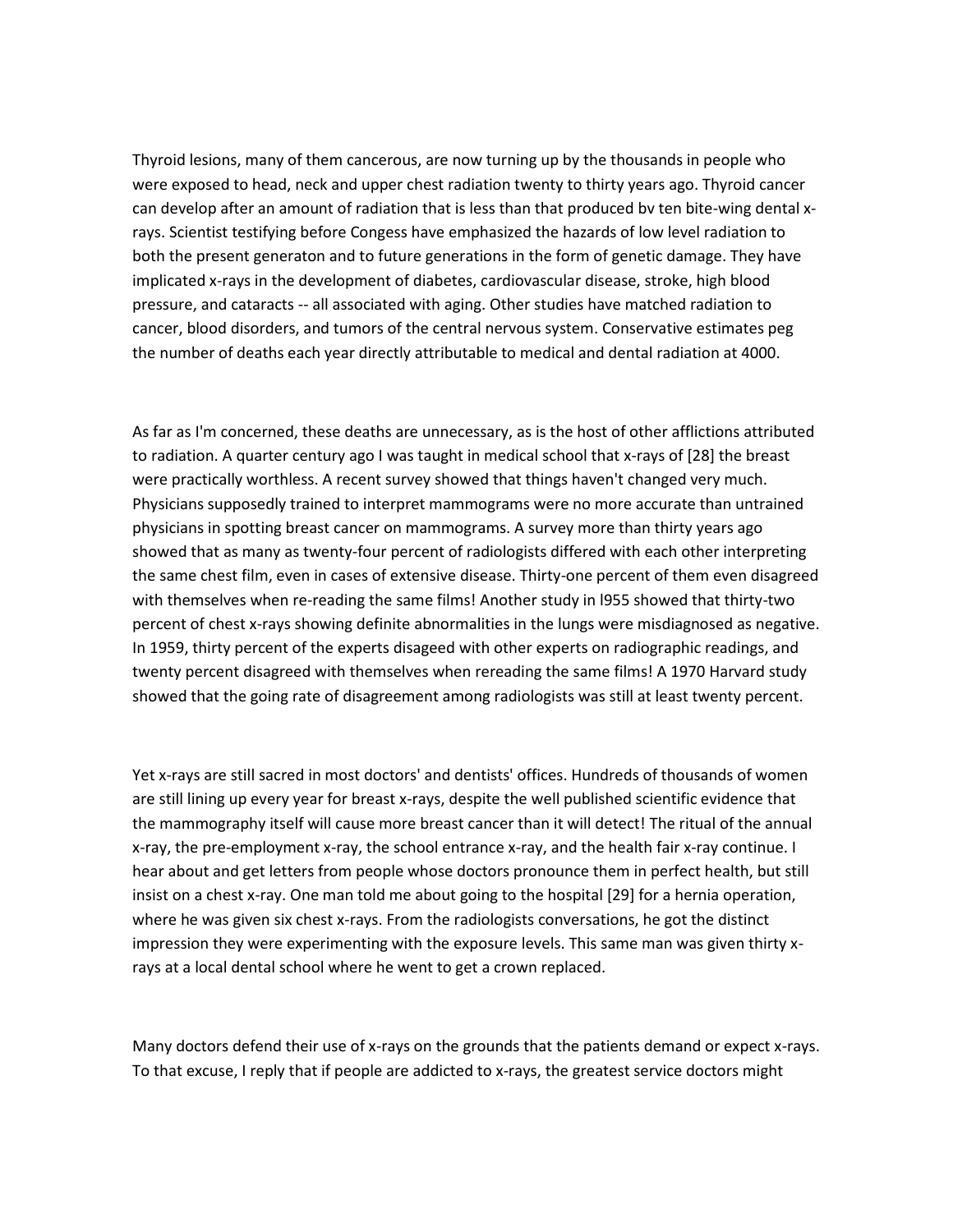perform would be to rig up machines that look and sound like real x-ray machines. A tremendous amount of disease could be avoided.

Lab tests are another part of the diagnostic procedure that do more harm than good. Medical testing laboratories are scandalously inaccurate. In 1975, the Center for Disease Control (CDC) reported that its surveys of labs across the country demonstrated that ten to forty percent of their work in bacteriology testing was unsatisfactory, thlrty to fifty percent failed various simple clinical chemistry tests, twelve to eighteen percent flubbed blood grouping and typing and twenty to thirty percent botched hemoglobin and serum electrolyte tests. Over all, erroneous results were obtained in more than a quarter of all the tests. In another nationwide survey fifty percent of the "high standard" labs licensed for Medicare work failed to pass. A large scale retesting of 25,000 analyses made by 225 New Jersey labs revealed that only twenty percent of them produced [30] acceptable results more than ninety percent of the time. Only half passed the test seventy-five percent of the time.

To get some idea of what people are really getting for \$12 billion worth of lab tests each year, thirty-one percent of a group of labs tested by the CDC could not identify sickle cell anemia. Another test group incorrectly identified infectious mononucleosis at least one third of the time. From ten to twenty percent of the tested groups incorrectly identified specimens as indicating leukemia. And from five to twelve percent could be counted on to find something wrong with specimens which were healthy! My favorite study is one in which 197 out of 200 people were "cured" of their abnormalities simply by repeating their lab tests!

If you think these tests are shocking keep in mind that the Center for Disease Control monitors and regulates fewer than ten percent of the country's labs. So these tests indicate the best work of the best labs. With the rest, you pay your money and you take your chances. And you will pay more and more, because doctors practicing "just in case medicine" are ordering more and more laboratory tests.

As long as these tests have such an immense possibility for inaccuracy, the only way to look at them is as sacred oracles or fortune telling rituals: they depend on the whims of the deities and the skill of the magician-priest. Even if the deities are keeping up their end of the bargain and your tests results are miraculously correct, there is still the danger that the doctor [31] will misinterpret them. One woman wrote me that at her last routine examination, a test revealed blood in her stool. Her doctor subjected her to every possible test, including barium x-rays, all of which proved negative. The doctor did not give up. Though the woman was in real pain because of the tests, he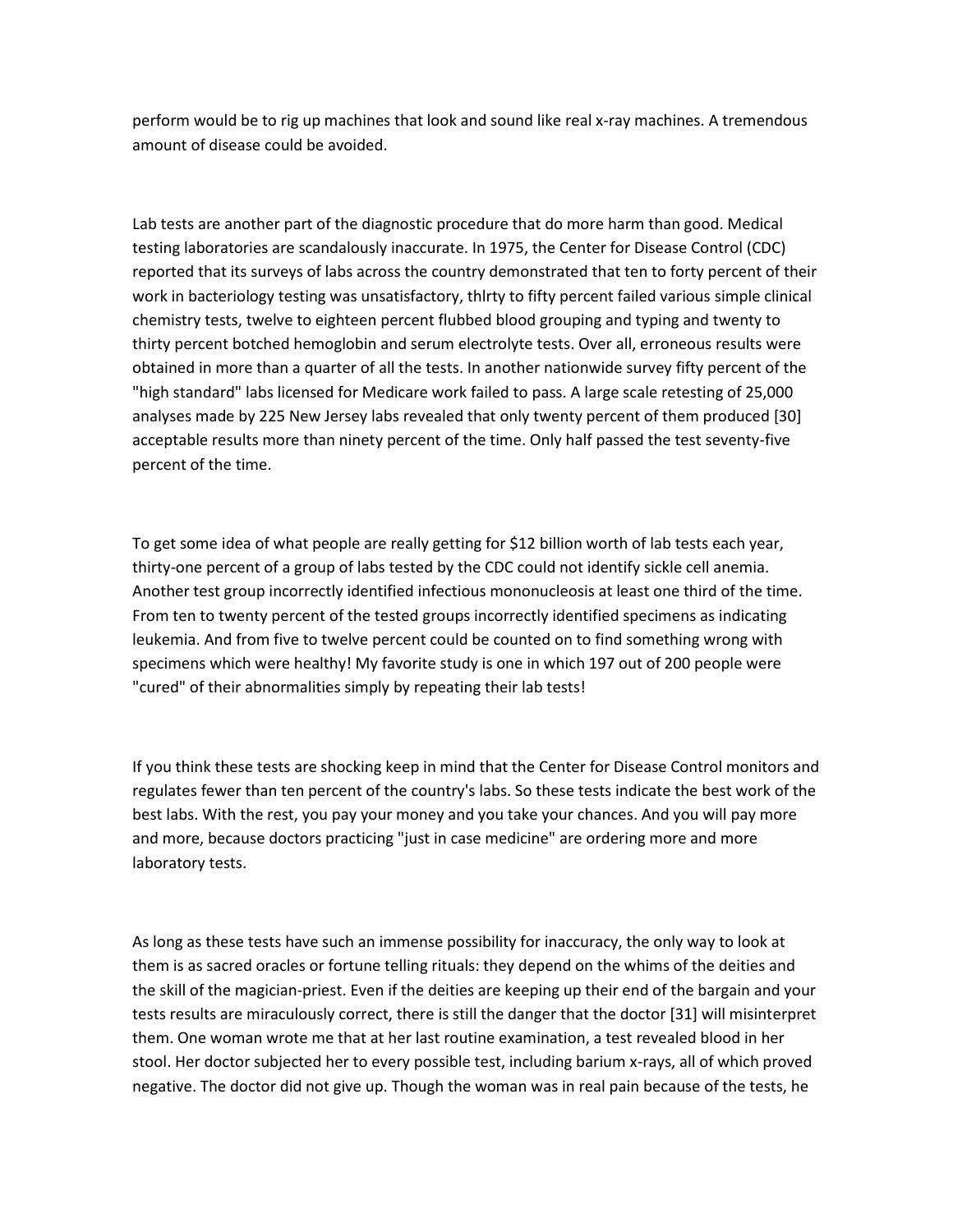recommended further testing. Six months later, his diagnosis was announced to a much weakened woman: she had too much acid in her stomach!

Lab tests and diagnostic machines wouldn't be so dangerous if doctors weren't addicted to the quantitative information these tools provide. Since numbers and statistics are Modern Medicine's language of prayer, quantitative information is considered sacred, the word of God, indeed, the last word in a diagnosis. Whether the tools are simple, like thermometers, scales, or calibrated infant bottles, or complicated like x-ray machines, EKGs, EEGs, and lab tests, people and doctors are dazzled into crowding out of the process their own common sense and the qualitative judgment of doctors who are real diagnostic artists.

Scales cause all kinds of trouble in pediatrics and obstetrics. The pediatician weighs the baby and gets all upset if the baby doesn't gain a certain amount of weight. Again, he's substituting a quantitative evaluation for a qualitative one. The important questions are: what does the baby look like? What's his behavior? How does he look at you? What are his movements like? How's his nervous system functioning? Rather than relying on these observations, [32] the doctor goes by the numbers. Sometimes a breastfed baby won't gain as fast as the doctor mistakenly thinks it should. So he puts the baby on formula -- to the detriment of both mother and baby.

Pregnant women also should pay no attention to the scale. There is no correct amount of weight for any mother to gain. Again, the important evaluations are qualitative rather than quantitative. She should be eating the right food, not merely "correct quantities" of any food. If she's careful about what she eats, how much she eats will take care of itself. She'll rightly be able to ignore the scale.

Calibrated infant formula bottles are another menace. The pediatrician tells the mother to make sure the baby gets "x" amount at every feeding, and, by golly, she's determined to stick to that goal. So at every feeding she cajoles, threatens, and in some way gets that exact amount out of the bottle and into the baby. Most of the time the babv will throw most of it back up, anyway. The net result is a lot of bad feelings between mother and baby -- a lot of anxiety and tension where there should be love and enjoyment. Not to mention a good chance of obesity in later life.

Temperature taking is virtually useless, too. The first question a doctor asks a mother over the telephone when she calls to complain about an illness is what is the child's temperature. This question has no meaning because there are innocuous diseases that carry very high fevers.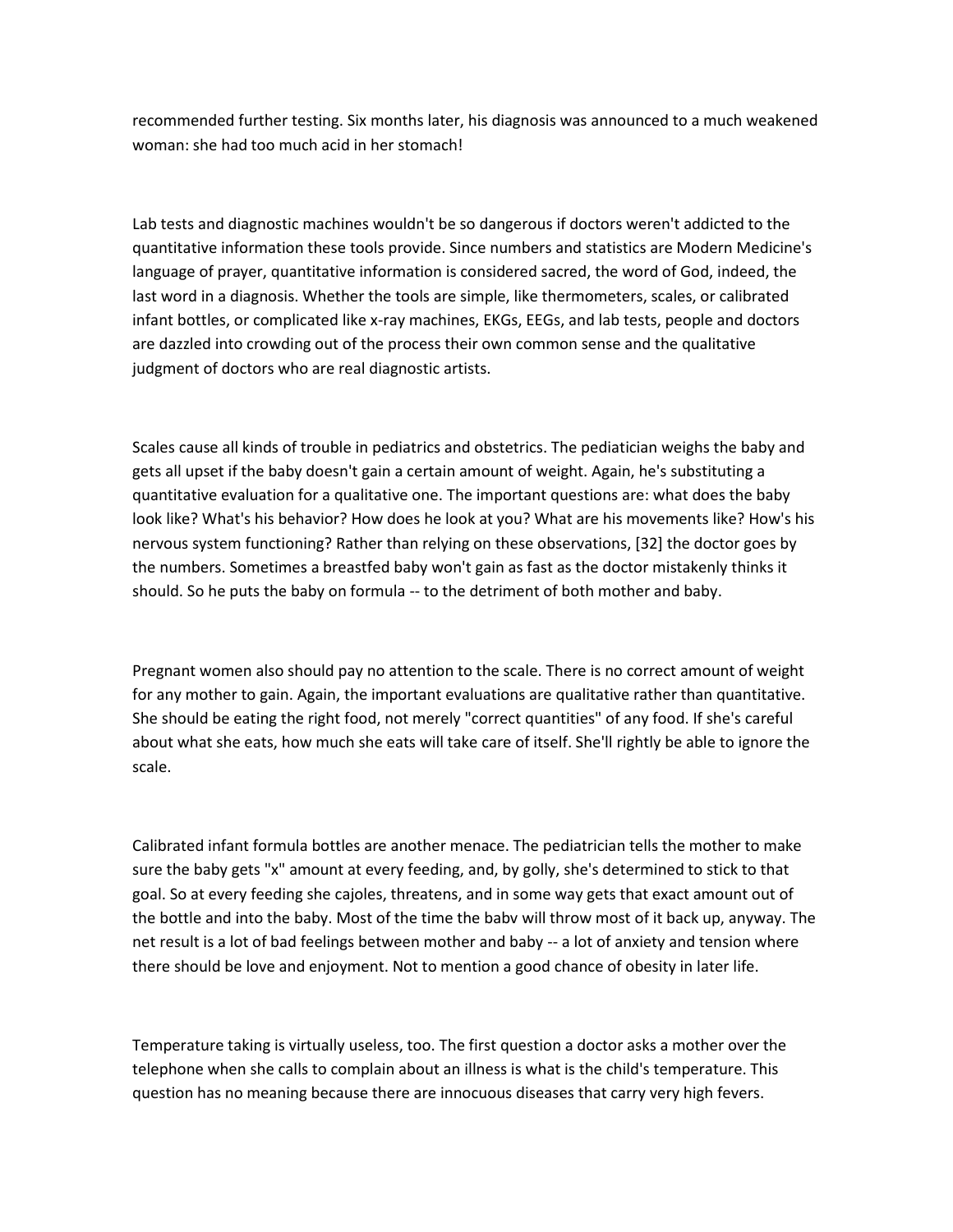Roseola, for example, is a common disease [33] of infancy, absolutely harmless; yet it frequently carries a temperature of 104 or 105. On the other hand, there are life-threatening diseases, such as tuberculous meningitis and others, that carry no fever at all or even a subnormal temperature. The doctor should be asking for qualitative information, such as how the child is feeling and what the mother has noticed in his behavior. The reliance on numbers is simply to validate the whole process for religious purposes. Because it is merely a useless ritual, mothers should answer the physician's question about temperature by saying, "I don't know; I haven't taken it." Or, "I don't have a thermometer in the house." Of course, the doctor then thinks they're kooks or health nuts or mentally deficient, so I tell mothers instead just to pick out a fictitious number. If you really want to command the doctors attention, pick out a high number, 104 or anything within the realm of credibility. Then if the doctor comes over and finds the temperature is normal, right on the button 98.6, you can say, "Oh, it was so much higher before!" If the doctor doesn't believe you, the only thing he can accuse you of is misreading the thermometer. You can even volunteer that remark by saying, "I might have misread the thermometer!" Then, once you get by the sacred quantitative barrier of the thermometer, you and the doctor can move on to more important things.

One of the common dangers of going in for an exam is that you'll be used for purposes other than your own. Years ago, after becoming [34] director of an outpatient clinic I found out that one of the routine questions asked of mothers was "Is your child toilet trained?" Every boy who was not toilet trained by the age of four was separated out and referred for a urological workup, which included, among other things, a cystoscopy. All these four-year-old kids were being cystoscoped! I immediately eliminated the question about toilet training. It didn't take long before I got a call from the chairman of the urology department, who happened to be a friend of mine. He was very angry. First he told me I had done the wrong thing eliminating the question and, thereby, the urological workup. He said it was important to do this kind of examination in order to find the rare cases in which there might be something organically wrong. Well, of course that was nonsense, because all the rare cases can be identified by measures that are far less dangerous than a cystoscopy.

Then he told me more about what was going on. The real problem was that I was destroying his residency program because in order for a residency to be approved by the accrediting authorities, the residents have to perform a certain number of cystoscopies every year. In this case it was around 150. I was taking away his source of cystoscopies, and I got into trouble over it.

This is true for other specialties, too. In order to have a cardiology residency approved, the resident must perform a minimum-number [35] -- 150, 200, 500, whatever it is -- of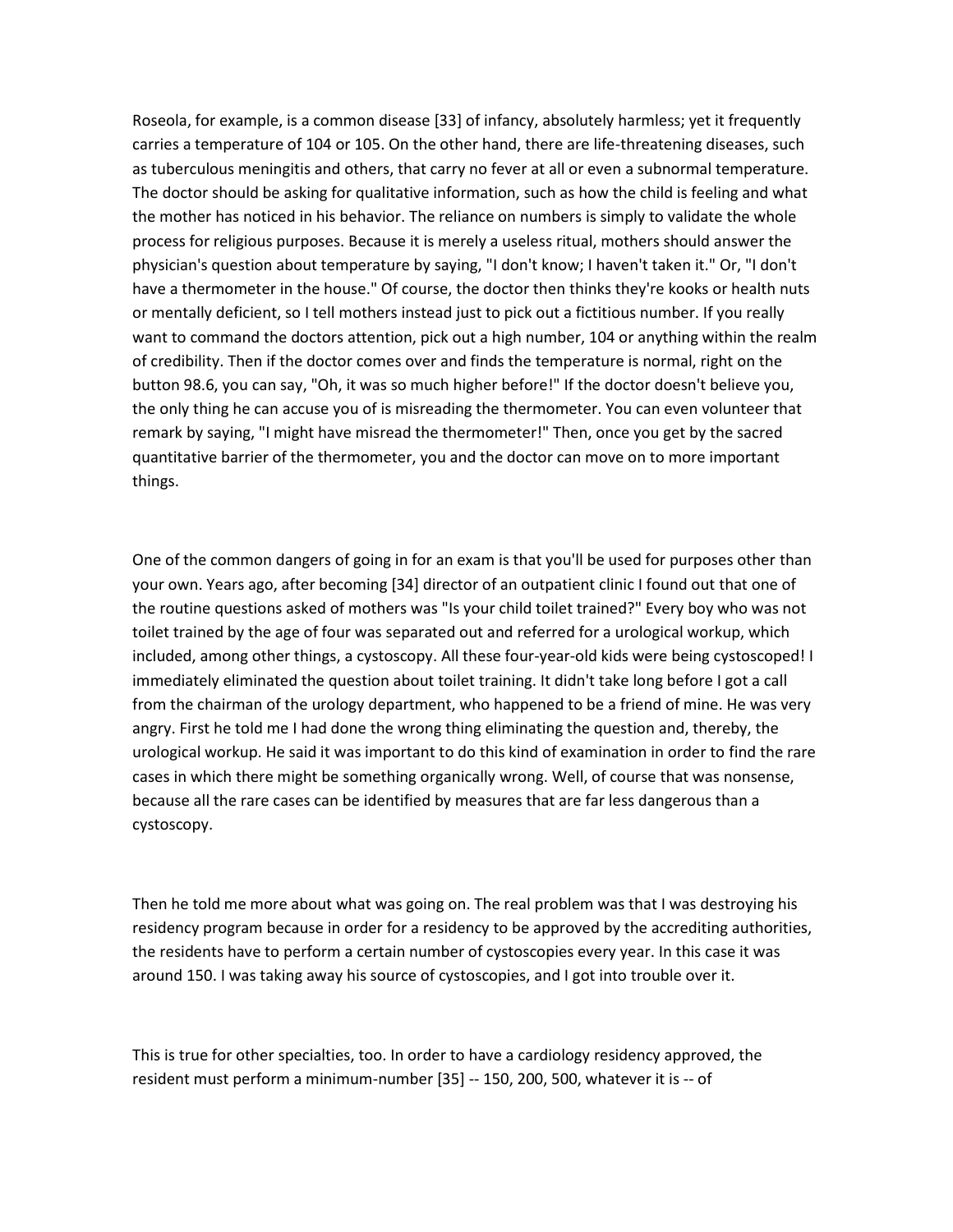catheterizations every year. There is a great tendency to take people off the street and identify them as needing a cardiac catheterization!

Because of the increased danger of being used for the doctor's own purposes, it's best to regard any doctor who does research or teaching as potentially harmful. As far as I'm concerned, a doctor treating a person should be a treating doctor. Leave the research and teaching to someone who is identified as a researcher or a teacher. When a doctor mixes roles he has to be extremely careful. And so does his patient.

Naturally, the most sinister and dangerous ulterior purpose you expose yourself to is the doctor's need to recruit patients. Without the ritual of the checkup, internists would have trouble paying the office rent. How else can the doctor ensure a steady supply of sacrificial victims for the Church's other sacraments without the examination? The Gospel said many were called and few were chosen, but the Church of Modern Medicine has gone that one better: All are called and most are chosen.

Annual physicals were once recommended for such high-risk groups as industrial workers and prostitutes. However, today many doctors recommend that everybody have at least one a year. In the last fifty years of regular checkups, however, not a shred of evidence has emerged to show that those who faithfully submit live any longer or are any healthier than those who [36] avoid doctors. Because of the definite risks involved, I'd say those that stay away are better off.

In no uncertain terms, you're at the doctor's mercy. The fact that you're there in the first place means you don't know how you are or what is going on with you and that you want the doctor to tell you. So you're ready to give up a precious liberty, that of self identification. If he says you're sick, you're sick. If he says you're well, you're well. The doctor sets the limits of what's normal and abnormal, what's good and what's bad.

If you could rely on the doctor's conception of normal and abnormal, sick and well, submitting to him would be scary enough. But you can't rely on it. Most doctors are unable to recognize wellness, simply because they're not trained in wellness but in disease. Because they have sharper eyes for signs of disease than for signs of health, and because they have no conception of the relative importance of signs of both in the same person, they're more apt to pronounce you sick than well.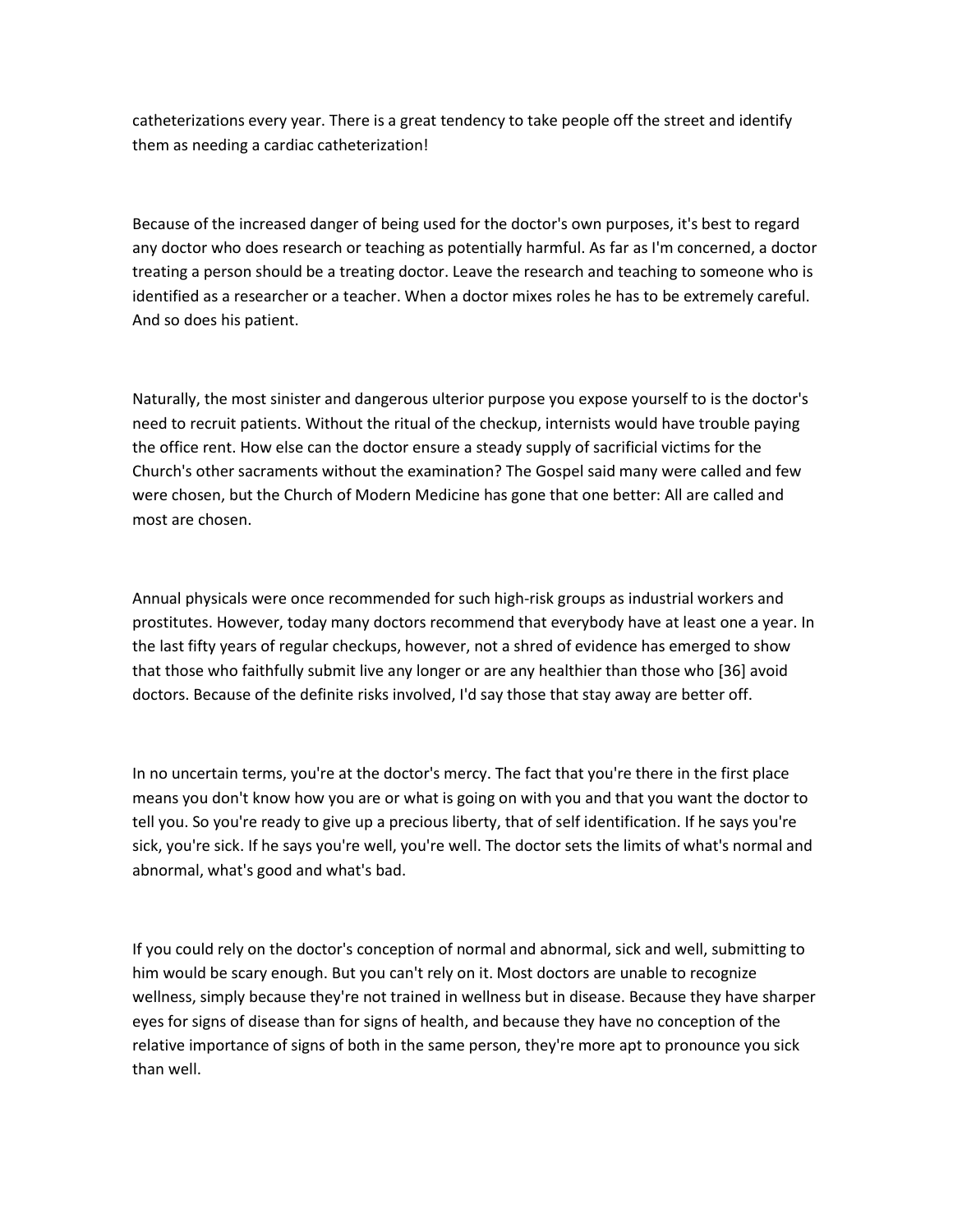As long as the doctor is in control, he can define or manipulate the limits of health and disease any way he chooses, narrowly or broadly -- depending on his intentions and interests. In this way he can manipulate the amount of disease. For example, he can define high blood pressure as anything above or within the high range of normal. And he can treat it accordingly -- often with very powerful drugs. Disease can thus be defined to encompass small or large [37] numbers of the population. If he measures 100 children's height, he can state that any child standing at either extreme -- in the lowest and highest one, two, or five percent -- is "abnormal" and requires further testing. He can set his outer limits of normal blood or urine values or electrocardiogram readings so that a certain percentage of each population is labeled possibly abnormal, requires further investigation.

If he were selling laxatives, he would tend to define constipation in such a way as to include the great majority of Americans, by saying that if a person doesn't have a good bowel movement once a day, he or she is constipated. On the other hand, if he's interested in the truth, he would say that if a person has normally formed bowel movements, it doesn't make a difference if they have them once or twice a week. That puts almost nobody in the "sick" category.

The doctor can define sickness even where no sickness exists. After all, among those 100 children measured for height, among those blood, urine, and electrocardiogram measurements, someone has to be at the extreme high and low ends of the scales. And there are very few people in whom a battery of thirty or forty tests will not reveal at least one "statistical abnormality" which can then lead to an entire series of potentially damaging and disabling medical events.

You have to consider -- and beware of -- the doctor's self interest. Doctors almost always get more reward and recognition for intervening [38] than for not intervening. They're trained to intervene and do something rather than observe, wait, and take the chance the patient will get better all by himself or go to another doctor. As a matter of fact, one of my key pieces of subversive advice to medical students is this: To pass an exam, get through medical school, and retain your sanity, always choose the most interventionist answer on a multiple choice test and you're more likely to be right. For example, suppose somebody says to you that the patient has a pimple on his nose, and asks what should you do? If the first answer is watchful expectancy, wait and see what happens for a few days, that's wrong, reject that. But if one of the answers is cut off his head and hook him up to a heart lung machine, then resew all the arteries and give him twenty different antibiotics and steroids, that answer is right. This piece of advice has carried more of my students through various crucial examinations, including national boards and speciality exams, than any other lesson.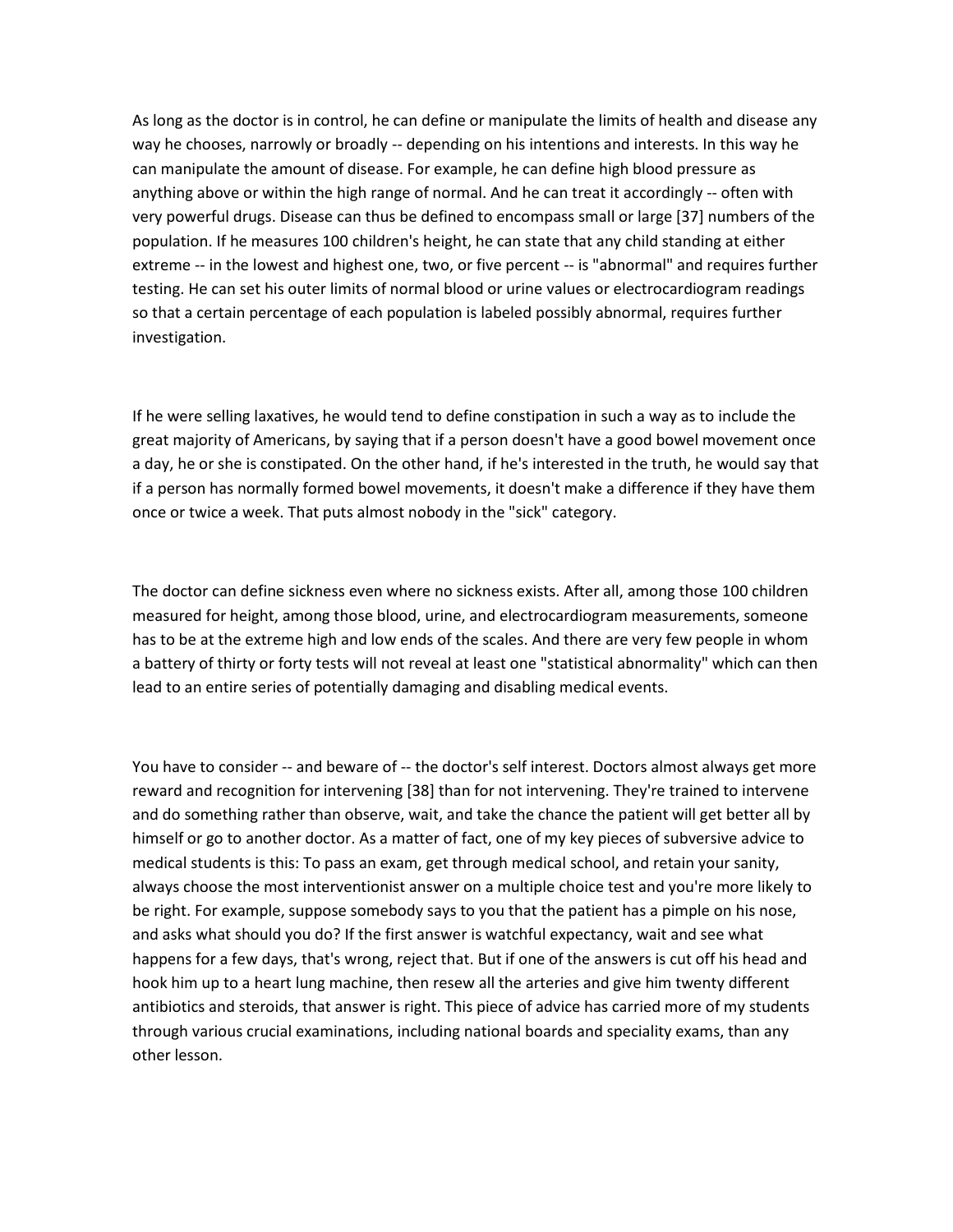As a patient, once you submit to a physical examination, your doctor might interpret minor abnonmalities -- real or bogus -- as pre-conditions of some serious illness, requiring, of course, serious pre-intervention. A minor fluctuation on a blood sugar test might be interpreted as prediabetes, and you'll get some medicine to take home. Or the doctor may find something -- maybe a stray tracing on the EKG caused by a passing jet plane -- that leads him to believe you have a precoronary condition. Then you'll [39] go home with a pre-coronary drug or two, which while fighting your pre-condition will mess up your life through striking alterations in behavior and mental status, including blurred vision, confusion, agitation, delirium, hallucinations, numbness, seizures, and psychosis.

Maybe you'll get a prescription for Atromid S, a cholesterol-lowering drug, which, besides possibly lowering your cholesterol, could also give you one or more of these side effects: fatigue, weakness, headache, dizziness, muscle ache, loss of hair, drowsiness, blurred vision, tremors, perspiration, impotence, decreased sex drive, anemia, peptic ulcer, rheumatoid arthritis, and lupus erythematosis. Of course your doctor is not likely to read you this list from the prescribing information that comes with the drug. And he's even less likely to tell you the contents of the paragraph that's set in a black border: "It has not been established whether drug-induced lowering of cholesterol is detrimental, beneficial, or has no effect on the morbidity or mortality due to atherosclerotic coronary heart disease. Several years will be required before scientific investigations will yield the answer to this question."

What kind of person will take that drug after reading that information?

What must be the most common pre-treatment for pre-disease is what happens when you go in and the doctor finds your blood pressure a little high. Ignoring the fact that your hypertension might be temporarily caused by your very presence in the office, you'll most likely [40] leave with some sort of anti-hypertensive drug. Though you'll receive little in the way of relief from it, you might get something else: side effects ranging from headaches, drowsiness, lethargy, and nausea to impotence. In 1970, the Coronary Drug Project Research Group found that these drugs produced an excess number of adverse effects such as non-fatal infarction and pulmonary embolism -- and that these effects were not outweighed by any trend towards reduced mortality.

Doctors started hawking the importance of the physical examination during the Depression of the 1930s -- for all the obvious reasons. For the same obvious reasons, dentists are beginning to hustle people into their offices for routine checkups. I got an announcement the other day from an establishment dental organization that every child should be examined on his third birthday by a dentist and on his seventh birthday by an orthodontist. These exams certainly will not do very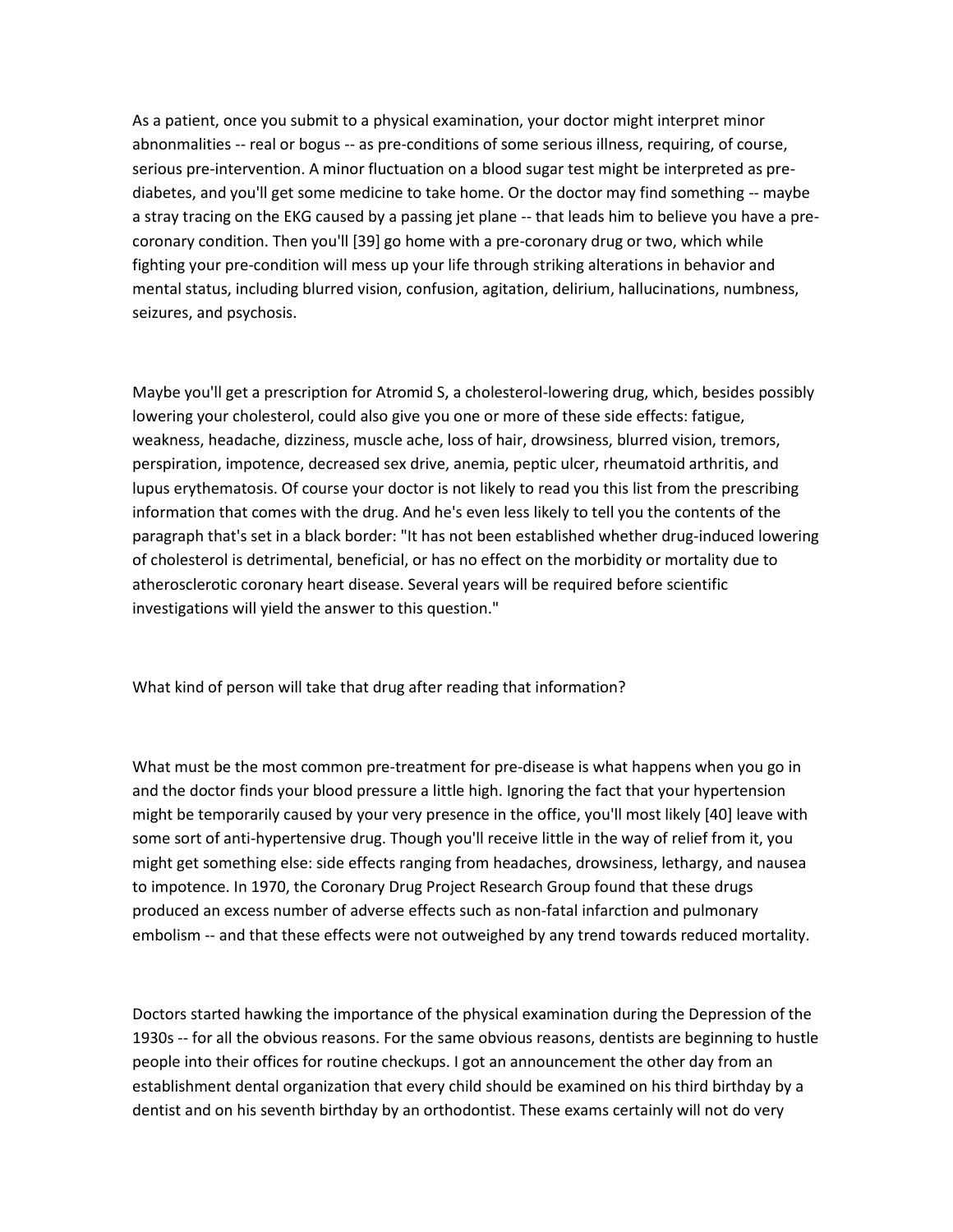many children any good, and they will definitely do most of them harm. Not only from the mercury pollution characteristic of dental offices, the sacramental x-rays, and the Holy Water flouride applications -- but from the treatments themselves. The sharp dental explorer that dentists use to examine teeth has been shown to actually inoculate various bacteria from infected teeth to healthy teeth. Orthodontia is still a mysterious and unproven art. We know that a lot of people get into gum problems later in life because of orthodontia early in life. We also know that [41] a lot of people who are recommended for orthodontia and don't get it find that their teeth straighten out all by themselves. Although the recommended exams most probably won't do you or your child any good, they certainly will be good for the dentist or orthodontist.

From my experience, doctors -- and dentists, especially -- got very defensive about the regular checkup. I've known dentists to refuse to see patients in emergencies because the person hadn't been in for a regular checkup within the past six months. Of course, this attitude gives doctors and dentists the right to play the big game in medicine, Blame the Victim. Rather than admit that their sacraments are useless, the magic nonexistent, they can always tell you that you came to them too late.

You can never go to the doctor too soon, most doctors would claim. And most people seem to believe that. You must realize, however, that the mere act of submitting to the diagnostic procedure implies that you're asking for treatment, at least as far as the doctor is concerned. In no uncertain terms, if you show up, you're asking for it. You're asking to be exposed to the whole range of sacramental treatments, from aspirin to ritual mutilation. Of course, the doctor is going to tend towards the more intense forms of sacrifice, since these increase his sacred stature. Some lean so heavily in that direction that they miss completely the lower extreme of possibilities. A young friend of mine took up the challenge of a 1OO-mile bicycle race, something he'd never done [42] before. About a third of the way into the race he'd already made up his mind that he wasn't trained for this sort of punishment -- but some passing cyclists jeered at him for his slow pace. That made him angry and he vowed to finish the race, which he did. The next day he woke up and could hardly move. His knees had taken the brunt of the punishment.He was in such discomfort that he went to a doctor. After examining him and taking x-rays, the doctor let him know that he had either gonorrhea or some kind of cancer of the knee. My friend, who had told the doctor about the 100-mile ride, asked whether that didn't have something to do with his condition. The doctor said, "Not at all," and wanted to refer him to a specialist. Of course, my friend didn't even bother to take the referral home with him. In a matter of day, his legs were as good as new.

Some doctors blame the patients for demanding treatment for conditions that will take care of themselves, they use the excuse that people show up wanting antibiotics to knock out colds, or powerful and dangerous anti-arthritics for mild joint stiffness, or hormone pills for teenagers to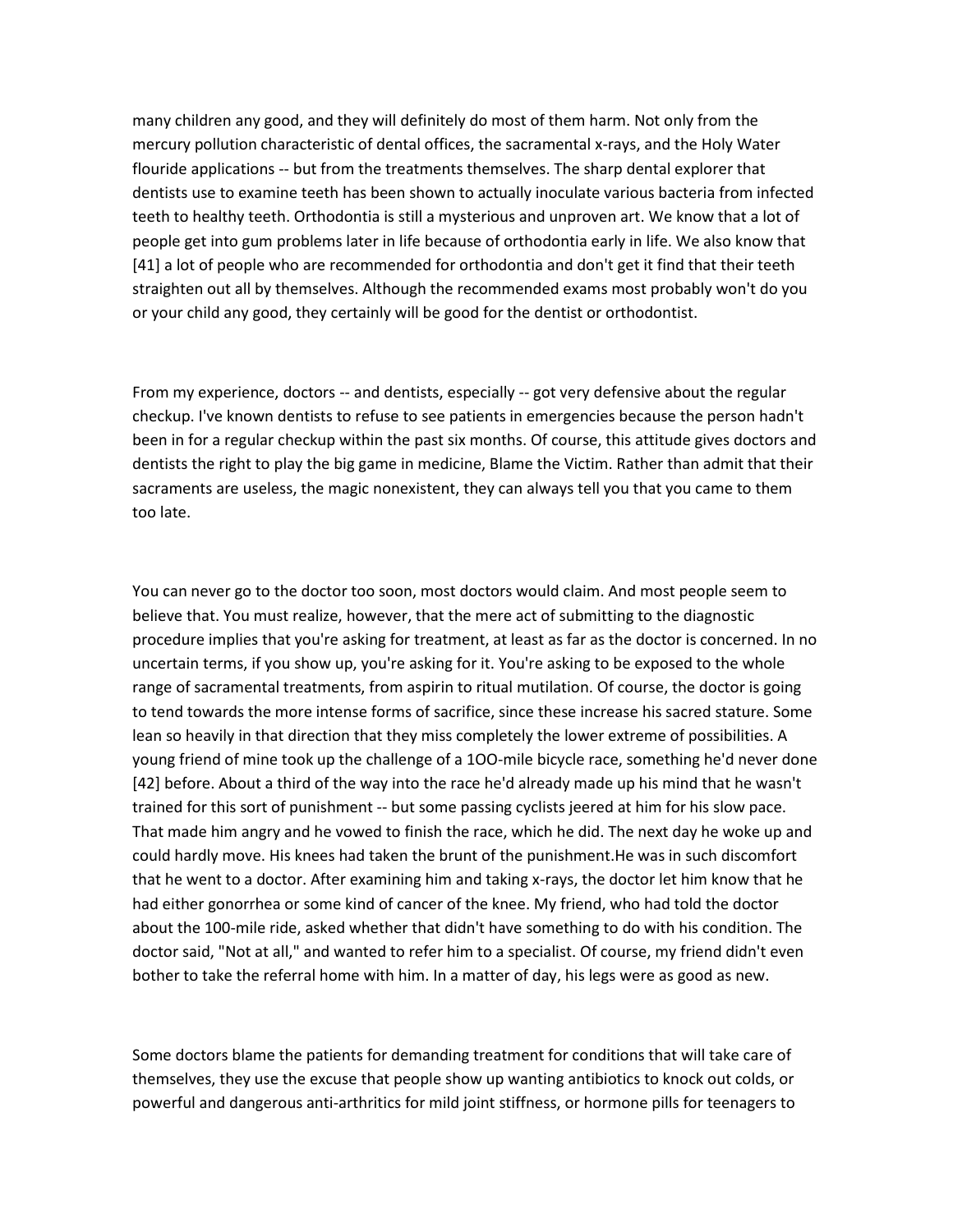fight acne or stifle growth. I don't accept this excuse. Patients demand a lot of things such as more considerate care, more natural healing techniques, and discussion of alternatives -- and doctors rarely give in on these issues.

If you want to defend yourself, you've got to understand that the doctor's standards are different from yours and that his are no better. [43] Doctors aren't considerate of the fact that their very questions imply the need for treatment. I counsel doctors not to tell patients about harmless heart murmurs, large tonsils, umbilical hernias -- almost all of which will disappear by the sixth birthday. I tell doctors not to ask mothers of three-year old boys whether or not the child is toilet trained because that automatically makes the mother think there's something wrong with her child if he's not toilet trained.

There are lots of other attitudes and strategies you need to learn if you want to defend yourself against the dangers of the diagnostic procedure. Of course, if it's an emergency such as an accident, injury, or acute appendicitis, you have no choice. But these situations account for only five percent of medical situations. If you have no symptoms at all, you've got no business going to the doctor in the first place. If you do have symptoms, if you are sick, then your first defense is to become more informed about your problem than the doctor. You've got to learn about your disease, and that's not very hard. You can get the same books the doctor studied from, and chances are he's forgotten most of it. You can find books written for laymen on just about every disease you're likely to have. The idea is to find out as much about it as possible so you can discuss your problem on an equal -- or better -- informational footing with the doctor.

Whenever a lab test is prescribed, look up the test and find out what it's supposed to show. Ask the doctor what the test is supposed [44] to demonstrate. Your doctor won't tell you this, but if you do your own detective work, you'll find out that the simple tests such as the blood counts, urine analysts, tuberculin tests, and chest x-rays are so controversial and difficult to interpret that their usefulness is extremely limited.

You should also try to find a lab which maintains a high degree of accuracy. If a lab won't talk about its rate of errors, scratch it off your list. If a lab boasts perfect or near perfect accuracy be suspicious. But keep asking questions. How do they know they're so accurate? Is the accuracy certified? By whom? You might never find a lab that satisfactorily answers all your questions. If you do, insist that your doctor use that lab. You might have tough going here because a lot of doctors have a financial interest in certain testing laboratories. Insist. If your doctor does all his own testing, ask the same questions that you would ask a lab. Finally, if a serious course of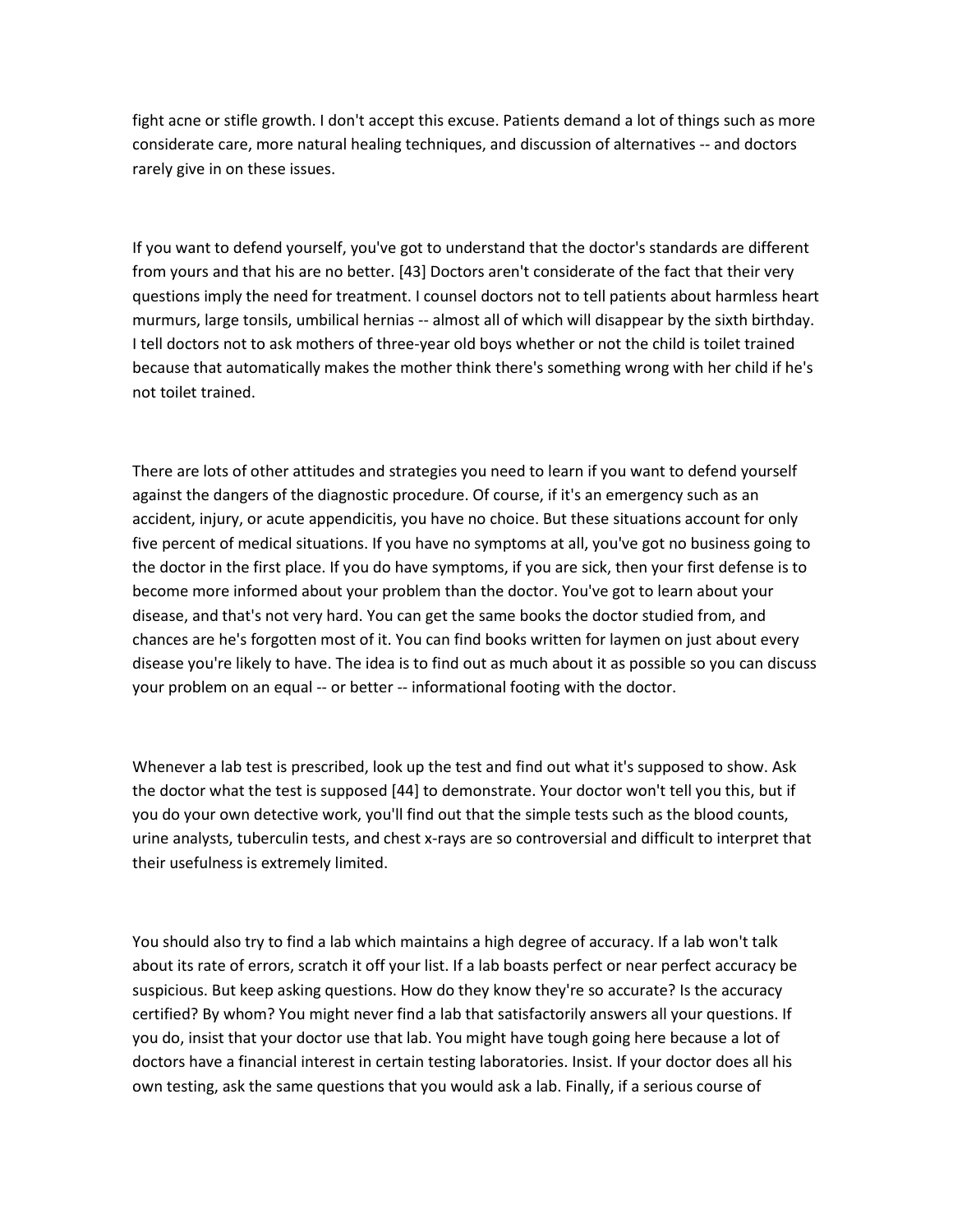treatment hinges on the results of lab tests, have them done again at another lab. Even if you have to have them done again at the same lab, have them repeated.

The most important way to subvert the diagnostic procedure for your own protection is to ask the doctor questions. In some cases, he'll answer the questions. That's the rare exception. In most cases, the doctor will get upset. Ask the questions anyway -- short of getting yourself thrown out of his office. From his attitude [45] and his responses, you can judge him as a human being and get an idea of his expertise.

Questioning can come in handy to protect yourself from x-rays. Of course, the best protection is no radiation at all. Breast x-rays for women under fifty, women with no symptoms, and women with no history of breast cancer in their family are unjustifable for the detection of breast cancer. And they're of dubious value to all other women, since the breasts are especially sensitive to xrays. Any woman can avoid x-rays merely by telling the doctor she thinks she might be pregnant - whether she is or not. Sometimes, as happened to the wife of one of my colleagues, claiming you're pregnant will provoke them into requiring a pregnancy test, too! My friend's wife avoided that by telling the nurse-inquisitor that she wanted her husband to perform the test since this was her first baby and they wanted to keep as much of the event to themselves as possible. She never had to get the x-ray. You can get away with a similar ploy by merely saying you want your own doctor to perform the pregnancy test. Then, rely on bureaucratic inertia to keep the question from ever coming up again. A woman who is pregnant, or who truthfully thinks she may be, should make her condition clear by speaking up loudly to anyone who tries to aim an x-ray machine in her direction. Any doctor or dentist who insists on needlessly radiating a pregnant woman should have his license pulled.

[46] Techniques for avoiding x-rays can range from playing dumb -- Do I really need all those xrays, doc? -- to persuasion and cajolery. Sometimes these will work but you should be prepared to resort to direct challenge and confrontation. Sometimes a doctor will have you placed on a cart to be wheeled into the x-ray room. This is a typical ploy to deliberately humiliate, depersonalize and demean perfectly capable men and women and transform them to docile, cooperative, accepting, manageable patients. If this ever happens to you, jump off the cart and stand on your own two feet. Exercise responsibility for your own health. Any disability you suffer from jumping off the cart will doubtlessly prove less than the effects of the x-rays.

Once you've made known your preference for avoiding x-rays, if your doctor still wants you under the gun, here are the questions you should ask: What are you looking for? What is the likelihood that you will find it using the x-rays? Can you find what you are looking for by a safer method? Are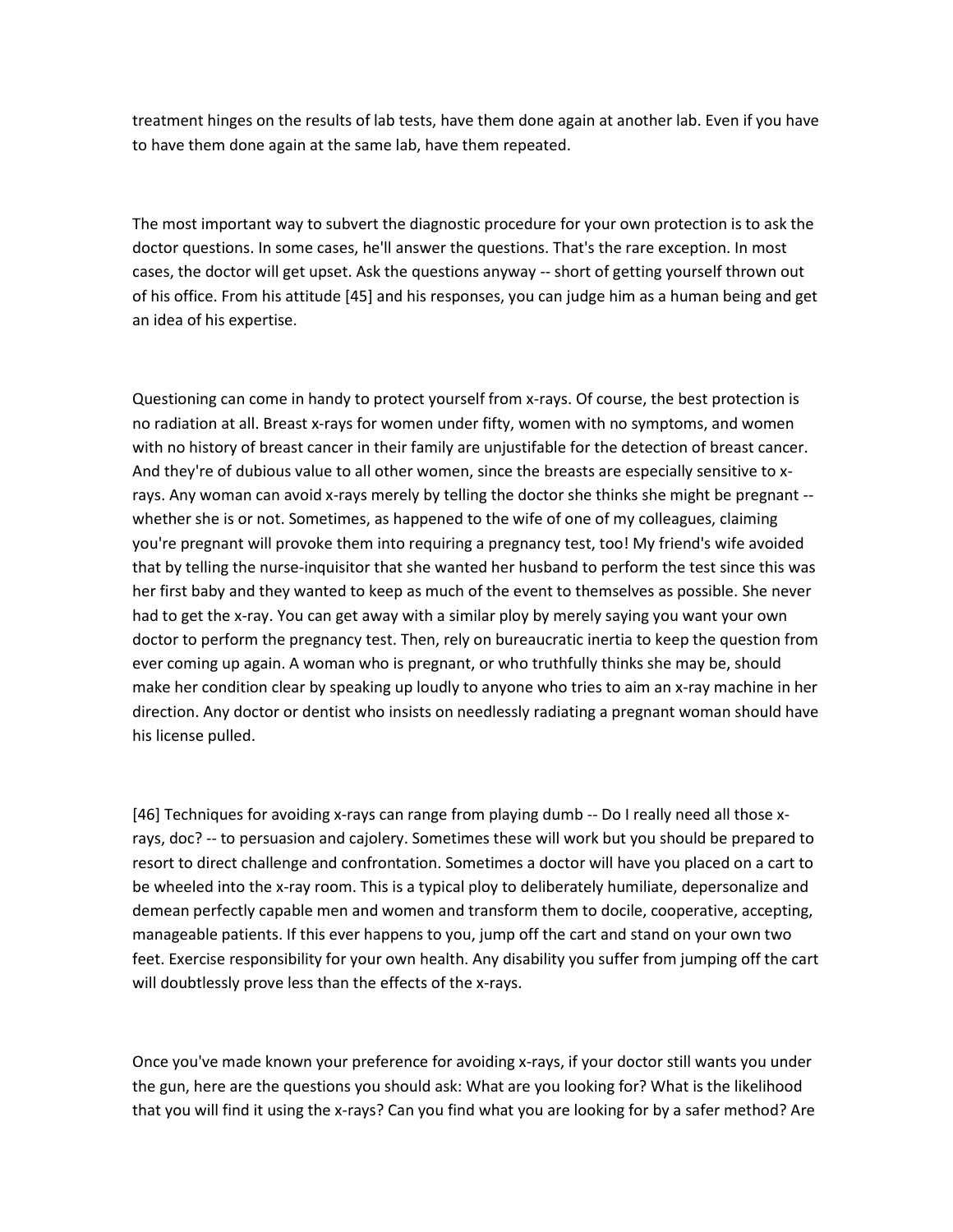you using the most modern and well-maintained machines with the lowest possible dose of radiation? Will you properly shield the rest of my body? In what way will the x-rays change my course of treatment? When was the last time your machine was checked for safety? Keep asking questions until the doctor explains the situation in such a way that allows you to make an informed choice. If you decide that you must have the x-rays, submit to only the specific photos [47] necessary at the time. Don't let either your doctor or the radiologist shoot extra photos "as long as you're on the table."

To fully protect yourself from your doctor, you must learn how to lie to him. This is not such a strange maneuver, really, since anyone who has learned to survive professional bureaucracies has learned to deceive professionals. You learn to lie to school teachers quite early in life, since the purpose of going to school isn't to learn but to end up with a credential at the end. Then you do all your real learning outside of school. I advise medical students to learn the arts of hypocrisy and duplicity, just as Southern blacks once learned the art of shuffling. Shuffling was the fine art of appearing to be active and obedient when in reality you were nothing of the sort. That's what you have to do with your doctor.

If you are a mother who wants to breastfeed, for example, your doctor will almost always be against it, even if he says he doesn't care one way or the other, because doctors know nothing about breastfeeding. What do you do when your doctor weighs the baby and finds it hasn't gained as much weight as his chart says it should? What do you do when he tells you to start hot dogs at two weeks of age? My favorite image is that of the obstetrician waiting, and as the baby emerges from the womb he sticks a hot dog in its mouth to get it started on solid foods and to create an early dependence. Well, when a doctor tells you to start solid food such as cereal or fruit or anything else at one month [48] of age, you can try arguing with him since you know what's best for your baby better than he does. You can simply refuse to do it, in which case he'll get huffy and probably fire you as a patient. You can try to persuade or cajole the doctor, on the assumption that he's a rational, caring human being. If you try that, good luck.

Or, you can shuffle. Don't tell the doctor anything but Yessir. If he has given you a six-pack of formula to take home and start the baby on, throw it in the trash at your earliest convenience. Simply continue to breastfeed your baby. When the next checkup comes around and the doctor puts the baby on the scale, just tell the doctor how the child's enjoying his cereal and fruit. Then the doctor will look at the scale and tell you the baby's doing just fine.

Unfortunately, in some medical situations you reach the point where you can't lie to the doctor. In obstetrics, the doctor gets a chance to see what you're doing. He can check on you with the scale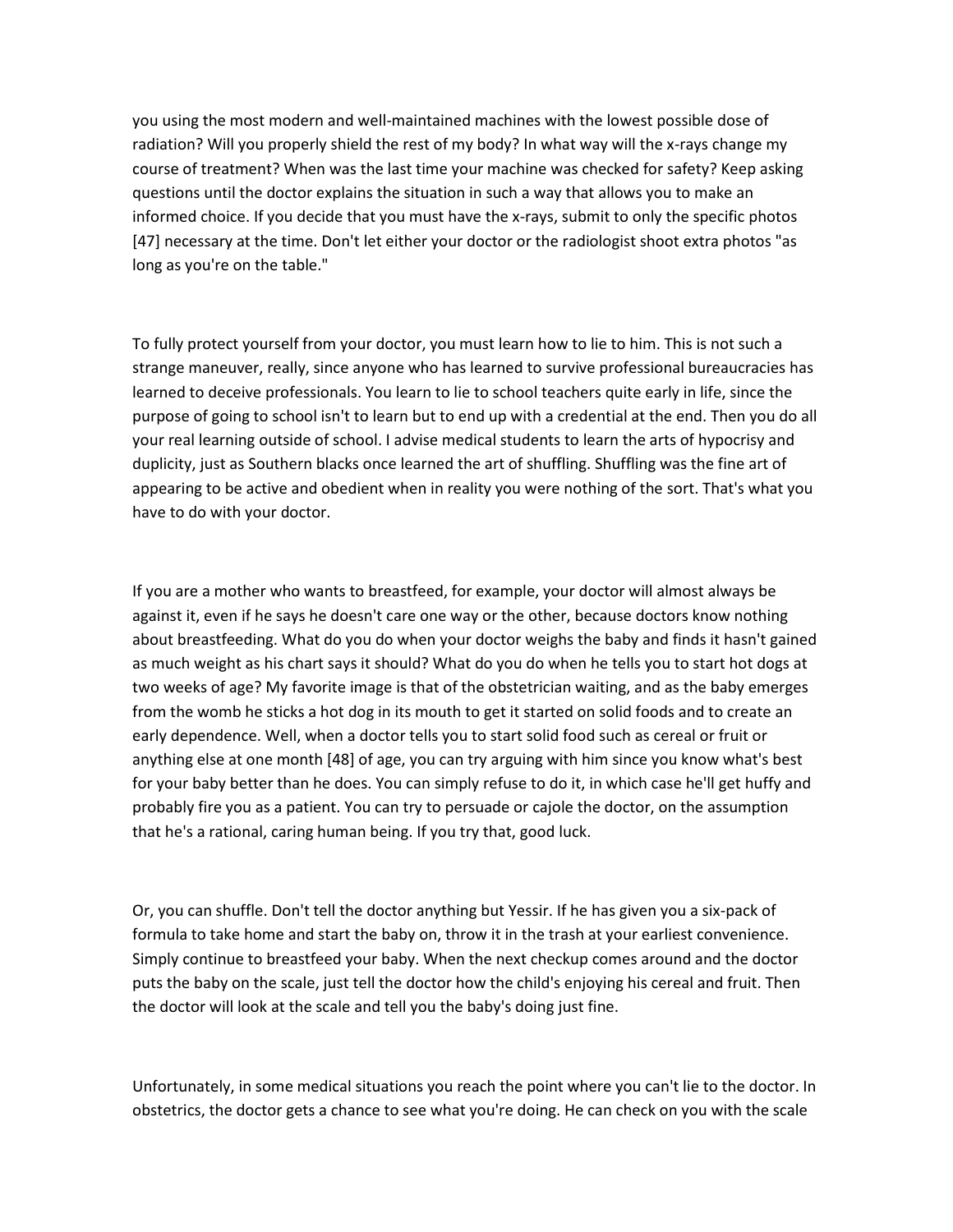and enforce his dangerous ideas of limiting the amount of weight you gain during pregnancy. My women will bring a list of what they want and don't want to the obstetrician on the first visit, They'll tell him they don't want to be shaved, no episiotomy, analgesia, induction of labor, and so on. The doctor will nod his head. Then, in the final moments of labor, she'll find out that she's getting them anyway. You can't really expect a woman in labor to say no to whatever her doctor says she needs.

[49] That's why it's crucial to subvert the process and get the jump on the doctor as much as possible before the situation gets critical. After you've asked your questions, don't take it for granted that you can trust the doctor's answers. Check out whatever he says. Again, read all the sources you can find. You have to know more about it than he does.

Doctors in general should be treated with about the same degree of trust as used car salesmen. Whatever your doctor says or recommends, you have to first consider how it will benefit him. For example, if a neonatologist tells you that high risk nurseries improve the survival rates of babies, find out if he works for a high risk nursery.

Whenever you get a second opinion that is different from the first opinion, you should go back and confront the first doctor with what the second doctor said. People don't often do this because they're afraid of the anger and hostility of the first doctor. It's very valuable to test the doctor this way. It's a good idea to elicit that anger and hostility because that might change your attitude towards the doctor, And towards doctors in general.

Whenever you have to make a decision regarding a medical procedure, you should seek out and talk to people you regard as having wisdom. At one time, if you go back far enough, doctors were wise, cultured people. They knew literature and culture and were marked by sagacity and consideration. That is not the case anymore. People who may be a [50] source of information and counsel are people who have had the same experience as you, people with the same symptoms or disease. Talk over your problem, whatever your doctor tells you it is and whatever you think it is, with friends, neighbors, and family. Find out what their doctors say. Doctors tell you not to do this, not to listen to opinions you hear in the butcher shop or the grocery store or the hairdresser's. They tell you not to listen to relatives and friends. But they are wrong. They're protecting their sacred authority. As a matter of fact, you should talk to friends and relatives, people who live around you, whom you know and trust, at the outset of your symptoms.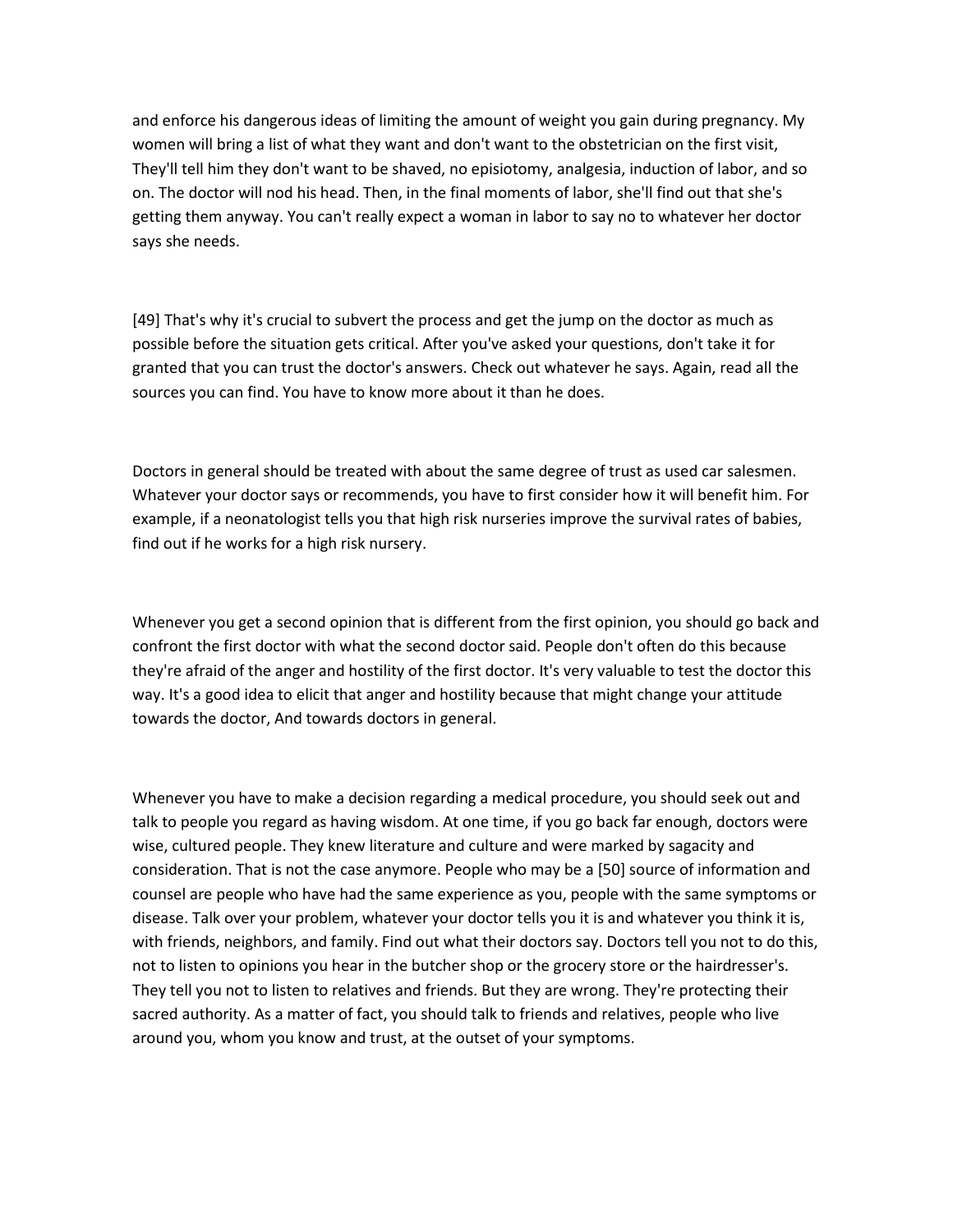You may find you can do without the doctor.

Chapter 2 Miraculous Mayhem

[51] I can still remember how, early in my medical career, I gave intravenous penicillin every few hours to children who were suffering the agonizing symptoms of bacterial meningitis, and then watched miraculous changes occur hour by hour. Children who had been on the verge of death recovered consciousness and began to respond to stimuli within a few hours. A few days later those same children were back on their feet, almost ready to go home.

Patients with lobar pneumonia also would endure terrible agonies. They would enter a crisis of high fever, severe cough, gasping for breath, shaking, chills, and extreme chest pains. Some recovered, but many died. When penicillin came along, people with lobar pneumonia no longer went through a crisis period. Instead, [52] the fever, cough, and other symptoms resolved within days. People who would never have left the hospital alive packed their bags and walked out.

I -- and other doctors -- truly felt that we were witnessing and working miracles.

Things are different today. Meningitis and lobar pneumonia are uncommon. Even when a doctor does come up against such a life-threatening condition, the treatment is so routine that it is mainly carried out by a nurse or a medical technician. While the fascination with the miracle remains, these drugs that were once extremely valuable are now extremely dangerous.

Many doctors prescribe penicillin for conditions as harmless as the common cold. Since penicillin works almost exclusively against bacterial infections, it's useless against viral conditions such as colds and flu. Penicillin and other antibiotics do not shorten the course of the disease, do not prevent complications, and do not reduce the number of pathogenic organisms in the nose and throat. They do no good at all.

What they can do is cause reactions ranging from skin rish, vomiting, and diarrhea to fever and anaphylactic shock. If you're lucky, you'll only be one of the seven to eight percent of people who suffer a rash -- although a much higher percentage of people suffering from mononucleosis have gotten a rash when given ampicillin. For the unlucky five percent who get serious reactions to penicillin, the picture of a [53] patient in anaphylactic shock is not pretty: cardiovascular collapse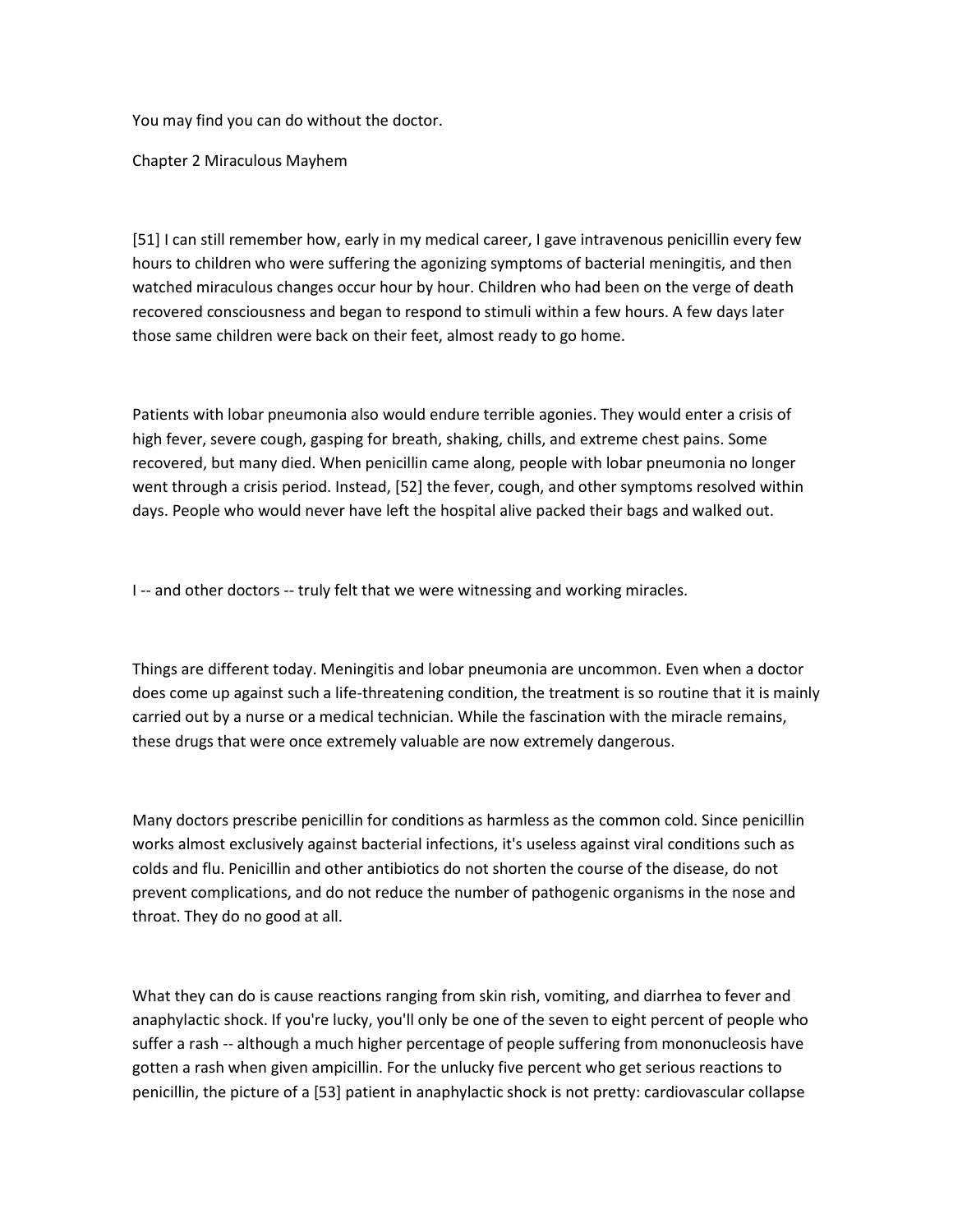with clammy skin, sweating, unconsciousness, fallen blood pressure, disturbance in heart rate and rhythm. It eerily evokes images of the very diseases which penicillin was designed to cure.

By no means is penicillin the only villain. Chloromycetin is a drug which is effective in a certain type of meningitis caused by the H. influenza bacillus, as well as in diseases caused by typhoid and similar germs. In such situations, chloromycetin is often the only antibiotic that will work. But chloromycetin also has the not uncommon fatal side effect of interfering with the bone marrow's production of blood.

When a person's life is at stake anyway, this is an acceptable risk to take. But if a child suffers nothing more than a viral sore throat, is the non-relief chloromycetin will bring worth risking depression of the child's bone marrow which will require multiple transfusions and other therapies, none of which will guarantee complete recovery? Of course it's not; yet doctors do prescribe chloromycetin for sore throats.

Tetracycline became so popular in outpatient clinics and office practices that it became known as the housecall antibiotic. It has been widely prescribed for children as well as other age groups because it is effective against a wide variety of organisms and because it's side effects are not considered dangerous. But there is a fair list of adverse reactions which the informed person might not choose over the drug's non-use in situations it wasn't designed [54] for anyway. A more formidable side effect is that the drug is deposited in the bones and teeth. While no one knows exactly what tetracycline does to the bones, hundreds of thousands -- perhaps, millions -- of parents and children know that it permanently stains the teeth yellow or yellow-green. Though you might feel that's too high a price to pay for the dubious effectiveness of the drug in relieving the symtoms of a common cold, many doctors do not. The current rationalization for the drug's use in such situations is the suspicion that a child who appears to be suffering from a cold might actually have a mycoplasma infection. The vast majority of children with a common cold have no trace of this sort of infection.

The U.S. Food and Drug Administration finally woke up to the widespread overuse of tetracyclines in 1970, when it required a warning on all packages of the drug: "The use of drugs of the tetracycline class during tooth development (last half of pregnancy, infancy and childhood to the age of eight years) may cause permanent discoloration of the teeth yellow-gray-brown. This adverse reaction is more common during long term use of the drugs, but has been observed following repeated short term courses. Malformation of tooth enamel has also been reported. Tetracycline, therefore, should not be used in this age group unless other drugs are not likely to be effective or are contraindicated."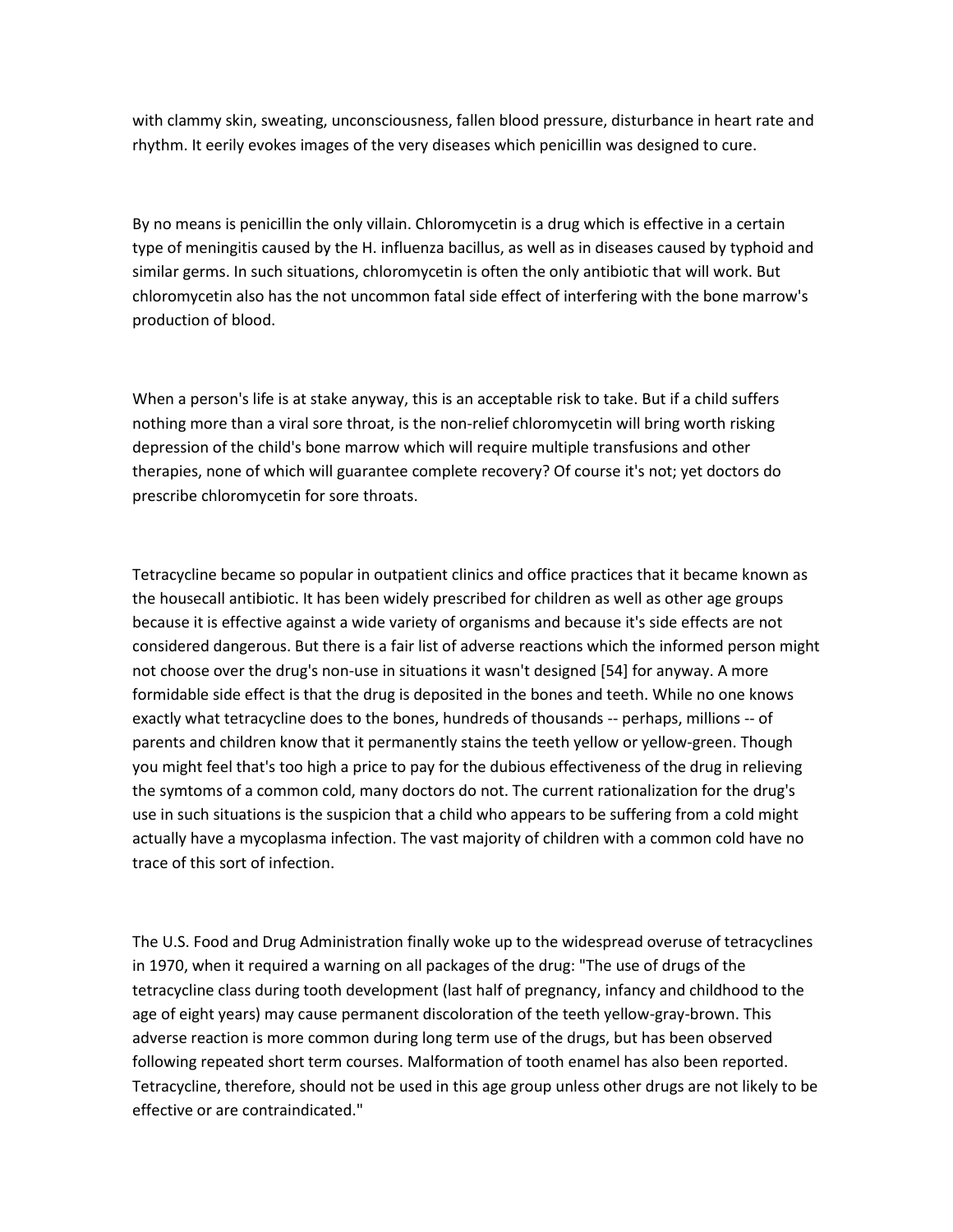Whether this warning has done much good is hard to tell, since doctors very seldom read [55] package inserts on drugs. Even if they do, warnings do not usually stop them from using the drugs when they feel like it. Particularly when the warning on the insert, like the one for tetracycline, doesn't really make it clear enough that these drugs carry side effects which merit their use only in critical situations.

One of those risks is even more grim than that of the side effects: superinfections. When an antibiotic fights one infection, it may encourage an even worse infection by a strain of bacteria that is resistant to the drug. Bacteria are remarkably adaptable organisms. Subsequent generations can develop resistance to a drug as their ancestors are exposed more and more. Penicillin in moderate doses once easily cured gonorrhea. Now it takes two large shots of the antibiotic to treat it, and it's sometimes necessary to use additional drugs! Two new strains of gonorrhea recently were discovered in the Philippines and in West Africa -- strains which totally destroy penicillin's effectiveness.

Of course, Modern Medicine has a stronger drug ready for the stronger gonorrhea bacteria - spectinomycin. Spectinomycin costs six times as much and has even more side effects. Mean while, the gonorrhea bacteria have developed a strain which is resistant to spectinomycin, too! As the battle escalates, the germs grow stronger while the patients and their pocketbooks grow weaker.

All of which would not happen if doctors recognized that antibiotics have a place in the practice of medicine -- a severely limited place -- [56] and if they enforced that restriction. A person may need penicillin or some other antibiotic three or four times during his or her entire life, at times when the stakes are worth the risks.

Unfortunately, doctors have seeded the entire population with these powerful drugs. Every year, from 8 to 10 million Americans go to the doctor when they have a cold. About ninety-five percent of them come away with a prescription -- half of which are for antibiotics. Not only are these people duped into paying for something which has no effectiveness against their problem, but they're set up for the hazards of side effects and the risks of deadlier infections.

The doctor, once the agent of cure, has become the agent of disease. By going too far and diffusing the power of the extreme on the mean, Modern Medicine has weakened and corrupted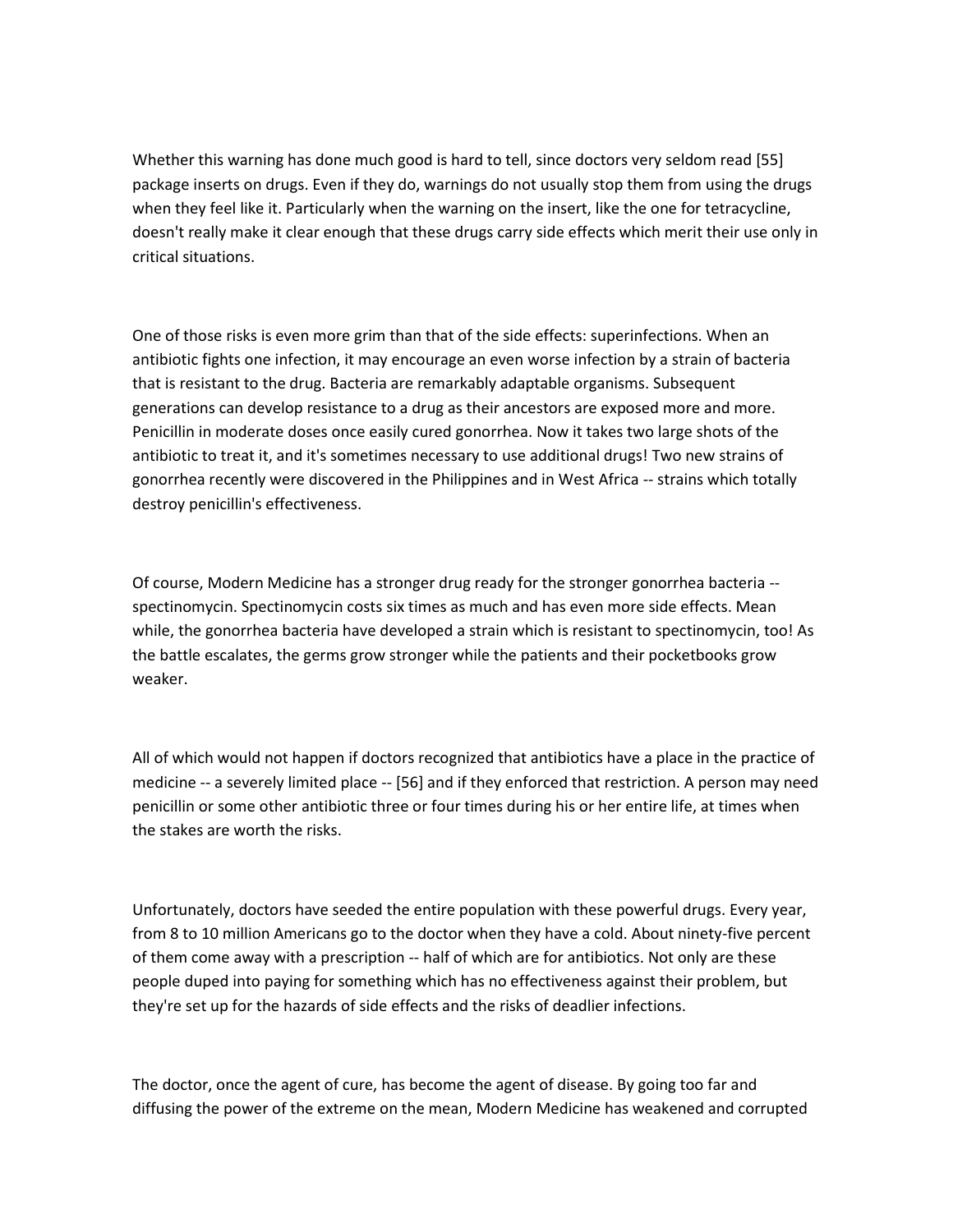even the management of extreme cases. The miracle I and other doctors were once proud to take part in has become a miracle of mayhem.

In 1890, Dr. Robert Koch derived a substance from tuberculosis bacteria which he claimed would cure the disease. When he injected it into patients, however, they got worse or died. In 1928, a drug called thorotrast was first used to aid in obtaining x-ray outlines of the liver, spleen, lymph nodes, and other organs. It took nineteen years to discover that even small doses of the drug caused cancer. In 1937, children who received a new antibacterial [57] drug died because the drug was contaminated with a toxic chemical. In 1955, more than 100 fatal and near fatal cases of polio developed among unsuspecting people receiving certain lots of the Salk vaccine which contained presumably inacivated polio viruses. In 1959, about 500 children in Germany and 1,000 elsewhere were born severely deformed because their mothers had taken thalidomide, a sleeping pill and tranquilizer during the early weeks of pregnancy. In 1962, a cholesterol-lowering drug, triparanol, was removed from the market when it was acknowledged that the drug caused numerous side effects, cataracts among them.

Most of these pharmaceutical backfires were corrected either when the drug was removed from the market or when the manufacturing error was discovered and tighter controls were established. The controls haven't been tight enough though, because drug disasters like these are going on every day. Actually, the only apparatus that has grown stronger seems to be the machinery of keeping dangerous drugs moving from the factories through the hands of doctors into the mouths and bodies of unwary patients. Reserpine, a drug used, against high blood pressure, is still prescribed, even though it was discovered in studies five years ago to triple the risk of breast cancer. Although insulin is turning up in scientific studies as one of the causes of diabetic blindness, its use is still heralded as a medical miracle.

[58] Of course, if drugs were merely products of medical science, dealing with them would be a matter of science, rationality, and common sense. But drugs aren't merely scientific -- they're sacred. Like the communion wafer which Catholics receive on the tongue, drugs are the communion wafers of Modern Medicine. When you take a drug you're communing with one of the mysteries of the Church: the fact that the doctor can alter your inward and outward state if you have the faith to take the drug. And just as an undeniable factor in the healing or the spiritual boost the communicant gets at the altar rail is psychologically determined, the placebo effect - the power of suggestion -- plays a tremendous role in whatever good a drug may do. As a matter of fact there are some drugs and other procedures in which we know the placebo effect is the primary therapeutic agent!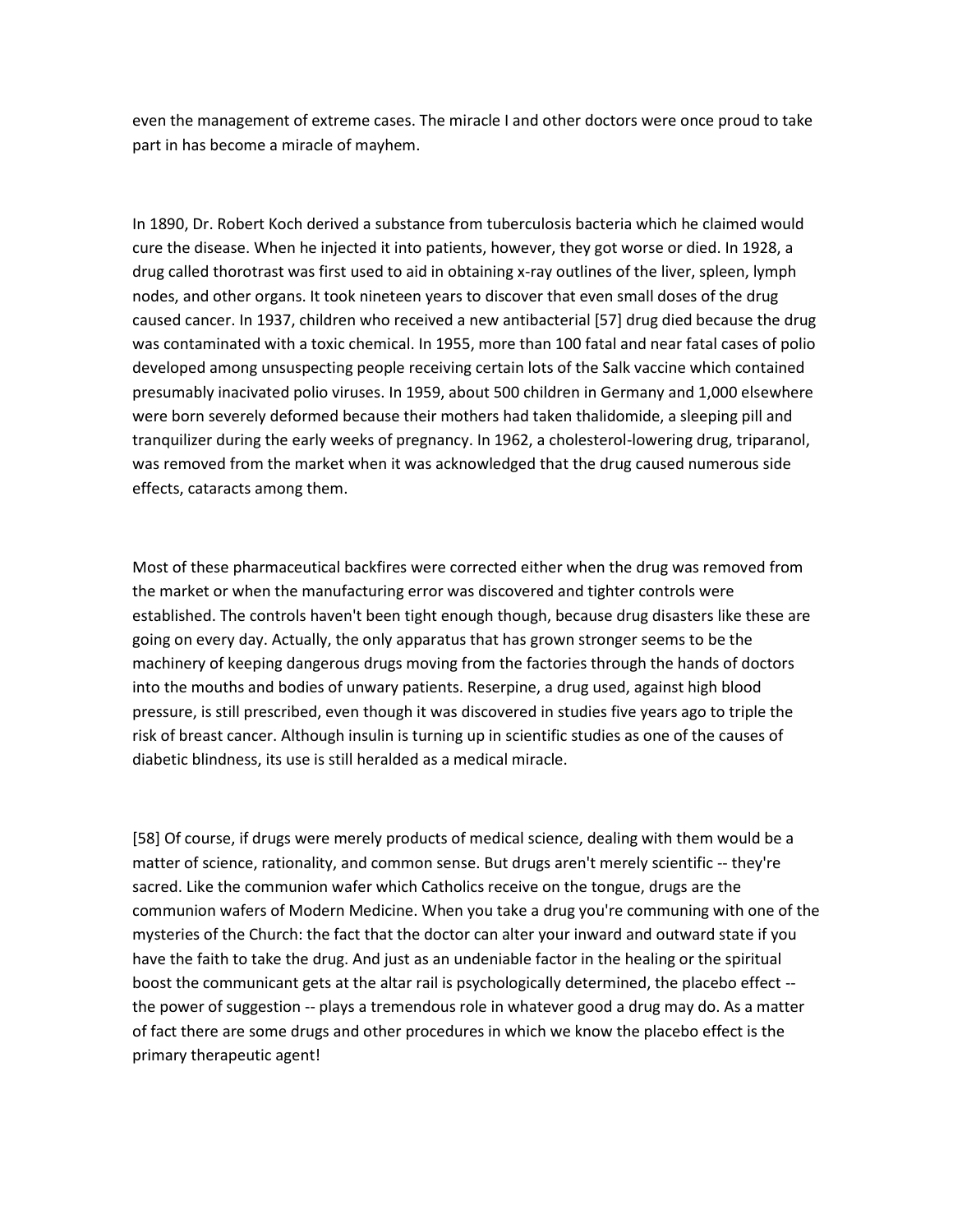The sacraments of the Catholic Church -- or any other real church -- seldom harm anyone. Doctorprescribed sacramental drugs of Modern Medicine kill more people than illegal street drugs. A nationwide survey of medical examiners reported that street drugs cause twenty-six percent of drug abuse deaths. Valuim and barbiturates --prescription drugs -- made up another twenty-three percent of drug abuse deaths. This study did not take into account the 20,000 to 30,000 yearly deaths attributed to adverse reactions to drugs prescribed by doctors. The reason for the wide girth between the estimates is that doctors often fudge [59] in stating whether or not drugs are the actual cause of death. If a patient has a terminal illness and dies during the drug therapy, the death will be attributed to the disease, even if the patient wouldn't normally have died for some time yet. The Boston Collaborative Drug Surveillance Program monitored patients admitted to acute disease medical wards and found the risk of being killed by drug therapy was better than one in 1,000 in American hospitals. An earlier survey by the same group found that the risk among hospitalized pitients with serious chronic diseases such as cancer, heart disease and alcoholic cirrhosis was four in 1,000. Of course, many of these people were in the hospital in the first place because of the effects of drugs prescribed by their doctors. Conservative estimates say that five percent of the people in American and British hospitals are there because of adverse reactions to drugs. Another conservative estimate puts the price tag on this preventable suffering at more than \$3 billion.

Another, even more powerful, group of drugs whose use for the treatment of extreme conditions has shifted to common conditions is the steroid drugs. Steroids mimic the action of the adrenal glands, the most powerful regulators of body metabolism. Practically every organ is directly or indirectly affected by the secretions of the adrenal glands -- as well as by the synthetic chemicals prescribed by the doctor. Once upon a time, steroid drugs were prescribed for severe adrenal insufficiency, for disturbances of the [60] pituitary gland and for certain life-threatening conditions such as lupus erythematosus, ulcerative colitis, leprosy, leukemia, Hodgkin's Disease, and lymphoma. Today steroids are prescribed for conditions as common as sunburn, mononucleosis, acne, and a large variety of skin rashes which are often incorrectly diagnosed.

The entire list of precautions and adverse reactions to Prednisone fills two columns of small print in the Physicians Desk Reference, the enclyclopedia or "bible" of licensed drugs in the United States. Among the adverse reactions are: hypertension, loss of muscle tone, peptic ulcer with possible perforation and hemorrhage, impaired wound healing, increased sweating, convulsions, vertigo, menstrual irregularities, suppression of growth in children, manifesiation of latent diabetes, psychic disturbances, and glaucoma. Is getting rid of some minor skin rash worth risking one of these disasters? Apparently some doctors think it is.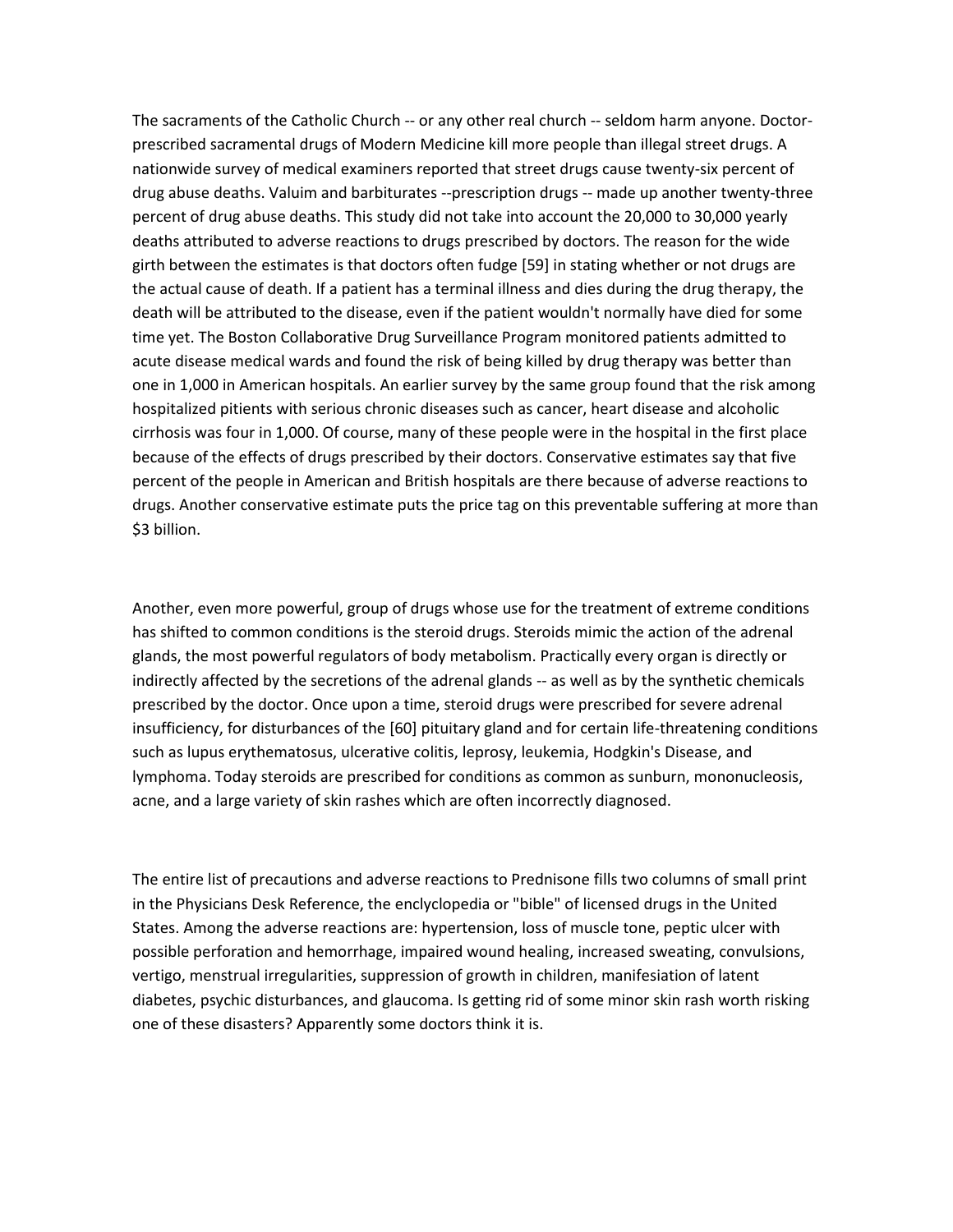For example, a woman from Atlanta wrote me about her twenty-year-old daughter who had never had a menstrual period. At the age of eleven, the girl had developed a rash on her feet. The dermatologist prescribed Prednisone, and the youngster took it for three years. "Can anything be done for our daughter?" the woman asked me. "If only that dermatologist had told us that drug might do this to our daughter's reproductive system, we would have let her keep the rash!"

A young woman from Ohio wrote me that [61] she had gotten a prescription for Prednisone accompanied by shots of another steriod, Kenalog, for poison ivy. "I suffered severe headaches, muscle cramps, swelling of my breasts, and bleeding for twenty-five days." Her gynecologist told her the bleeding was caused by the medications she took for the poison ivy, so she must now undergo a D&C (scraping of the walls of the uterus).

A couple of years ago, the University of Chicago was slapped with a \$77-million class-action suit filed on behalf of more than 1,000 women who unwittingly took part in a University experiment, some twenty-five years ago, with the synthetic hormone DES. This suit has special significance to me since I was then a student at the university's school of medicine and spent part of my time at Chicago Lying-In Hospital. I knew of the experiment, which tested the use of diethylstilbesterol in preventing threatened miscarriages. Being a conscientious medical student who trusted his school and believed his professors knew what they were doing I didn't even question the experiment.

Of course neither I nor the 1,000 or so women should have trusted the school, because the professors didn't know what they were doing. In 1971, Dr. Arthur L. Herbst, then of Harvard Medical School, first announced that an alarmingly high rate of daughters of women who had taken DES were developing vaginal cancer. Later on we learned that male offspring of these women had an alarmingly high rate of [62] genital malformations. And a statistically significant number of the women themselves were dying of cancer.

Of course, by then the bloom was off the rose as far as my unquestioning acceptance of medical science was concerned. I was not surprised when I heard the news. The damaging effects of hormones used in the Pill and in sex hormones used for menopause had already surfaced. If it hadn't been obvious twenty-five years ago that DES would have a damaging effect on the developing, vulnerable fetus, it was now.

Today my surprise quotient is so low that I scarcely raise an eyebrow when I see that the same Dr. Herbst who unveiled the dangers in the first place has since come out with a paper that plays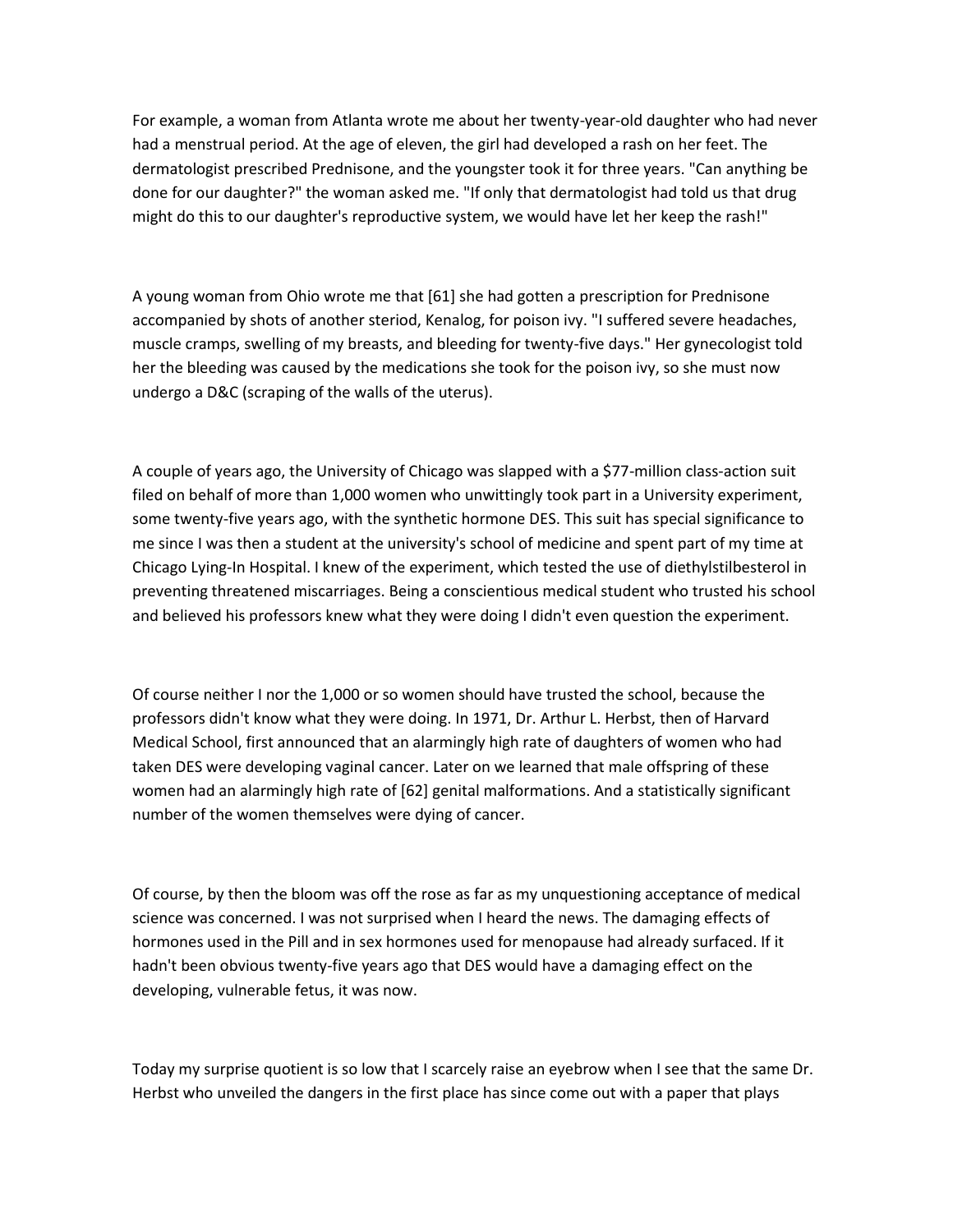down the DES cancer risk! Since the damage has already been done and doctors have been exposed as ignorant of the possible dangers of the drugs they use, all that can be done now is retreat into the sacred language and make it look like the mistake wasn't a mistake at all, the danger not a danger at all. Try to convince the mothers who found out they were guinea pigs in the DES experiment. Try to convince their children. For every one of those diseased or deformed children, the risk has been l0O percent.

Dr. Herbst's own records show 300 cases of vaginal or cervical cancer in babies whose mothers were treated with DES. Imagine what a commotion Modern Medicine would have made a couple of years ago if "only 300 cases" [63] of swlne flu had been discovered. Would doctors then talk about how really miniscule the risk was? How about when a doctor wants to use antibiotics on an infant when the chances the child really needs them are less than one in 100,000?

DES is just one of the sex hormones prescribed for women at all stages of their lives. Tens of millions of women take such hormones daily in the form of contraceptive pills or menopausal estrogens. DES is still being given as the "morning after" contraceptive pill and to dry up breast milk. In 1975, the FDA sent a warning bulletin to doctors recommending that they switch women over age forty to a contraceptive other than the Pill. In 1977, the FDA required a warning brochure emphasizing the astronomical risk of cardiovascular disease among women over forty taking the Pill. Whether these warnings will do much good remains to be seen. Women over forty are still taking the Pill, either because they are not properly informed or because they choose to accept the risks. The overwhelming majority of women on the Pill are under forty. The risks are great for these women, too, and they include not only cardiovascular disease, but liver tumors, headaches, depression and cancer. While taking the Pill over age forty multiplies the risk of dying from a heart attack by a factor of five, from age thirty to forty the PilI multiplies it by a factor of three. All women taking the Pill run a risk of high blood pressure six times greater than women not taking it. [64] Their risk of stroke is four times greater, and their risk of thromboembolism is more than five times greater.

Doctors maintain the enormous market for the Pill by telling women it's safer to take the Pill than to get pregnant. Of course, that argument defies logic as well as science. First of all, the dangers of the Pill are just beginning to surface. They are the dangers of an unnatural substance interfering with body processes. Pregnancy, however, is a natural process, which the body is prepared to deal with -- unless it is unhealthy in some way. To take the Pill is to introduce disease into the body. Comparing the risk of pregnancy to the risk of taking the Pill illogically jumbles together rich women, poor women, healthy women, sick women, women on the Pill, women off the Pill, women using other contraceptives, women using no contraceptives, married women, single women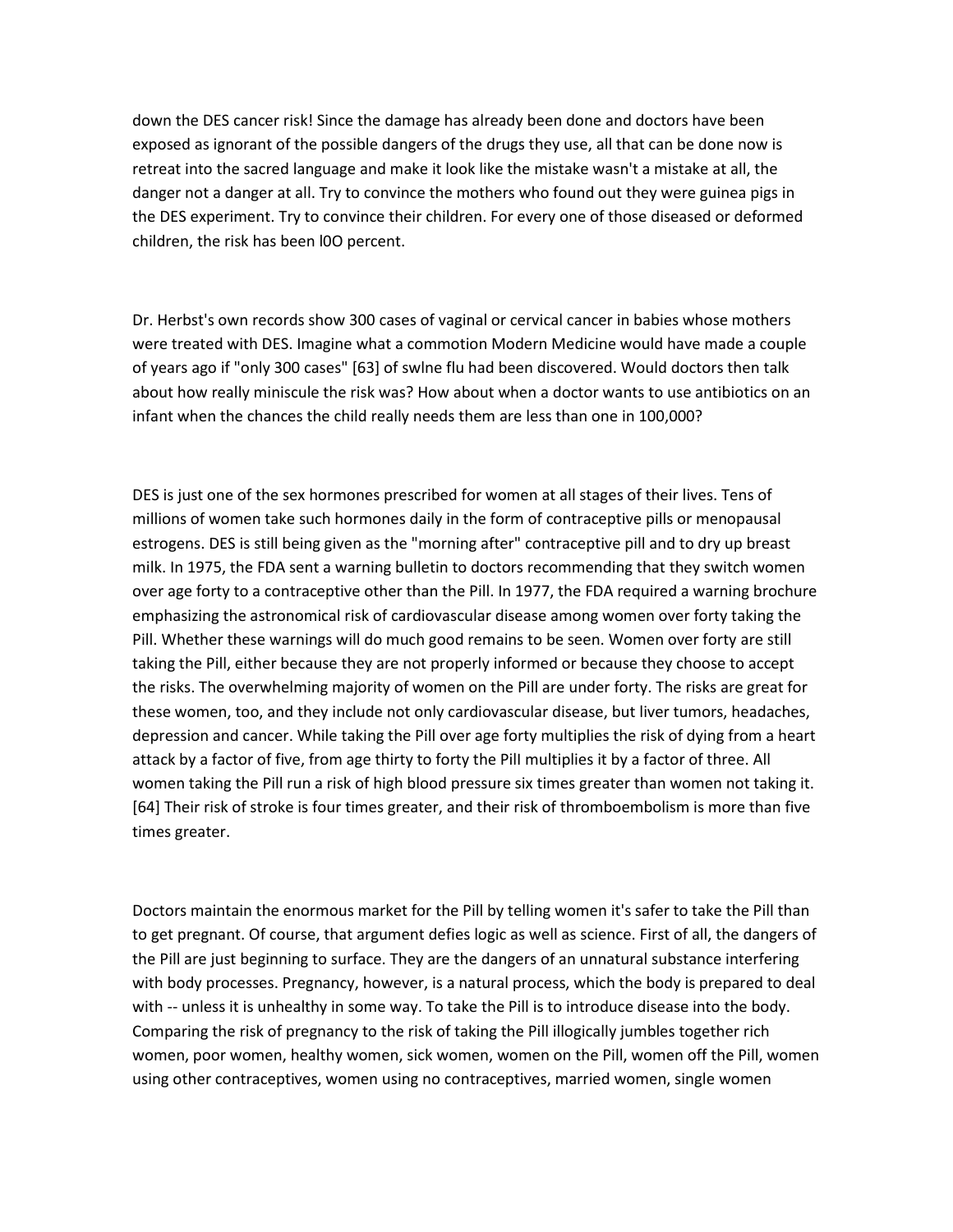teenagers, adults, promiscuous women, and non-promiscuous women. When these women get pregnant, they already bring to the statistics risk factors which have nothing to do with pregnancy.

Of course, it's bad science to compare the Pill's dangers with pregnancy anyway. The real question is: Is the Pill safer than other forms of contraception?

Added to the 10 million women who still take the Pill are more than 5 million who take menopausal estrogens. Again, these drugs have been implicated so strongly in the causation of gall bladder disease and cancer of the utenus [65] (they multiply the risk by a factor of five to twelve) that the FDA has been forced to issue warnings to doctors and patients. Warnings which have gone largely unheeded, as far as doctors are concerned. For instead of limiting the use of these drugs to infrequent, short term relief of severe symptoms, most doctors use them routinely supposedly to prevent the mildest of menopausal discomforts. Estrogen therapy is used to preserve youth, for cosmetic purposes, to relieve depression, and for the prevention of cardiovascular disease -- all for which its effectiveness has been disproved. Estrogens also are used to prevent bone demineralization in older women. Exercise and diet can prevent demineralization and they don't cause cancer. Many women obtain estrogens from their doctor at the first sign of depression during middle age. Seldom does the doctor take the time to find out if perhaps the depression isn't caused by some other factor, something that can be treated without estrogen or - - perish the thought -- without any drug.

Actually, quite a few drugs are invented and prescribed for conditions which can be treated perfectly well with less dangerous methods. Antihypertension drugs have filled such a market void for an easy way to lower blood pressure that their popularity has soared in the few years they've been available. Now a doctor no longer has to tell a person with high blood pressure that his lifestyle is killing him. He can just write a prescription for a drug and use his powers of persuasion to get the patient to take [66] the drug. We even have television, radio, and magazine commercials urging people to take their high blood pressure medication! Somehow, somewhere, someone has convinced enough people that taking these drugs is the only way to lower blood pressure. And someone has, of course, also failed to alert a lot of people to the side effects of these drugs. Someone is aware of those side effects, though, because many of the high blood pressure drug ads in the medical journals are for drugs designed to deal with the side effects of the antihypertension drugs!

Some of those side effects include: rash, hives, sensitivity to light, dizziness, weakness, muscle cramps, inflammation of the blood vessels, tingling sensation in the skin, joint aches, confusion, difficulty concentrating, muscle spasms, nausea, and loss of sex drive and potency. That last side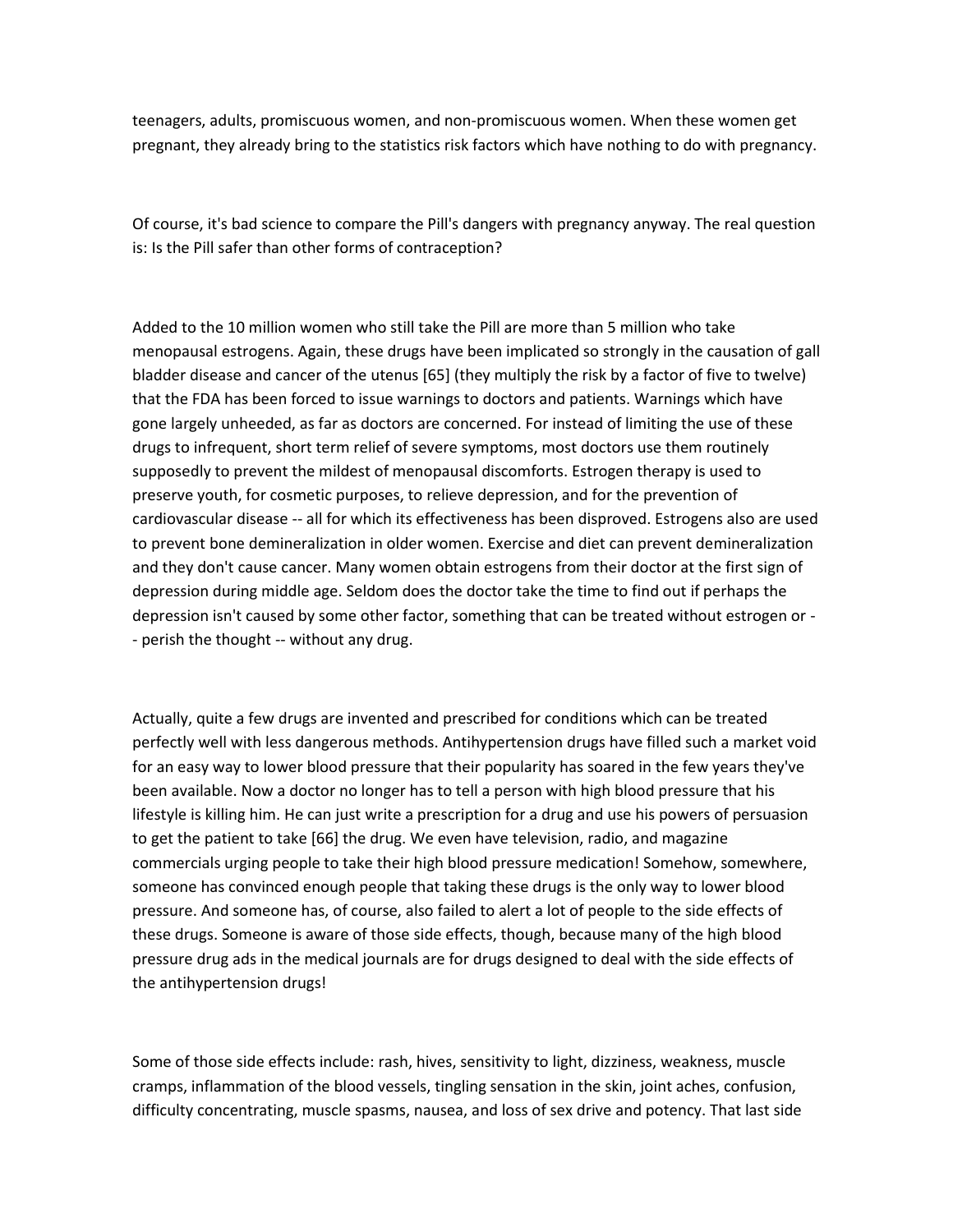effect, by the way, affects both men and, women on antihypertensives. Sometimes I wonder just how much of the middle-aged population suffers from impotency -- not from any psychological cause but simply from their blood pressure medication. All the sex therapy in the world won't correct drug-induced impotence and loss of libido. If doctors aren't aware of the side effects from these drugs, they aren't doing their job, because the manufacturers list them in the Physicians Desk Reference (PDR). If they do know about them and prescribe these drugs anyway, you have to stop and wonder: would a doctor who was [67] found to have high blood pressure take these drugs himself?

Perhaps any doctor foolish enough to prescribe these drugs is also foolish enough to take them himself, since most doctors are aware of the controversy over whether these drugs do any good at all. Even if you assume that high blood pressure is dangerous, doctors are still guilty of being a bit quick with the prescription. Many people who receive high blood pressure medication are really borderline cases: their blood pressure isn't high enough to warrant a drug with the side effects of antihypertensives. Most of these people could more effectively lower their blood pressure through relaxation therapy, dietary or lifestyle changes. In one study, relaxation therapy reduced blood pressure faster and farther than drug therapy. Similar studies have shown that weight loss, reduction of salt intake, vegetarian diet, and exerclse can also lower blood pressure at least as effectively and certainly more safely than drug therapy. There's little doubt that many patients don't need to lower their blood pressure at all, since as soon as they leave the danger zone of the doctor's ofice, their blood pressure returns to normal.

One of the unwritten rules in Modern Medicine is always to write a prescription for a new drug quicky, before all its side effects have come to the surface. Nowhere is this syndrome more evident than in the unleashing of the herd of new antiarthritic drugs on the unsuspecting [68] patients. Nowhere is it more evident that the "cures" are worse than the disease. Within the last few years, a torrent of advertisements in medical journals has heralded the coming of such antiarthritis drugs as Butazolidin alka, Motrin, Indocin, Naprosyn, Nalfon, Toletin, and others, The drug companies have spared neither time nor money in rushing their arthritis "cures" to the marketplace. Millions upon millions of prescriptions have been written. And in just these few years, this new class of drugs has a record of side effects that promises to rival antibiotics and hormones as genuine public health menaces.

Just reading the information supplied by the manufacturer of Butazolidin alka, and thinking that your doctor actually is prescribing the stuff to you is enough to make you ill: "This is a potent drug; its misuse can lead to serious results. Cases of leukemia have been reported in patients with a history of short and long term therapy. The majority of the patients were over forty." If you read further you find that your doctor is setting you up for a possible 92 adverse reactions, including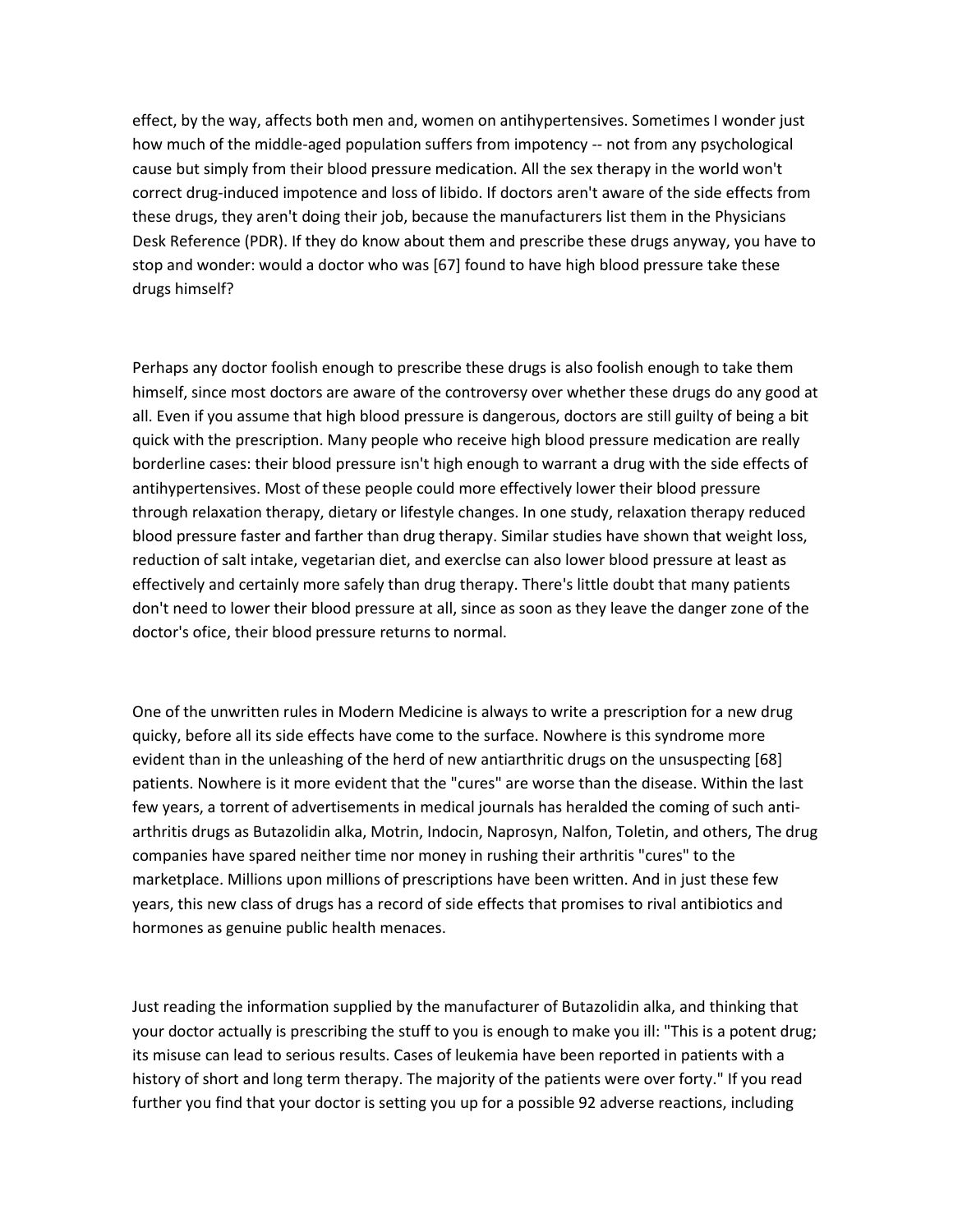headaches, vertigo, coma, hypertension, retinal hemorrhage, and hepatitis. The company goes on to admit: "Carefully instruct and observe the individual patient, especially the aging (forty and over) who have increased susceptibility to the drug. Use lowest effective dosage. Weigh initially unpredictable benefits against risk of severe, even fatal reactions. The disease condition itself is unaltered by the drug."

[69] After reading that, you have to wonder why the drug company would bother marketing the stuff. What doctor would give such poison to his patient? What person would willingly take this drug? You can stop wondering, because Butasolidin alka makes millions of dollars for its manufacturer. Doctors may or may not be aware of the drug's disastrous side effeets. They may not be offended by the admission by the company that the doctor has to weigh unpredictable benefits against the possibility of death. They just may not care.

Or they may be guided by a force that goes beyond logic and consideration -- the rhythm of a religious sacrifice.

In the case of at least one antiarthritis drug, Naprosyn, the sacrifice has graduated into a farce. Though the FDA has discovered that Syntex, the drug's manufacturer, falsified records of tumors and animal deaths during the safety tests for its drug, the government is unable to remove the drug from the market without long and tedious proceedings.

No modern medical procedure better displays the inquisitorial nature of Modern Medicine than the drugging of so called "hyperactive" children. Originally, behavior controlling drugs were used to treat only the most severe cases of mental illness. But today, drugs such as Dexedrine, Cylert, Ritalin, and Tofranil are being used on more than a million children throughout the United States - on the basis of often flimsy diagnostic criteria of hyperactivity and minimal brain damage. Some medical [70] tests, when performed correctly, are conclusive. But there is no single diagnostic test that will identify a child as hyperactive or any of the twenty-one other names assigned to this syndrome. The list of inconclusive tests is at least as long as the list of names. All a doctor has to go on is a list of inconclusive tests and the "educated" guess of an "expert."

One school in Texas took advantage of this ambiguity and diagnosed forty percent of its students as minimally brain damaged in a year when government money was available to treat that syndrome. Two years later, this money was no longer available, but funds for treating children with language learning disabilities were floating around. Suddenly, the minimally brain damaged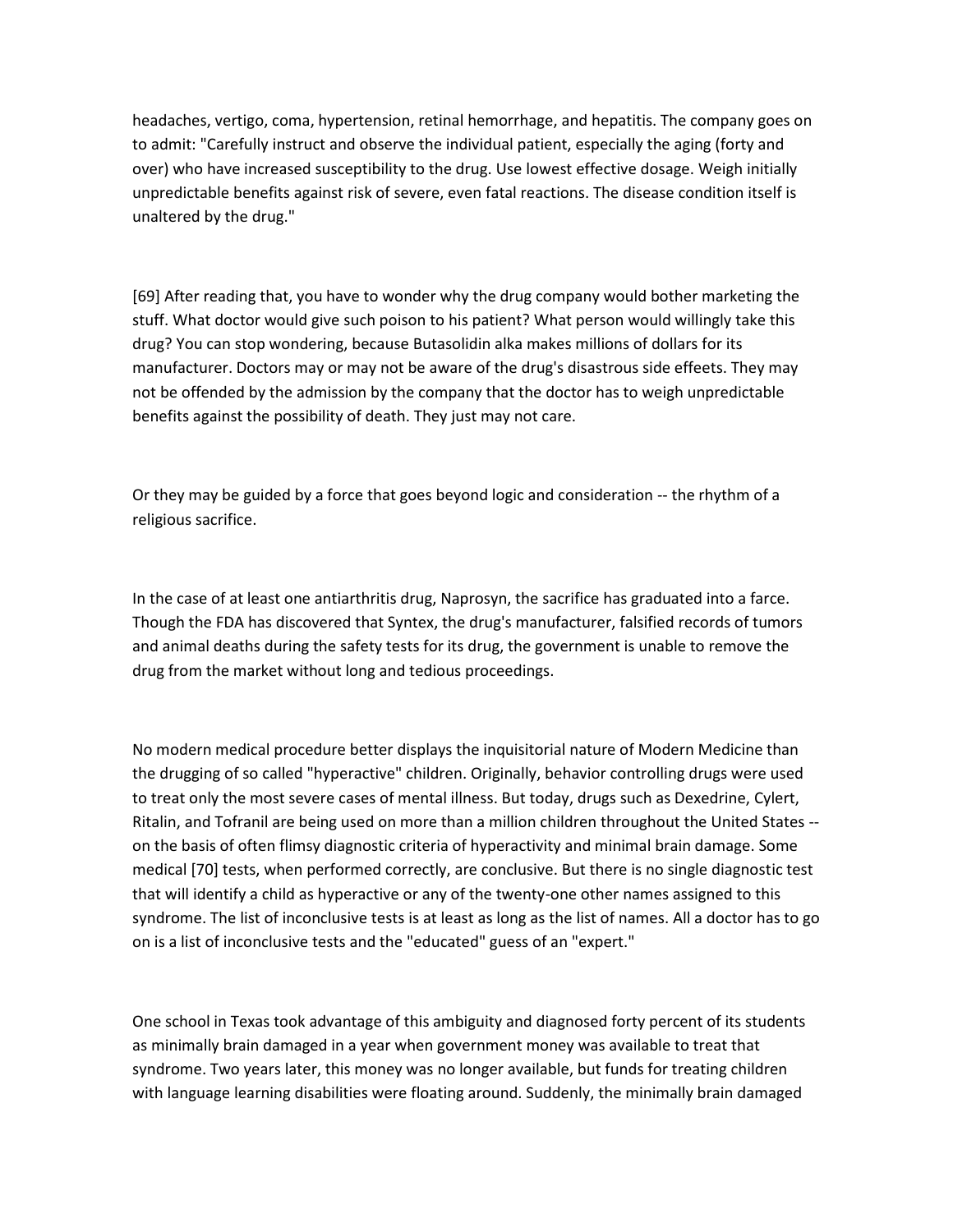students disappeared and thirty-five percent of the children were diagnosed as having language learning disabilities!

If that school district and others took the government money and used it on teachers' salaries, books, playground equipment, and supplies, their larceny could be forgiven. But what happens is that the child who can't sit still in class -- instead of being given tasks that will interest and occupy him -- is diagnosed as hyperactive and "managed" by drugs. These drugs are not without serious side effects. Not only do they suppress growth and cause high blood pressure, nervousness, and insomnia, but they transform children into "brave new world" type zombies. Sure, the kids slow down -- dramatically. They're also less responsive and enthusiastic, and more humorless and apathetic. [71] And they don't perform any better when measured objectively over long periods of time.

The original authors of scientific studies on these behavior modifying drugs have tried to disassociate themselves from their present use by claiming that the problem isn't the drugs' existence but the way doctors over-diagnose, mis-diagnose, and overmedicate. While such arguments may salvage a few individual reputations, keep in mind that the original investigators and authors have made little or no attempt to properly limit the use of their discoveries. On the contrary, we still have three-page ads in the medical journals which picture a school teacher proudly proclaiming, "How wonderful! Andy's handwriting no longer looks like hen scratchings." This is the first time in history that powerful drugs have been sold to cure poor penmanship! And sold quite successfully, I might add. More then a million children are being given these drugs, a yearly habit that stuffs tens of millions of dollars into the pockets of the drug companies.

Nowhere does the Church's Inquisition emerge as clearly as it does through the drugging of children as a means of control. The medieval Inquisition went beyond defining unorthodox beliefs and behavior as a "sin" and started calling them a crime. Criminals were punished, first by the Church and then by the secular authorities. Modern Medicine sets up its Inquisition to define behavior which doesn't conform as sick. Then it proceeds to "punish" the guilty by "managing" them with drugs. [72] Since the primary purpose of schools is not to liberate the intelligence through learning but to create properly socialized and manageable citizens, the Medical Church and the State join forces to maintain public order. The Church enforces the behavior standards that suit the State and the State enforces the exclusive view of reality that allows the Church to flourish. All in the name of Health -- which, in reality, is not even a minor consideration of either party.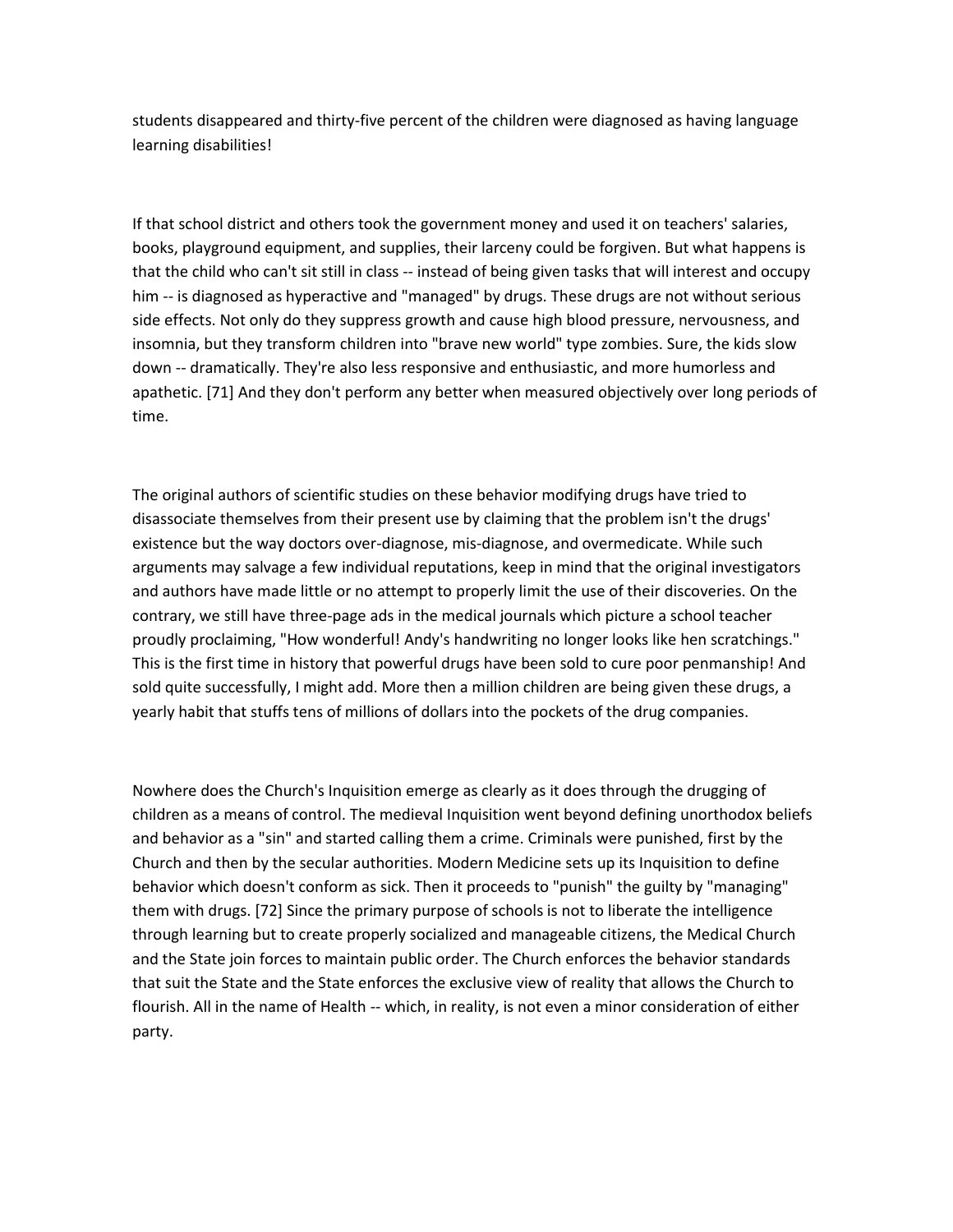Witness the vigor with which the State proselytizes Modern Medicine's line of Holy Waters. Now, Holy Waters are special cases slightly removed from drugs in that the thin veil of diagnostic necessity has been removed. Everybody needs -- and gets -- the Holy Waters: routine silver nitrate in the eyes of the newborn, routine intravenous fluids to laboring mothers and other hospital patients, routine immunizations, and fluoridation of water supplies. All four of these procedures are automatically, thoughtlessly imposed on people whether they wish them or not, whether they need them or not. All four of them are at best unnecessary ninety-nine percent of the time. All four of them are of questionable safety. Yet all of them -- except the intravenous fluids so far -- are not only Church Law, but State Law as well.

I'll never forget the overwhelming compulsion of the priest making his way to the premature nursery to get some holy water on the infants and baptize them before they died. That same fierce compulsion motivates the [73] priests of Modern Medicine in slapping their Holy Waters on their patients.

One of the mottoes medical students are taught to memorize but never practice -- such as "first do no harm" -- is "when you hear the sound of hoofbeats, think of horses before zebras." In other words when symptoms present themselves, first consider the most obvious, common sense cause. As you can see, this motto doesn't survive very long in most doctors' practices. You can't use powerful and expensive drugs and procedures on horses. So what the doctor does is hear a herd of zebras every time, and treat accordingly. If a child is bored or can't sit still, he's hyperactive and needs a drug. If your joints are stiff because you don't exercise them the way you should, you need a drug. If your blood pressure is a little high, you need a drug. If you've got the sniffles, you need a drug. If your life isn't going the way it should, your need a drug. On and on ... the zebras keep coming.

One of the factors that keeps those zebras coming is the cozy and profitable relationship that exists between the drug companies and doctors. The drug companies spend an average of \$6,000 per year on each and every doctor in the United States for the purpose of getting them to use their drugs. Company detail men, actually salesmen, build friendly, profitable relationships with the doctors on their route, wining and dining, doing favors, handing out samples of drugs. The sad fact is that [74] most of the information reaching doctors about the uses and abuses of drugs comes from the drug companies, through the detail men and advertising in medical journals. Since most of the clinical test reports are financed by the drug companies, information from these, too, is highly suspect.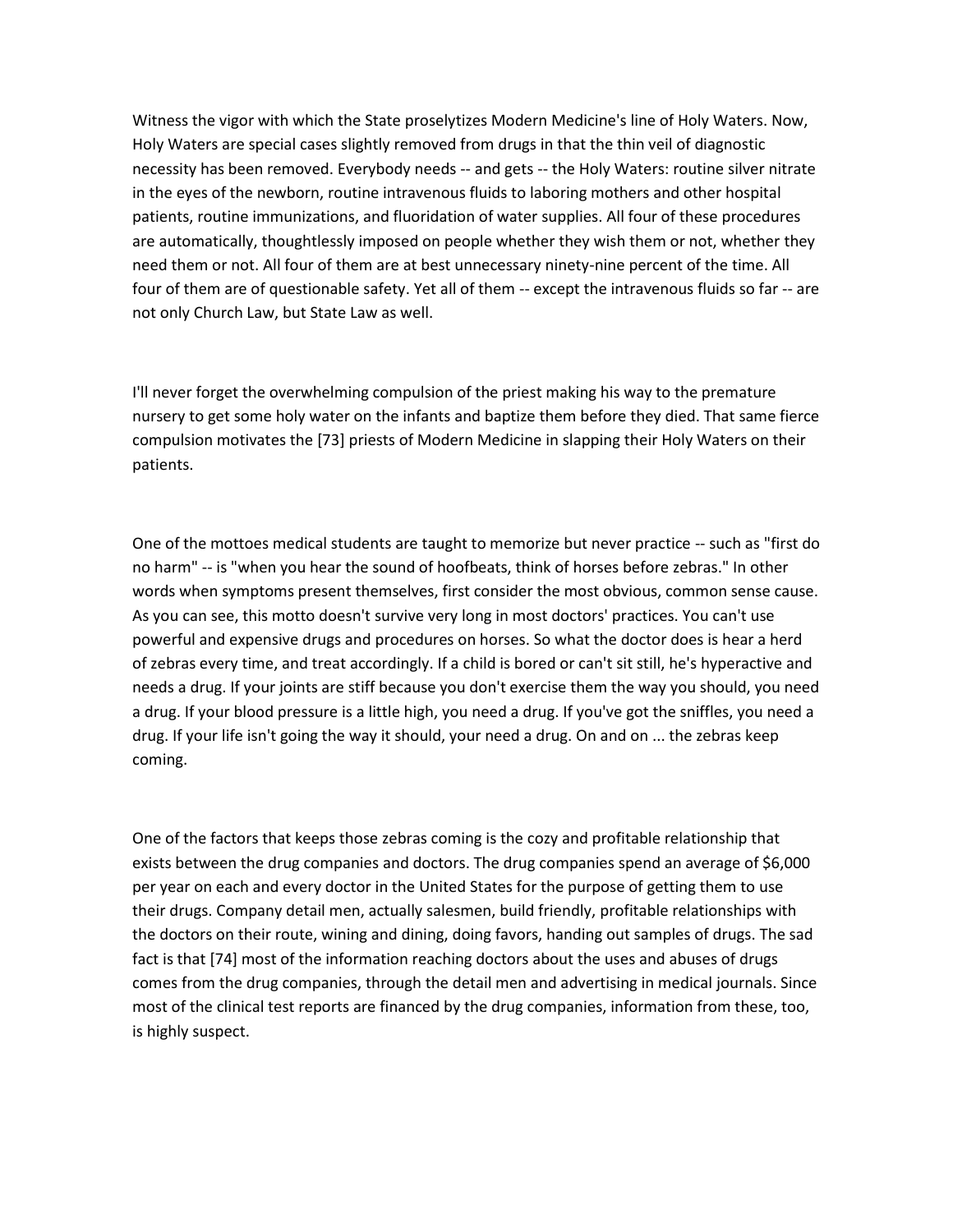A commission of distinguished scientists, including four Nobel Laureates, studied the drug problem and found that the culprits are the doctors and the scientists who test the drugs. They found clinical trials of new drugs were "a shambles." The FDA spot checked the work of some doctors doing such clinical trials and found twenty percent guilty of a wide range of unethical practices, including giving incorrect dosages and falsify records. In a third of the reports checked by the FDA, the trial had not been carried out at all. In another third, the experimental protocol was not followed. In only a third of the tests could the results be considered scientifically worthwhile! [Journal of the American Medical Association, November 3, 1975]

Despite the obvious corruption of the drug company-doctor marketing connection, I don't blame the drug companies, the detail men, the government agencies which are supposed to police these activities, or the patients who badger their doctors for drugs. Doctors have enough facts in their possession to know what's going on. Even where the drug is fully tested and the side effects and limitations of the drug are well known, most of the harm is done by [75] doctors indiscriminately prescribing the drug. Doctors, after all, are the ones who claim the sacred power and the ethical superiority that goes with it. The drug companies are in business to make money, and they do that by selling as much of their product as they can at as high a price as they can. And although the drug companies subvert the scientific process through which drugs are tested, certified, and made available to doctors, once the drugs are available they do let doctors know -- albeit subtly -- just what these drugs can and cannot do.

The drug companies don't have to fight against package inserts that would explain the side effects and hazards of medications to the people who take them: the American Medical Association does it for them. Doctors either play down the side effects or conceal them altogether on the grounds that the doctor-patient relationship would be endangered. "If I had to explain things to patients, I could never get through my office hours." Or, "If patients knew everything these drugs could do, they never would take them." Rather than protecting the patient, the doctor protects the sacred relationship -- which relies on ignorance to survive. Blind faith.

If doctors still obeyed the first rule of medicine -- Primum, non nocere, first do no harm -- there would be no need for them to enforce the blind faith of their patients. When it came down to weighing risks against benefits, the patient's welfare would be the first consideration. [76] But that rule has been rationalized into a grotesque mutation that allows the doctor to weigh the risks and benefits in a totally different ethical frame. Now the rule is First Do something. Now, you hurt the patients most by not giving them something, whether it's a drug or some other procedure. Whether the "something" does any good or not is irrelevant. (To question it is irreverent!) Whether it does any harm matters even less. If the treatment does happen to hurt enough to make the patient complain, the doctor merely says "Learn to live with it."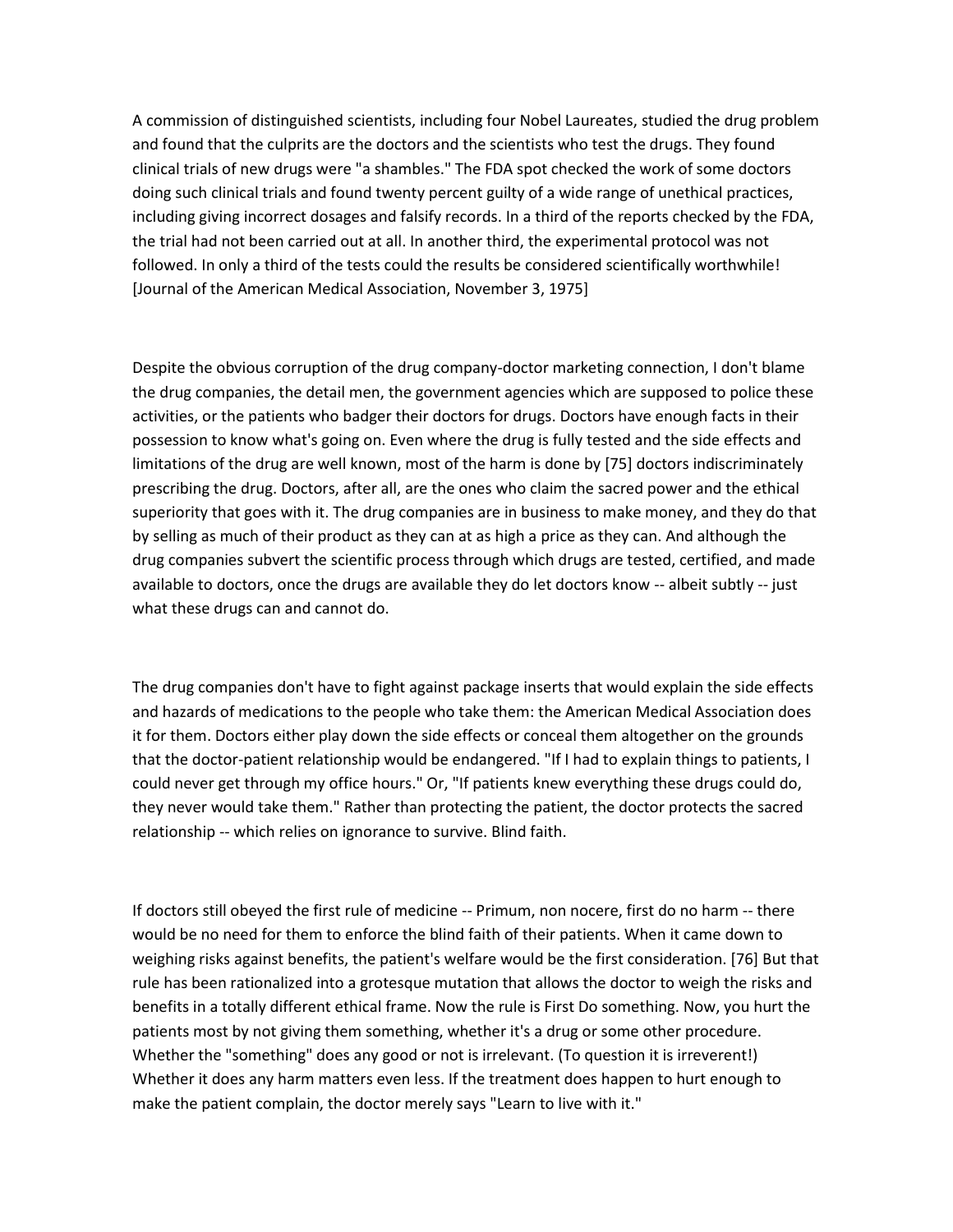Of course, a doctor would never consider saying that to a patient until he had tried at least one drug. Doctors have completely bought the advertising slogan "Better Living Through Chemistry." You might think the reason for this is purely economic. The doctor can write a prescription in a few seconds, whereas discussing with the patient the state of his nutrition, exercise patterns, career, and psyche would certainly take up more time and allow him to see fewer patients. In a fee-forservice system, the quick chemical fix has its obvious financial reward for the doctor as well as for the pharmacist and the drug manufacturer.

I think the reasons go deeper than money. One way to look at it -- though an admittedly cynical way -- is to recognize that doctors have throughout the ages embraced the wrong ideas. Considering the drug problem in our time, the adamant disregard of sterility in the nineteenth century, leeches, bleeding, purgatives, you [77] could make a case that medicine has always been hazardous to the majority of patients.

That -- and most doctors' high regard for financial reward -- helps explain what the patient is up against. If you go deeper still, you come up against philosophical reasons that I can only describe as the Theology of Modern Medicine. Ironically, this theology is a corruption of certain aspects of Christian theology.

If you look at almost any other system of medicine besides the Western, you'll find a heavy reliance on food. The food of Modern Medicine, however, is the drug. The American doctor, aside from a very fragmentary and usually incorrect approach to certain "therapeutic diets" (gout, diabetic, low salt, gallbadder, weight reduction, low cholesterol), completely disregards nutrition. Those who are concerned with nutrition are labeled faddists, freaks, extremists, radicals, and quacks. Occasionally, they're (more correctly) referred to as heretics.

Oriental medicine, on the other hand, recognizes and utilizes the importance of nutrition in health. If you look at Oriental religion, you'll find that it, too, regards food as important to a person's spiritual welfare. But Western religion, namely Christianity, did exactly what Modern Medicine did: substituted as an obiect of reverence a sacramental, symbolic food in place of real food. "What goes into the mouth does not make a man unclean; it is what comes out of the mouth that makes him unclean."(Matthew 15:11)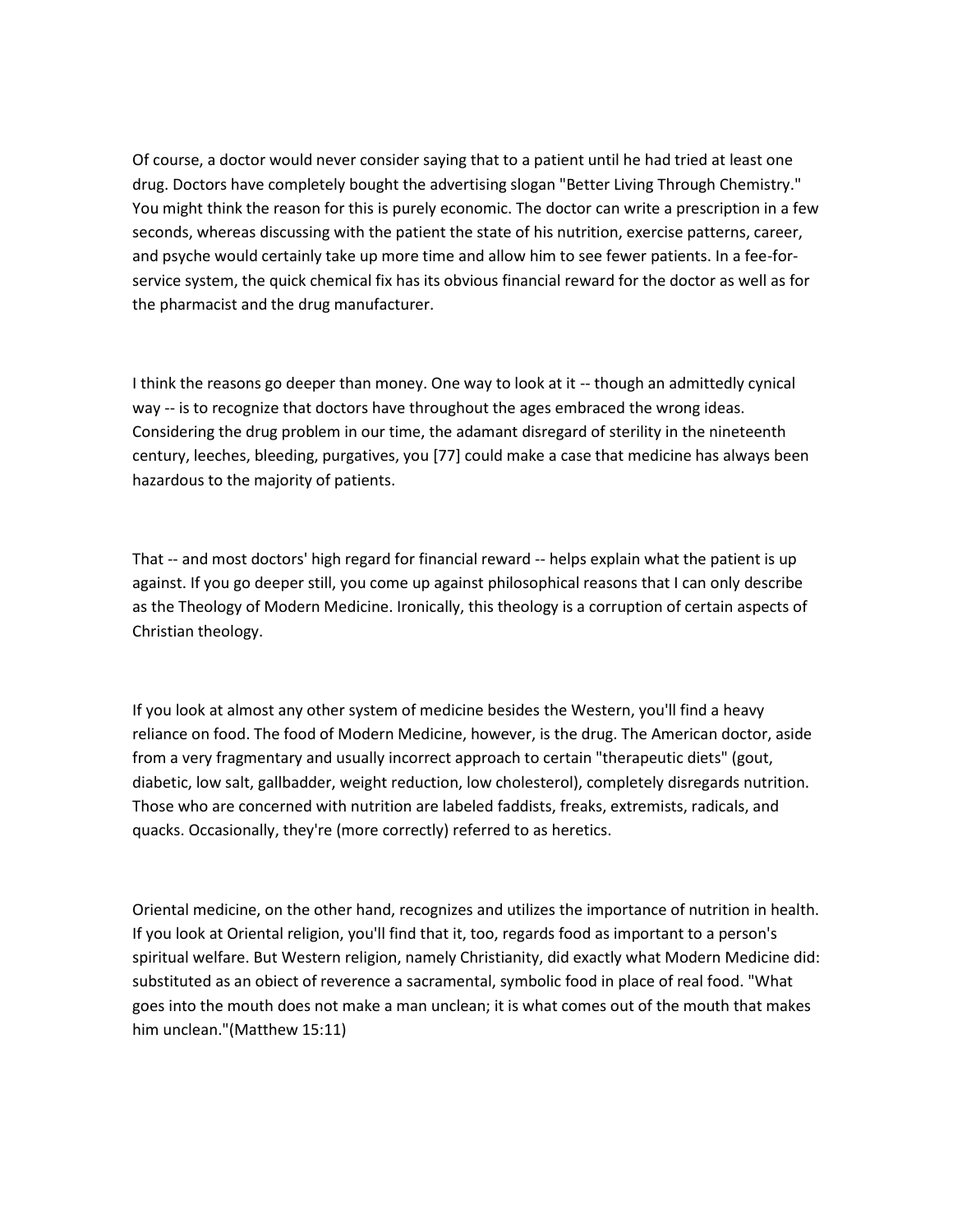[78] Perhaps in their zeal to reject the Old Testament dietary laws, some of the early Christian leaders moved too far in the opposite direction and bypassed nutrition altogether. There's no doubt that Modern Medicine took the hint and carried it to extremes. Obviously, as far as a person's health is concerned, what goes into the mouth is at least as important as what comes out. In fact, what goes in may determine what comes out. Yet, if anyone dares to claim that a person is what he or she eats, Modern Medicine regards them as a heretic or an intellectual weakling. Instead, the "food" with the sacred "power" is the drug, the man-made chemical coursing through your veins, for better or for worse.

To protect yourself from the pusher-priest you again have to make the heretic's radical leap of unfaith. Don't trust your doctor. Assume that if he prescribes a drug, it's dangerous. There is no safe drug. Eli Lilly himself once said that a drug without toxic effects is no drug at all. Every drug has to be approached with suspicion.

That goes double if you're pregnant. In fact, if you're pregnant you and your baby are better off if you stay away from all drugs completely. A drug that has minor side effects or even no side effects on you may do irreparable harm to a developing fetus. Hundreds of drugs are marketed long before their effects on the fetus are known. Unless you want to donate your baby's welfare to science and be one of [79] the first to find out a drug's effects, don't take any drug unless your life is at stake.

That includes aspirin. Though it's been around for eighty of more years doctors still don't know how aspirin works. Because it's been a "friend of the family" for so long, people don't realize that aspirin is not without side effects and dangers of its own. Besides the most common side effect, stomach bleeding, aspirin can cause a hemorrhage under the scalp of a newborn if a mother takes it within seventy-two hours of delivery. I've often wondered why doctors always say to take "two tablets" of five grains each despite the availability of a single, ten-grain aspirin tablet. Could there be some sort of religious significance in receiving ten of something in two tablets?

Before you take the first dose of any medication your doctor prescribes, you should make it your business to find out more about the drug than the doctor himself knows. Again, learning more about your situation than the doctor won't be all that difficult. Doctors get most of their information about drugs from advertisements and from detail men and their pamphlet handouts. All you have to do is spend some time with a good book or two in order to get the information you need before deciding whether to take a drug or not.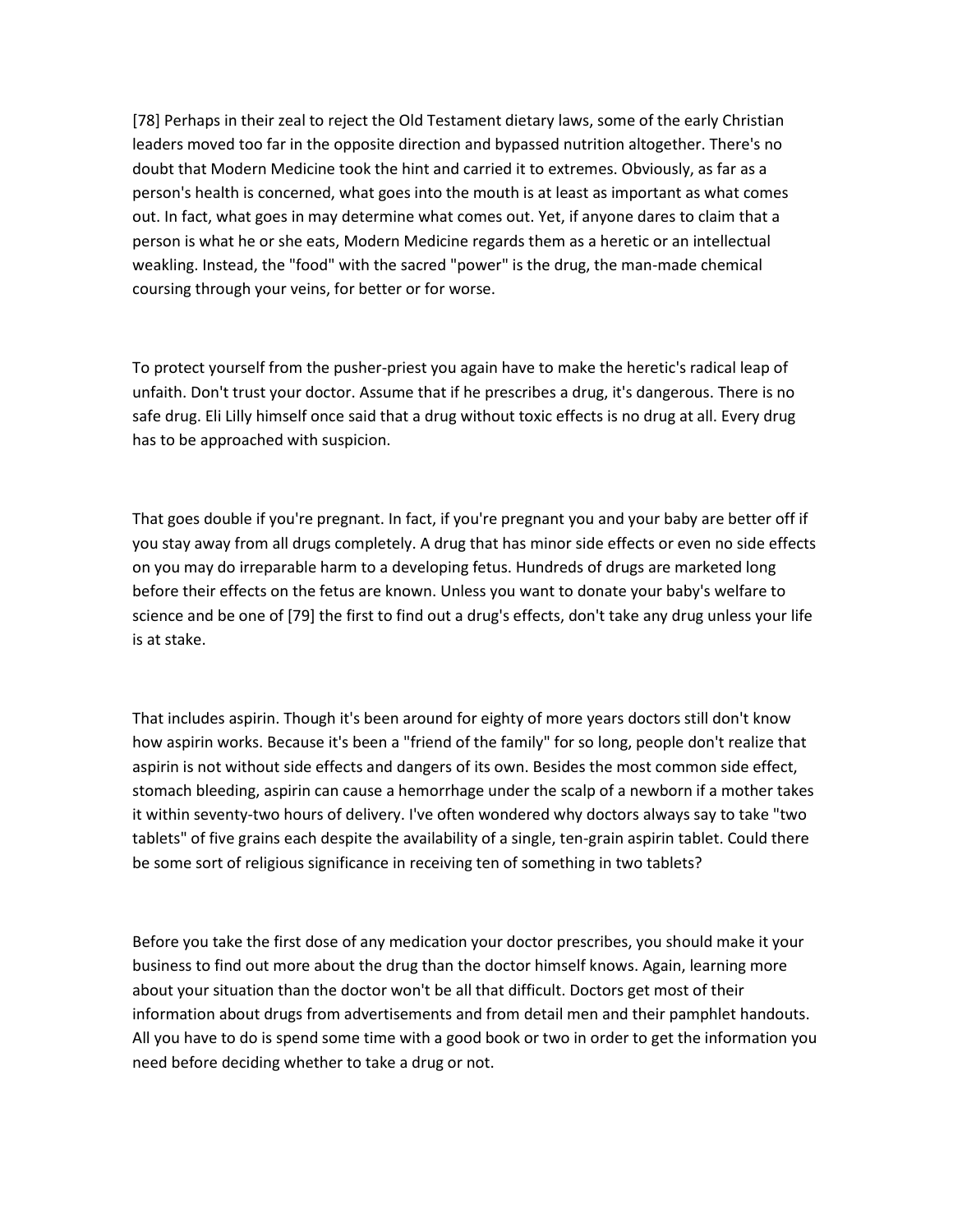The best book to start with is the Physicians' Desk Reference, the PDR. The PDR is the beginning of knowledge about drugs. Although it's easily available now, up until about two [80] years ago the publisher refused to distribute it to other than members of the medical profession. I wasn't aware of this when I gave the PDR many plugs in my column and newsletter. Finally, I got a letter from the publisher telling me to please stop referring people to their book since they distributed it only to professionals. They felt that the public wouldn't understand the PDR and would be confused by it. Well, I published that letter in my column and I commented that it was the first time in history a publisher didn't want to sell his books. Shortly thereafter, without any kind of fanfare, the PDR not only started showing up in bookstores, but it was promoted in bookstores! Now, if you go into the bookstores, you'll see piles of PDR's. I guess the publisher finally got the idea.

Of course, you don't have to buy the book. Almost every public library now has it. You shouldn't worry about understanding it. Anybody with an eighth grade education and a dictionary can read any medical book. Even doctors will testify that patients always seem to be able to pick out and understand the parts that they must know.

The PDR is good because all the information is provided by the drug companies in an effort to protect themselves. Not only does the FDA require them to put in all the information they have, but they also want to ward off any liability claims against them. In effect, they are saying to the doctor: we are telling you everything we know about this drug. What it may be [81] useful for. What it may do to the person who takes it. The wonderful thing that seems to be happening is that the PDR is becoming more and more discreet. For example, the latest issues divide drug side effects into major categories according to how frequently they can occur. Now at least you've got horse race odds when you take your medicine.

The PDR can be considered the "bible" of the Church of Modern Medicine, especially since for a long time it was forbidden literature except to the priesthood. But there are other sources for the kind of drug information you need. The American Medical Association publishes a Drug Evaluations book which in some cases gives even more information than the PDR. For one thing, the AMA book has a list of cross-referenced symptoms in the back. You look up your symptom or your side effect and it will tell you which drugs are indicated or suspected.

Because we're living in an era of poly-pharmacy -- everybody is taking more than one drug at a time -- you've got to become aware of the dangers of combinations of drugs. One drug may have side effects harmful to one organ three or four percent of the time, two percent to another organ, six percent to another. A second drug may have dangers for one organ that occur three percent, dangers for another organ ten percent. If you're taking enough drugs, the danger can easily add up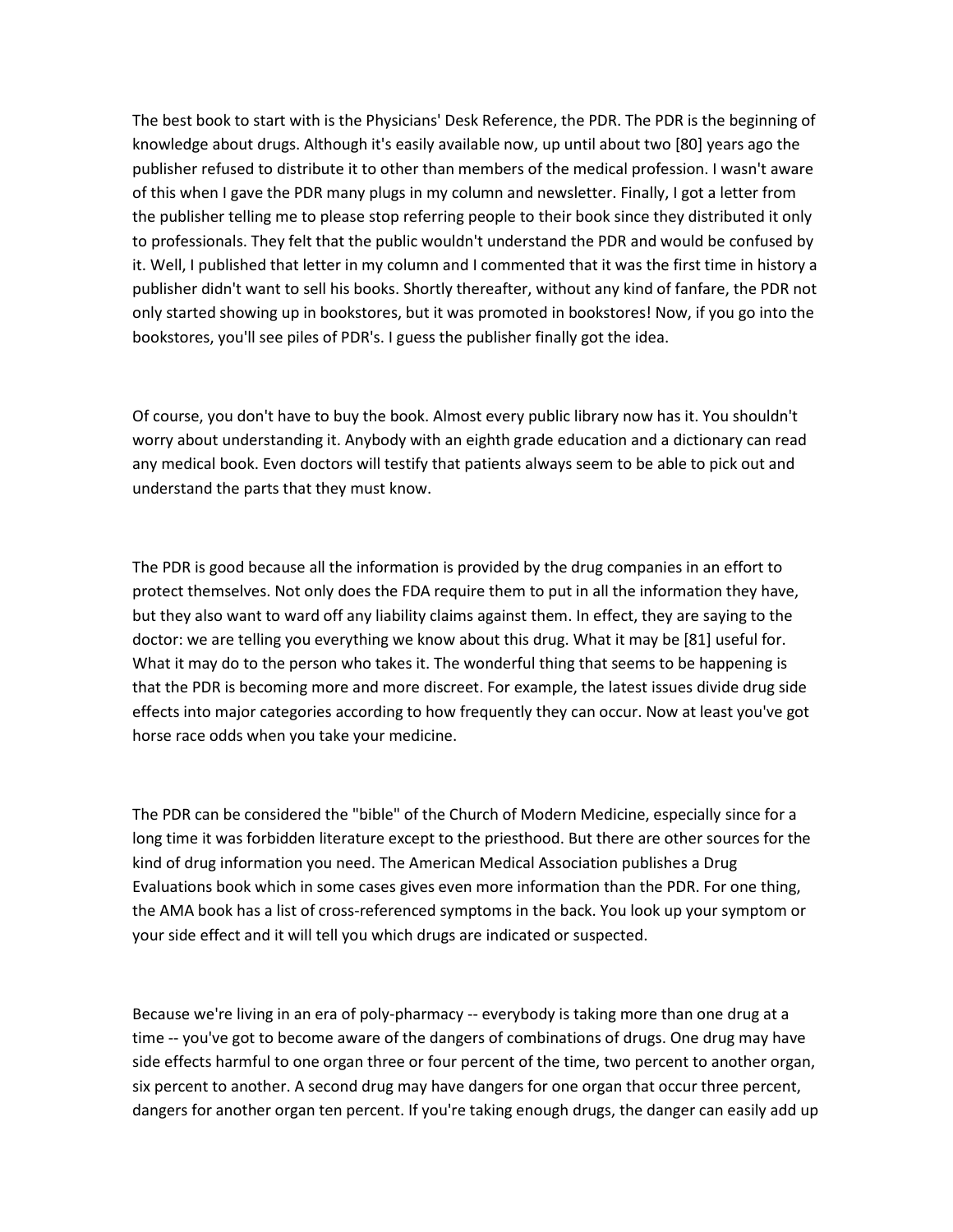to more than 100 percent. You're virtually assured of suffering some toxic effect! Even more dangerous are the [82] potentiating effects of drug combinations. One drug might have only a five percent chance of hurting you. But in combination with another drug, the danger can be multiplied by a factor of two, three, four, five ... who knows? Not only can the risk be multiplied, but so can the strength of the toxic effect! There are books which give lists of drugs which interact with a given drug. (An excellent one which I use is Eric Martin's Hazards of Medications.) Of course, you also should let your doctor know what drugs you are taking. But don't rely on his knowledge of any dangerous cross-reactions that might occur.

You should be aware of all the drugs for which the side effects are the same as the indications. This isn't as rare as you might think. For example, if you read the list of indications for Valium, and then read the list of side effects, you'll find that the lists are more or less interchangeable! Under the indications you'll find: anxiety, fatigue, depression, acute agitation, tremors, hallucinosis, skeletal muscle spasms. And under the side effects: anxiety fatigue, depression, acute hyperexcited states, tremors, hallucinations, increased muscle spasticity! I admit I don't know how to use a drug like this: what am I supposed to do if I prescribe it and the symptoms continue? Stop the drug or double the dose? What strategy lies behind using drugs like this is a mystery to me. Perhaps doctors are playing the placebo effect for all it's worth? Or maybe they are merely trying to sanctify a patient's original symptoms [83] by giving a drug that causes them? Maybe they figure the symptoms will go away when the drug is withdrawn, in the fashion of primitive rites of purification and purging? In any case, Valium is the largest selling drug in history, with prescriptions approaching 60 million a year. Maybe it deserves to be the largest selling drug in history, since, by having identical indications and side effects, it achieves what all systems of science, art, and faith strive for: Unity!

You should not let your doctor prescribe a drug without asking him lots of questions. Ask him what will happen if you don't take the drug. Ask him what the drug is supposed to do for you and how it's going to do it. You can also ask him the same questions you will bring to the PDR, questions about side effects and situations when the drug is not advised. Don't expect too explicit an answer. Most drugs' mechanisms remain mysteries even to the people who develop them.

Once you've exposed yourself to all this information you have to sit down and decide whether or not you want to take the drug. Again, don't trust your doctor's decision. Even if you can get him to admit to the side effects, he'll most likely discount them by saying they occur only in a small percentage of cases. You also might get that impression from the PDR or any other book you consult. Don't be misled by risks that are expressed in small percentages. If you judge the danger of an iceberg by the size of the part that's above the water, you're not [84] going to stay afloat very long. Like a game of Russian Roulette, for the person who gets the loaded chamber, the risk is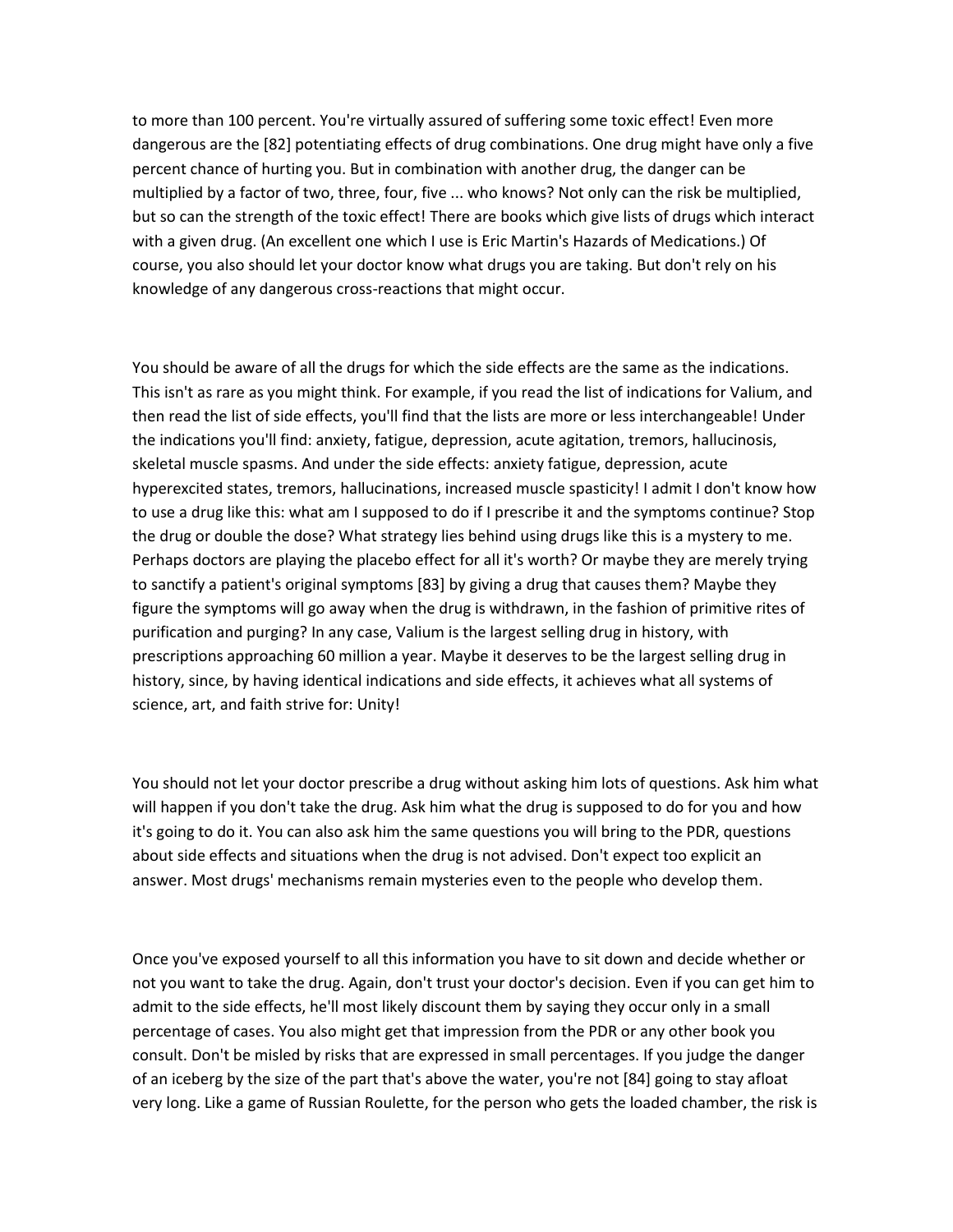100 percent. But unlike that game, for the person taking a drug no chamber is entirely empty. Every drug stresses and hurts your body in some way.

The doctor doesn't consider this because his philosophy of decision is corrupted. First Do Something. The doctor is going to find himself saying ridiculous things such as, "The Pill is safer than pregnancy." Because the doctor believes it, he's dangerous. You have to determine your risk individually. Only you, as you read up on the drug will be able to recognize certain conditions you have or have had which might make the drug even more dangerous. And only you will be able to decide whether or not you want to risk going through one or more of whatever side effects you find there in exchange for the possible benefit the drug may deliver.

Most of all, you should keep in mind that you can refuse to take the drug. It's your health that's at stake. If you read things that make you not want to take the drug, first of all confront the doctor with the information. Through cajolery, badgering, or some process of persuasion, you should convince the doctor that you really want to avoid the drug. As in all confrontations with doctors, his reaction may tell you more than you bargained for. You may once and for all recognize that his opinion is no more valid than yours.

On the other hand if you don't find anything [85] in your research to dissuade you from taking the drug, if the possible benefits appear to outweigh the risks, you're still not home free. You still have to protect yourself. First of all, make sure you carry out the instructions given by your doctor. If you find his instructions are different from the prescribing information in the PDR you should ask him why. He may have a perfectly good reason: his experience may suggest that the drug works best when taken according to his instructions. Or he may be making a mistake that could decide whether or not the drug will help you or hurt you.

Another reason why you should follow the instructions is that often these will include various tests that should be carried out while you're taking the drug, tests that are designed to reveal any serious adverse effects before they go too far. These tests are usually found with the prescribing information. Every doctor knows about or has access to this information. Yet few doctors bother to fulfill this responsibility. So it's up to you to make sure your body's reaction to the drug is tested.

You should also monitor the drugs effect subjectively. How does the drug make you feel? If you experience any side effects -- no matter how unimportant they may seem at first -- you should call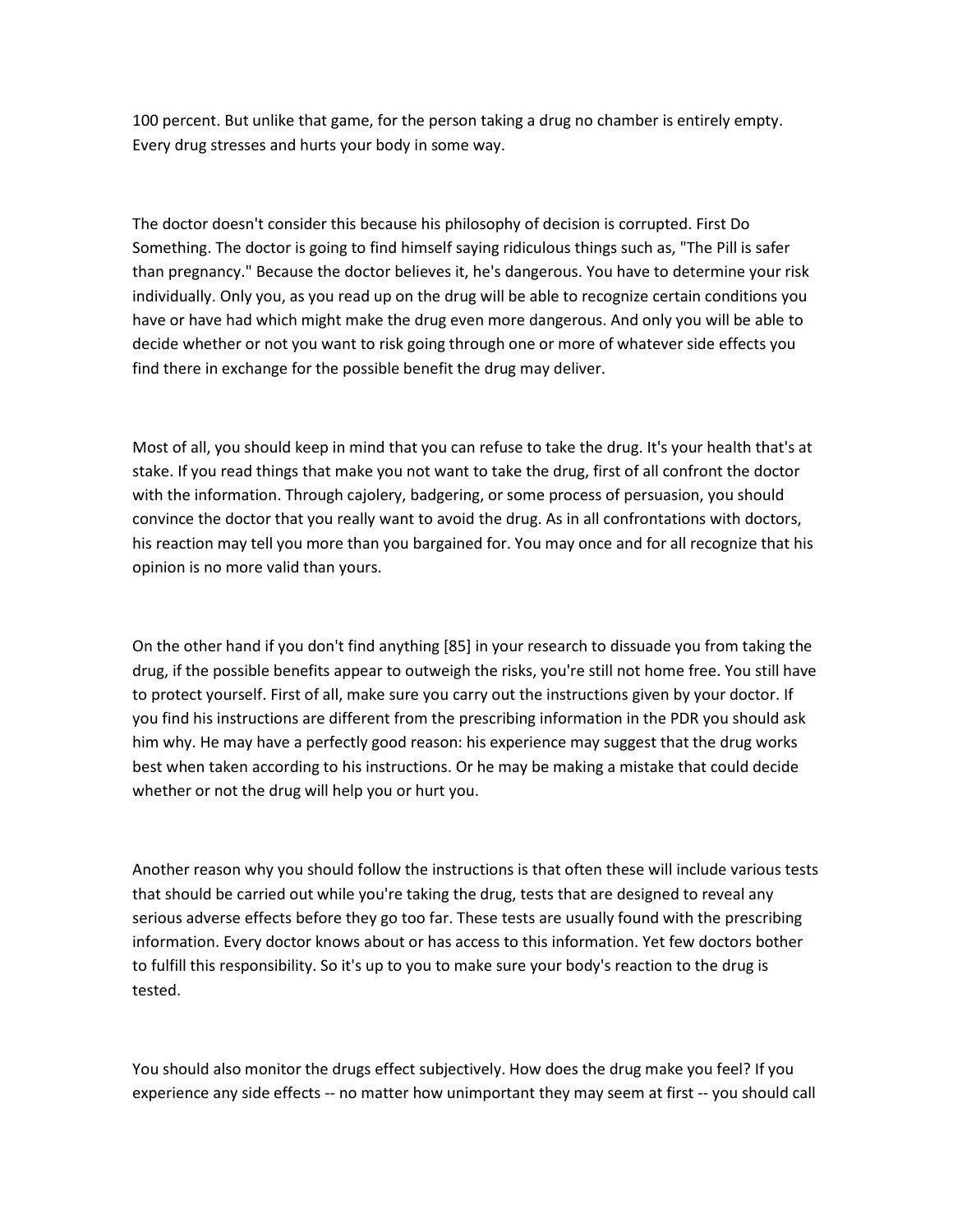your doctor and let him know. Here is where your homework can really pay off, because your doctor may not be aware of certain side effects that are a signal to stop taking the drug. On the other hand, some side effects are temporary, and if you've already [86] made up your mind to take the drug, you may not want to stop as long as the discomfort is temporary. If you're hit by a serious side effect you should immediately seek medical attention. Don't wait too long for your doctor to get in touch with you. Go to the hospital emergency room. You're not only protecting your health, but you're covering all the bases in the event any legal action ever results from the therapy.

If on the basis of your complaints of side effects, or because you refuse to take a certain drug at all, your doctor prescribes another drug make sure it's not the same substance with a different brand name. The doctor may himself be ignorant -- or he may be trying to put one over on you.

If you find yourself having to protect your child from the recommendations of school officials and doctors that he or she be "treated" for hyperactivity, your first move should be to prepare yourself to start with simple measures but be willing and able to go on to more drastic maneuvers. The simplest procedure involves a little diplomacy, a little skillful deception of professionals, and perhaps a few changes in how you manage your child. Have a conference with the classroom teacher. Let him or her know that you don't want your child receiving drugs and that you want to explore alternative ways of dealing with the problem. It helps to try to find out exactly what aspects of your child's behavior led the teacher to label him or her "hyperactive." You can ask for suggestions [87] on how to change your management of the child at home in order to better prepare for the classroom. Here is where you've got to be ready to lie a little. You should give the teacher's suggestions honest consideration. If they sound reasonable, you should consider changes. But if they don't seem like things you could do without sacrificing family habits and practices that you consider important, you should discard them. You don't have to tell the teacher that. You can lie and rave about how your child has changed so positively since you tried his or her suggestions. Chances are that will end the problem, since the teacher's expectations of the child's behavior determine the teacher's perception of it, and may even determine the child's actual behavior in accord with the self-fulfilling prophecy.

The next step is to have a conference with the teacher to explore possible ways in which the classroom management could be modified. You're going to meet resistance here, because the philosophy of most schools -- despite all the lip service to individual attention and consideration is that the student has to fit the mold cast by the school.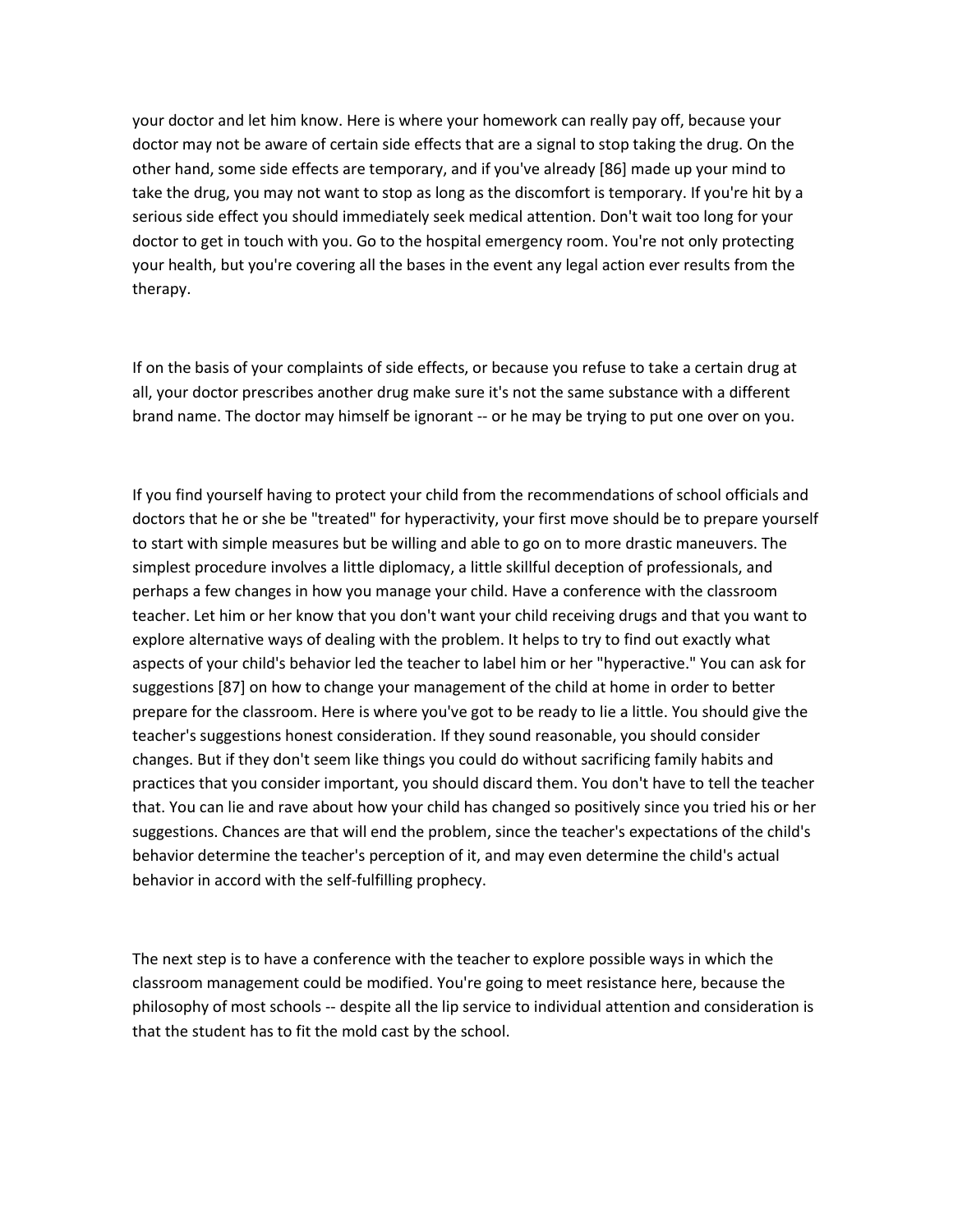At this point, if you're not getting anywhere, you might want to consult with people who have wisdom and whom you trust. These can be special education experts or grandmothers.

Consider a change in your child's classroom. Before you allow a doctor to tamper with your child's chemistry, you should realize that perhaps it's the "chemistry" between child and [88] teacher, or child and classmates, that is really at fault. A move to another school could be the answer for the same reasons.

The most drastic solution is to remove your child from school altogether and have him or her tutored at home, if state law permits. If your child really does seem to have a behavior problem that goes beyond the normal range of childhood intractability, you might want to consider a solution many families have successfully tried: the Feingold diet. Dr. Ben Feingold is the chief of the Kaiser Foundation's allergy clinics. His diet eliminates food coloring and other artificial additives, and certain natural foods -- on the assumption that certain substances in these foods stimulate a child who is especially susceptible. The concept is sound -- although vigorously attacked by advocates of drug therapy.

You can't rely on your doctor to aid you in your struggle to keep a child diagnosed as hyperactive off drugs. the doctor may play along with you and say, "well, let's talk to the teacher and try to change the environment!" but in ninety-nine out of one hundred cases the doctor will return to the drugs. The same is likely to happen if you try to get your doctor to treat you without drugs in any other situation. Doctors simply don't believe in non-drug therapies. For one thing, very few of them know how to treat without drugs. So they don't believe in it. If you have high blood pressure and your doctor wants to put you on drugs but you don't want to take them, he might try by having you [89] lose weight and by exercising. But he'll make only a half-hearted attempt because in the first place he doesn't believe in it and in the second place doctors don't know enough about nutrition and lifestyle to really show a patient how to make a useful change. Maybe one doctor in fifty knows.

From the standpoint of the patient, of course, it makes perfectly good sense to want to be treated without drugs. But from the standpoint of the doctor, it's totally outrageous. Again, the ethics of the doctor and the ethics of the patient conflict. That shouldn't come as too big a surprise. Medical ethics are usually the opposite of traditional ethics. For instance, if you're in the operating room and somebody finds a sponge in the belly left from a previous operation, traditional ethics would make sure that somebody in the family found out about it. Medical ethics tells you to keep your mouth shut about it. The surgeon will say, "I don't want anybody to know about this," and if the nurse tells the family, she'll be out of a job. Medical ethics also waffles on the point of stopping at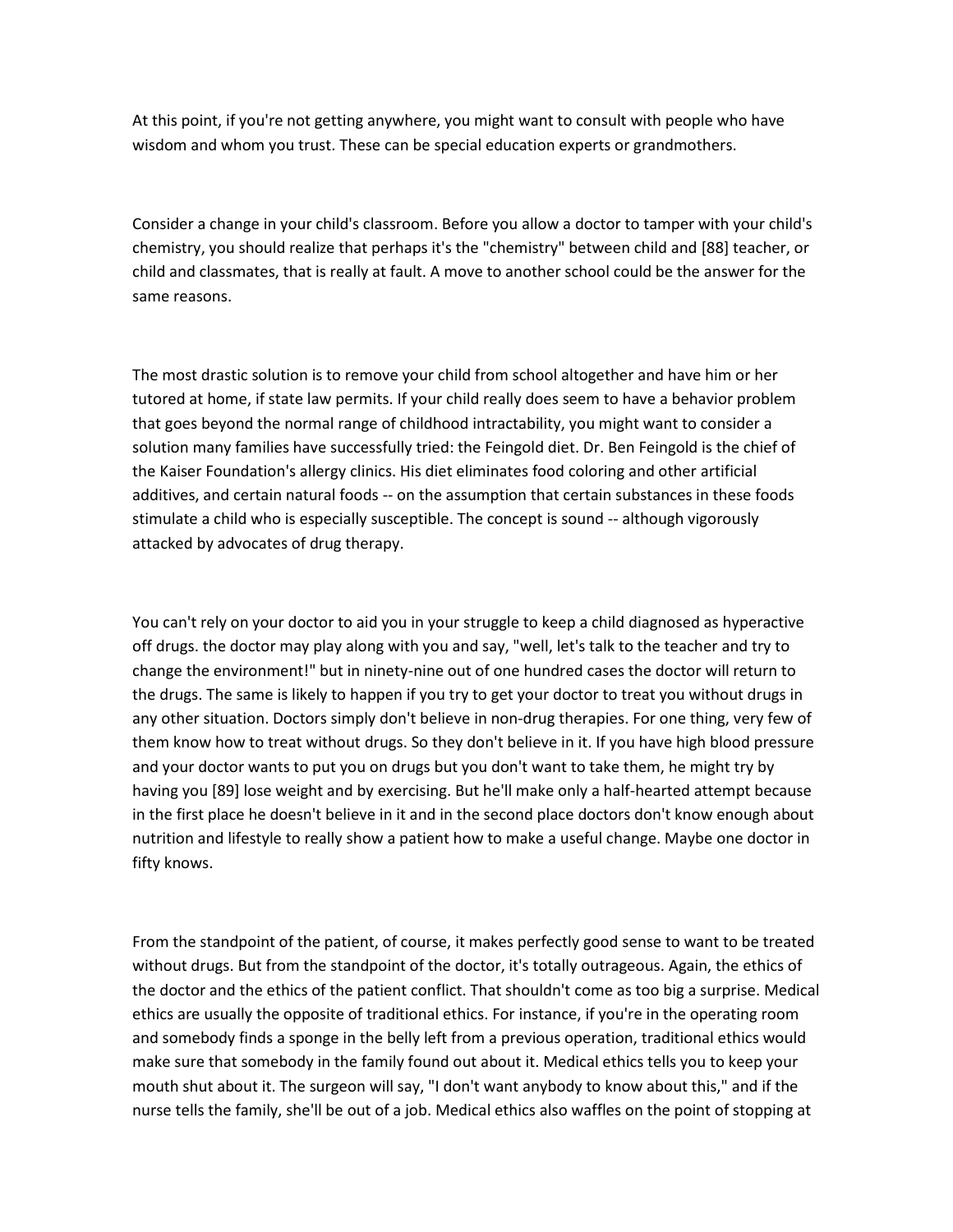the scene of an accident. If a doctor passes the scene of an accident traditional ethics tells him to stop and try to save a life. Medical ethics tells him first to find out if the state has a Good Samaritan law.

The ethics of Modern Medicine are different from traditional religious ethics as well as from traditional social ethics. Religious systems that are in conflict generally try to dissubstantiate the ethics and beliefs of the systems they are at [90] odds with. In the Church of Modern Medicine, the doctor who treats without drugs is regarded as a heretic because he or she appears to have rejected the sacrament of medication. Nondrug healers are regarded as belonging to a different religious system and are thought of as quacks, nuts, or fadists. The religious restrictions are so stringent that doctors are discouraged from even associating with the infidels. The AMA code of ethics says that M.D.s are not supposed to associate with cultists. They're not to talk to them, not to have them in their homes! If you keep in mind that this is the type of person that's advising you to take this or that dangerous substance into your body, you should have no problem mustering the motivation to protect yourself.

Chapter 3 Ritual Mutilations

[91] I believe that my generation of doctors will be remembered for two things: the miracles that turned to mayhem, such as penicillin and cortisone, and for the millions of mutilations which are ceremoniously carried out every year in operating rooms.

Conservative estimates -- such as that made by a congressional subcommittee -- say that about 2.4 million operations performed every year are unnecessary, and that these operations cost \$4 billion and 12,000 lives, or five percent of the quarter million deaths following or during surgery each year. The Independant Health Research Group says the number of unnecessary operations is more than 3 million. And various studies have put the number of useless operations between eleven and thirty percent. [92] My feeling is that somewhere around ninety percent of surgery is a waste of time, energy, money, and life.

One study, for example, closely reviewed people who were recommended for surgery. Not only did they find that most of them needed no surgury, but fully half of them needed no medical treatment at all. The formation of committees to review tissue removed in operations has resulted in some telling statistics. In one case 262 appendectomies were performed the year before a tissue committee began overseeing surgery. During the first year of the committee's review, the number dropped to 178. Within a few years, the number dropped to 62. The percentage of normal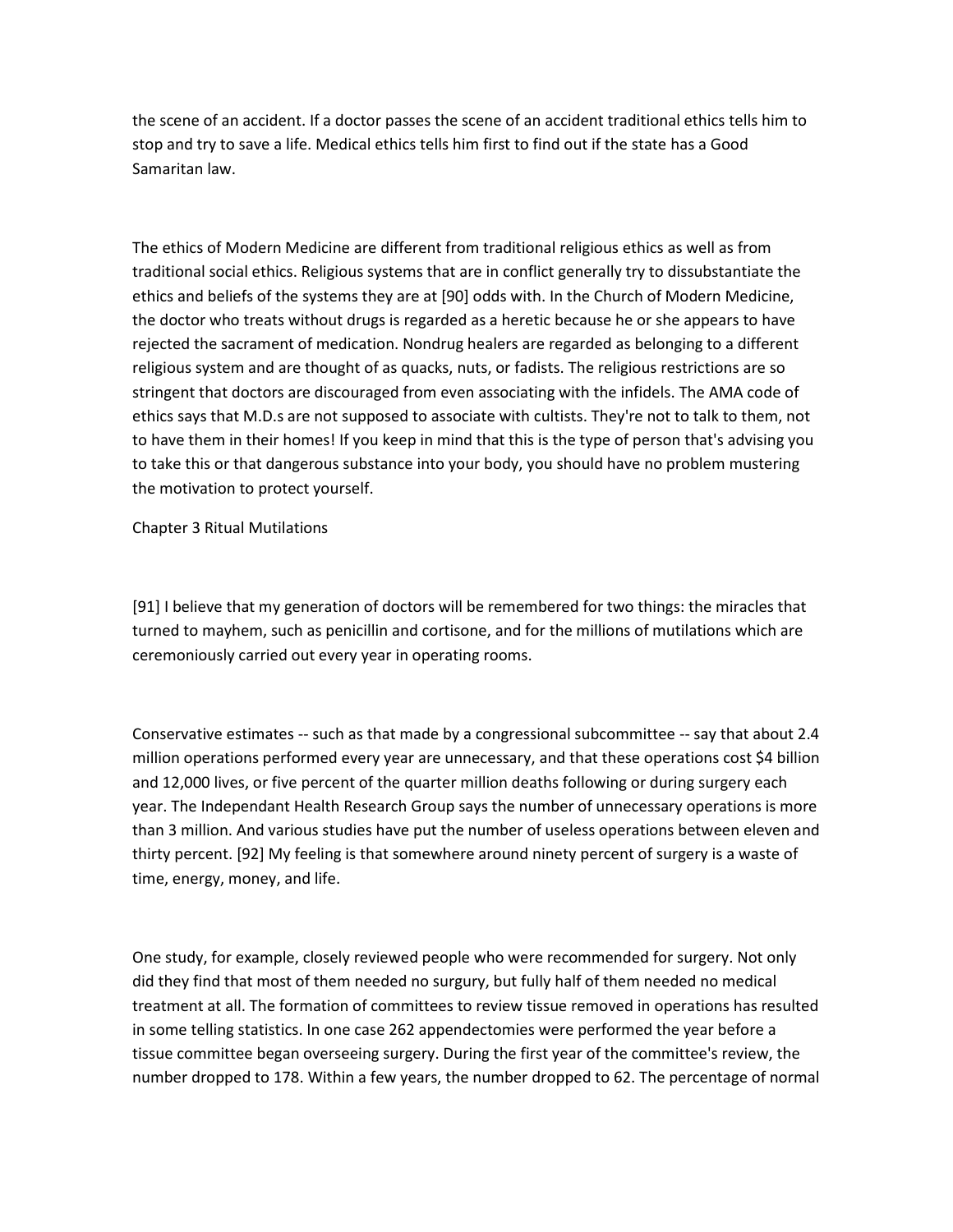appendices removed fell fifty-five percent. In another hospital the number of appendectomies was slashed by two-thirds after a tissue committee went to work.

These committees and study teams are composed of doctors who are still working within the belief system of Modern Medicine. There are dozens of common operations they would no doubt see as useful most of the time, such as cancer surgery, coronary bypass surgery, and hysterectomies. Yet as far as I'm concerned ninety percent of the most common operations, including these, are at best of little value and at worst quite harmful.

The victims of a lot of needless surgery are children. Tonsillectomy is one of the most conmmon surgical procedures in the United States. Half of all pediatric surgery is for the removal [93] of tonsils. About a million are done every year. Yet the operation has never been demonstrated to do very much good.

Back around the same time I got into trouble for cutting urological workups on children at an outpatient clinic, I got into trouble again for not discussing the size of tonsils. There are very rare cases -- less than one in 1,000 -- where someone may need a tonsillectomy. I'm not talking about when the child snores or breathes noisily. But when it really impedes the child's breathing, if he or she is really choking, the tonsils may have to come out. You don't have to ask a child or a parent about it. It's obvious! So I cut out that question on the examination. Of course, the number of tonsillectomies went way down. As you might expect, I soon got a call from the chairman of the ear, nose, and throat department: I was threatening his teaching program.

Tonsillectomies have been performed for more than 2,000 years, and their usefulness in most cases never has been proved. Doctors still can't agree on when the operation should or shouldn't be performed. The best reason doctors and parents can give for the attack on the tonsils is, as if they were some mountain range that had to be conquered, "because they're there."

Parents are lulled into believing that the operation "can't do any harm." Though physical complications are rare, they're not altogether non-existent. Mortality ranges in different surveys from one in 3,000 to one in 10,000. Emotional [94] complications abound. Getting to eat all the ice cream you want doesn't make up for the justified fear a child experiences that his parents and the doctor are ganging up on him. A lot of children show marked changes for the worse in their behavior after the operation. They're more depressed, pessimistic, afraid, and generally awkward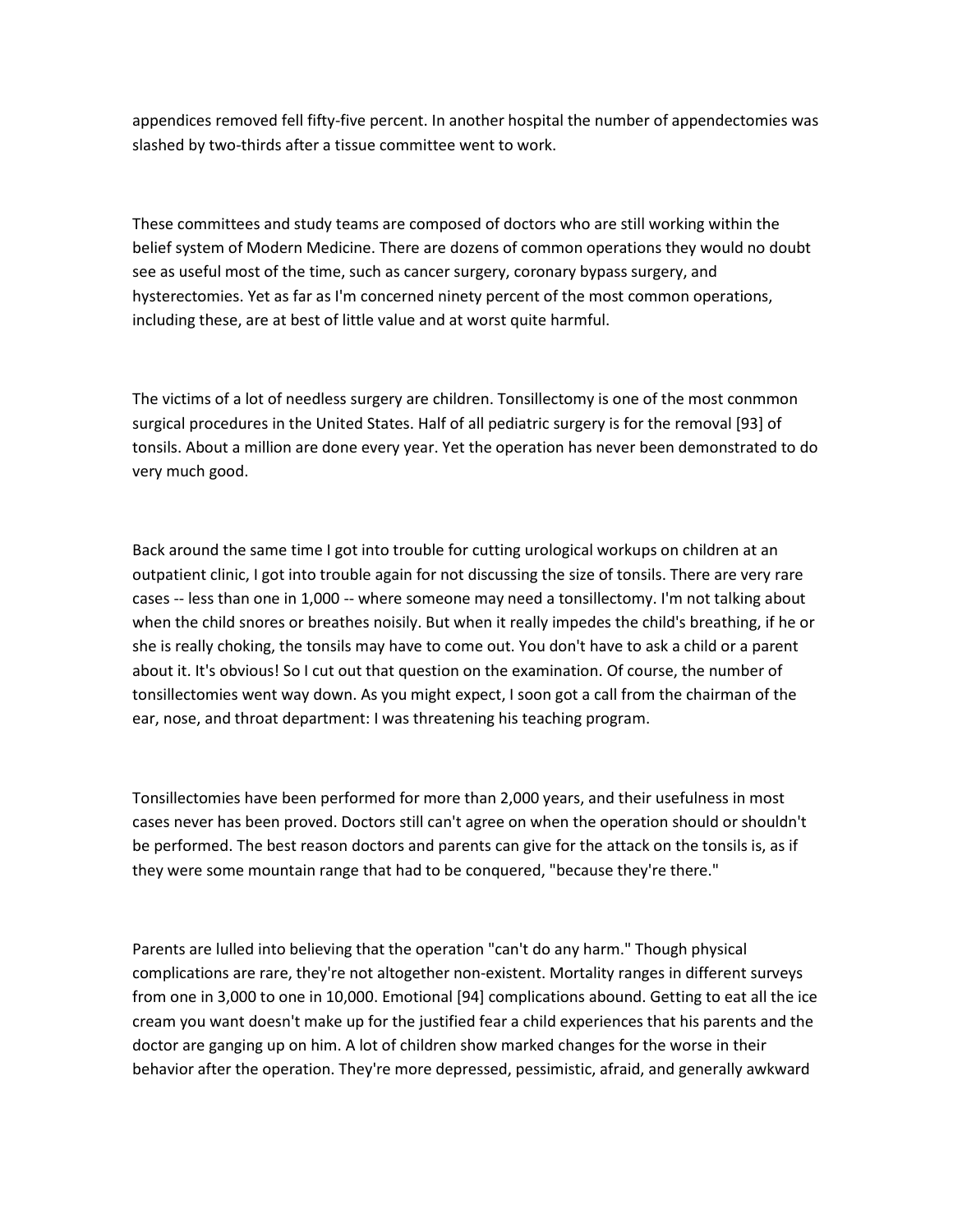in the family. Who can blame them? They can sense, and unfortunatety be seriously affected by, a patently absurd -- though dangerous -- situation.

Women also seem to be the victims of a lot of unnecessary surgery. Another operation steadily climbing towards the million-a-year mark is the hysterectomy. The National Center for Health Statistics estimated that 690,000 women had their uteruses removed in 1973, which results in a rate of 647.7 per 100,000 females. Besides the fact that this is a higher rate than for any other operation, if the rate continued, it would mean half of all women would lose their uterus by age 65! That's if the rate holds steady. Actually, its growing. In 1975, 808,000 hysterectomies were performed.

Very few of them were necessary. In six New York hospitals, forty-three percent of the hysterectomies reviewed were found to be unjustified. Women with abnormal bleeding from the uterus and abnormally heavy menstrual blood flow were given hysterectomies even though other treatments -- or no treatment at all -- would have most likely worked just as well.

In their lusting after the status and power of surgeons, obstetricians are rapidly turning the [95] natural process of childbirth into a surgical procedure. Layer upon layer of "treatment" buries the experience under the mantle of sickness, as each layer requires another layer to compensate for its adverse effects. Strangely enough, you can always count on doctors to take credit for the compensations, but not for the medical disasters that make the compensations necessary in the first place!

The first major intrusion into childbirth was the introduction of forceps. Two sinister sixteenthcentury barber-surgeons, the Chamberlen brothers, always carried a huge wooden box into the delivery room. They sent everyone else out of the room and blindfolded the mother in labor before opening the box. It wasn't until the nineteenth centurv that the contents of the box became widely known: obstetrical forceps. Using forceps to extract the baby whether or not the birth proceeds normally was the first step towards turning labor and delivery into surgery.

The next step came as scientists became interested in the birthing process. Doctors began to compete with midwives, and as they won, the process came to be supervised by the male doctor rather than the female midwife. It wasn't long before childbirth moved from the home into the hospital, where all the trappings and stage settings for treating it as a disease could be easily arranged. Of course, when the male doctors took over childbirth, it did become a disease. The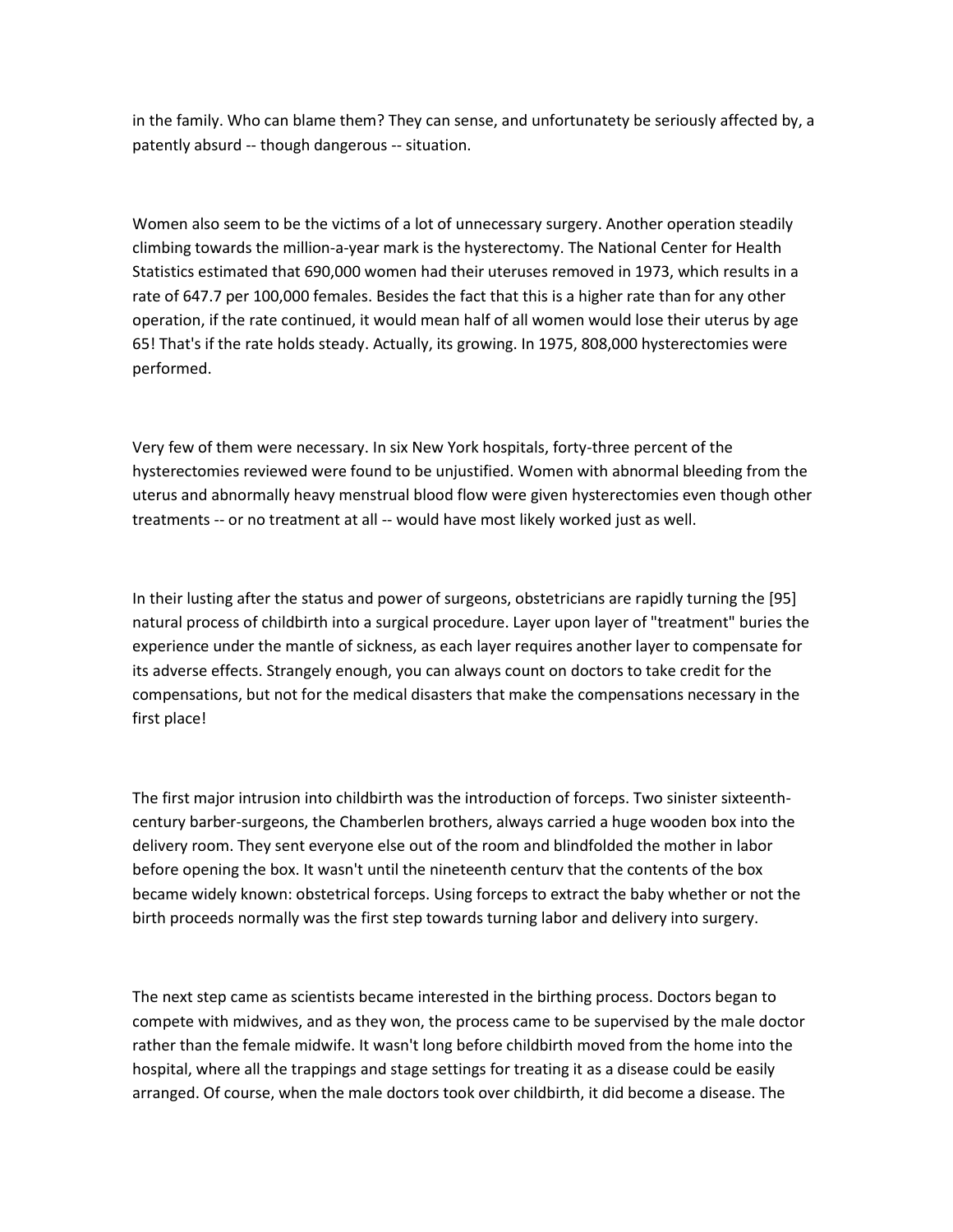doctors did something the midwives never did: they went right from the [96] autopsy labs where they were handling corpses to the maternity wards to attend births. Maternal and infant death rates skyrocketed far beyond where they had been when midwives delivered babies. One courageous doctor, Ignaz Philipp Semmelweis, pointed out the deadly connection and was hounded out of medicine, and into an insane asylum for suggesting that doctors were the agents of disease. Once Semmelweis' suggestion that doctors wash their hands before attending a birth was adopted, maternal and infant mortality rates dropped -- an event for which the profession predictably took credit.

Once it became possible to drug the mother into a state of helpless oblivion, the obstetrician could become even more powerful. Since the mother couldn't assist in the delivery while unconscious, the forceps place in the delivery room was assured.

Sedated, feet in stirups, shaven, attached to an intravenous fluid bag and a battery of monitors the woman in labor is set up so well for surgery, an operation had to be invented so the scene wouldn't go to waste. Enter the episiotomy. So routine is this surgcal slicing of the perineum to widen the opening of the vagina that few women and even fewer doctors think twice about it. Doctors claim that the surgical incision is straighter and simpler to repair than the tear that is likely to occur when the baby's head and shoulders are born. They fail to acknowledge that if the woman is not drugged silly, and if she's properly coached by someone [97] who knows what's going on, and if she's prepared, then she will know how and when to push and not push to ease the baby out. When the birth is a conscious deliberate experience, the perineal tear can usually be avoided. After all, the vagina was made to stretch and allow a baby to pass through. Even if tearing does occur, there's no evidence that the surgical incision heals better than a tear. Quite the contrary, my experience demonstrates that tears heal better, and with less discomfort, than episiotomies. There is some feeling that the episiotomy may lead to a later lessening of sexual pleasure.

Obstetricians were not long satisfied by the minor surgery of the episiotomy. They had to have something more awesome and dangerous. After all, the delivery room setting only adds to the feeling that something terribly abnormal must be happening here. And such an abnormal process surely demands medical intervention. The more extreme the better. And since the delivery room is really an operating room disguised by the simple addition of an incubator, what really should be going on here is a full blown operation. Hence the obstetrical sacrifice graduates beyond the simple mutilation of the episiotomy to the most sinister development of modern obstetrics, the epidemic of Caesarean deliveries.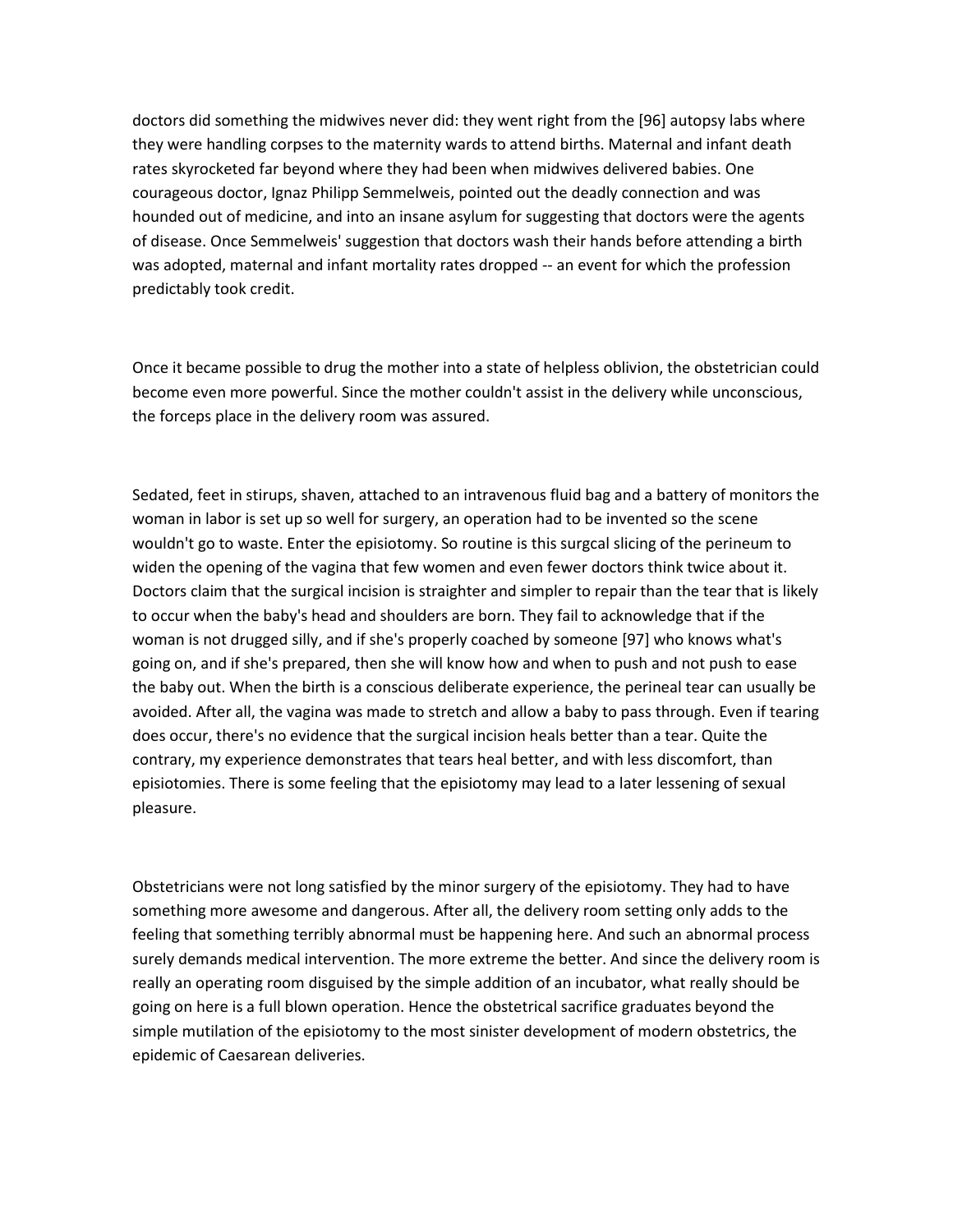Fetal monitoring -- listening to the fetal heart either through the mother's abdomen or, most recently, through electrodes screwed into the infant's scalp during labor -- is the diagnostic [98] sowing procedure that is reaping the harvest of Caesarean section deliveries. Whether or not the fetus is really in trouble, if the monitor says something is wrong, there's a rush to slice the mother open and remove the baby. Then the obstetrician can bask in all the limelight that comes with performing a miracle. After all, he's snatched a life from the jaws of certain death or disablement. Studies of comparable deliveries show that Caesarean deliveries occur three to four times more often in births attended by electronic fetal monitoring than in those monitored with a stethoscope. That's not so hard to understand.

If the mother doesn't want the operation, all the obstetrician has to do is point to the distressed blips on the monitor screen. That's reality, what appears on the cathode ray tube, not what the woman feels and wants.

A woman has plenty of other reasons not to want her delivery electronically monitored. In order to attach the electrodes to the fetus' scalp, the bag of waters must be artificially broken. This results in an instant depression of the fetal heart rate. In one study, children whose birth was electronically monitored were sixty-five percent more likely to suffer behavioral or developmental problems later in life.

Of course, what the woman feels and wants is secondary to what the obstetrician says must be. And that includes scheduling the delivery according to the doctor's convenience. In many hospitals the induced, "nine-to-five" delivery has become the rule. Working only from his [99] calculations of when the baby is due -- which can be off by as much as six weeks! -- the doctor induces labor when he feels like it, not when the baby is naturally ready to pass through the birth canal. A labor induced by the doctor can end up a Caesarean delivery because a baby that's not ready to be born will naturally show more distress on fetal monitors, distress at being summoned prematurely.

Fetal lung disease, failure of normal growth and development, and other mental and physical disabilities associated with premature birth are dangers of induced delivery. As many as four percent of the babies admitted to new-born-intensive care nurseries come in after medically induced deliveries. Mothers, too, are more likely to end up in the intensive care ward after an induced delivery. Post operative complications occur in half of all women who deliver by Caesarean section. And the maternal death rate is 26 times higher than in women who deliver vaginally. I propose that we drop the term fetal monitoring and start calling it fatal monitoring!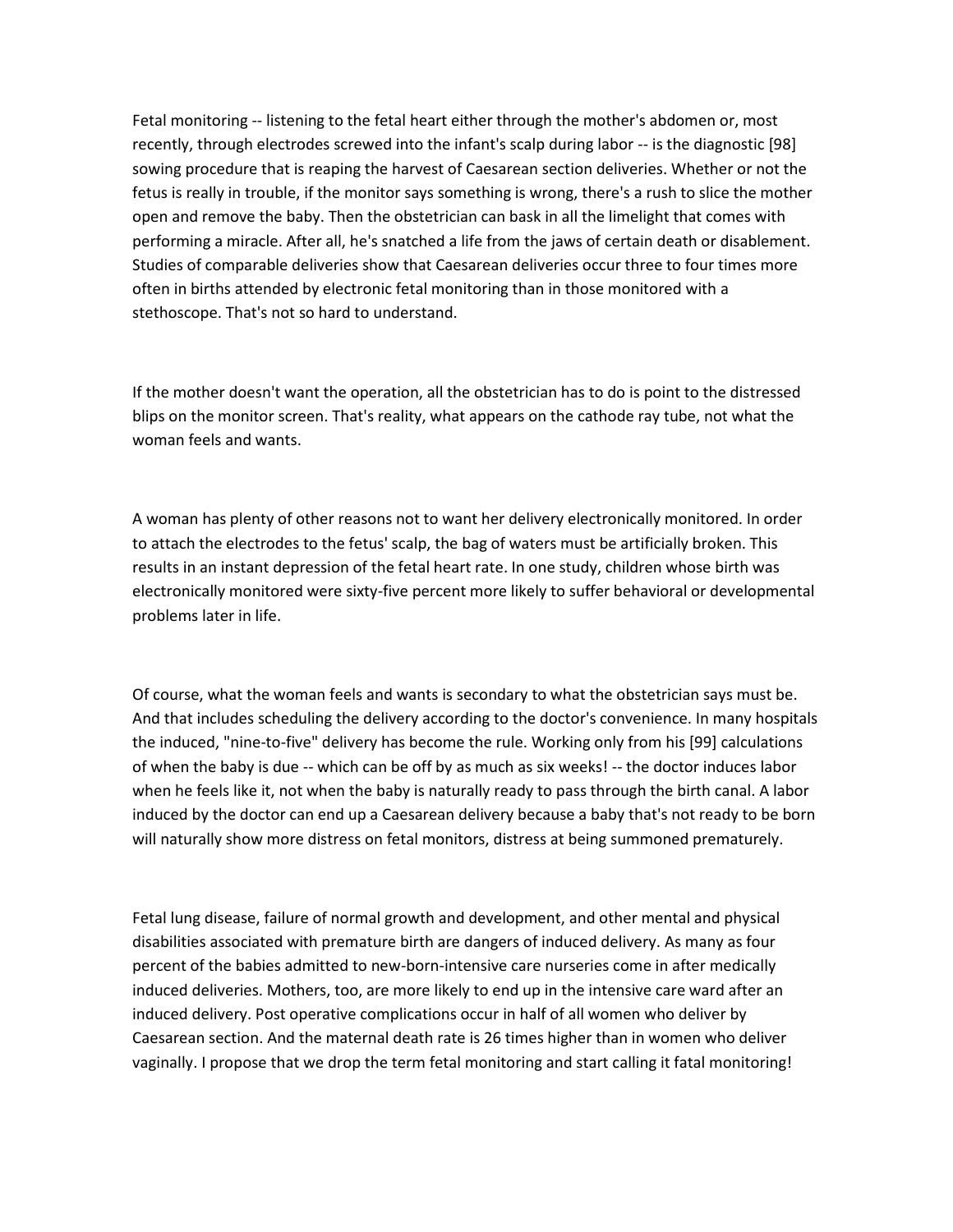Full-term, regular size babies delivered by Caesarean section are also in danger of a serious lung condition known as hyaline membrane disease or respiratory distress syndrome. This poorly understood, sometimes fatal, and usually unresponsive to treatment condition was once found almost exclusively in premature infants. If a baby delivers normally, the compressing action of the uterus squeezes the chest and lungs as the baby emerges. The fluids [100] and secretions that accumulate in the lungs are then propelled through the bronchial tubes and expelled through the mouth. This does not take place in Caesarean babies.

One study concluded that the incidence of this disease could be reduced at least fifteen percent if obstetricians were more careful about Caesarean deliveries. The same report stated that at least 6,000 of the estimated 40,000 cases of hyaline membrane disease could be prevented if doctors didn't induce delivery until the fetus was mature enough to leave the womb.

Yet the rates of induced deliveries and Caesarean sections are going up, not down. I can remember when if a hospital's incidence of Caesarean deliveries went above four or five percent, there was a full scale investigation. The present level is around twenty-five percent. There are no investigations at all. And in some hospitals the rate is pushing fifty percent.

We tend to get the idea that medicine is always progressing and that surgical procedures are developed, proved useful, and incorporated into everyday practice at least until they are supplanted by the next miracle. But that's not the way it happens at all. Surgery goes through three phases, but none of them has the least to do with progress. The first phase a new surgical procedure goes through is enthusiastic acceptance. Of course, the natural order of things says that a new development should be treated with skepticism before enthusiasm. But that's not the way things work in [101] Modern Medicine. Once an operation is proved possible, its enthusiastic acceptance is guaranteed. Only after an operation has been around for some time and the real usefulness and ob-usefulness have had plenty of chances to emerge from the fog of early enthusiasm, does skepticism begin to seep in from around the edges.

Coronary bypass surgery enjoyed unbounded acceptance for the first five or six years. Everyone acted like the operation, in which a blood vessel clogged by fat deposits is surgically "bypassed," was the answer to the catastrophic rate of death by heart attack in the United States. But the lily hasn't been able to stand up to the gilding process. Though tens of thousands of men and women still line up for this operation every year, more and more people are getting skeptical. Apparently, the operation doesn't work as well as surgeons would like to think. A seven-year study by the Veterans Administration of more than 1,000 people found that except for high-risk patients with rare left-main artery disease, the coronary bypass provided no benefit. Mortality rates for surgery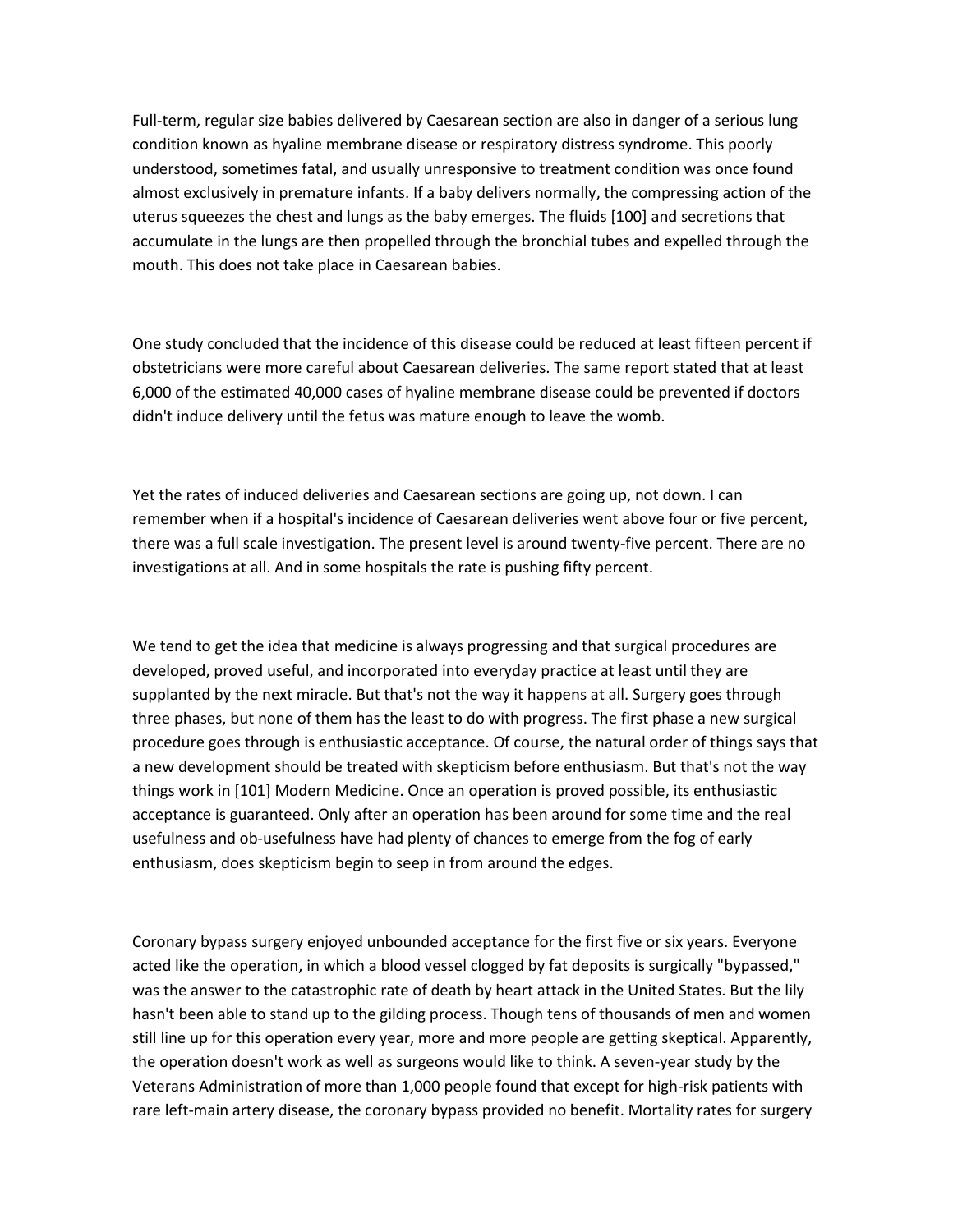patients were not significantly different from those medically treated. In fact, among the low-risk patients, the mortality rates after four years were slightly higher among those receiving the operation. Other studies have shown that people who have coronary bypass surgery still show abnormalities on exercise EKG tests and that they have no less risk of suffering a heart attack than those who are treated nonsurgically. [102] Though the operation seems to provide relief from angina pain, some doctors believe this may be either a placebo affect or the result of surgical destruction of nerve pathways. Furthermore, the bypass itself can become clogged and leave the patient right back where he or she started before the operation.

The most effective treatment for heart disease appears to be a radical change in diet from the typical high fat to one in which fat makes up ten percent or less of total calories, combined with a progressive exercise regimen. This treatment has demonstrated evidence of healing as well as relief from symptoms.

All of which will eventually push the coronary bypass into the third phase: abandonment.

But operations die hard, especially enormously profitable ones like the bypass. Although it's fairly obvious that replacing a two or three inch section of a clogged large vessel isn't going to do anything for 99.9 percent of clogged arteries that are left, the bypass operation still packs 'em in. Fortunes, careers, and lives still depend on it.

Perhaps what it will take to put the bypass under for good is the kind of courage it took one surgeon to pound the last nail into the coffin of "poudrage," a heart operation that was popular a few decades ago. In this operation, they would open up the chest and simply sprinkle talcum powder on the outside of the heart. Presumably, this would irritate the linings and the vessels so they would develop [103] new blood vessels and increase circulation. Poudrage was all the rage until a surgeon took a series of patients for the operation, opened all their chests, but sprinkled the powder on only half of them. The results were exactly the same. They all felt the same after surgery!

Once a surgical procedure is abandoned by all rational pretense, it isn't necessarily abandoned by Modern Medicine. If you take the major categories of surgery, most reached this point years ago. Their real usefulness is hard to find, but they overflow with sacramental benefits. As rituals of the Church, they never die. Although tonsillectomies should have been for all practicol purposes abandoned for 2,000 years, they're still quite popular as a medical ceremony. Ophthalmologists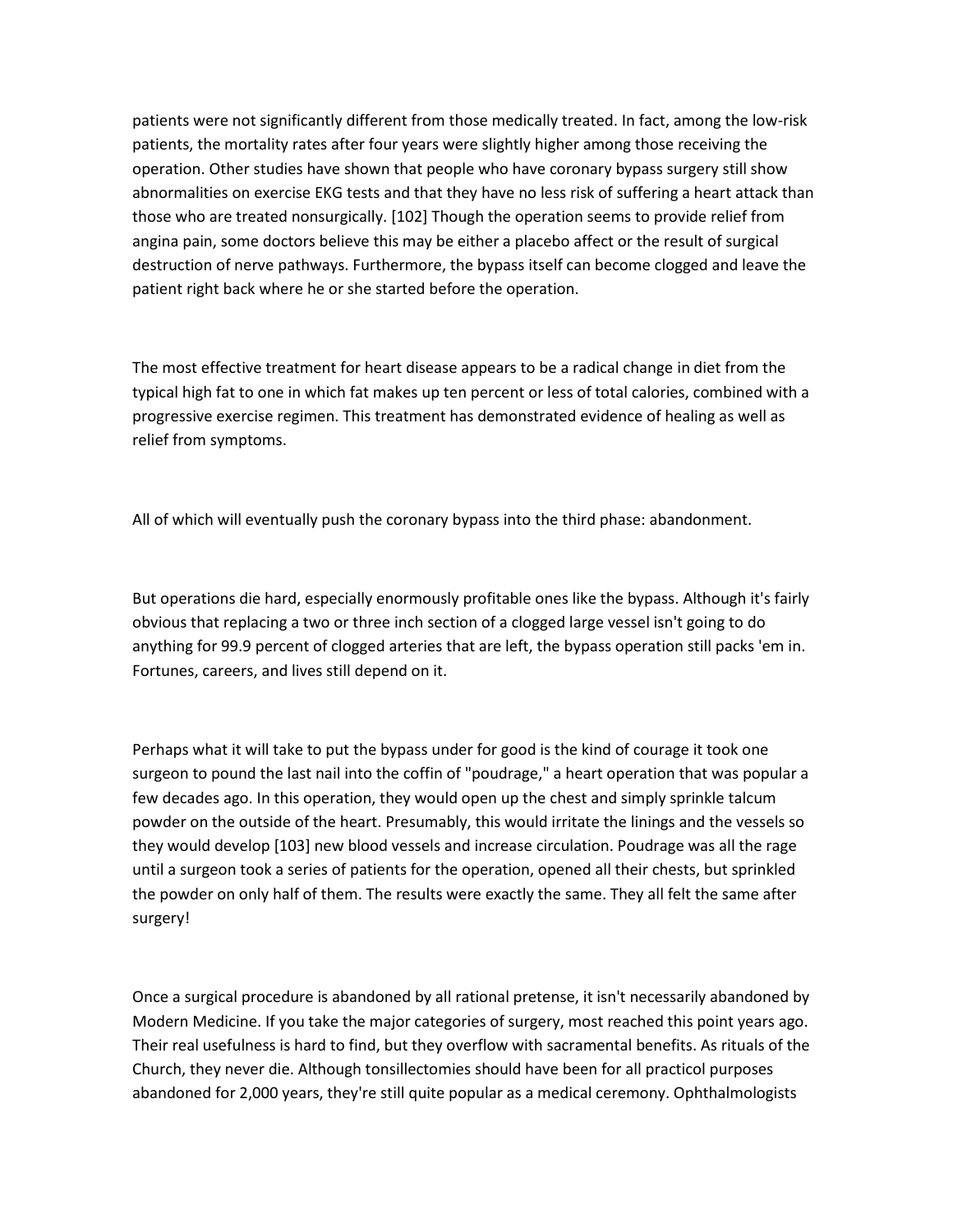scare the hell out of parents by telling them their child will develop blindness in one eye if his or her mild crossed eye syndrome isn't surgically corrected. If that were true, we would have millions of people walking around blind in one eye, since that's how many cases never reach the ophthalmologists.

And though the bloom is off the rose as far as the coronry bypass is concerned, doctors in Modern Medicine's sacrament mill are developing the same basic -- and useless -- technique for use on other forms of cardiovascular disease!

Modern cancer surgery someday will be regarded with the same kind of horror that we now regard the use of leeches in George Washington's [104] time. It was shown to be irrational thirtyfive years ago when Warren Cole at the University of Illinois showed that if you examine the peripheral blood after you open the skin, you find that as a result of surgery the tumor cells have already spread. Doctors answered that by saying of course the tumor spreads, but the rest of the body can take care of it. That's a silly answer. If the person's body could "take care of it," the person wouldn't have cancer in the first place! Some say that cancer surgery is threatened because of all the new techniques for fighting cancer. It's the other way around: the new techniques are capturing people's imagination and hope because cancer surgery is proving a disappointment. Your surgeon, nonetheless, will be the last to admit this.

People ask me why there's so much unnecessary surgery, and I tell them there are more reasons why there should be than there are that there shouldn't be. The only reason why there shouldn't be so much unnecessary surgerv is that it causes suffering and loss of life, health, and expenses that do not have to be. That consideration alone has never had much effect on the workings of the Church of Modern Medicine. On the other hand, the reasons why there should be unnecessary surgery are legion, and quite compelling within the ethical framework of the Church.

The simplest reason is that surgery can be put to many uses besides the stated purpose of [105] correcting or removing a disease process. Surgery is a geat teaching tool as well as a fertile experimental field -- although the only thing that's ever "learned" or "discovered" is how to perform the surgery. When I was Senior Pediatric Consultant to the Department of Mental Health in Illinois, I cut out a certain kind of operation that was being performed on mongoloid children with heart defects. The stated purpose of the operation was to improve oxygen supply to the brain. The real purpose, of course, was to improve the state's residency programs in cardiovascular surgery, because nothing beneficial happened to the brains of mongoloid chilren - and the surgeons knew that. The whole idea was absurd. And deadly, since the operation had a fairly high mortality rate. Naturally, the university people were very upset when I cut out the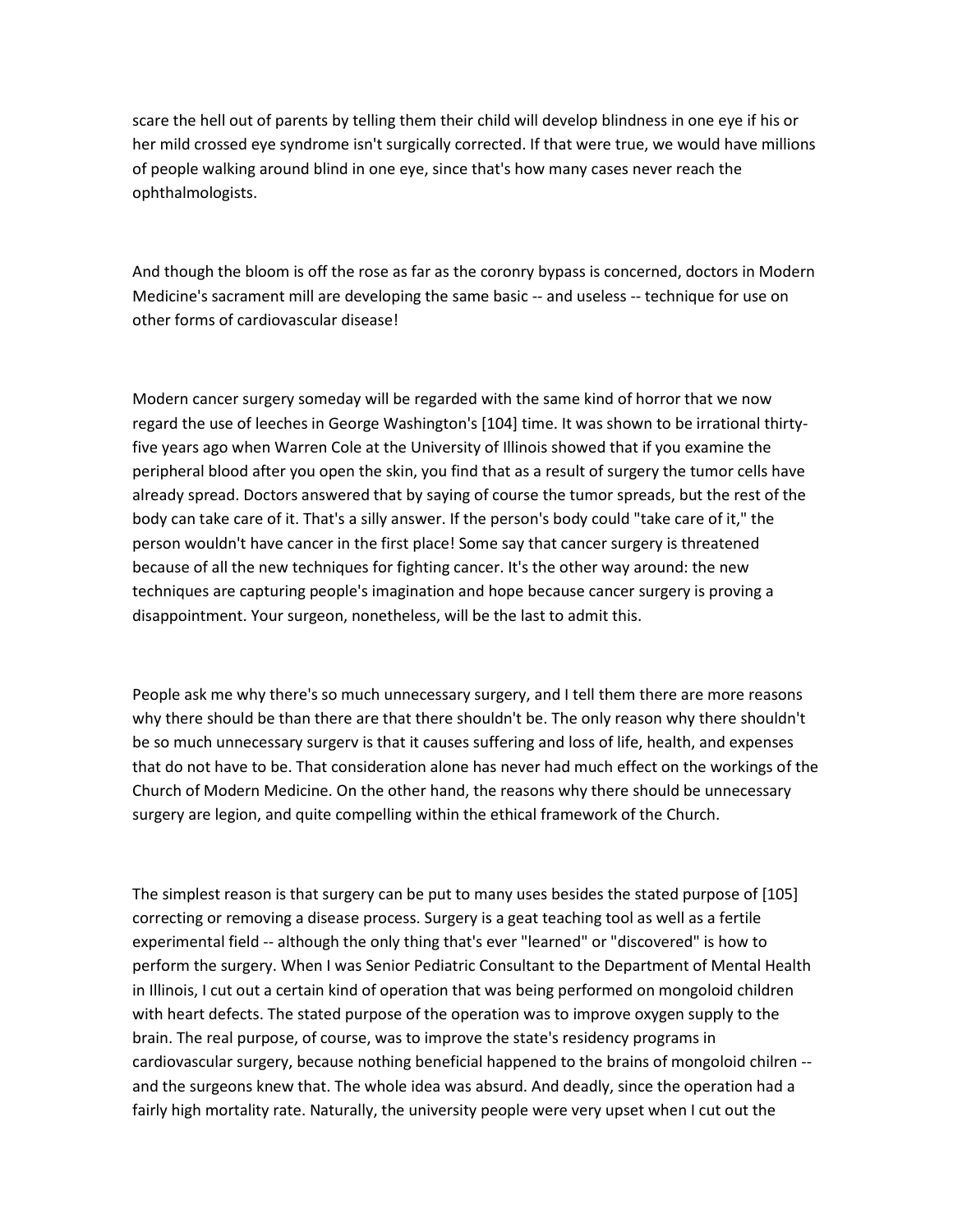operation. They couldn't figure out a better use for the mongoloid children, and, besides, it was important to train people.

Greed plays a role in causing unnecessary surgery although I don't think the economic motive alone is enough to explain it. There's no doubt that if you eliminated all unnecessary surgery, most surgeons would go out of business. They'd have to look for honest work, because the surgeon gets paid when he performs surgery on you, not when you're treated some other way. In prepaid group practices where surgeons are paid a steady salary not tied to how many operations they perform, hysterectomies [106] and tonsillectomies occur only about one-third as often as in fee-for-service situations.

If we had about one-tenth as many surgeons as we have now, there would be very little unnecessary surgery. Even the American College of Surgeons has said we need only 50,000 to 60,000 board certified surgeons, plus about 10,000 interns and residents, to provide amply for the country's surgical needs for the next half century. According to their projections -- which we would expect to be considerate of the financial plight of surgeons if their suggestions were taken seriously -- almost half of the 100,000 or so surgeons we actually do have right now are superfluous. Those 50,000 or so extra unsheathed scalpels do a lot of damage.

Ignorance plays a part in a lot of unnecessary surgery, too. I don't mean ignorance on the part of patients. If, for example, you eliminated all gynecological surgery that resulted from improper, outdated, and outright stupid obstetrical-gynecological practice, there wouldn't be much gynecological surgery left. Doctors know full well, for instance, that women who experience menstrual irregularities are more prone to develap vaginal or cervical cancer if they take oral contraceptives. In fact, the risk for some of these women, depending on what caused their menstrual irregularities, is more than ten times the already increased risk. Yet few doctors bother to find out who these women are before they put them on the pill. I know of one woman who was taking the Pill for [107] years -- unadvised of the danger she was in. She had severe bleeding during her first period, an incident that marked her as someone who should not take the Pill. Even when her checkup revealed -- via a Pap smear -- that something irregular was going on, her gynecologist told her not to worry since she could always get a hysterectomy. Apparently, his motives were a mixture of greed and ignorance, because the next doctor she went to told her that if she didn't have a relatively minor surgical procedure right away, she would definitely need a hysterectomy within a few years. But even that minor operation could have been avoided had her doctor informed her of the danger she was in the moment she started taking the Pill.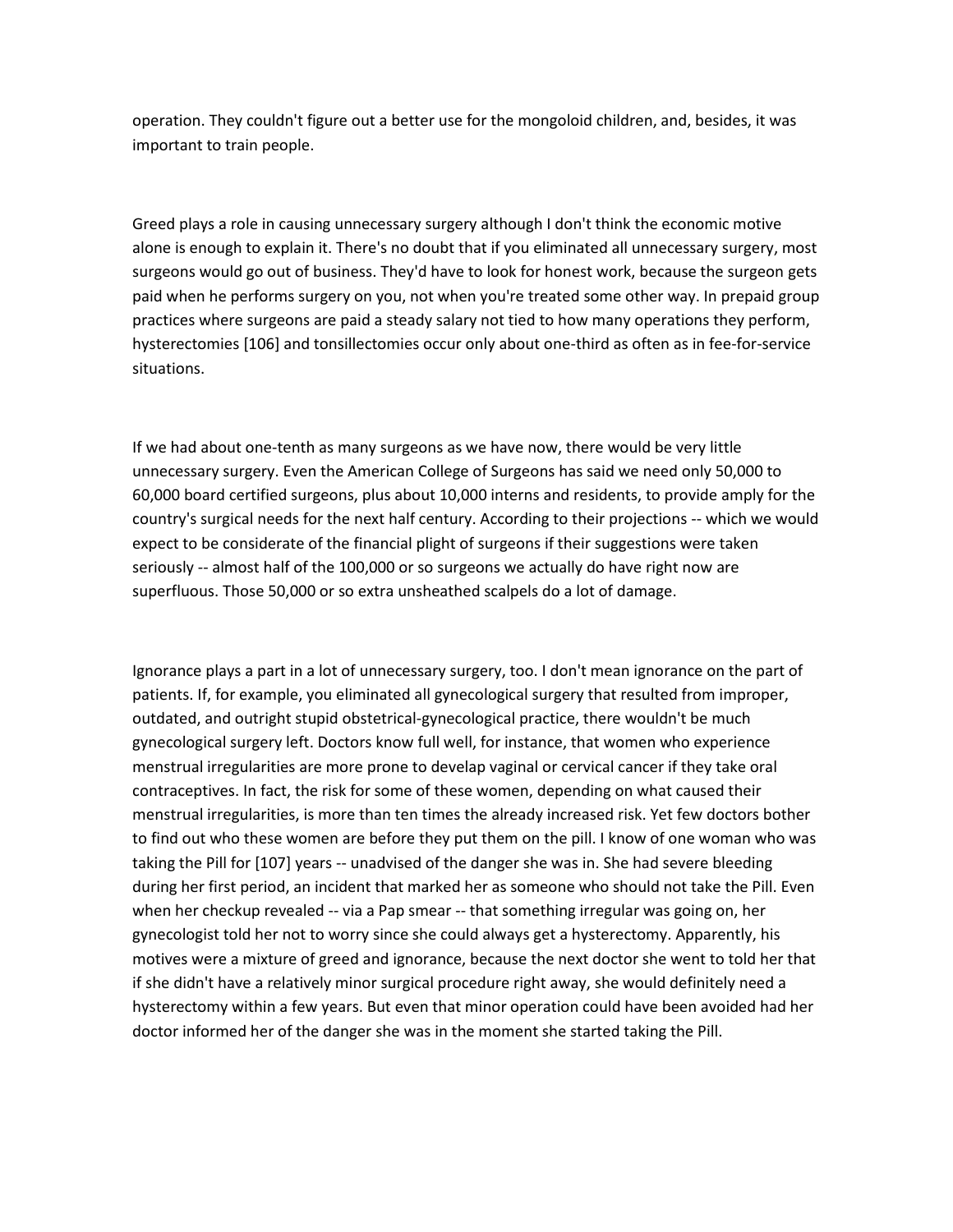Greed and ignorance aren't the most important reasons why there is so much unnecessary surgery, however. It's basically a problem of belief: doctors believe in surgery. There's a certain fascination in "going under the knife," and doctors take every advantege of it to get people there. After all, surgery is an element of Progress, and Progess separates us from those who came before us and from those we are surpassing. In America, what can be done will be done. Whether something should be done is beside the point. As long as we can build the tools and do it, it must be the right thing to do. So not only do we have coronary bypasses, tonsillectomies, and radical mastectomies -- but transsexual surgery as well.

The first surgery was religious, and ninety [108] percent of the surgery performed today is also religious. The Jewish ritual circumcision, or bris, has a place in Jewish law and culture. The bris is performed on the eighth day of life by a trained mohel who uses the same technique that has withstood more than 4,000 years of use. Ten men stand by to make sure he does it, too. Modern Medicine's routine circumcision, however, takes place on the first or second day of life, when blood loss can be especially dangerous. It's performed by a surgeon, or an intern, or a medical student using the "latest" technique. Where the bris ceremony includes pouring some wine in the infant's mouth, no anesthetic at all is used in Modern Medicine's ritual.

Routine circumcision of all males makes no sense outside of a religious framework. A circumcision is an operation, and its dangers are not inconsiderable. It's not altogether rare for a surgeon to get smart and use cautery instead of a knife -- and to slip and burn off most of the penis.

In some primitive religions submitting to ritual mutilation elevates the victim to a higher consciousness. Through either the intense pain of the mutilation or the effects of drugs -- or both - - the victim hallucinates communion with the deities. Sometimes this "privilege" is reserved for the priesthood or for ceriain communicants of special status. In Christianity, only Jesus and the martyrs were graced with mutilation -- except for a dubious mystic every [109] now and then who miraculously bears the "stigmata," or the wounds of Christ.

In the Church of Modern Medicine, no one is excluded from the sacrifice. Until the invention of anesthesia, victims gritted their teeth and saw their gods with the clarity agony brings -- until they passed out. Now the victim is "put under" in a form of mock death, so the surgeon not only has the opportunity to heal him, but bring him back from the dead as well. Of course, even that opportunity has been superceded by the refinement of local anesthesia, Now the victim can stay awake and observe the surgeon fiddling with his mortality. After the operation, of course, even children enjoy showing off their scars. If they're the children of doctors, chances are better that they'll have scars to show off, because doctors families tend to have more surgery than anybody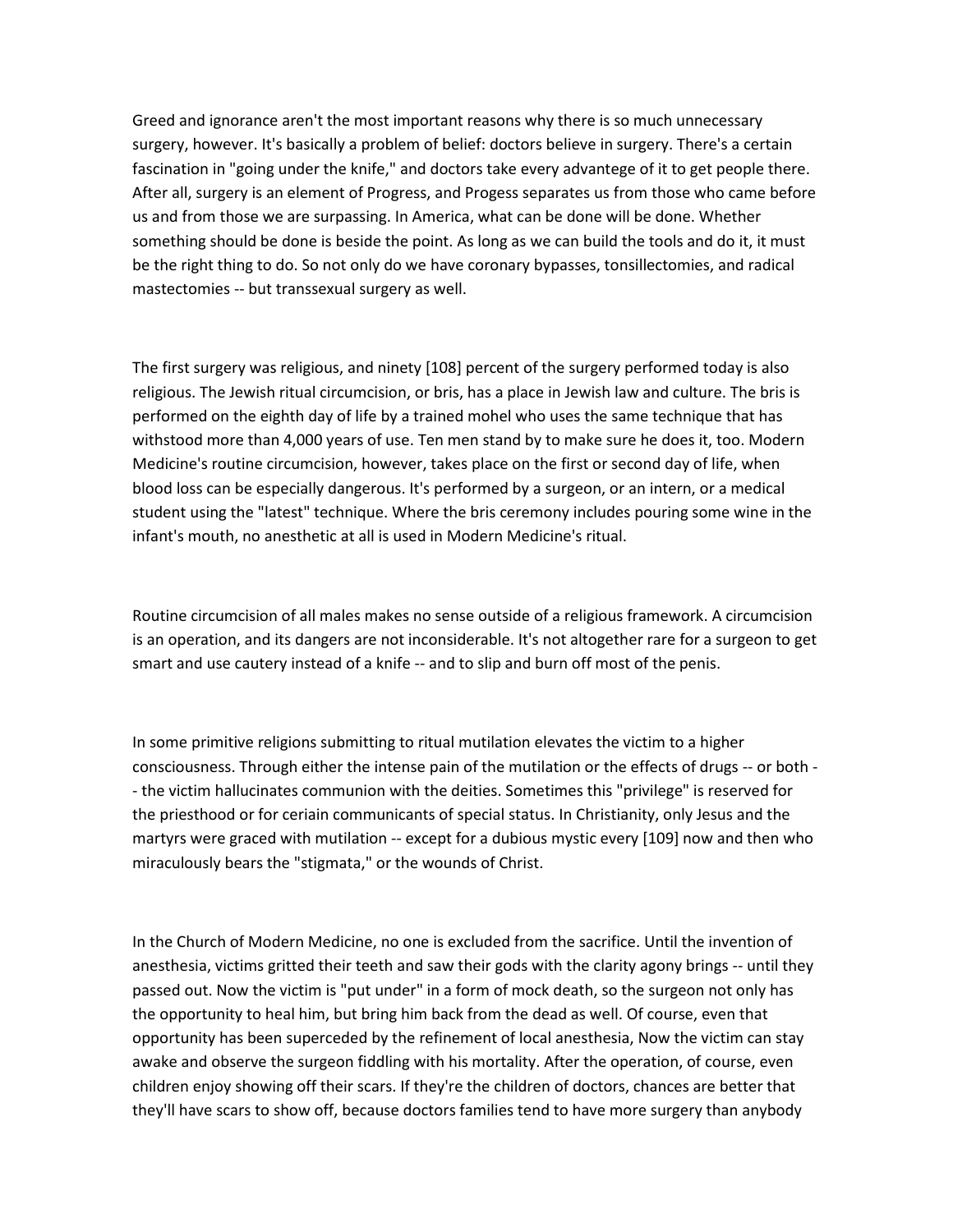else. Which demonstrates that doctors believe in the sacrament's power at least as faithfully as they expect everybody else to.

One of the true tests of a fanatic is whether or not he takes his own medicine -- or believes his own press releases. The fact that doctors do get in line for the sacrifice only strengthens its grounding in ceremony.

The most sinister aspect of Modern Medicine's belief in surgery is the presumption that lies behind that belief, that the priest can overcome anything because he can operate on you. You don't have to take care of yourself, we can fix you if you go wrong. All you have to do is [110] believe enough to show up for the sacrament, which in this case is a ritual mutilation. Modern Medicine has succeeded in usurping the power of traditional religions so all of us, including the priests, rabbis, ministers, and monks, see ourselves as ultimately repairable to and by the power that resides in the tabernacle of the operating room.

To protect yourself from your doctor's belief in surgery and avoid the knife's sacramental use on your own flesh, your first step is to educate yourself. Once again, make it your business to learn more about your case than your doctor does. Books, journals, and magazines available at the public library should provide you with enough information.

You should be especially wary if your doctor recommends one of the common operations, such as tonsillectomy, hysterectomy, umbilical hernia repair, etc. Remember that the doctor doesn't view surgery as a potentially harmful invasion of your body, but as a beneficent ceremony that can't help but bestow some good. Even a trusted family doctor cannot be trusted to prescribe surgery only when it's really necessary.

You should start asking questions the moment the doctor mentions surgery. What is this operation supposed to accomplish? How does it do it? What will happen if I don't have surgery? Are there any alternatives to surgery? What are the chances the operation will not succeed in what it's supposed to do? After [111] you've obtained your doctor's answers, you should check out everything he says on your own. Chances are good that you will find conflicting information if you dig deep enough. That's the idea.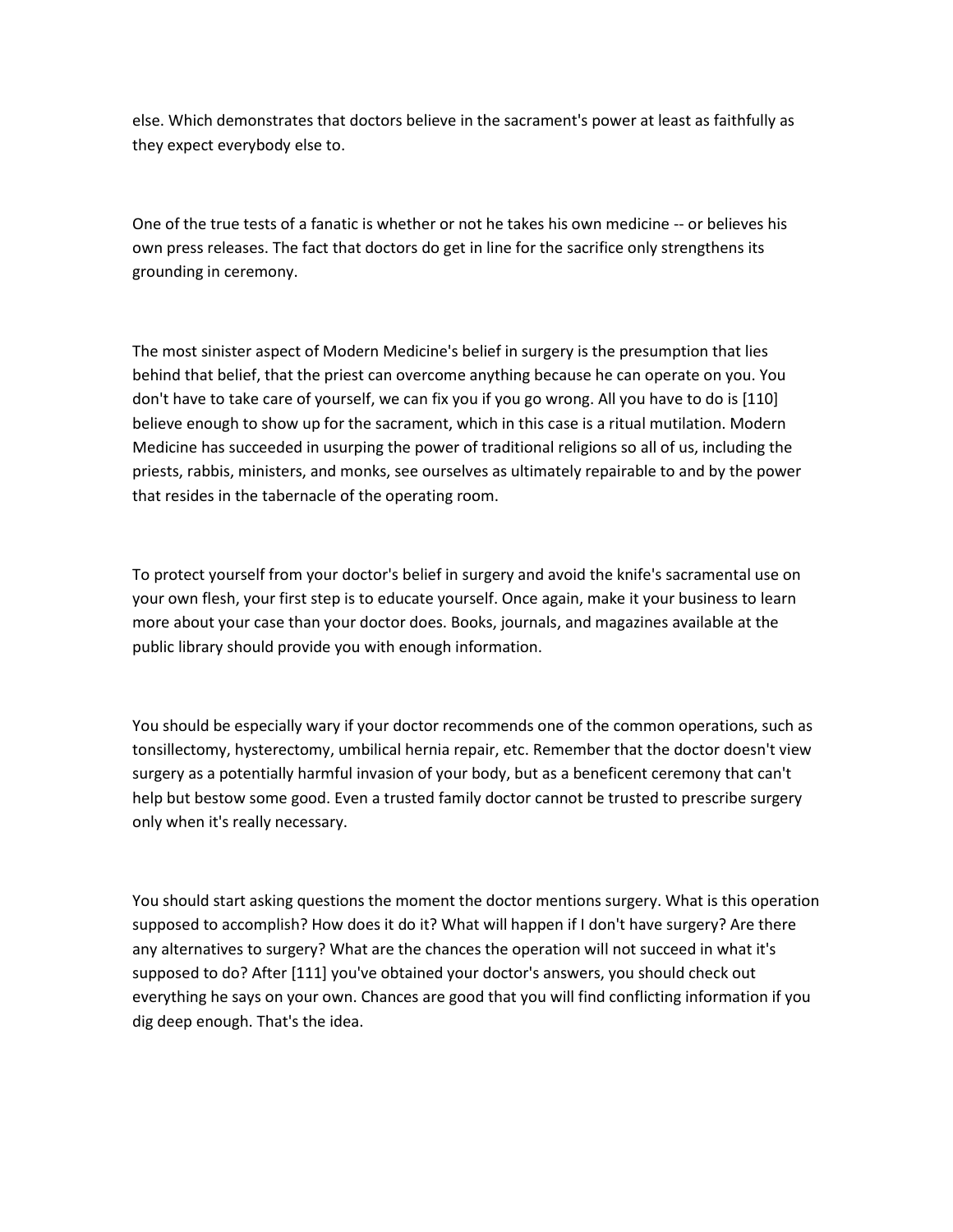Get a second opinion. Don't go to a doctor in the same group practice, or even to one on the same hospital staff. You may have to go out of town to reach a really independent doctor. You should ask the second doctor the very same questions that you asked the first. If you get two widely different opinions, you should first go back to the original doctor and confront him with the information. That still may not resolve the differences to your satisfaction. In that case, ask your general practitioner to hold an old fashioned consultation at which all the doctors are present with you.

This may sound like a lot of trouble to go to. But you should keep in mind that the ultimate goal is to keep you in one piece unless absolutely necessary. Don't be afraid to get a third or even a fourth opinion. Considering the enormous quantity of unnecessary surgery, the chances are quite good that what your doctor's recommending is also unnecessary. You should always keep this in mind, especially when the doctor tries to make you feel like surgery is the only answer to your problem. Not only might it not be the only answer, but it might be no answer at all. You might not even have a problem!

Don't hesitate to confront your doctor with [112] whatever information, opinions, and feelings you gather from your "homework." You're bound to learn something from his reaction. Don't be afraid to rely "on the opinions of friends, neighbors, family members, the people whom you believe have wisdom.

If you decide that surgery isn't the answer, do whatever you have to do to detach yourself from the situation. Don't be afraid of offending the doctor. Although it's best to simply declare the fact that you don't want the operation and you're not going to have it, you may feel better playing the "I'll think about it" game. Once your doctor has tried to persuade you to have surgery, he may not be able to retreat from that position and continue as your doctor. After all, if he has told you that surgery is the only avenue, he can't very well treat you some other way can he? One way or the other, if your decision to stay in one piece means you lose a doctor, you're better off.

If, on the other hand, you decide to have the operation, you still shouldn't lie back and let the ceremony proceed quite yet. Contrary to what most doctors would have you believe it does make a lot of difference who performs the surgery. Why shouldn't it? It makes a difference who paints your house or fixes your car doesn't it? Isn't it reasonable that talent should also make a difference in who removes your gall bladder?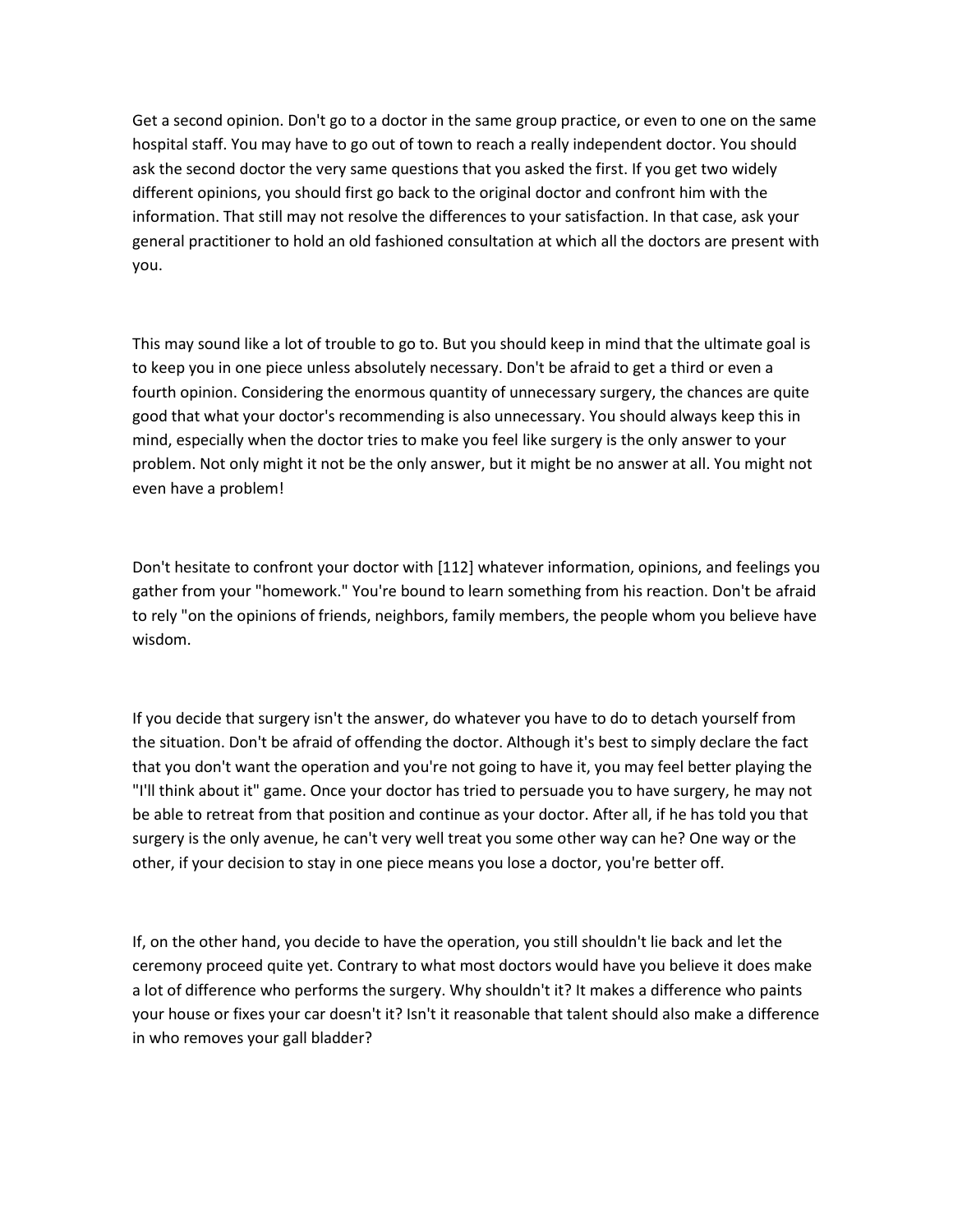People often ask me how to go about picking a surgeon if they "must" have surgery. I always [113] say that if you really "must" have surgery, you're most likely in no position to make a choice because the only "must have" situation I recognize is the emergency. And in an emergency you don't have a choice. If your in an accident and you need surgery, you take any surgeon you can get. In any situation short of an emergency, you've got plenty of time not only to decide whether or not you need the surgery but also who should perform the operation.

Again, you start to pick a surgeon by asking questions. You should talk to several surgeons, and ask each and every one: How many times have you done this operation? What's your batting average? How many of the operations have been successful? How many haven't? What's your rate of complications? What is the death rate from this operation? How many of your patients have died during or shortly after this operation? Can you refer me to some of your patients who've had this operation? Would they be willing to talk to me?

My favorite question to ask a surgeon is, "If you were out of town when the operation was performed, who would you recommend for the operation?" A variation of that is, "If you need the operation, doctor, who would you go to?"

You should also be asking the surgeons what kind of surgery is necessary. You might be able to get away with less radical surgery than originally recommended. And don't neglect to ask each surgeon, once again, if the operation is [114] necessary. This may sound like a waste of time once you've already decided to have the operation. But you may come across new information, or a doctor who does have an alternative treatment. In any case, if you are exposed to new information, hit the books again and check it out.

If the surgical procedure is extremely complex, it might be a good idea to call whatever surgeon has a reputation for the operation. If he is in another city and you don't want to travel -- or he doesn't want to take on another case -- ask him to refer you to someone closer or someone who will take you on. You should also ask friends and family members to help out in finding the right surgeon. I also have a healthy respect for the ability of the average clergyman to pick out a good doctor. No matter who refers you, or what the reputation of the surgeon, you should never let down your guard and let things go by that you don't understand to your satisfaction.

And that goes double after the operation. If the operation doesn't work out as planned, or if you suffer side effects that don't seem called for, waste no time in having them checked out. As with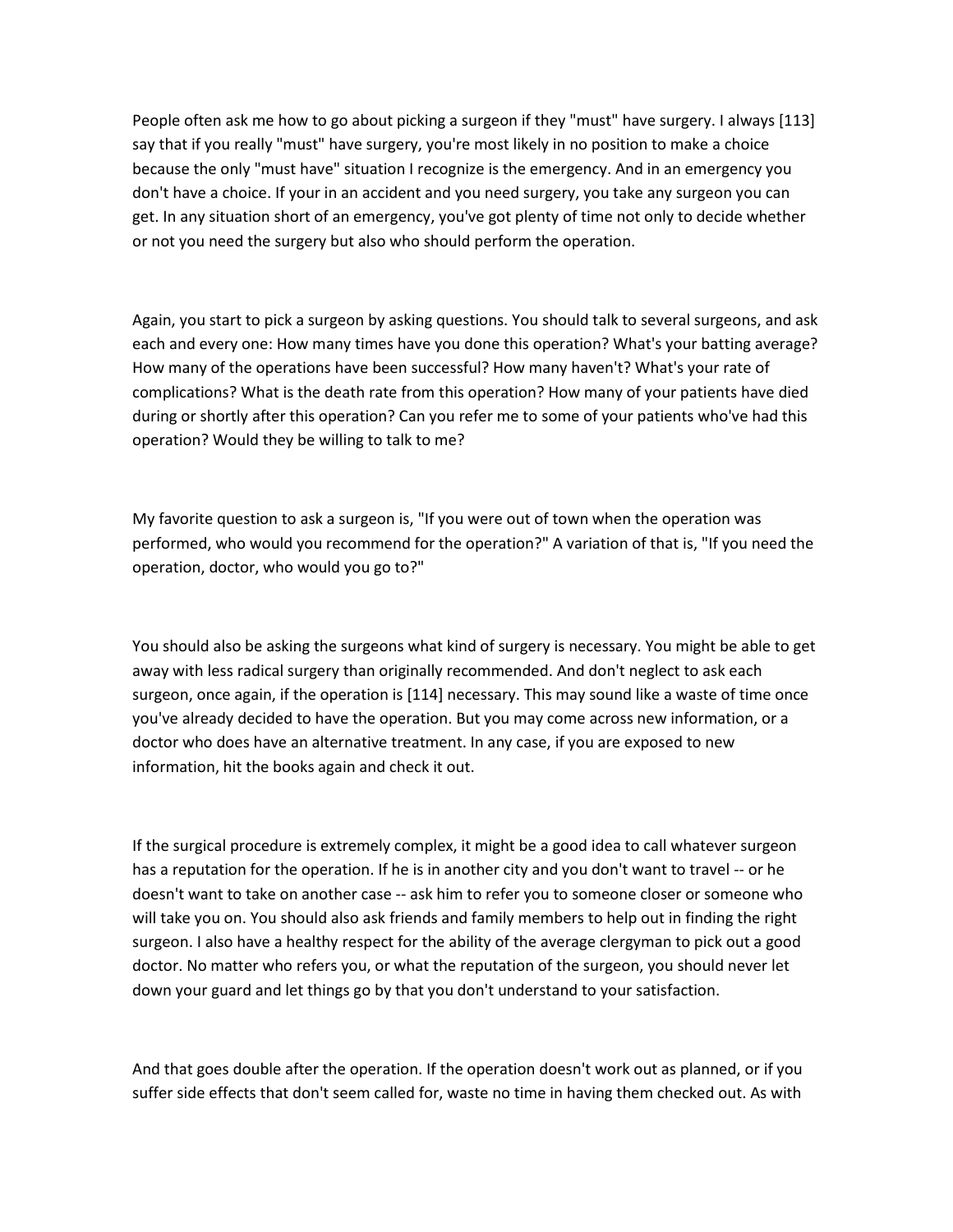the side effects of a drug, the discomfort may be temporary and harmless. Or it may be deadly. When you approach a different doctor with post-operative problems, you should challenge him with the following questions: Can you give me an honest opinion with regard to the other doctor's performance on this operation? Would you give me an honest opinion [115] even though it were to result in a malpractice suit against the other doctor? Or against your hospital?

Depending on how he answers these questions, you can decide whether or not to trust him. In this and any other medical situation, your reluctance to give away your trust is your first defense. Make every doctor earn it, especially if he wants to mutilate you.

Chapter 4 The Temples of Doom

[117] A hospital is like a war. You should try your best to stay out of it. And if you get into it you should take along as many allies as possible and get out as soon as you can.

For the amount of money the average hospital stay costs, you could spend an equal length of time at just about any resort in the world, transportation included. And unless your condition required emergency treatment, your health might be better off if you spent the time and money at the resort, too. For the hospital is the Temple of the Church of Modern Medicine, and thus one of the most dangerous places on earth.

When a culture develops to the point where its citizens live in houses, the gods of the people have to reside somewhere, too. A temple is [118] built to house the spirit of the religion. Whatever vision informs the religion is present in the temple, and the building becomes the center of prophecy, the place where the gods speak to the people. When I hear someone -- usually an older person who wasn't born in this country -- say that the hospital is "where you go to die," I say to myself that he or she has been hearing what the gods are saying.

Children, again, provide us with a message from their unclouded perception: kids are unabashedly afraid of golng to the hospital. Just as their fear of doctors is something we could all cultivate to our advantage, so is their fear of hospitals. Of course, a child would be hard pressed to articulate his or her fear, Even most adults would have a hard time isolating and describing exactly what specific things he or she is afraid of in the hosiital. Besides, adults are afraid to admit fear. Priests of the Temple take advantage of ignorance and reticence by assuring us, "There is nothing to be afraid of."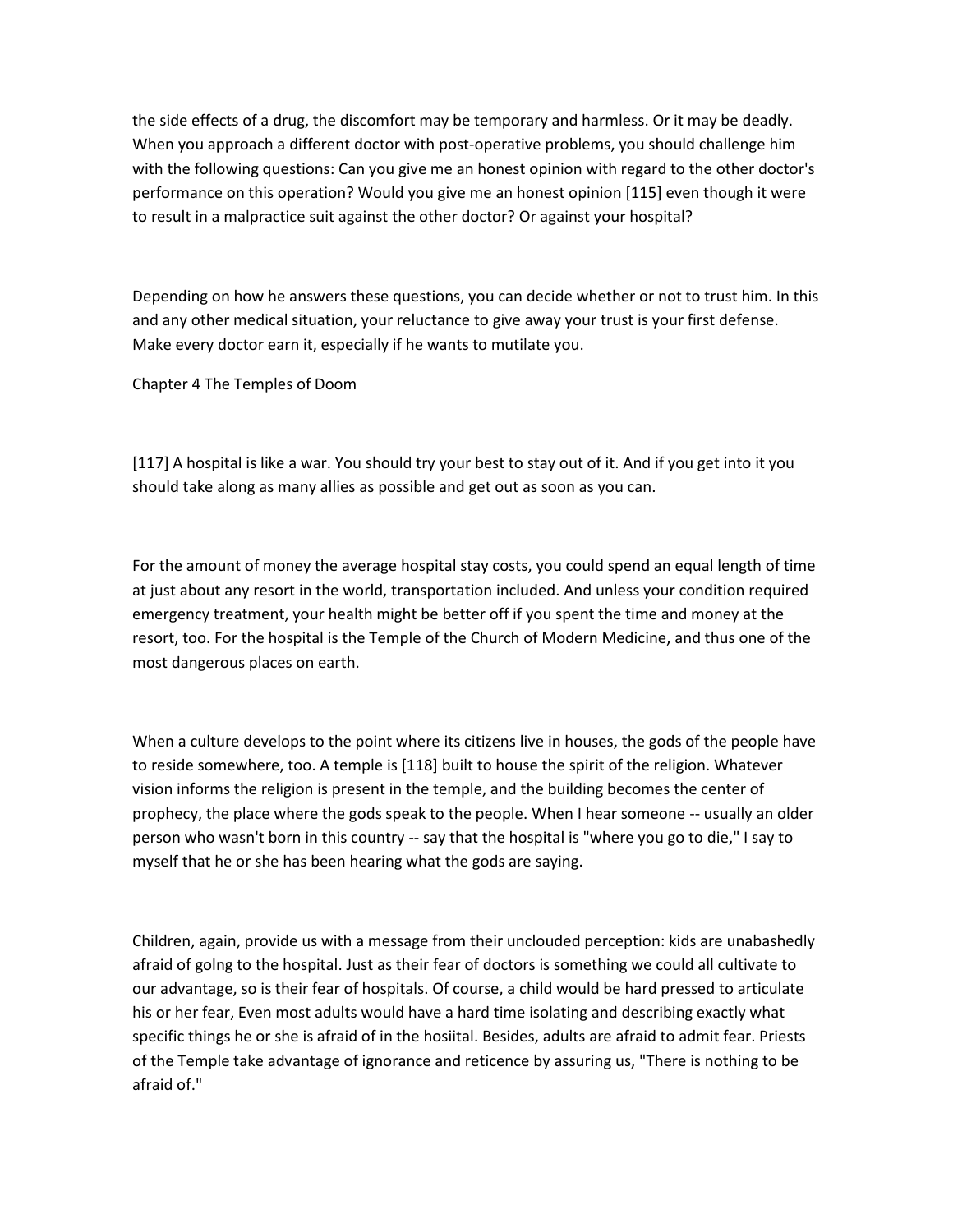There's plenty to be afrald of. The God that resides in the temple of Modern Medicine is Death.

There are germs in hospitals that you can't get anywhere else in town, not only because hospitals are such dirty places, but because of Modern Medicine's fetish for ritual purification. Now, that appears to be a contradictory statement, but it's not. Hospitals aren't kept anywhere near as clean as they should be. Housekeeping staffs are generally smaller than necessary. Whenever you have an overworked [119] staff, the tendency is for only the obvious jobs to get done, and not that carefully, either. So what you're liable to find if you look closely is dust and dirt in corners and other out of the way places. Hospital dust and dirt isn't the kind of dust and dirt you find anywhere.

Where else can you find all in one building: animal and vegetable waste from food preparation, rubbish and trash, biological wastes from diagnostic, medical, surgical, autopsy, and wound dressing activities, bandages, discarded tissues from surgery and autopsy, sputum, placentas, organs, amputated limbs, sacrificed research animals, disposable diapers and underpads, catheters, soap, bodily secretions, cups, masks, swabs, sanitary napkins, plaster casts, syringes, and fecal material? All of this goes down the same chute, collected and thrown by the same people -- people who have access to patients' bedrooms and operating rooms as well as the kitchen, laboratories, and morgue.

In one hospital, it was discovered that stretchers used to transport patients also were used to carry cadavers. That's bad enough, but these stretchers still bore the residue from their prior grim journeys. In this same hospital, which by way is a large public hospital in Washington, D.C., "organic residue and fecal material" were also found in emergency rooms, floors, and working areas in the morgue. In patients' rooms, soiled dressings, dirty shower stalls, hypodermic needles, and heavy accumulations of dust were found.

Such discoveries don't shock me anymore, [120] since I've realized that these conditions are the rule rather than the exception. And what makes these situations even more dangerous are the hospital heating and air conditloning systems which blow the dust and germs all over the hospital. Not to mention the plumbing system. Hospitals have more plumbing than any ordinary building. Besides the usual hot and cold water, hospitals have chilled water, distilled water, vacuum systems, fluid suction systems, oxygen, sprinkling systems for fire (most of which are inadequate), refrigerant, recirculated cooling water, drainage systems, sewage systems, and irrigation systems - - all going through their walls and floors. Not only are the chances for accidental cross connection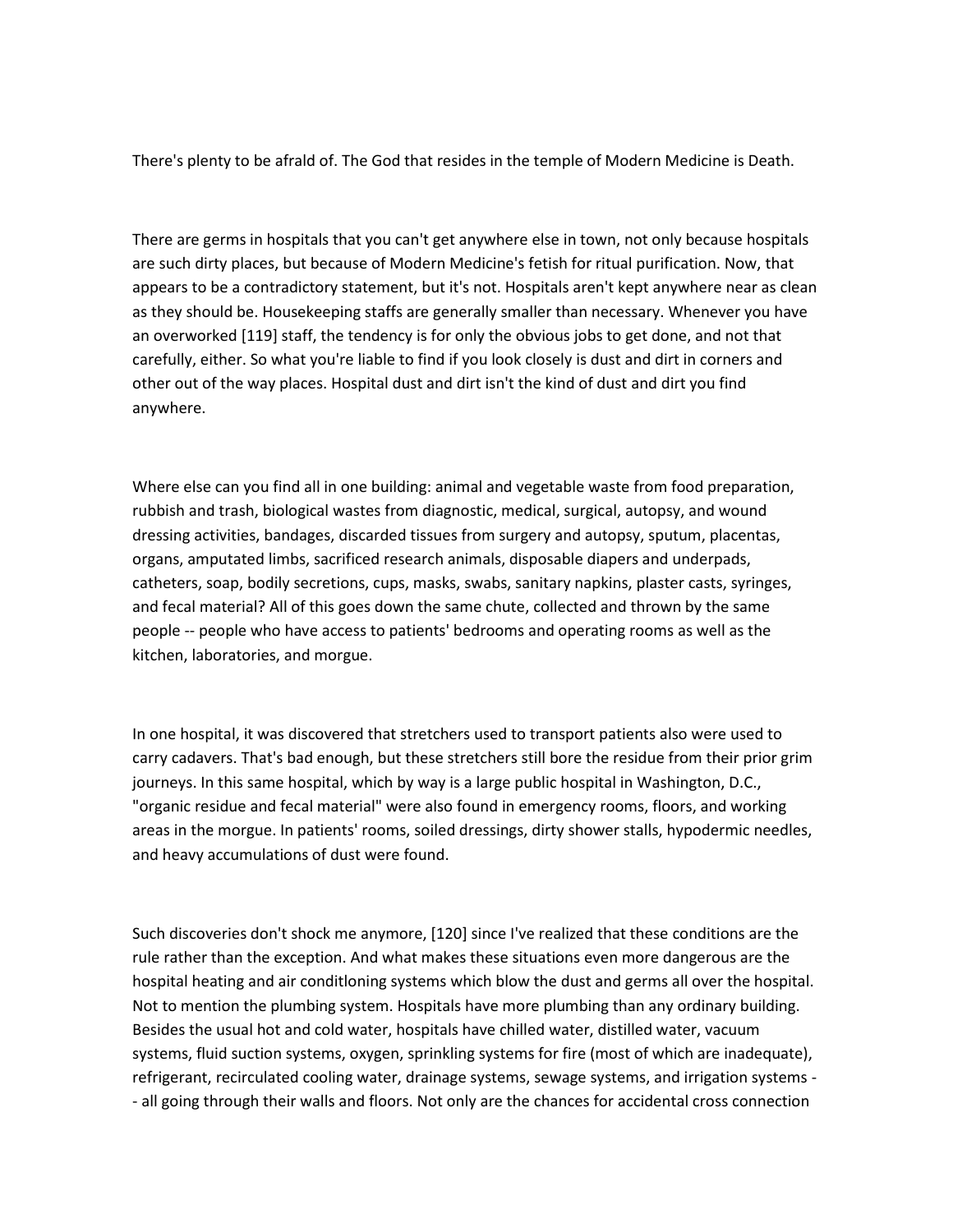enormous, but so are the chances that illegal connections will increase the dangers of crosscontamination.

Modern Medicine's fanatical devotion to purification ironically multiplies the dangers of creating a class of germs which are resistant to antibiotics. In Chapter Two I talked about how the overuse of antibiotics gives rise to bacteria which are resistant to the drugs. What better breeding ground for these supergerms could there be than a modern hospital, where antibiotics flow like soup? Some bacteria even adapt to the point where they feed on the antibiotics.

Then what happens, of course, is that the hospital staff becomes a walking culture dish for these germs. Since they're exposed to them every day, however, they aren't harmed by [121] them. But that doesn't do you any good when the housekeeper or the nurse handles your bedding your food, your clothes, and you.

The priests of the Temple, the doctors, are even worse spreaders of disease. Doctors neglect to wash their hands, unless it's before the sacrament of surgery, where it's part of the ritual. Usually they casually go from sick patient to sick patient, handling tongue depressors, syringes, and various parts of the patients. Yet they seem to feel that there's something uniquely clean about themselves, and they don't wash their hands in between. Doctors also have great confidence in caps, masks, and rubber gloves -- none of which deserves any confidence at all. Masks become so contaminated after just ten minutes that they serve as bacterial cultures rather than shields. Rubber gloves often are contaminated, too.

When I walk into a newborn nursery wearing a clean suit that I just put on that morning the nurses always make a fuss and make me put on a robe. I make fun of it by asking them if they're insulting my new suit. Their behavior shows that they have placed their trust in the sacred vestments rather than their own perception of reality. There's no guarantee that the white robe they make me put on is any cleaner than my suit. In fact, there's evidence to the contrary. That white robe may have been sitting on the shelf for months. How do they know it was properly laundered? Especially since it was no doubt thrown into the same tub as soiled sheets, pillow cases, and operating [122] room linens. Just because it's white doesn't mean it's clean. The same goes for the bedding. The linens may be washed, but the mattresses and pillows are not.

Overall your chances of getting an infection in the hospital are about one in twenty. That's a conservative estimate. Half of the infections in hospitals are caused by contaminated medical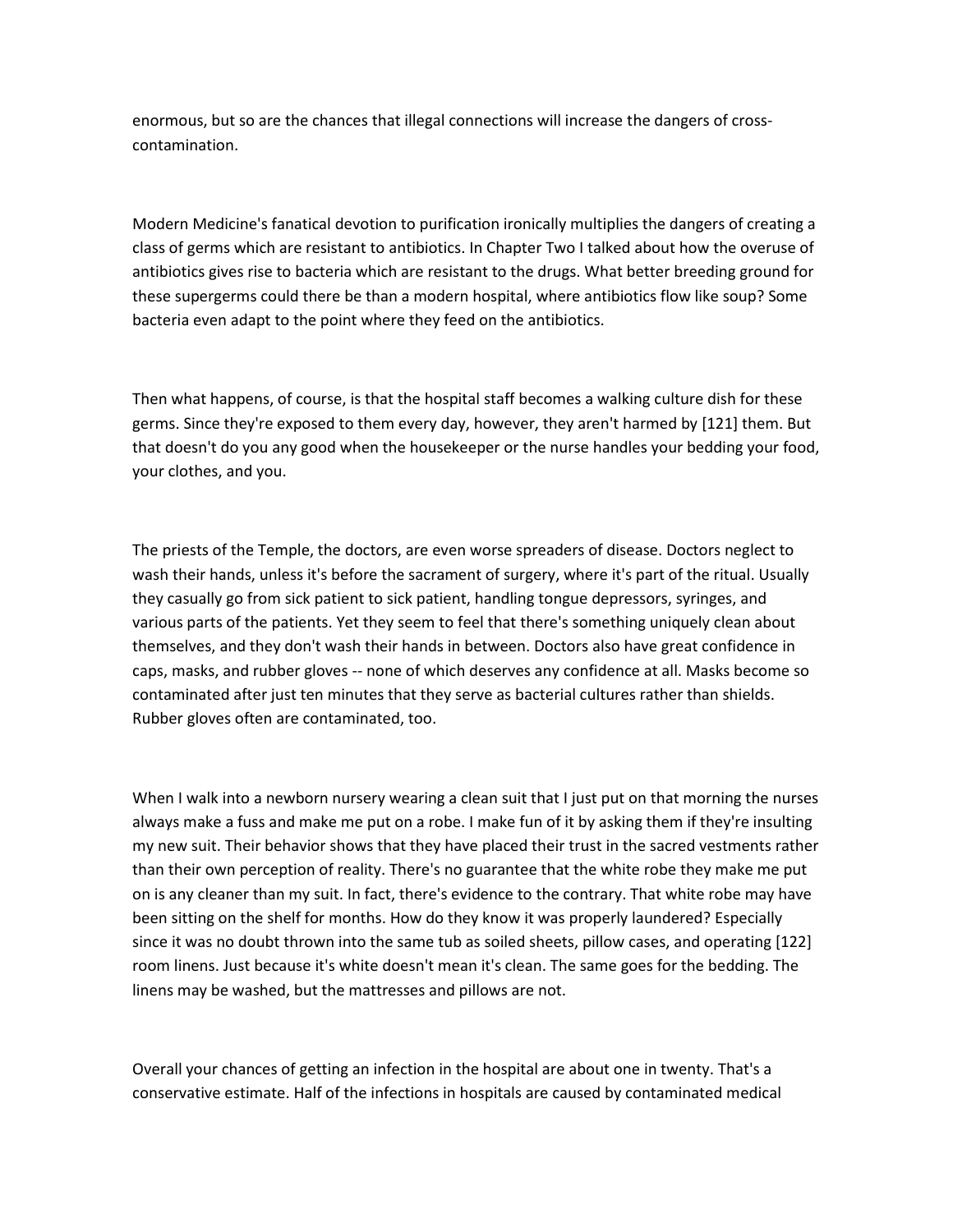devices such as catheters and intravenous equipment. Before the explosion in the use of these devices around 1965, device-related infections were virtually nonexistent. About 15,000 people die from hospital-acquired infections every year. As in the case of drug deaths, hospital staff will fudge statistics when a seriously ill patient succumbs to a hospital-acquired infection. Your chances also depend on what you're in the hospital for. If you go for an operation, you're not only going to be exposed to the operating room dangers, but your body will be seriously weakened by the surgery and won't be able to fight off infections as well. If you've been burned or wounded, you'll also be weakened and therefore more likely to get an infection.

In my experience, a one in twenty risk would have to be the base line risk representing the minimum danger of infection. I've seen epidemics spread through hospitals so fast that everybody had to be sent home. Pediatric wards and newborn nurseries are the most vulnerable to spreading infections. It's a well-kept secret in hospitals that the most dangerous place in the hospital -- as far as the patients are [123] concerned -- is the newborn nursery, where none of the patients have (particularly those who are denied the immunity-transference of breastfeeding) developed their immunity to germs.

As bacteriologically overrun as hospitals are, I've rarely seen an epidemic that was blamed on the hospital or the staff. They always pin it on the visitors! The inevitable aftermath of the epidemic is restriction of visiting hours. Actually, keeping visitors away is only half of what should done. Patients would be better off if they were kept out of the hospitals, too.

Hospitals are contaminated with more than germs. Remember, since hospitals are the temples of Modern Medicine, all the dangerous chemicals that doctors love to use are in plentiful supply. With all those drugs at their disposal doctors are bound to use them. And they do. Patients in the hospital receive an average of twelve different drugs. But even if you're not drugged to death or disability, there are other chemicals floating around that can make your stay less than healthy. In the first place, your doctor may not be using drugs, but everyone else's doctor is. Poisonous solvents used in laboratories and cleaning facilities, flammable chemicals, and radioactive wastes all threaten you with contamination.

If hospitals were the sharply efficient places they pretend to be, we could rest less uneasily about those dangers. Unfortunately, hospitals are virtual models of ineptitude. There are so many simple mistakes -- mistakes in which [124] someone has two or three choices and chooses wrong -- that you must feel extremely apprehensive when you start to contemplate all the opportunities for complex errors!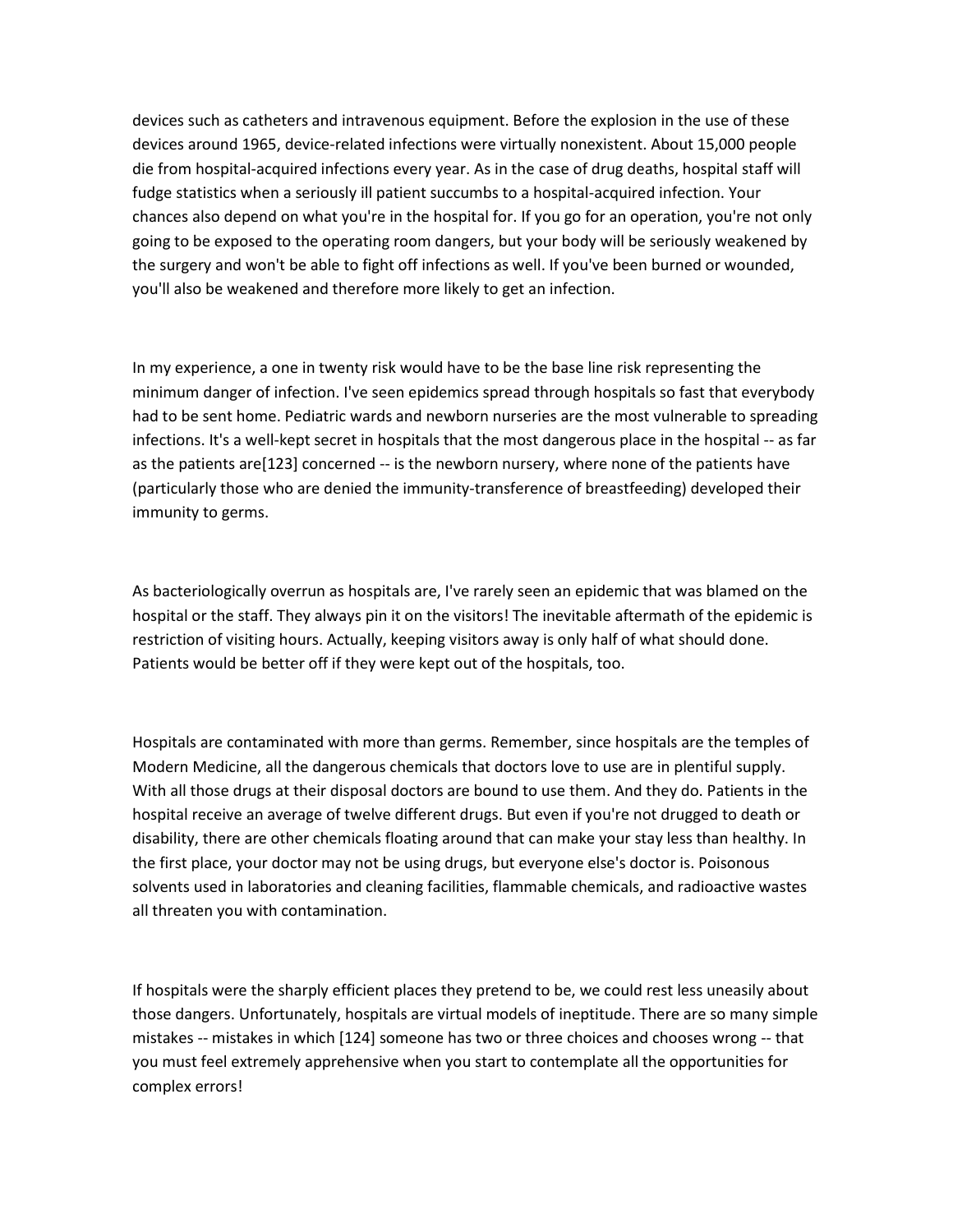Everything gets mixed up in hospitals -- including patients. My brother went to the hospital for a hernia operation many years ago. He was scheduled for surgery at 11 a.m. I went up to his room at 9:30, but he wasn't there. I knew right away what had happened. I ran down to the operating room, and sure enough, there he was. They'd taken him instead of another patient. The only reason he escaped was that the other patient was supposed to get a hysterectomy.

Mixups occur in hospitals all the time. Surgeons operate on the wrong leg. Medicines are given to the wrong patients. The wrong food is served to people on special diets. Even babies are mixed up. Hardly a year goes by without some story appearing in the newspapers about a colossal mixup of babies and mothers at a local hospital. No doctor who has had any experience in maternity wards has not seen the wrong baby brought to the mother by the nurse and the nurse corrected by the mother. There are twenty to thirty babies in the average nursery. Every doctor knows footprints are not reliable, and those arm bands are always falling off. So who knows one from the other?

Not only are people mixed up in hospitals, they're lost, too. Newspaper stories have told of patients found dead in hospital elevators and [125] little-used bathrooms. Two years ago a baby was stolen from the University of Chicago Hospital. Every time I go by the newborn nusery at Michael Reese Hospital, I stir up the nurses by asking if anyone there has heard from the Fronzack baby. More than a decade ago, the Fronzack baby simply disappeared from their nursery and was never found. About a year ago, there was a case in Israel in which two mothers were given the wrong babies. It wasn't found until the babies were two months old. At first, neither mother would exchange "her"baby. What do you call someone who's been your mother for two months?

As far as I'm concerned, one of the best arguments for having your baby at home is the distinct possibility that you'll go home from the hospital with the wrong baby.

Another hazard that threatens you in the hospital is the likelihood of an accident. In a suburban hospital in Pennsylvania, it was discovered that oxygen and nitrous oxide labels were accidentally switched when a construction crew installed gas lines in the emergency room. Until the mixup was discovered, people who should have been getting nitrous oxide were getting oxygen and people who were supposed to get oxygen were getting nitrous oxide. It took six months for the hospital to discover the error. The hospital admitted to five deaths from the accident, but said that all thirtyfive deaths in the emergency room during that period were not caused by the switch because some of those were dead on arrival and some [126] were too far gone to benefit from oxygen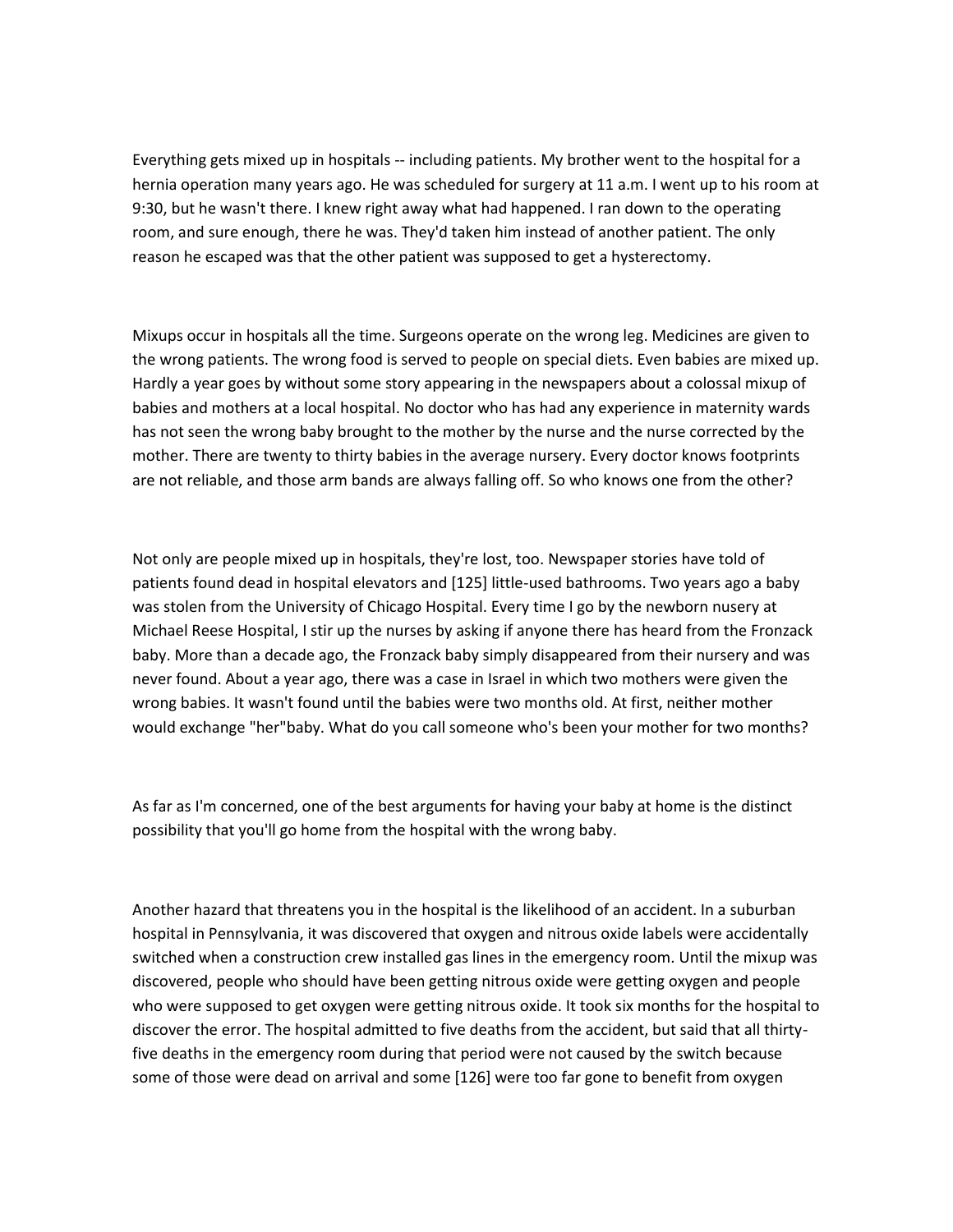even if they had received it. If that sounds like the kind of fudging doctors use to cover up a treatment-related death, you're getting my message.

As doctors rely more and more on technology, hospitals become more and more littered with electronic gear and wiring, and the chances of being electrocuted rise right along with the electric bill. In the same Washington, D.C., hospital cited earlier for filth, three patients and several doctors and nurses were severely shocked and burned by faulty electrical equipment in the coronary care unit. This type of accident is not uncommon, and it will grow more common as hospital maintenance staffs shrink and become less able to cope with complex wiring.

So loosely organized and run are most hospitals that murder is even a clear and present danger. Witness the deliberate injection of paralyzing drugs to patients at a Michigan Veterans Administration hospital. Deadly drugs are so widely available and so loosely controlled that the hospital couldn't even begin to look for the culprit. The FBI had to be called in. If you want to commit the perfect crime, do it in a hospital.

Of course, you could make a case that hospitals are already getting away with murder. If the drugs, the germs, the surgery, the chemicals, or the accidents don't get you, you still stand, a good chance of starving to death. One of the first major studies of the scandalous state of hospital nutrition examined every surgery [127] patient in a large Boston municipal hospital. They were tested for protein-calorie malnutrition, a minimal standard which tells only whether the person is getting enough protein and calories every day over a period of time. Whether the patients were getting enough vitamins and minerals was not tested. Nontheless, half of the surgery patients were not getting enough protein and calories. Half of these were severely malnourished: they were malnourished enough to threaten their recovery and lengthen their stay in the hospital. Since they weren't given enough food by the hospital, you can be sure they weren't getting enough vitamins and minerals.

The results of this study are by no means uncommon. Many studies since have discovered malnutrition in anywhere from twenty-five to fifty percent of patients in American and British hospitals. The doctor who carried out the Boston study, George L. Blackburn, has since stated that malnutrition is one of the most common causes of death among old people in hospitals. That's not really such a startling statement, in light of facts Dr. Blackburn uncovered. Malnutrition obviously puts a person in the worse possible state to fight off whatever disease brought him to the hospital in the first place. Add to that the dangers and stresses of the hospital, and you have a recipe for disaster. Of course, we can only guess about the true magnitude of that disaster. As with drugs, accidents, and other treatment-related deaths, doctors fudge. We don't know exactly how many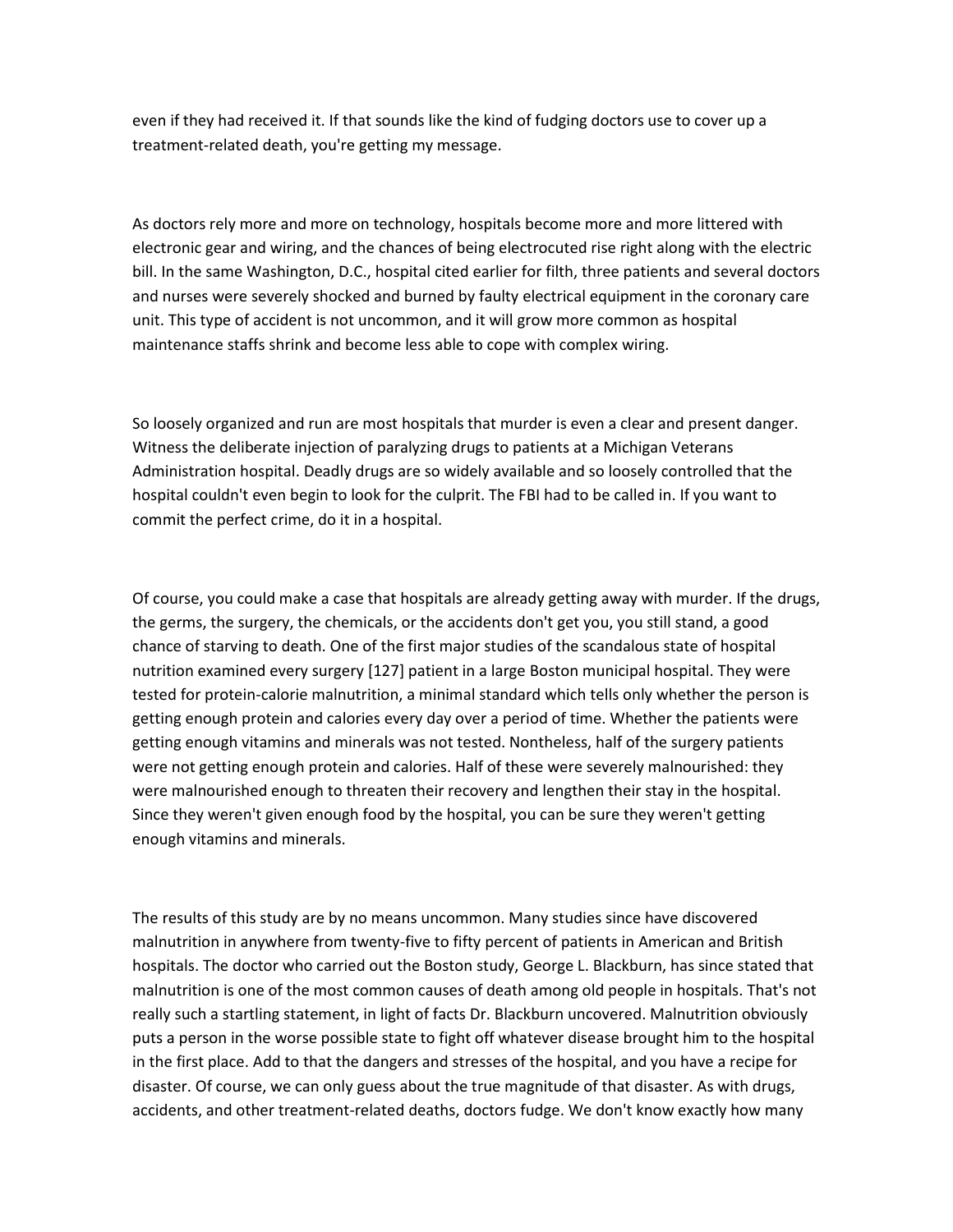[128] people die directly or indirectly from malnutrition in hospitals. What we do know, however, is that a lot of people are malnourished in hospitals, that malnourishment is deadly, and that a lot of people die in hospitals.

Why are people malnourished in hospitals? As bad as most hospital food is, if it were eaten it most likely would prevent most of the protein-calorie malnutrition these studies turn up. The problem is that it's not eaten. Nobody sees to it that the patient eats. At best, the tray is brought in and set beside the bed on a table. And there it sits. At worst, the hospital schedule and staff gang up on the patient to keep him or her from touchlng the food: time for lab tests, time for therapy, time for an enema, time for drugs, time for this and time for that.

Plenty goes on in the Temple of Modern Medicine simply to make you lose your appetite. The psychological dangers of the hospital are every bit as deadly as the physical dangers.

Your hospital stay from the moment you walk in the front door until the moment you walk -- or are carried -- out has a psychological effect on you similar to a hex or a voodoo curse. Whether you consciously acknowledge it or not hospital procedures and environment encourage despair and debilitation rather than hope and support. Nobody's optimistic. You see the long faces of the people suffering and dying, and you see the faces of the people who must watch them suffer and die. You see the hospital staff denature their responses and become [129] machines. And then you are denatured at the admissions desk as you are reduced to a collection of numbers and symptoms belonging not to you but to the doctor. You leave your former world and identity behind. You're literally stripped of your former life as you take off your clothes and hide them and your personal belongings in a closet -- artifacts of your real life. That past life is kept from reasserting its ties with you -- your relatives are restricted from spending more than token amounts of time with vou.

The effect of all these psychological pins is that you relinquish any notion you may have had about having control over your health. Your captors isolate you, alienate you, scare you, depress you, and generally make you feel so anxious that you submit to their every wish. Your spirit broken, you are ready to be a Good Patient.

Children and older people seem to be especially susceptible to the damaging effects of hospital voodoo. Children react very rapidly with strong feelings of abandonment and separation anxiety. Add to this the fear the child has of the operation or whatever they're going to do to him or her.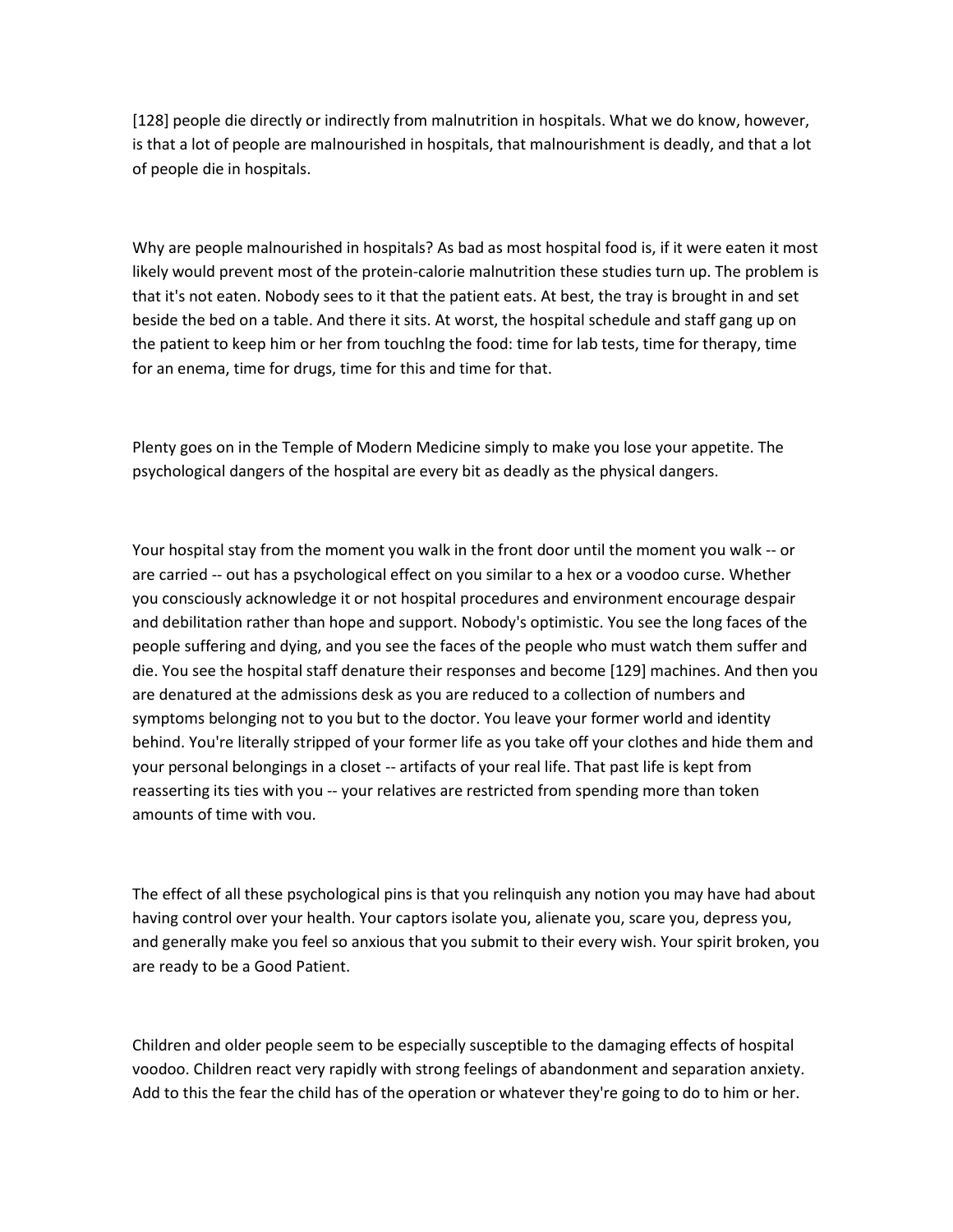It's no mystery why children who have had as little as one or two nights in the hospital without their parents regress in their behavior to where they lose their toilet training or their ability to speak. Every doctor should know that the ages between three and six are years of great confusion. Kids hardly know what's going on at that age. To [130] subject them to the hospital environment without the benefit of a parent close by is patent cruelty.

More than twenty years ago, I wrote a paper about children's fantasies before a hernia operation. I interviewed kids and asked them what they thought was going to happen to them. Almost every child thought something was going to happen to his genitals. When I asked them where on their body the operation was going to take place, some of them actually grabbed their genitals defensively. That was an eye-opener for me. Our conclusion at the time was that children should be counseled before surgery and have the operation explained to them. Now, I know that doesn't do any good. What they really need is to be assured that their parents will be with them throughout the hospitalization. That's what we should have advised.

I still don't like to make rounds through hospitals at night: too many crying babies. I always have a lot of trouble with crying babies -- I can't ignore them. When I used to make night rounds regularly I would pick up the crying babies or the little kids and carry them out to the nurses' station. If they could sit on the nurses' laps or on the edge of the desk they wouldn't cry.

Adults and the elderly also suffer from a hospital stay. Dr. David Green has called hospitals "the worst place in the world for aged people." I don't disagree with him, except that I would say that hospitals are the worst place [131] in the world for everybody. I don't know how we can expect children not to be harmed by the super stresses of a hospital stay when those stresses are so hard on adults. Ironically, we expect the kids to act like super adults in the hospital and adjust to the separation and the fear -- while we expect the adults to adjust to being treated like helpless children. Hospital procedures have absolutely no respect for a person's dignity. You have to take off your own clothes and wear a hospital gown that leaves you immodestly vulnerable to inspection and attack by innumerable doctors, nurses, and technicians. You have to lie down most of the time. You can't come and go as you please. And you have to eat what they serve you -- if there's time. Then, to top it off, you have to sleep in a room with strangers -- sick strangers at that!

Hospitalization degrades you. In my twenty-five years of practicing and witnessing the practice of medicine, I've never seen a degrading experience that did anybody's health any good. But remember, hospitals are the temples of Modern Medicine. When you enter the temple of another religion, you enter the presence of that religion's deities. No gods will allow you to take rival gods into their house, so you leave behind your old gods and all that they taught you before you enter.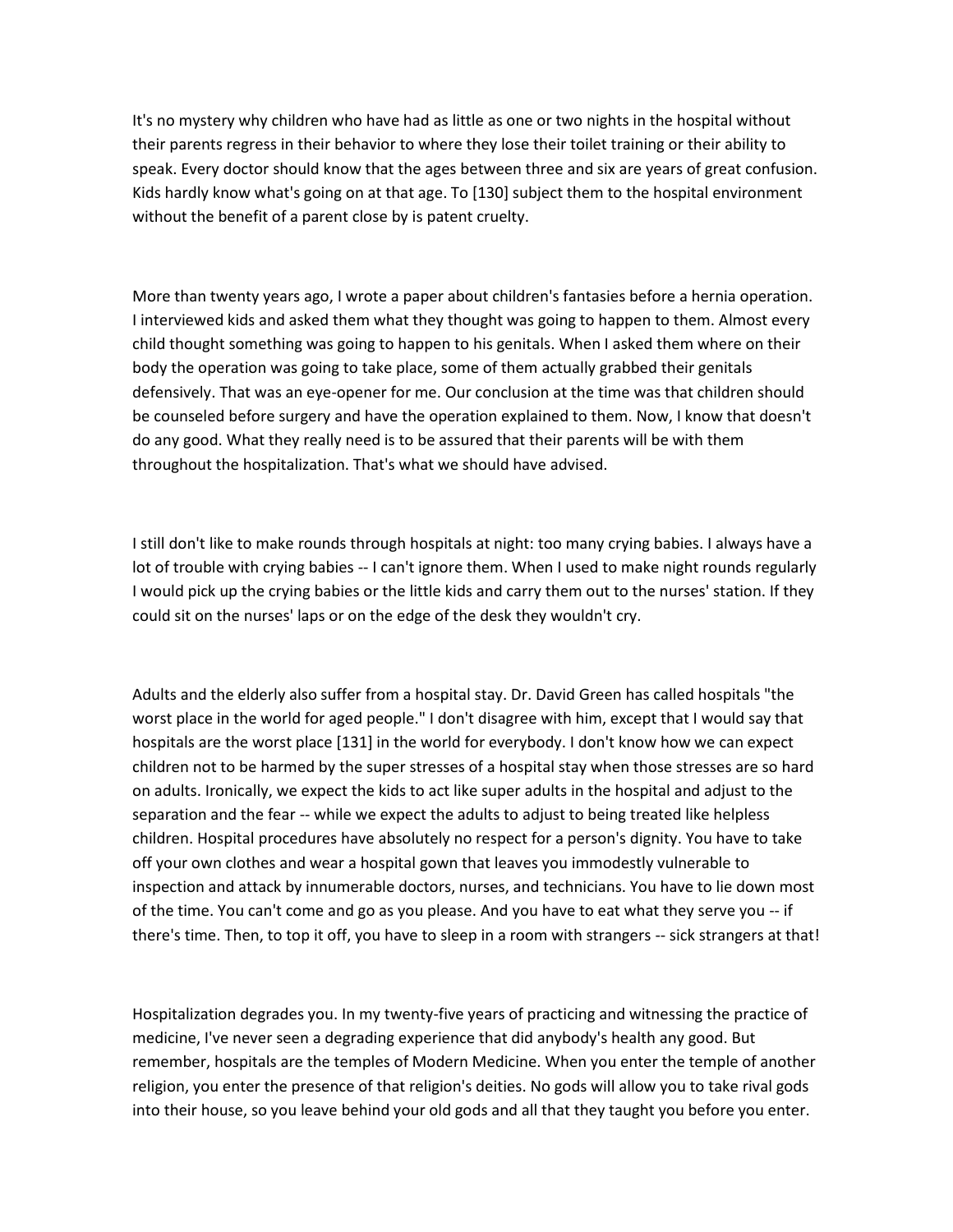Since the Church views all aspects of life that contribute to health as rival gods, you must leave your identity, your family, your confidence, and your dignity at the temple door. Only when you've been purified of your real life can you be eligible [132] for the sinister rewards of the Church of Death's sacraments.

I'm always fascinated when one kind of epidemic or another spreads through a hospital so fast that everybody has to be sent home or transferred to another hospital. Usually, very few people have to be transferred to other hospitals. We always manage to send nine out of ten patients home with no problems.

About twenty-five years ago, I decided to conduct a little experiment to find out just how necessary hospitalization really is. I was in charge of a hospital ward that had about twentv-eight beds. I decided that none of the twenty-four patients already there would stay unless they absolutely required hospitalization. I also had control of admissions. So when someone came to be admitted, we decided whether or not they really had to be. We had special procedures available to allow people to be treated at home. We could, for example, pay their taxi fare for outpatient visits, and we had a truck we could use to go out to adiust patients' devices if they were in traction.

I kept this up until we got down to three or four patients. I figured I had pretty well proved that hospitals weren't necessary. I found out afterwards that I was the one who wasn't necessary. The nursing office started to complain because the nurses in my ward had nothing to do and were in danger of being transferred. The interns and residents complained that they did not have enough teaching [133] material. That was the end of my experiment on hospital utilization.

Hospitals exist in such aggressive abundance for the convenience of the medical profession, not for the good of the people they're supposed to serve. Hospitals started out as "poor houses" where doctors could send patients who did't have the money to pay for their services. After awhile, doctors realized that it was much easier for them to have all their patients in one place, with all the machinery right there. Naturally, as medicine becomes less personal and more mechanical, it becomes increasingly convenient for the doctor to manage patients in the hospital. It's a well-known fact that a doctor has to be sharper and more skillful if he treats people on an outpatient basis. As talent and consideration have become rare commodities among doctors, hospitals have burgeoned. Insurance companies drive people into hospitals by refusing to pay for outpatient treatments. If we didn't recognize that hospital and medical insurance payments were really indulgences to keep a corrupt Church solvent, we would bridle at the absurdity of an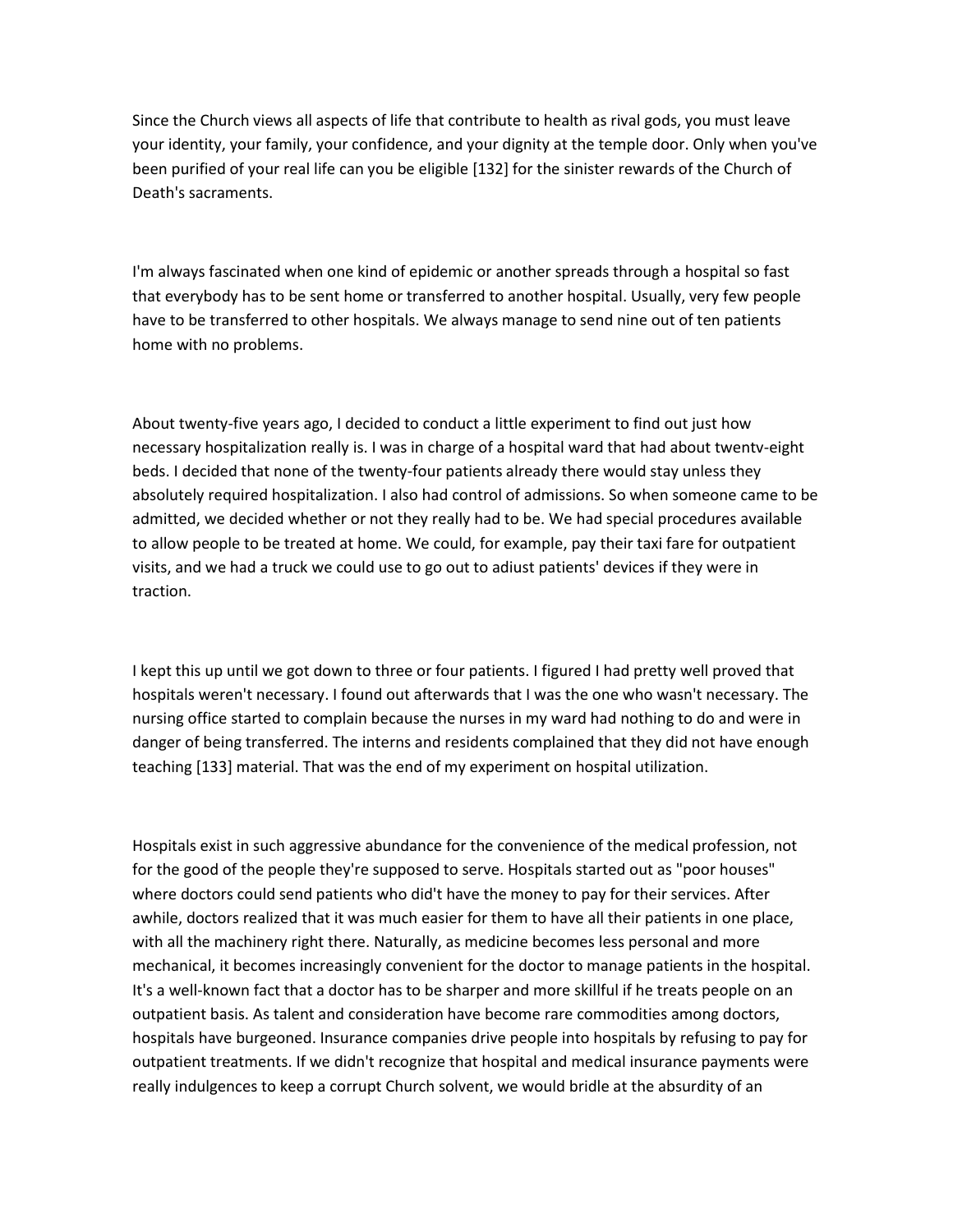insurance company preferring to pay thousands of dollars for treatment in the hospital that could be performed out of hospital for hundreds.

Modern Medicine doesn't have to account for absurdities or for the dangers of hospitals. Hospitals are, for practical purposes, self-accredited. The boards and committees that decide whether or not a hospital should be allowed [134] to carry on are made up of the same "good ol' boys" that run the hospital. Even when a federal agency enters the picture, the massive institutional inertia of the system keeps bad hospitals operating and discourages adequate reform of bad practices in all hospitals. A few years ago the Department of Health, Education, and Welfare (HEW) spot-checked 105 hospitals for dangers that were specifically mentioned in the Medicare law. They found sixtynine hospitals failed to meet the specifications regarding fire safety, drug records, size of nursing staff, number of doctors, dietary supervision, medical records, and medical libraries. All of the hospitals had recently been passed by the Joint Commission on Accreditation of Hospitals, and after the HEW test results were made known, the JCAH refused to withdraw accreditation of the offending hospitals.

Public outcry over hospital conditions have spawned what I call a "haunted house full of ghost reforms." Most of these reforms take place either on paper or in secret meetings of the people who run the hospital. The Church is not about to give up any power, especially where its own temple is concerned. Would Catholics allow Jews to tell them how to run their churches and schools? Reforms such as hospital ombudsmen and patient advocates to review and act on patients' complaints are set up merely to run interference on malpractice suits. They lull the patients into thinking that their rights are being looked after. More than two years after the American Hospital Association [135] "formally adopted" the "Patient's Bill of Rights" and distributed it to all member hospitals, only a fraction of the hospitals had made the "rights" available to patients.

We can't really expect the temples of Modern Medicine to enact these reforms. since the very idea that a patient has any rights is totally contrary to the operating concept of the institution. Furthermore, if the patients' rights were really looked after, the hospitals would be closed! It's been known for some time that we really have too many hospitals and that people do not need to spend anywhere near the amount of time in the hospital that is presently routine. Numerous studies have shown over the years that most lengthy hospital stays are unnecessary. Five days, three days, or even half a day in the hospital for childbirth is at best unnecessary. Usually, it's downright harmful to both mother and baby. The length of time in the hospital that heart patients can profit from is rapidly diminishing, according to the scientific literature. Whereas doctors once could point to studies that showed that a month was the minimum, we're finding out now that a three-week stay is no better than a two-week stay, that a one-week stay might be still better, and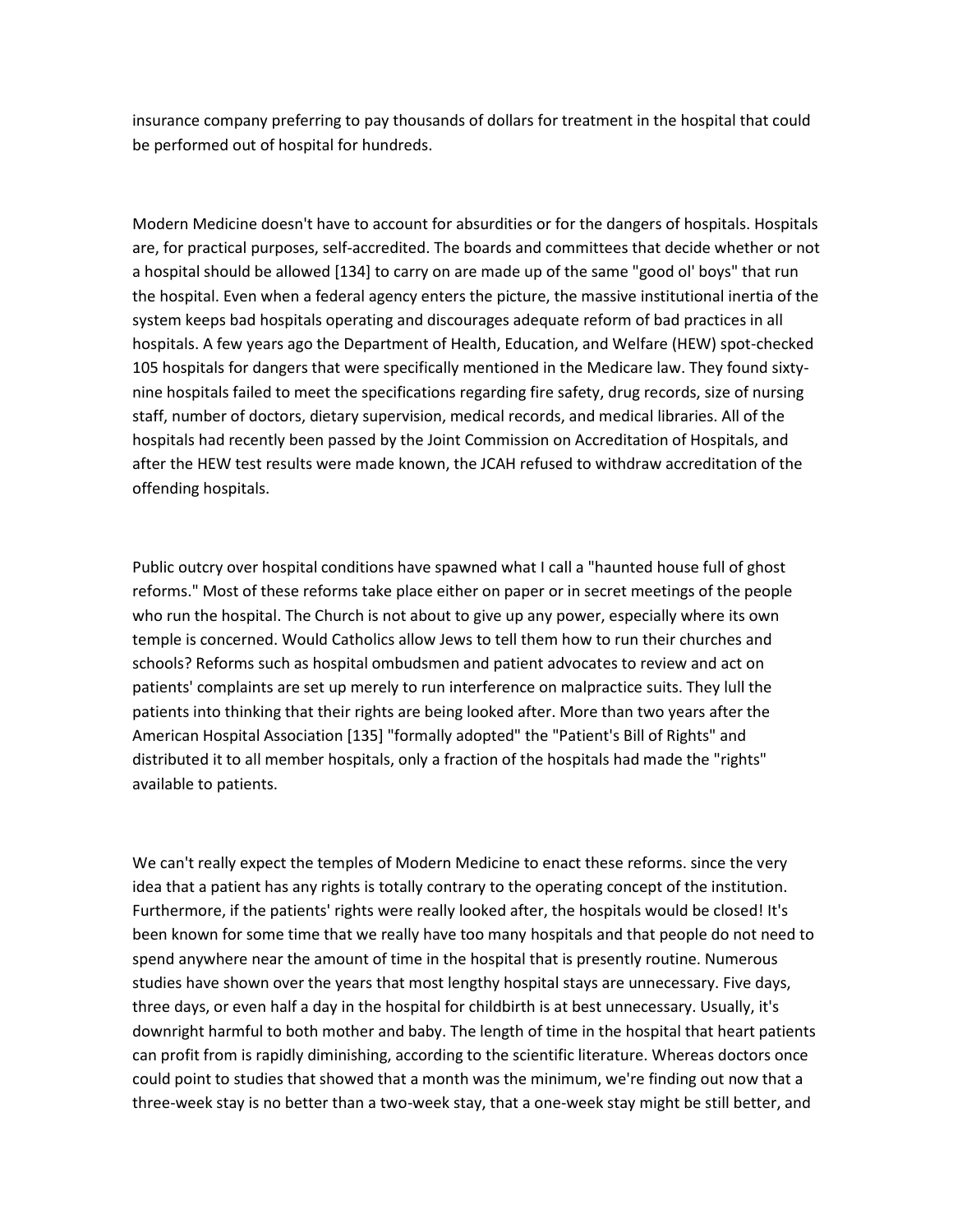that patients treated at home, on their feet do even better! Even the American Hospital Association admits that we've got more hospital beds than we need, so you can just imagine how grossly obvious the superfluous hospitals really are to those who can see what's going on.

[136] Of course, the AHA and other Church agencies do their best to keep the public from finding out what is going on. The privately funded (with the money you pay the hospitals) Commission on Professional and Hospital Activities maintains a computer bank of information on what goes on in American hospitals, including comparative death rates for procedures, accidents, infections, errors -- everything you've got to be afraid of in hospitals. Just try to take a peek at this information. The Commission guards it with a vengeance the government would envy. For good reason. When explaining why the information is "classified," Commission and AHA spokespeople will tell you that the "information could be misinterpreted and could discourage the kind of analysis that leads to improvement." What they mean is that the public would "misinterpret" hospital shortcomings as so dangerous that they wouldn't be caught dead in them. And, of course, that would "discourage improvement" because there wouldn't be anything to improve: the hospitals would close! I suggest that this computer bank contains the potential for a "Pentagon Papers" and "Watergate" combined.

It's well-known that Modern Medicine doesn't act on scientific knowledge until public awareness grows strong enough to demand it. Research is the prayer of the religion of Modern Medicine. Research is OK as long as you don't act on it. A doctor doing research can ruin his career in the eyes of Modern Medicine [137] merely by overstepping that line and advocating that his research results be implemented!

Whether the Temple or any of what goes on inside does good or harm is irrelevant. What's important is that the faithful are faithful and that they show their belief by showing up for the sacraments, which are sold not on the basis of what they do but what they're supposed to do. All their intentions may be good, but everybody knows what the road to hell is paved with.

Besides, Modern Medicine's intentions can be counted on to be corrupt, too. When hospitals started relaxing visiting hours, they didn't do it because they realized that people should be allowed to be with their family. They did it because pediatrics was dying and the beds in the pediatric wards were empty. They would have done anything to get children in there -- let mothers, fathers, siblings, cats, or dogs in for a visit! Obstetrics is dying, too. People want to have their babies at home, not in the hospital. So today they'll let anybody in the delivery room, husband, sister, mother, boyfriend ... anybody! As long as they get the revenue.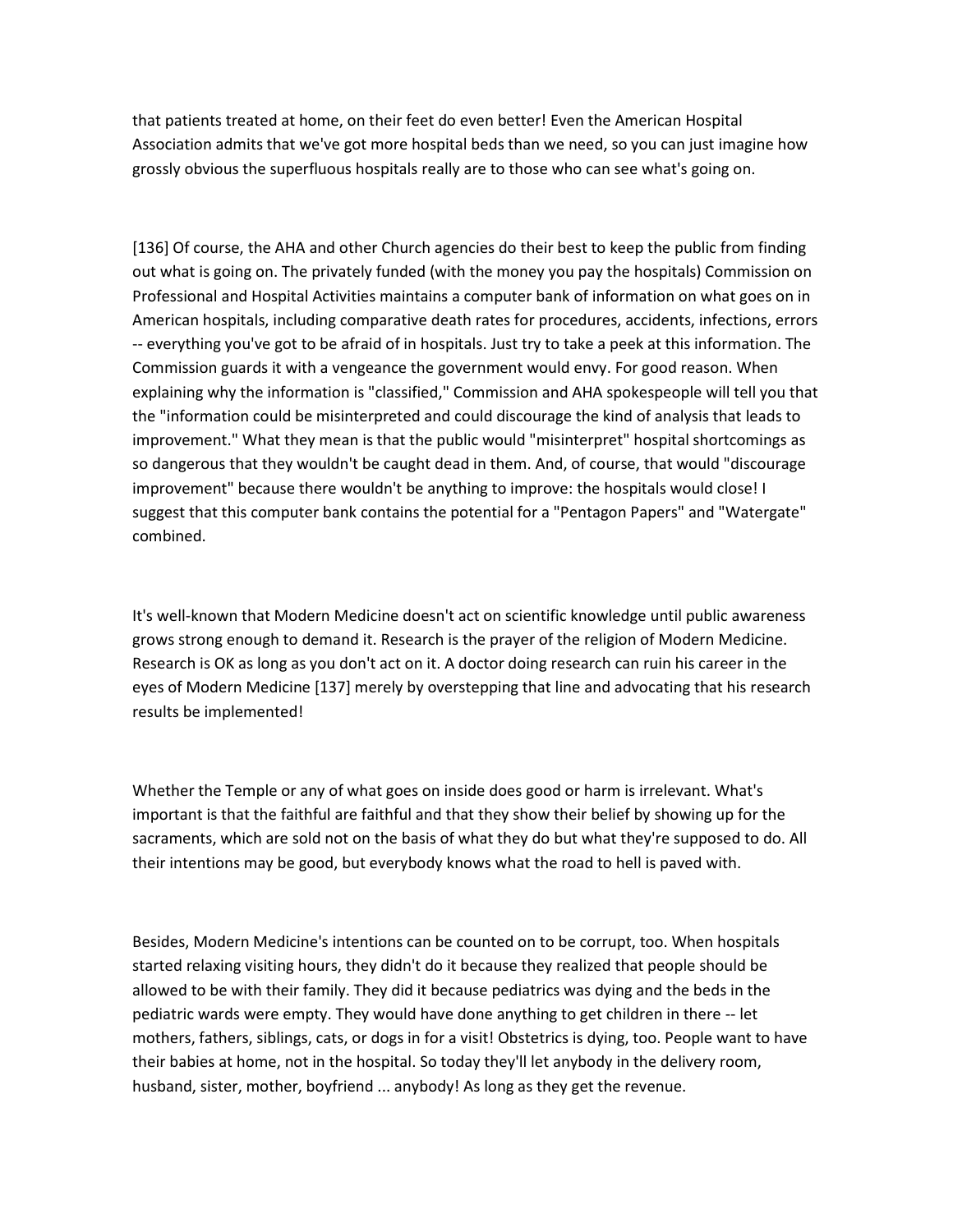What they're counting on is that people will be lulled into feeling that the hospital really is the place for them, that the Temple really can save them. Of course, it can't. The Temple has nothing to do with health. There are no facilities in hospitals for health or for any of the things commonly recognized as contributing to health. The food is as bad as you'd find in the [138] worst fast food drive-in. There are no facilities for exercise. All the personal factors that can make you well or keep you healthy are removed -- family, friends, and sense of self. In no uncertain terms, when you walk into a hospital, you are surrendering -- "Here I am, totally unable to help myself. You must save me. I am without power. All power is yours."

Hospital costs are the biggest single element in the country's total bill for medical "care." That bill is rapidly overtaking defense, the Number One item on the country's total bill for everything. When medicine exceeds defense, the Inquisition will really be unstoppable. No one seriously challenges whatever institution is the first item on the budget. Whatever costs more than anything else gathers bureaucratic inertia of such immense proportions that it controls the destiny of the country. Then the dream of Modern Medicine will be fulfilled: the whole country will become a hospital. We'll all be patients in the Temple of Doom.

The first thing you should do to protect yourself against the dangers of the modern hospital is to resolve to avoid unnecessary hospitalization. Since most people are in the hospital because their doctor put them there, you simply should not let your doctor put you there. That means not taking drugs unless absolutely necessary and not having surgery unless absolutely necessary. (See the previous two chapters.)

There are many common procedures that doctors won't do on an outpatient basis -- unless you insist. Here is where, once again, you have [139] to do some homework that will put you one up on the doctor as far as knowing what can and can't be done. More than ninety-five percent of births to healthy women, for example, can and should be done outside the hospital. Yet doctors still scare young mothers and fathers into the delivery-operating room with horror stories of "complications" which are, in truth, statistical fantasies or complications which result from obstetrical intervention. Now that the scare tactics haven't diminished the home birth movement, we see more and more "birthing rooms" appearing in hospitals.

Don't kid yourself into thinking that birthing rooms made up to look just like a real (motel) bedroom are going to make any difference. Once you allow yourself to be lured onto Modern Medicine's turf, they've got you. I have the recurring dream of a nice young couple going into the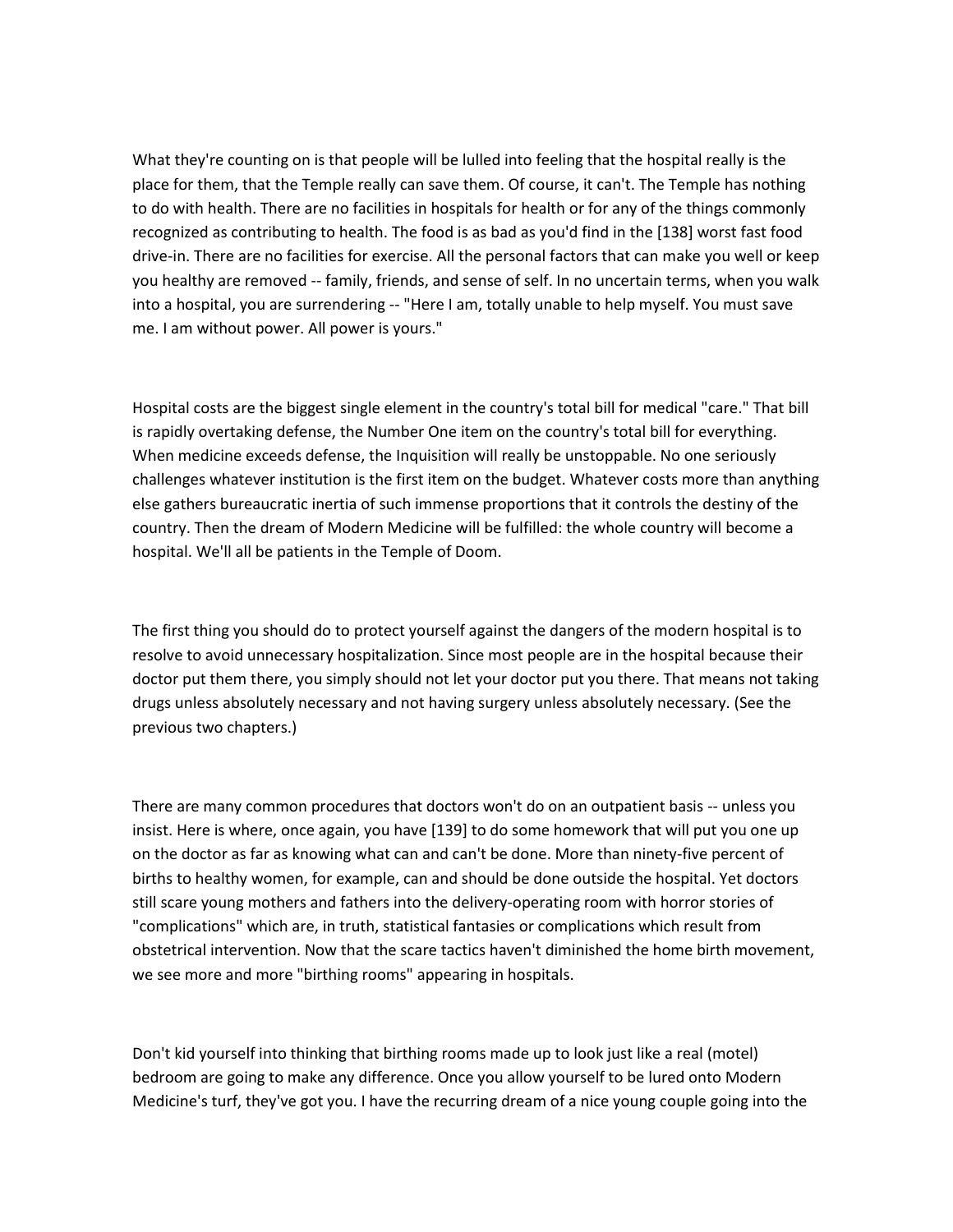birthing room, like the one at Illinois Masonic Hospital -- complete with brass bed and color TV set. The doctor smiles and acts just like a friendly uncle. But once the mother is strapped into the brass bed, the doctor pushes a button on a secret panel and the papered walls slide away, the furniture disappears, and they're suddenly in an operating room under the glare of the operating light with the surgeon standing there scalpel in hand ready to slice her belly from one end to the other.

That fantasy isn't so unreal. Birthing rooms are not so isolated from the operating rooms that the brass bed can't be rolled into action before the young mother and father know [140] what's going on. If you're on the doctor's turf, you play by the doctor's rules. Whereas if you have your baby at home, the doctor has to do his homework. If you need the hospital facilities, you should use them. But if you can have your baby in a birthing room, you can have it in your own bedroom.

In protecting yourself from your doctor's tendency to send you to the hospital unnecessarily, you should use the same tactics discussed in avoiding drugs and surgery. Educate yourself to the possibilities, alternatives, and consequences. If that means going to other doctors, do it. If it means going to healers that aren't medical doctors, do it. Don't be afraid to confront your doctor with the information you gather. Of course, what you're really doing is searching for the right doctor. And that, actually, is exactly how you should go about finding the right hospital -- if you decide that you need one. Conventional wisdom preaches that the best hospital is the one which is heavily involved in teaching, one that has lots of students, lots of house officers, lots of research. That wisdom may have been valid thirty or forty years ago when there were some pretty peculiar things going on in community hospitals. But it's nonsense today -- unless you want to feel like the frogs, crayfish, and fetal pigs in a biology class. If you want to find the hospitals that have the highest rates of nosocomial (doctors' jargon for hospital-acquired) infection, that make the most mistakes regarding lab [141] tests and dispensing drugs, that mix up more patients, and that do more psychological damage -- then go to teaching or research hospitals. If you want to be used for someone else's purpose -- whether it's to demonstrate the right (wrong?) way to perform a procedure or to find out if this or that drug really works -- you couldn't go to a better place than a teaching hospital.

There used to be another piece of conventional wisdom which stated that if you had a very rare or serious condition you were better off in a teaching hospital. That's no longer true, either. The teaching hospitals are there, don't forget, to teach the orthodox treatments. What you're going to get is the orthodox treatment, whether it works or not. If you want to get the latest, unorthodox treatment, you have to go to a smaller hospital or even one outside the reach of the Church -- out of the country.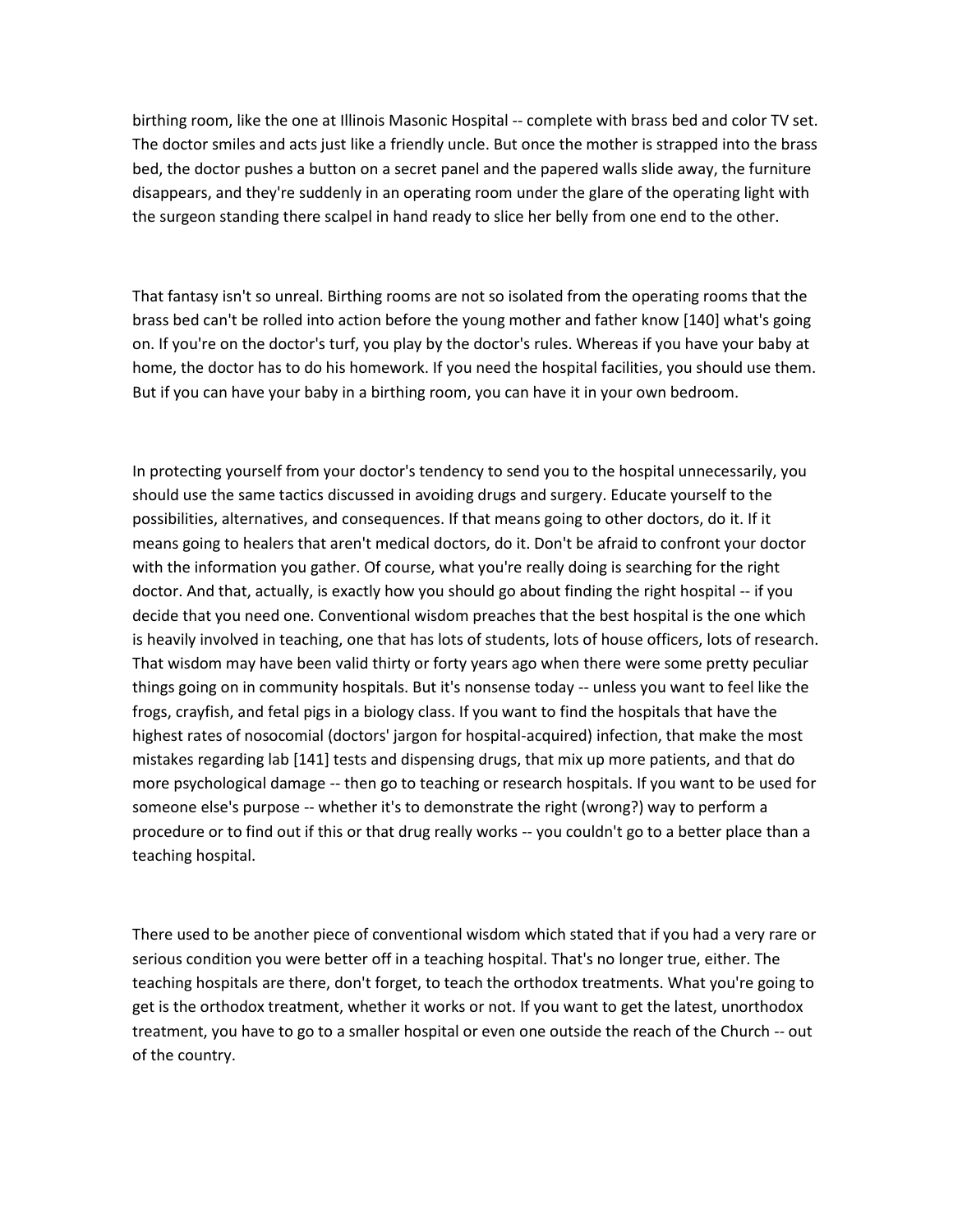Don't choose a hospital at all, because hospitals don't treat patients, doctors do. Choose a doctor. If you've chosen the right doctor, chances are he will have chosen the right workshop for his skills. Most of the doctors I know who fall into that category of good doctors spend very little of their time in big teaching or research hospitals. The mythical three-legged stool of medicine -- research, teaching, and patient care -- is not a stool at all because the legs aren't equal. Patient care almost always gets the short leg when doctors and hospitals try to make a stool out of it. So if [142] someone tells me they have chosen a teaching hospital, I tell them to be on their guard because they're in serious danger.

No matter who your doctor is and what hospital he or she has put you in, you're always in mortal danger, so you always should be on your guard. Not passively, either. Your job is to make trouble. Trouble for the nurses, trouble for the doctors, trouble for everyone. Subvert the system that will steal your dignity and maybe your life if you let it.

That's not always easy to do. If you hold a high rank in society, you can do it fairly easily. When the wife of the chairman of the board goes in, he often gets a suite right next to hers. If you're not very highly placed, you've got to use whatever muscle you have. You've got to be prepared, cunning and skillful.

I like mothers and fathers to stay with their children while they're in the hospital. In one of the hospitals I worked in, parents could stay with the child only if he or she was on the critical list. So I would put all of the kids on the critical list! They left me alone on that for a long time -- until the showdown.

The visiting hours were supposed to end at 7:30 every evening. One mother called me and said her child was crying but that he would stop crying and go to sleep by 8:30 if only she could stay with him until 8:30. I told her to go up to his room and stay. Then the nurse called me and said that this woman has to leave because the child wasn't critical and visiting hours were over. I asked her what she would [143] do if the mother decided to stay. She said she'd call the supervisor. I called the supervisor and asked her the same question. She said she'd call the hospital administrator.

The administrator called me and I asked him what he planned to do. He said he'd have a police guard come and escort the woman out of the hospital. I asked him to do me a favor and hold off for fifteen minutes so I could see what I could do. He figured I was a nice guy and would take care of it for him, so he agreed.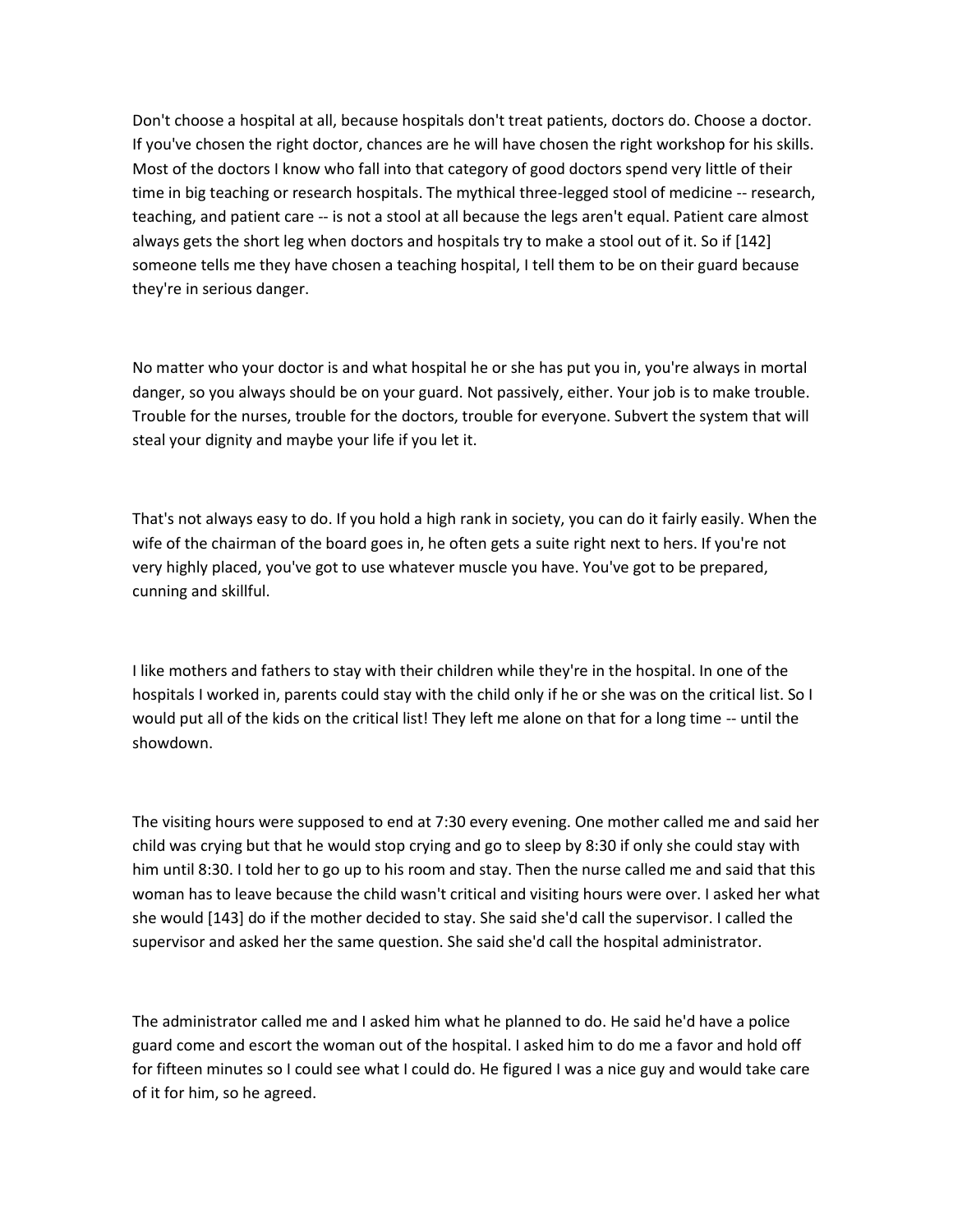I called up a local TV newsman -- an activist -- and told him I had a mother who was about to be thrown out of the hospital because she wanted to stay with her crying child for an extra hour until he went to sleep! He asked me to hold them off for twenty minutes so he could rush cameras to the scene. I said I'd see what I could do and I'd get back to him. Then I called up the administrator and asked him to hold off for just twenty minutes more because the TV camera crew was on the way to film the policeman escorting the woman out of the hospital.

The administrator said, "all right, Bob, you win. You call off your dogs, and I'll call off mine. But tomorrow I want to see you in my office." Next morning I went to his office and he told me he could throw me off the staff for doing what I did. I told him I knew that, but that I also knew that he wasn't going to do it. Because if he did I would go right to the newspaper and make the biggest fuss he'd ever seen. He said that was right. And he made a [144] deal with me: "Your patients' visitors can stay as long as they want, but nobody else's. I don't want you to bring this up with the rest of the staff."

That's the way it was. Some of the nurses used to be frightened of me, or just plain mad at me, because I always demanded that my patients receive whatever I thought they should have ahead of everybody else. The nurse would say "But Dr. Mendelsohn, there are twenty-seven other patients on the floor. Why should yours come first?" And I would tell her that my patients did come first, because if they didn't I was going to raise the biggest holler in the world. My patients did get taken care of first most of the time. I used to violate the rules all the time.

Which is exactly what you have to do to protect yourself when you are in the hospital. You can't do it alone. You need someone with you all the time who's close to you. Not a private nurse. Someone from your family or a good friend has to stay with you. I learned that poor families were usually strong and rich families frequently weak, because I could almost always get a family member to stay with a poor patient. When I had a well-to-do or upper middle class patient, I had to get a private nurse because everybody in the family was working and no one was available or willing. That taught me a great lesson about the relative strength of poor and rich families.

Of course, it most likely will not be easy to keep a friend or family member with you at all [145] times. You have to use some muscle. When the person is told to leave, he or she must not leave. Drop the word lawyer quite a bit because doctors are afraid of lawyers. Say, "well, my brother-inlaw is a lawyer and he said I could stay." That sometimes works. Another technique is to bring in a bunch of tough-looking relatives. I used to take care of gypsies on the South Side of Chicago. One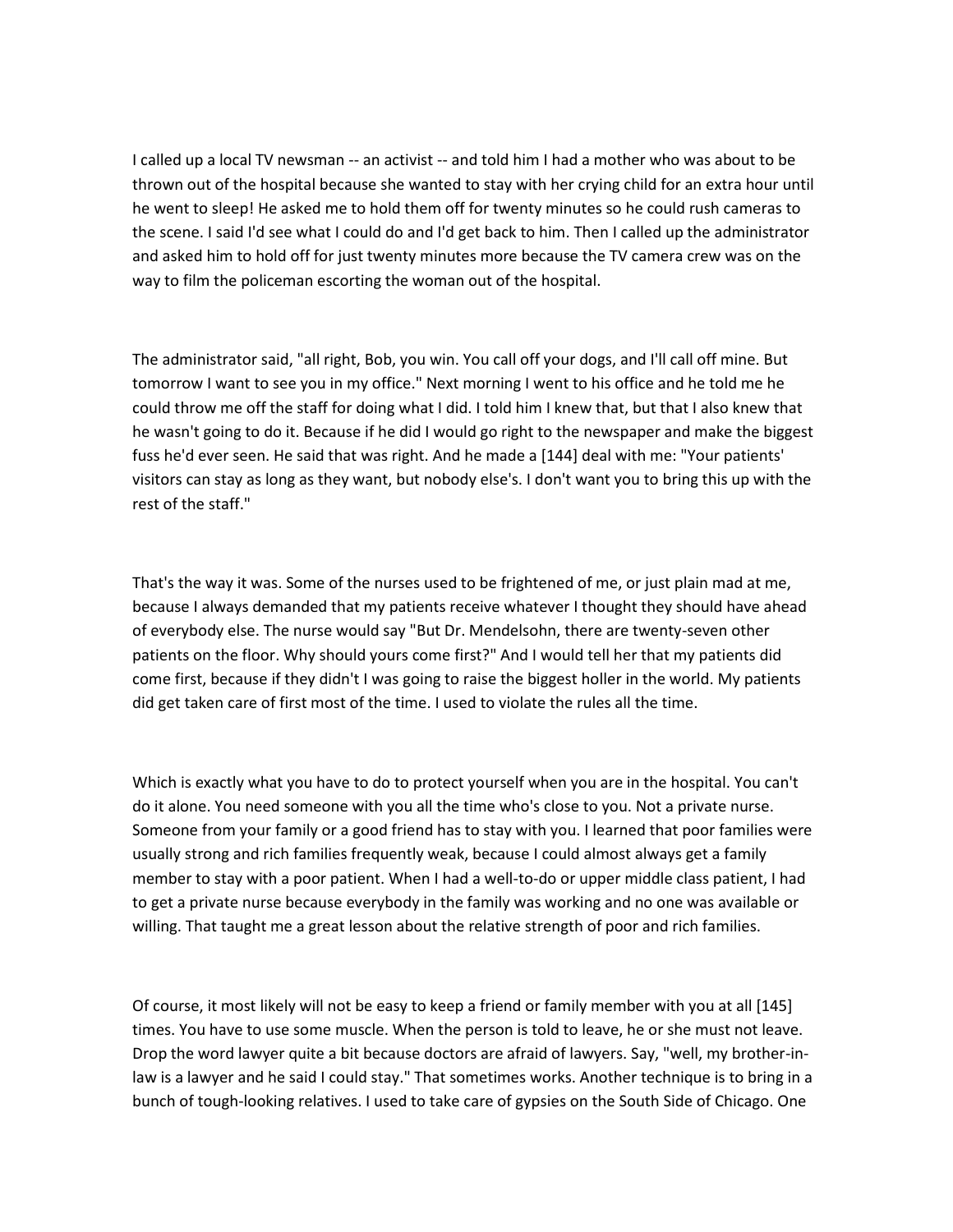day the prince of the gypsies fell out of a window and hurt his head. He survived, of course, and did very well. But he was brought to the hospital by his father, the king of the gypsies, and about two hundred other gypsies. They came in a caravan of cars, all with the little flags on the aerials. It was quite a dramatic sight. All the cars pulled up, and the gypsies got out on the front lawn. About twenty of them went up with this kid to his room. Visiting hours were long over, but there wasn't one nurse or doctor who was going to go in there and tell those gypsies to leave.

The first responsibilty of the friend or relative is to make sure that you are well-fed. If you expect to survive your hospital stay with out starving, you have to take responsibility for your own nutrition. If the hospital food is not up to your standards, you should have food brought in from home. (If the hospital food is up to your standards, either you're in an exceptional hospital or you should seriously reexamine your dietary habits.) Your relative has to be prepared to run interference for you when the nurse or technician tries to interrupt or cancel your meal for a test or some other procedure. [146] In the event that you're too weak or uninterested to feed yourself, your friend is there to feed you. He or she also can monitor your meals and tell the doctor what you've been eating and not eating. If you are on a special diet, he or she can make sure the food is part of the recommended diet.

Your friend or relative has to know what pills you're supposed to get, so that you don't get pills that the patient in the next bed should have gotten. Your partner also can make sure you're not mistaken for the next patient when they come to collect him for his surgery. Your partner can make sure you don't disappear. He or she can go with you for laboratory tests and examinations. If you're taken for x-rays, he or she can go with you to make sure you are brought to the right place, to see to it that you don't sit in a drafty hallway most of the day, to make sure you get the right xrays.

Your partner is there to ask questions and, in general, to make trouble. Your partner should ask the nurse how fast the intravenous drip should be dropping, so that you don't get it too fast. He or she also should make sure they don't put a patient with a contagious disease in the same room.

Your partner should ask the doctor to wash his hands before he touches you. One of the side effects of doctors not making house calls is that they don't wash their hands anymore. I remember when I made house calls, people would politely say when I walked in the door, "Doctor, the bathroom is right this way." They [147] would show me to the washroom where there was a towel and a bar of soap. It was expected that I would wash my hands before I went in to see the patient. I didn't really learn to wash my hands until I started making house calls. Now, if you watch a doctor going from room to room and patient to patient, sometimes he washes his hands and sometimes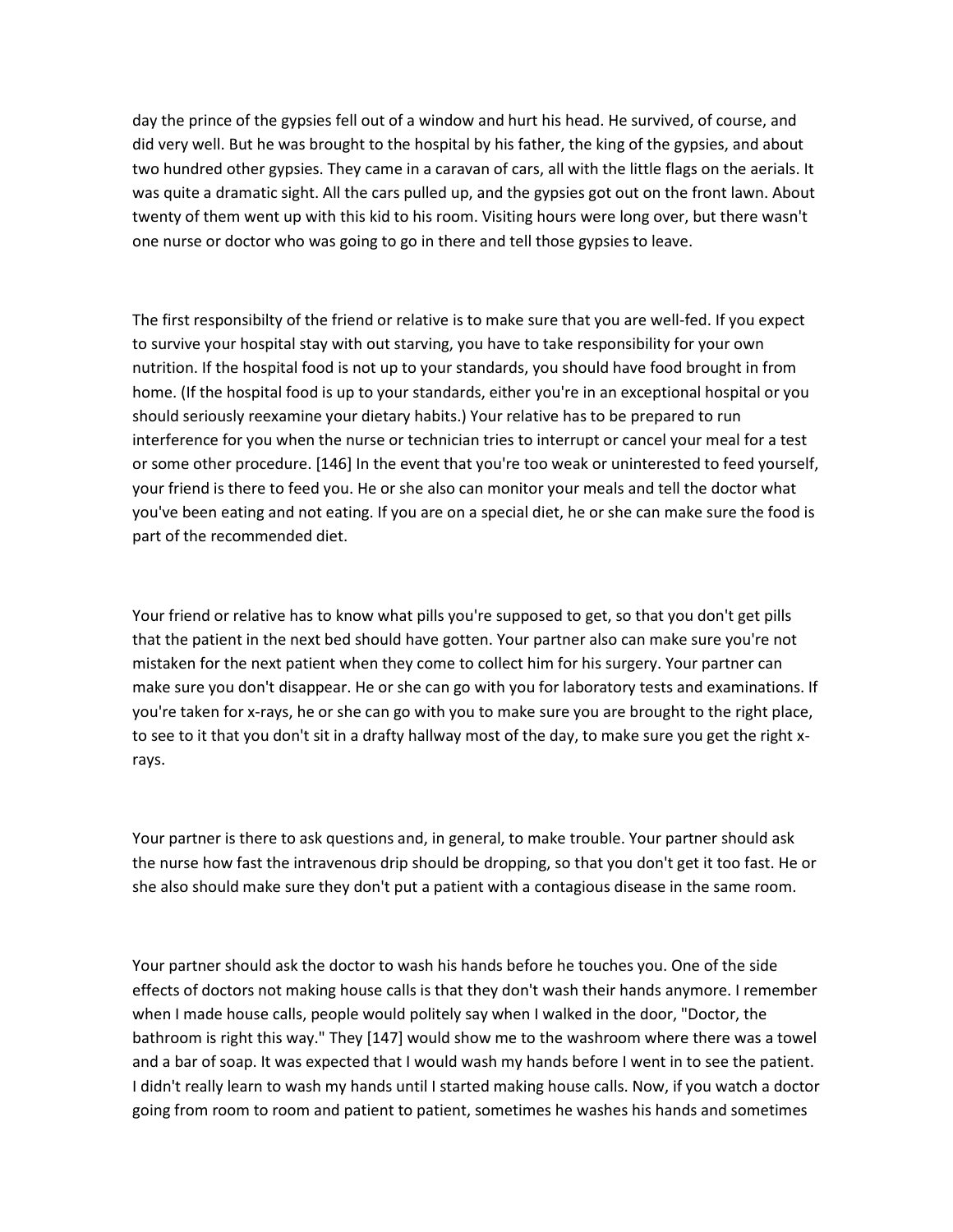he doesn't. Sometimes he passes his hands through the water ceremoniously but not in a way that does any good. Your partner should make sure the doctor washes his hands thoroughly before touching you. Who knows what he's had his hands in before getting to you!

If for nothing else, it's a good idea to have a partner in the hospital to protect you from the psychological dangers, the "voodoo curse" of the hospital stay. A friend or a relative provides an invaluable link to your real life, to your identity, and to your dignity that can keep you alive and strong when the hospital staff and procedures gang up on you. Even the best hospitals are frightening and dangerous. It's really common sense to have a good friend or a relative there to defend you and support you when you most need it. If you are fortunate enough to have someone who will team up with you to cause the nurses and staff to complain that the two of you are uncooperative and trouble makers, then I know that you are well-protected -- and loved.

Chapter 5 Holy War on the Family

[149] If you were set on destroying the family you couldn't do a better job than Modern Medicine. That the family is disintegrating has been common khowledge for years. One child out of every six is now raised by single adult. Every other marriage is doomed.

We've even debased the word 'family" itself. When I say family, I mean the entire collection of blood relatives: children, mothers, fathers, grandparents, aunts, uncles, and cousins. By referring to this as the "extended" family, we attempt to ignore the harm done by having only one family in twenty living with more than two adults under the same roof. On the other hand, the experts gave us the term "nuclear family" to evoke all the positive images once associated with nuclear energy. That image [150] never was any good. What's supposed to be at the core of the atomic family? The parents? The children? Nothing? Calling the family "nuclear" prepares us for the explosiveness and instability that characterizes atoms in nature. When the nuclear family starts spinning off its individual members we can feel that it's actually fulfilling its destiny rather than frustrating it.

Schools and teachers are sometimes blamed for the destruction of the family, but although teachers and educators are surely part of the army of professionals attacking and crippling our families, the generals are the doctors. The doctors are the real leaders because without their sanction, without the blessings of Modern Medicine, none of the family destroying agencies could exist, let alone succeed. Furthermore, Modern Medicine's own Holy War on the family is more devastating and vicious than the schools' ever could be.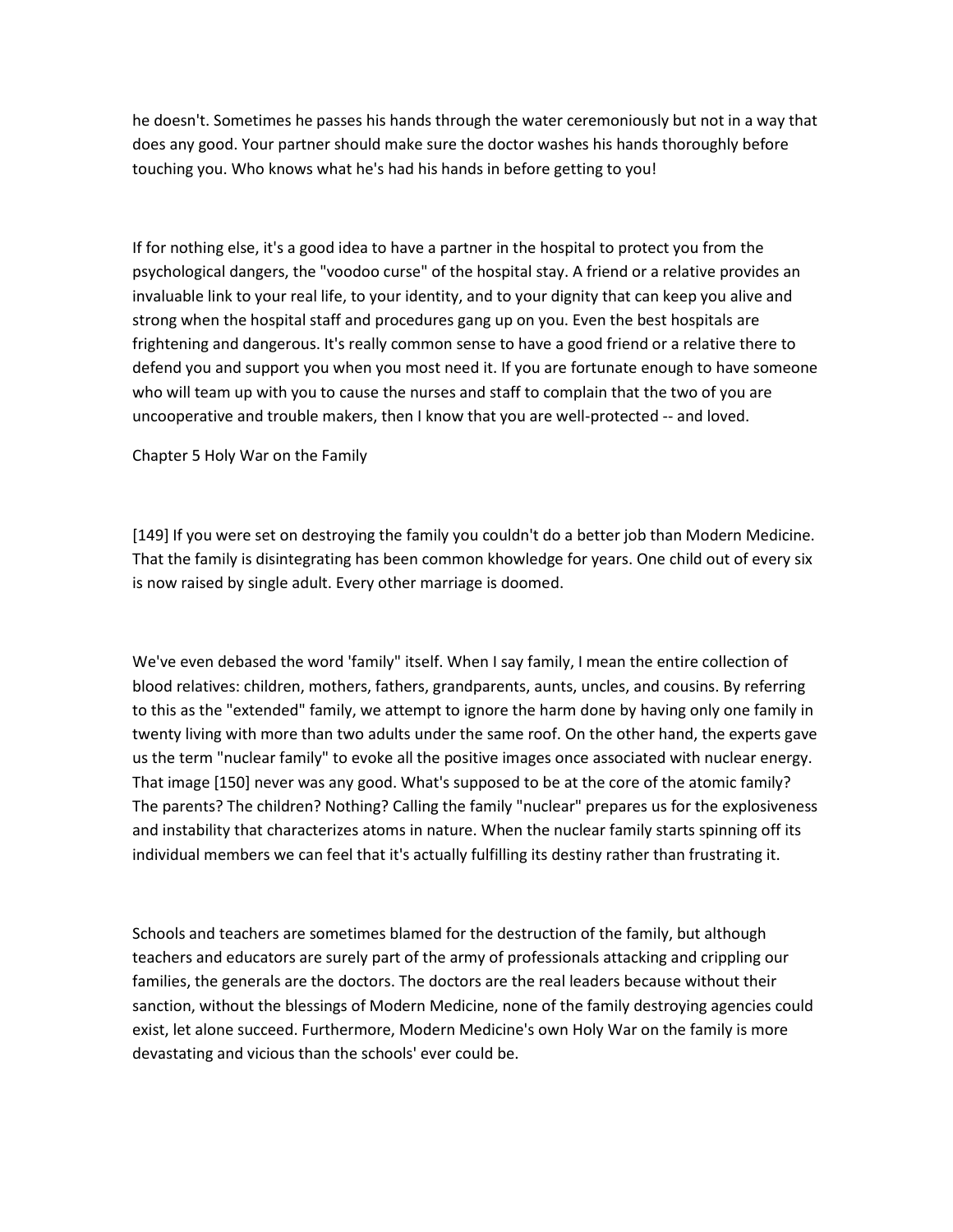Family medicine, for example, should mean the healthy influence of the family. To the doctor, however, family medicine is the necessary intervention in the family by the doctor for sacramental purposes. Any influence the family might have is less than secondary: it's useless and to be avoided. Most people think doctors stopped making housecalls because they could see more patients in the office. The real reason is that doclors don't want to meet the family on on it's own turf. Not only can you cram more patients into an office, but you can isolate a person from the family's influence. It's that much [151] harder for a doctor to control the situation and dissolve family ties when he's a guest in your house.

For his "medicine" to succeed, the doctor must impose his ethics and beliefs in place of the family's. He has to take over roles traditionally played by family members. Not only don't doctors share feelings, cultural traditions, and loyalties of family members, they also don't care what happens. If the patient dies, it's not a tragedy, because he or she is a patient -- not a son or daughter or mother or father or uncle or aunt or cousin. Doctors are carefully taught to distance themselves from their patients.

This distancing comes in handy when the doctor has to step in at times of crisis or stress and "take over." All religions institute sacraments or rituals at certain stressful moments in life that overwhelm us with mystery and tease us with hints of what life's all about, moments such as birth, coming of age, marriage, and death. Where other religions design these rituals to support the family, the Church of Modern Medicine aims only to disrupt.

I've already talked about what a dangerous place the hospital is. Modern Medicine has such arrogance that the hospital platoon is called the hospital "family!" No other modern religion gets away with what the Church of Medicine does routinely. No modern religion requires blood sacrifices, yet to get married with the doctor's sanction you have to give blood. Blood tests before marriage have little [152] more than ceremonial value. As soon as any process becomes routine, nobody pays any attenton to it. Labs make so many mistakes most doctors don't even bother to check the results. In one study, a lab intentionally sent back positive reports for venereal disease. Very few doctors repeated the test.

That blood sacrifice before a family is even allowed to begin is only a relatively innocuous symbol of the sinister rituals to come. When the third member of the family enters the picture the campaign intensiffes. Now, where other religions are satisfied with reasonably unobtrusive ceremonies, Modern Medicine mounts a full scale attack by inventing a crisis out of a normal situation. By treating childbirth as a disease, the obstetrician makes his intervention indispensible. If obstetricians acknowledged the fact that more than ninety-five percent of births proceed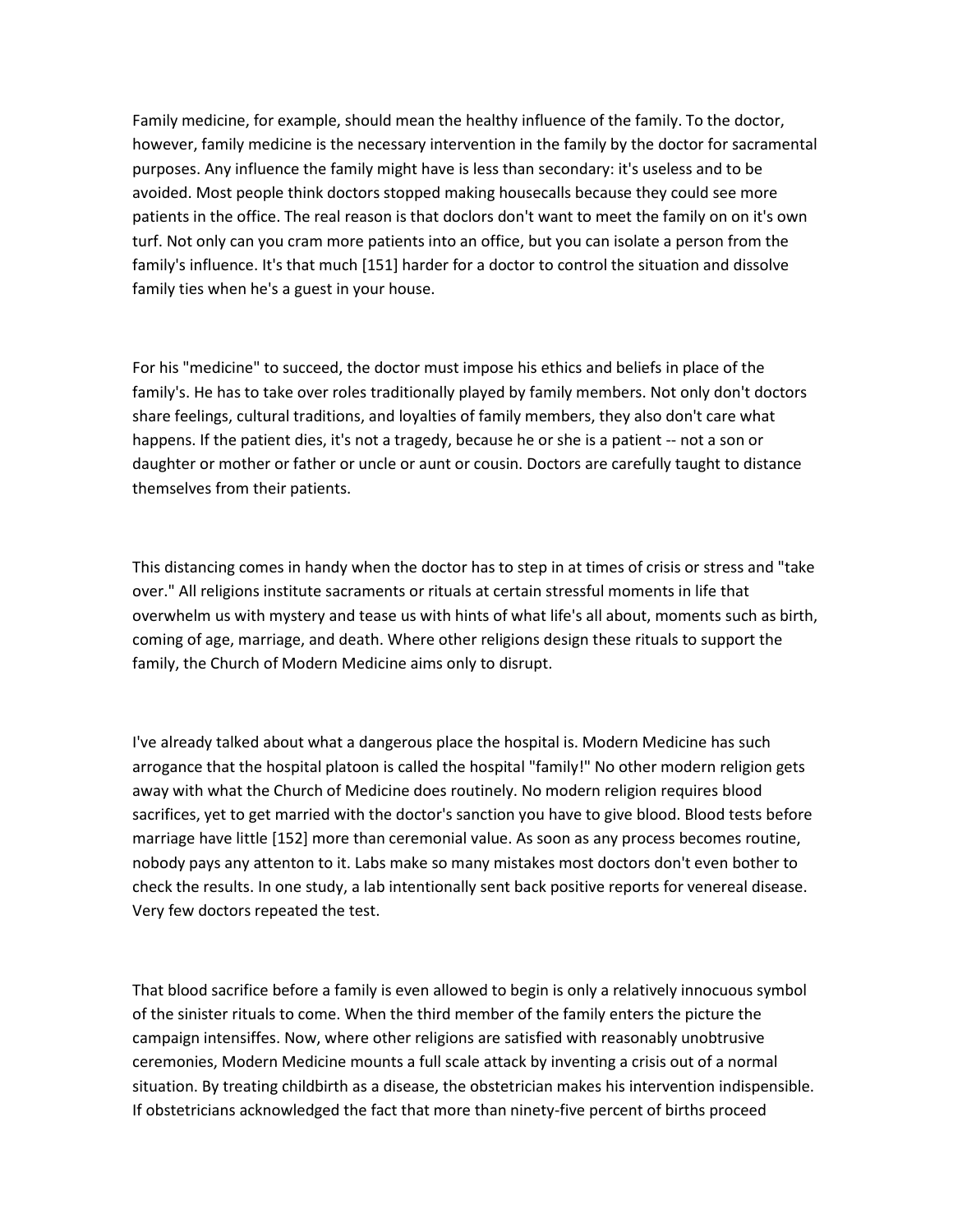entirely without complications, more than ninety-five percent of their services would be recognized as unnecessary. That would mean a lot fewer obstetricians -- as well as heathier families.

Instead, what we have is childbirth taking place in an operatlng room. Of course, it may not be a bad idea to have all hospital births occur in an operating room, since hospital births are a lot more dangerous. Babies born in the hospital are six times more likely to suffer distress during labor and delivery, eight times more likely to get caught in the birth canal, four times more likely to need resuscitation, four times more likely to become infected, and [153] thirty times more likely to be premanently injured. Their mothers are three times more likely to hemorrhage.

Whereas primitive cultures make birth an event for the whole family to share in some useful way - - even to the point of allowing the husband or the mother to assist at the delivery -- modern medicine allows only the doctor and his assistants to attend. "Reforms" such as birthing rooms, husbands in the delivery rooms, and prenatal discussions of what the mother-to-be wants and doesn't want are little more than marketing come-ons. Once the obstetrician has you on his turf, he's in control. He demonstrates -- or flaunts -- his control by putting the woman through a series of debasing maneuvers. First she must have her vaginal area shaved, though it's been known since the 1930s that doing so prior to delivery in no way decreases and may well increase the number of bacteria present. Then the woman must put her feet in stirrups and assume a supine position again only to satisfy the doctor's will. The intravenous fluid connection to the woman's body ensures that the doctor can rapidly administer anesthetics when he decides they're necessary. Already separated from her family and her control over her body (the doctor may even have decided when the event is to occur), the mother-to-be may be denied the experience of the event by being drugged senseless and memoryless. Of course the doctor may be forced to put her to sleep in order to perform his coup de grace: the Caesarean delivery. [154]

One of the side effects of a Caesarean delivery sometimes doesn't show up for weeks or months after the birth: babies delivered this way seem to be more likely to become victims of child abuse. Mothers who give birth this way usually are unable to be with their babies during the earliest hours and days of life because it sometimes takes that long for the effects of the anesthesia to wear off. They're also uncomfortable from the surgery itself. Not only are the first important periods of maternal-infant bonding mangled by the procedure, but whatever feelings the mother does come away with are sullied by her disappointment and pain.

Of course, mothers who give birth normally or to premature babies also are entitled to have their first few vital hours and days with their new babies unsullied. Unless a new mother puts up a hell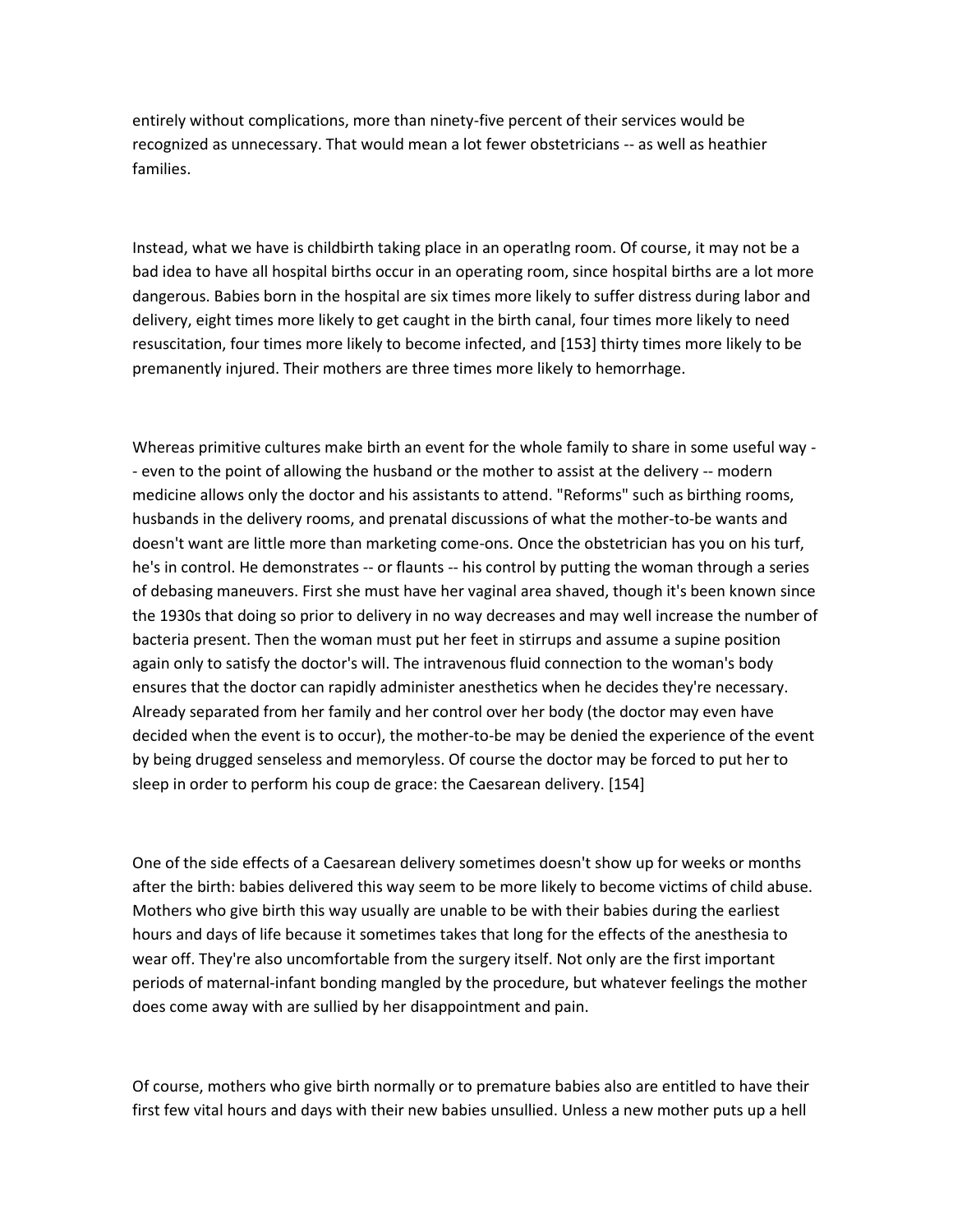of a fight -- something not too easy to do after labor, delivery, episiotomy, and anesthesia -- her baby is immediately swept away to that concentration camp known as the newborn nursery.

Hospital regulations further isolate the family from the birth experience. Visiting restrictions break up the family by allowing the new mother only one or two visitors at a time. I don't know of a more divisive situation than having to choose among husband, mother, mother-in-law, father, father-in-law, aunts, uncles, and cousins. In addition, the hospital almost never permits sibling visitors, and when it [155] does, it's from the other side of a glass partition. So much for togetherness!

Pediatricians are as determined as obstetricians to weaken tho family. They start by making the new mother feel absolutely unequal to the task of looking after the welfare of her baby. Before the doctor even appears on the scene, the stage for submission is set by a platoon of pediatric nurses who incessantly badger the mother with dos and don'ts regarding every aspect of the baby's care. Of course, they're only following orders.

The first broadside the pediatrician delivers to the new mother-child relationship is his "advice" regarding the feeding of the infant. As if God made a mistake in not filling her breasts with Similac, the new mother is told that man-made formula is every bit as good for the baby as her own breast milk. Early in my own pediatric training I was taught that if a mother questioned whether she should breastfeed or bottlefeed, the proper answer is: "The decision is strictly up to you; I will assist you in whatever method you decide to use."

Of course, that answer is an outright lie. Bottlefeeding -- the grandaddy of all junk food -- wasn't then, isn't now, and never will be "as good as" breastfeeding. Human milk is designed for human babies, cow's milk for calves. The structure and composition of each is suited to the particular need of the intended recipient. Among animals switching milk sources -- say, for example, giving a calf sow's milk -- [156] results in sickness and, often, death for the newborn.

The bottlefed human baby is substantially more likely to suffer a whole nightmare of illnesses: diarrhea, colic, gastrointestinal and respiratory infections, meningtis, asthma, hives, other allergies, pneumonia, eczema, obesity, hypertension, atherosclerosis, dermatitis, growth retardation, hypocalcemie tetany, neonatal hypothyroidism, necrotizing enterocolitis, and sudden infant death syndrome. From a scientific, biological standpoint, formula feeding cannot be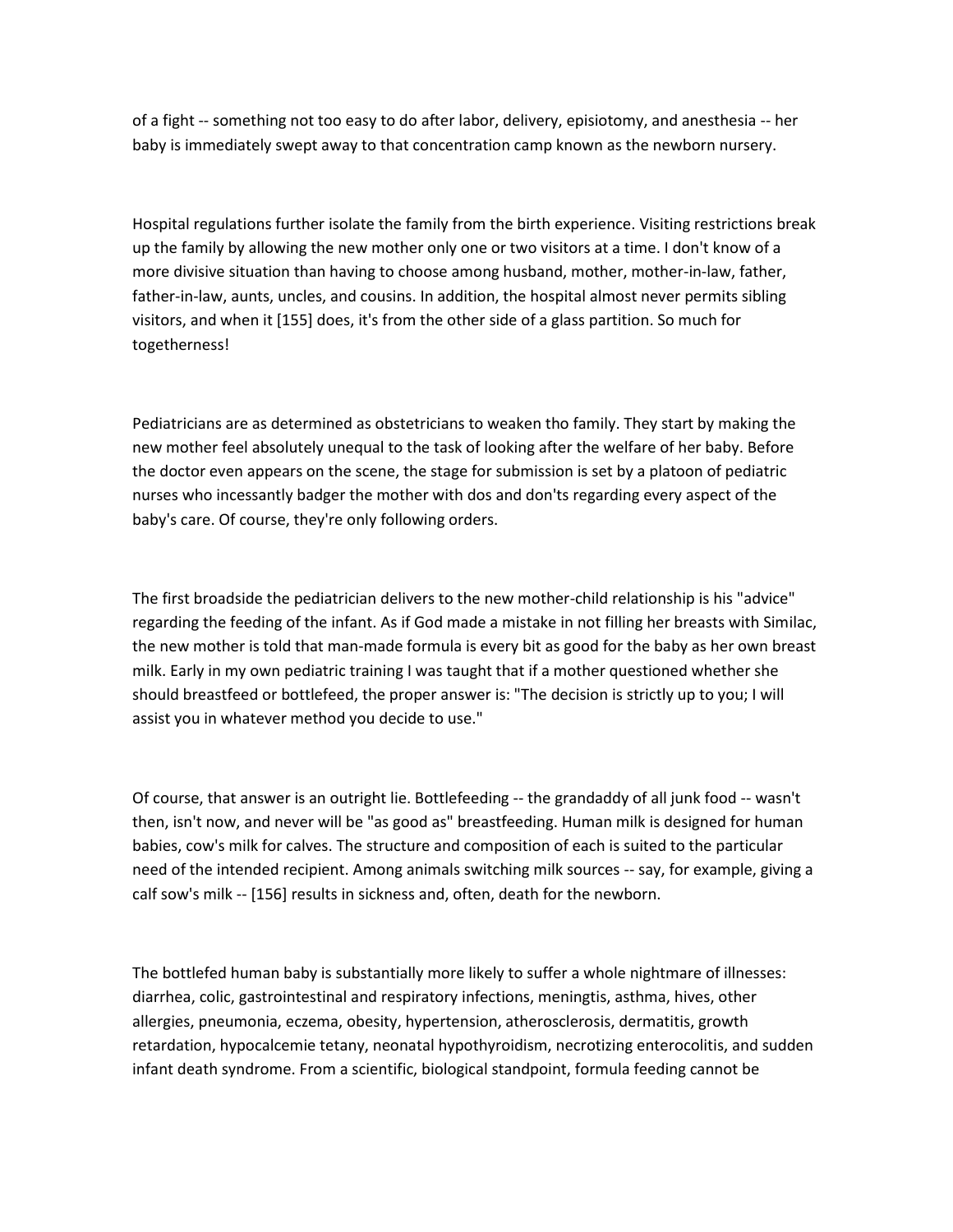considered an acceptable alternative to breastfeeding -- especially since more than ninety-nine percent of new mothers are perfectly capable of doing it.

Even premature infants should get breastmilk. When I had my pediatric training more than twenty-five years ago, I was strongly (and thankfully) influenced by one of the great nurses in the field of premature babies, Evelyn Lundeen. Miss Lundeen not only encouraged but insisted, that mothers supply breastmilk to their premies, even to those who weighed only two pounds. I can remember watching husbands deliver the bottles of milk their wives had pumped. There's no doubt in my mind that the premature infant fed breastmilk does much better than the premature infant fed formula. In my own practice I have discharged from the hospital many babies who weighed less than five pounds, all breastfed, of course, since now I won't accept a child as a patient unless the mother is determined to breastfeed.

[157] Telling mothers that breastfeeding is superior to formula feeding is my recipe for eliminating a pediatric practice. If a pediatrician tells a mother the truth that breastfeeding is good and bottlefeeding is dangerous, it will lead to feelings of guilt on the part of the mother who chooses not to breastfeed. The guilty mother then will scurry off to a pediatrician who's willing to relieve that guilt by telling her that it makes no difference whether or not she breastfeeds. On the other hand those women who do breastfeed will have babies that never get sick. There goes the pediatrict practice!

You won't find many pediatricians who insist that a woman breastfeed her baby. Instead, you'll find what I call Pediatric Doublethink, the statement that breastfeeding is best, but formula is just as good. You'll find pediatricians who hand out free sample six-packs of infant formula to new mother's; you'll find pediatricians who insist that newborns waste their sucking reflex and energy on sugar-water bottles; you'll find pediatricians who push free "supplementary formula" kits on mothers who are breastfeeding; and you'll find pediatricians who discourage a mother from breastfeeding if her baby doesn't gain as much weight as the manual provided by the formula company says it should. You'll find pediatricians neglecting to inform mothers that infant formula can contain from ten to 1000 times as much lead as breastmilk; neglectihg to tell a mother that breastfeeding protects her infant from all infectious [158] diseases she has had or fought off through her immune system; neglecting to tell mothers that breastfeeding promotes better bone maturation and intellectual development; and neglecting to tell them that breastfeeding will help protect the mothers themselves from cancer of the breast.

Breastfeeding is better for the family, too. The bond between a mother and her child is secure and healthy when the mother breastfeeds. Not only does the sucking of the infant stimulate hormones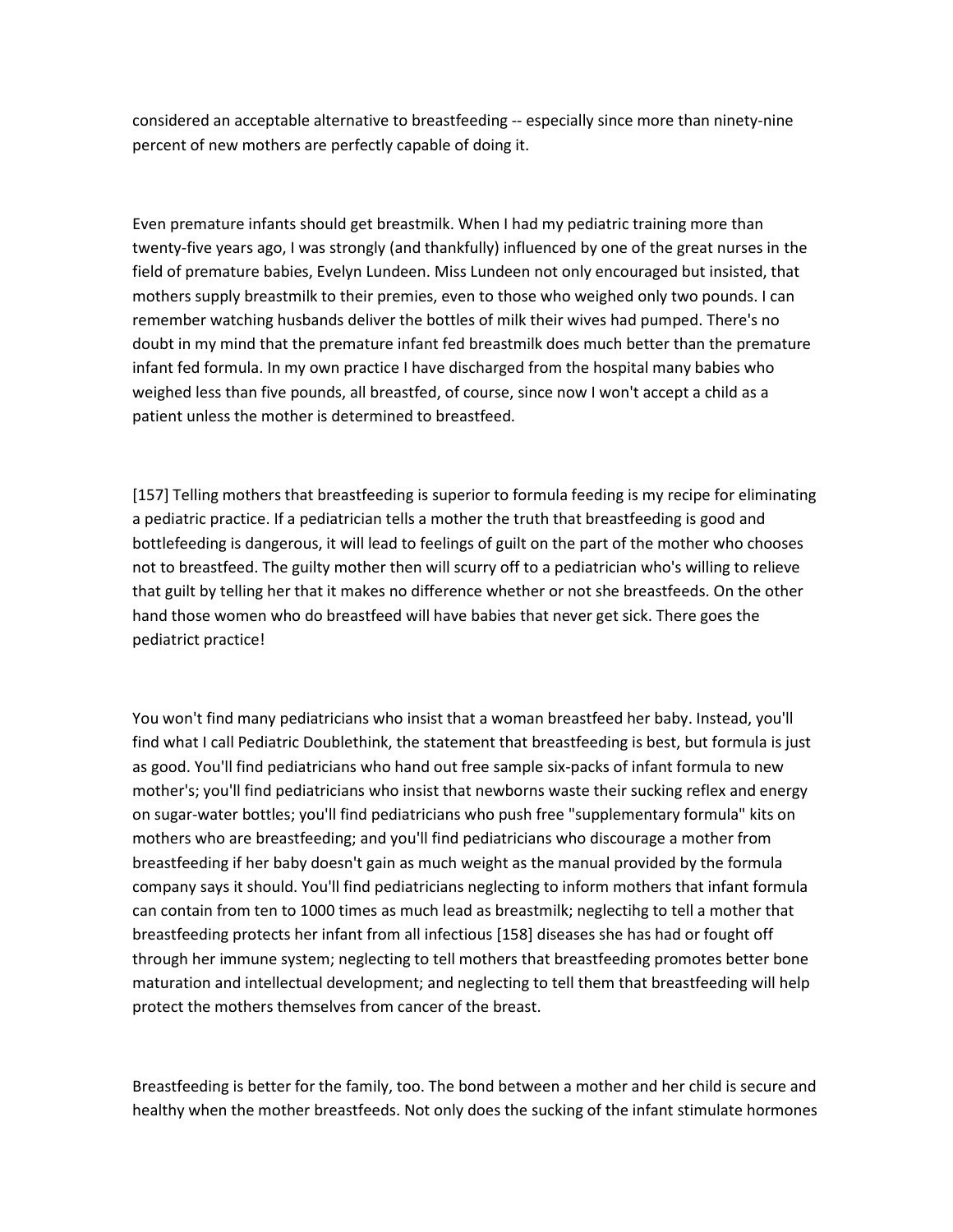that reduce postnatal bleeding and discomfort and cause the uterus to shrink back sooner, but it also gives the mother sensual pleasure as well. Bottlefeeding, however, gives the mother no such pleasure. It does make possible -- indeed necessary -- the sacred four hour feeding schedule, which does untold damage to all involved, in the name of "regularity."

Leaving the hospiial and going home with her new baby doesn't protect the mother and family from the divisive onslaught of doctors. The parting advice of the pediatrician and nursery staff is likely to be something like, "Remember, if the baby cries, let him or her cry it out because crying will strengthen its lungs, and besides you want it to learn not to cry when it wants something." Now this piece of advice -- besides flying in the face of common sense -- ignores the instincts not only of the baby but of every mother I've ever talked to. God apparently made another mistake in having babies cry when they want something!

[159] All the way down the line the doctor uses his authority to put the family at odds with its own instincts and traditions. Instead of trusting in the wisdom of accumulated experience, the family loses confidence in its own feelings and submits before the doctor's "education," his "certified wisdom" signified by his diploma and specialty papers. If you ask the doctor where it's written that a male pediatrician who may never have fathered a child and certainly never mothered one is a better source of information about the needs of a crying baby than the baby's own mother or grandmother, he'll most likely point to the framed diplomas on the wall.

Even though the young mother may spend only a few minutes a month with the pediatrician, a gang of experts endorsed by the doctor -- such as Doctors Spock, Salk, Ginott, and Bettelheim - are prepared to confuse her thoroughty through the varying opinions in their books and articles. The young mother is totally without a defense against this barrage of advice since she has no confidence in her own thoughts and feeling and since she has been taught by the doctor(s) to reject her mother's and grandmother's advice as "old wives tales." Instead, she turns to the old doctors' tales and is left with her head spinning!

Since few American families live with or close to other relatives, the mother is physically removed from the solace and support her mother or grandmother could provide. My recipe for making a mother at least neurotic and at worst crazy is to put her in the house alone [160] eyeball to eyeball with a new baby with only a gaggle of disagreeing experts to guide her through the crises of her first few months as a mother. This situation -- which is the most common one in this country -- can make a woman neurotic before the baby's a year old. (A father in the same situation wouldn't last a month.) Since there's no one to help her in the home, the woman tries to save herself by escaping from the home. In many cases, the strain on the husband and the wife is so great when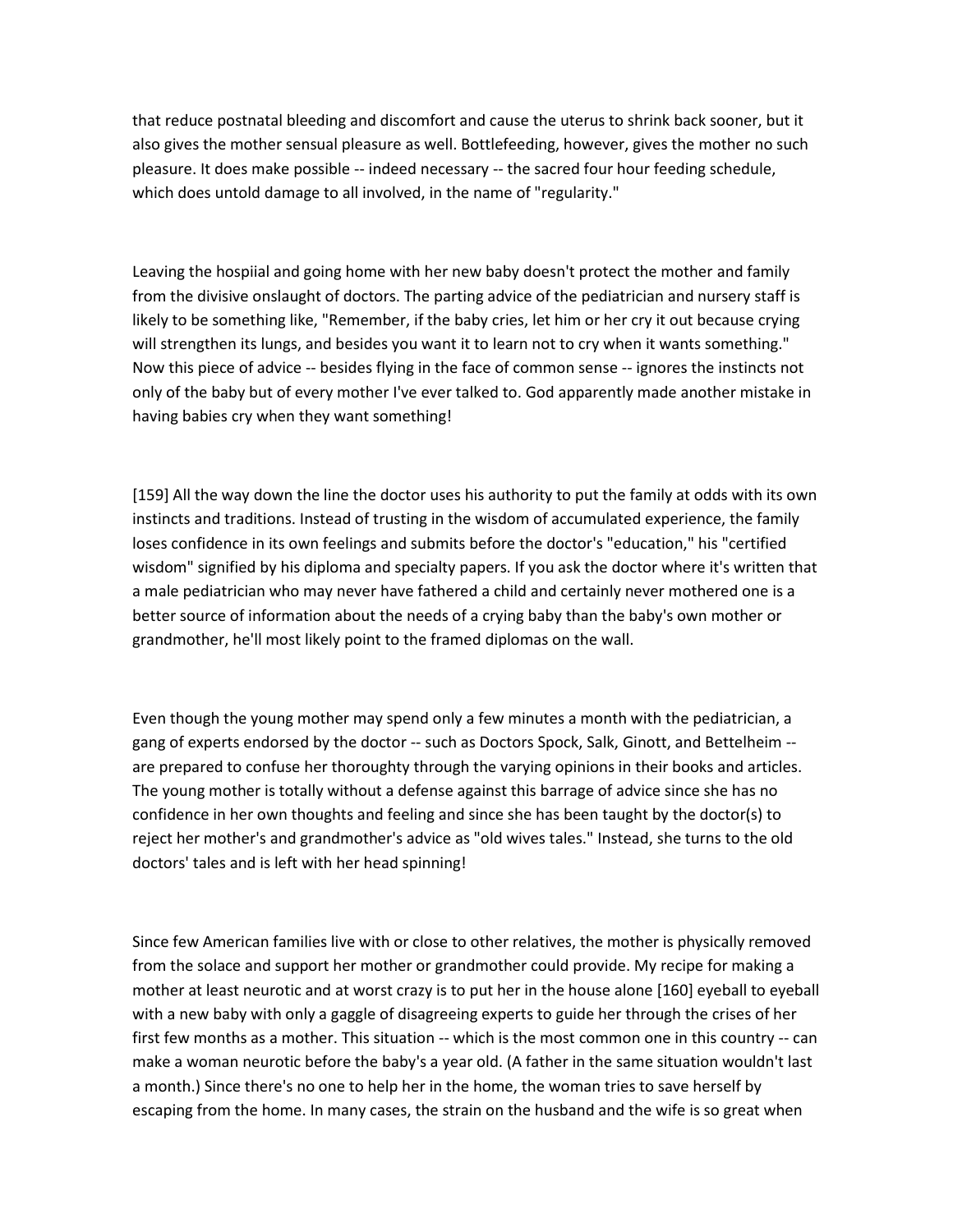they have only each other to look to as both the cause and the solution of their problems, that the marriage ends in divorce. Or, less drastially, the woman wastes no time finding a "fulfilling" job outside the home. Either way, the child is shunted off to a day-care center.

A woman's vision of fulfillment in a job outside the home is more often than not an illusion. Most jobs -- including those performed by men -- are not fulfilling in the least, but rather are dull, routine, mechanized tasks that mean only one thing: a paycheck. Few jobs are as fulfilling as homemaking and childrearing. Women do need and should cultivate activities inside and outside the home that will help them fulfill their personal identity. But precious few paying jobs do that. Even with the best of jobs, a working woman often finds herself juggling her many roles and finds that she has little or no time left for the things she cares about most. Not only must she work, but she also must adopt the goal-oriented attitude of men who compete for success, an attitude [161] which in itself is unhealthy -- for men or women.

The goals of working outside the home may be illusory, but the effects on the family are real. Whereas children used to leave the home at age six, with day-care centers sprouting and mothers filling them as soon as they're allowed, we now have children "starting school" as early as age one! By day-care center I don't mean the old fashioned nursery school in which a child spent only a few hours. Meals were not served in nursery schools, and the child spent most of the day at home. Not so in today's day-care center.

In Europe day-care centers often are located in the same factories, shops, or offices as the mothers' jobs, or at least close enough so the mother can lessen the impact of separation by visiting the child and sharing meals. In this country, however, day-care centers are located too far away for mother and child to share any more than a quick goodbye before mother hustles off to get to work across town and returns tired and grouchy eight, nine, or maybe even ten "fullfilling" hours later.

At the day-care centers, the child is fed by strangers, not by its mother. What is meant by nature to be a subtle mechanism in which a child is nurtured by his or her family becomes instead a situation where the child is influenced at a crucial period in its development by strangers. Of course, to apply the veneer of education to the child s separation from the family, we now have academic departments [162] dedicated to certifying experts in "early childhood education."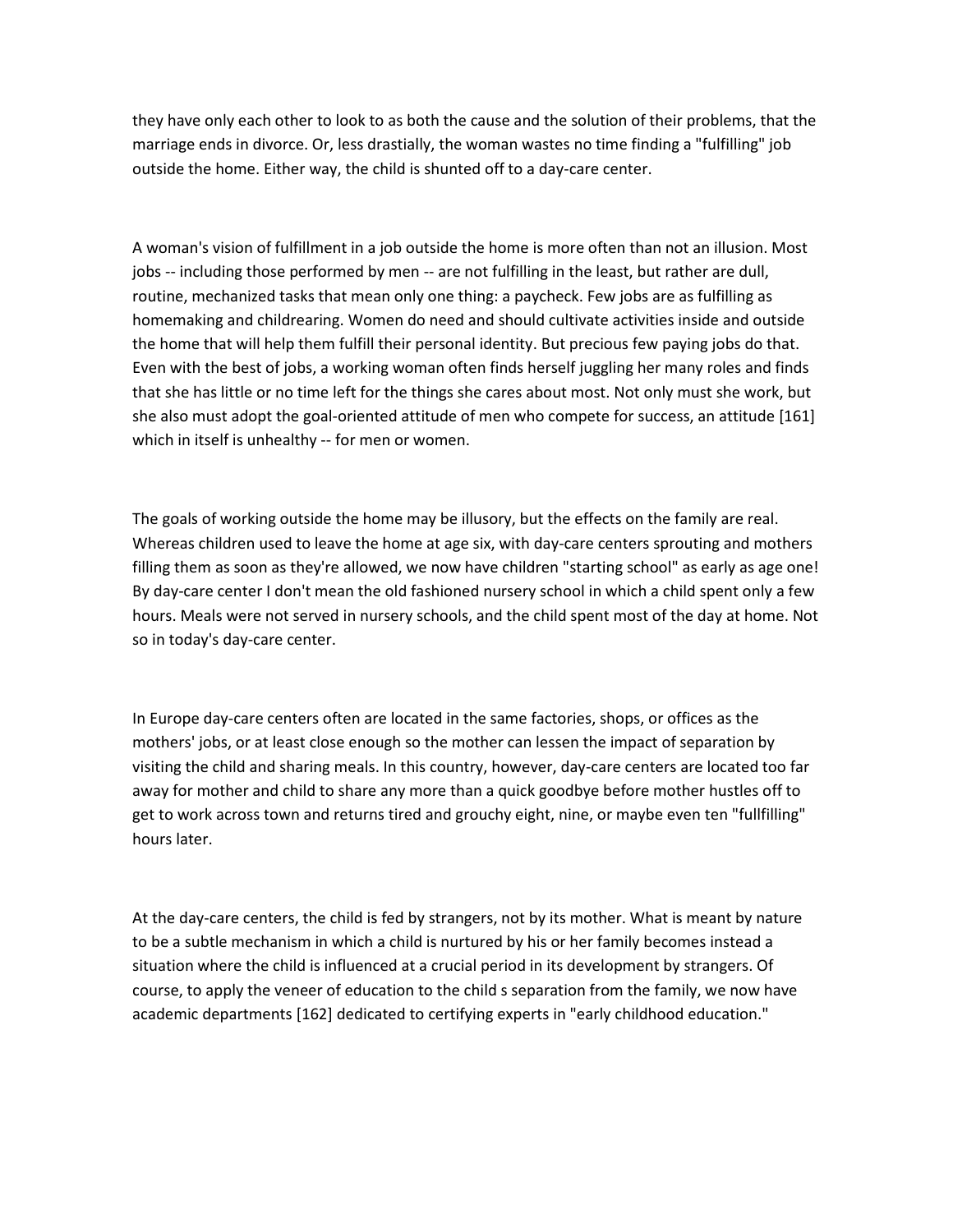Many day-care centers provide breakfast, lunch, and dinner. I can remember most elementary schools twenty years ago had no facilities for feeding their students, but today school lunches are now a matter of course in every school district. Since lunches are now served on the premises, lunch periods have been shortened to prevent even the children who want to go home for lunch from doing so, even if mom is home. What we end up with is a situation in which the child spends more and more of his or her time with people who most likely don't share the same values, traditions, or ethics as the family. Since the children spend less and less of their most important developmental time with their family, they grow up truly "independent" of all, for better or worse, that their family holds dear -- and of the family itself.

All of this wouldn't be possible if doctors didn't sanction and encourage unhealthy notions of "independence." I'm reminded of the story of a young New York family. The husband told me that his wife had gone back to work when he had lost his job, but that be had just gotten another job. His wife was going to continue to work, but in a new job as director of a seven-story day-care center. Their three-year-old son was attending the same center. I told the father that I thought this was a good arrangement, since the child would have his mother reassuringly close to him all day. "Oh [163] no," gasped the father, "I don't want him to be reassured. I want him to be independent." The father and mother had ensured their son's independence to the point of mapping out separate bus routes for mother and child on the way to the center.

I can't help wondering whether that father may not someday regret making his son so independent. After all, isn't dependence the proper business of a three-year-old? Behind that foolish young man I see a pediatrician somewhere, urging him to encourage independence among family members -- starting with the "let him cry it out" admonition -- while discouraging his independence from the doctor's intrusion in the family's responsibilities. The dependence between a mother and her child is the core and the model for a family's health-producing interdependence. Family members are supposed to depend on one another! We should celebrate a Family Declaration of Dependence every day.

When a child goes off to school, Modern Medicine enlists the help of teaching professionals to keep the family at bay. Not only is the parent's role as teacher usurped, but the parents are shunted off into meaningless activities such as PTA bake sales and carnivals. Parents are removed from the arena where the real battle for their children's minds is taking place. Clever tactics such as changing styles of teaching -- new math for one generation, old math for the next -- keep parents from playing a significant role in their children's education. They [164] can't even help with the homework! Sex education the childien receive in school more likely than not conflicts with the family's values. PTA meetings take the parents away from the family in the evenings. The kids start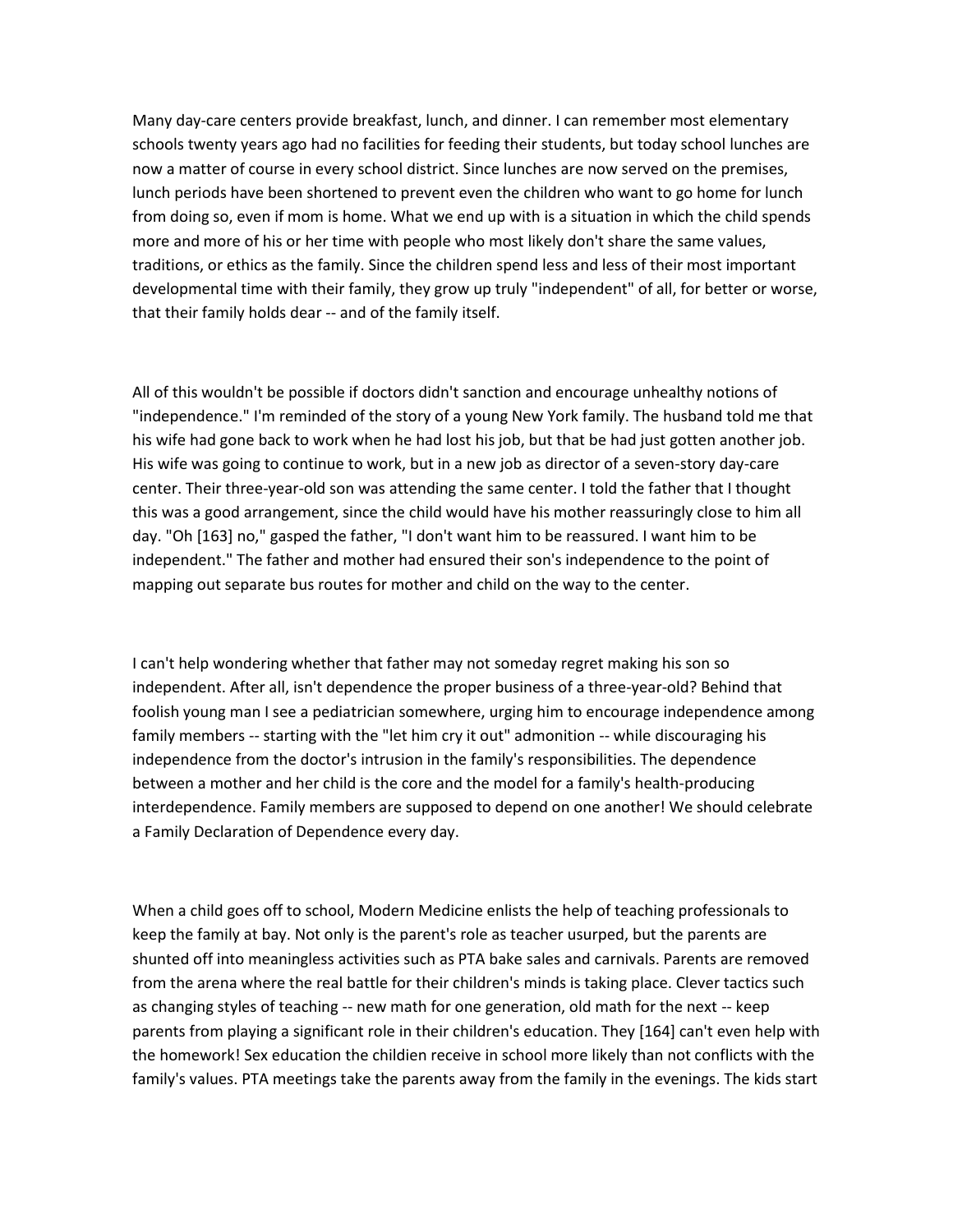staying away more and more to attend extracurricular activities. Little by little, the gap between parents and children is widened.

When it comes time to deal with problems, parents are too confused and distant from their children to be effective. They've been robbed of any confidence they might have had at the beginning. Off to the psychiatrist! They've been successfully recruited for psychotherapy or the ministrations of some other chamber of the Church of Modern Medicine. This new team of experts gives the family just what it needs to solve its problems: a vocabulary. Parents are given a bag of words with which to describe their children: irresponsible, immature, hostile, resentful. Children are give a bag of words to describe their parents: inhibited, repressed, over-protective, rejecting. Needless to say, these words are tossed about between family members like brickbats. Rather than giving the family tools for repairing relationships, stock definitions freeze the thinking processes in which people can come to understand each other.

By nature, psychiatry is family-divisive. Psychiatrists encourage people to say bad things about their relatives. If conducted properly, such therapy can release tensions between and within people and allow greater emotional mobility [165] and health. But very little of it that's going on is very well conducted, because I see a lot of people going in for therapy and very few people coming out any better. How can you come out any better when the psychiatrist has you pegged even before you open your mouth? If you arrive for your appointment late, he'll say you're hostile. If you are early you must be anxious. And if you're right on time, you're compulsive! You can't win! When I see a married couple go to a psychiatrist for family counseling, I can predict with pretty good horse racing odds that they will end up getting a divorce.

The platoons of "helping professionals" that gang up on the family are disabling. They offer few tools to help a family stay together. Because they rob the family of its own tools, the family is left with no effective resources. It's no wonder that by the time the children reach college age they can't wait to get away from the house. Who would want to live in a house where the people were virtually unequipped to relate to one another in any way other than the mechanized, subject-tothe-whims-of-psychiatry fashion advised by magazine experts?

Nowadays, a college education is somehow less than it should be if the student doesn't attend a college at least a day's travel from home. Everybody, ideally, goes to school on the opposite coast. Midwesterners have two coasts to choose from. This wide separation between family members removes any vestiges of influence and leaves the child totally "free" [166] to be influenced by peers and professors. If someone could show me how this does any good for either parents or children, I'd let the subject drop. In my experience, I see a higher rate of illness among first-year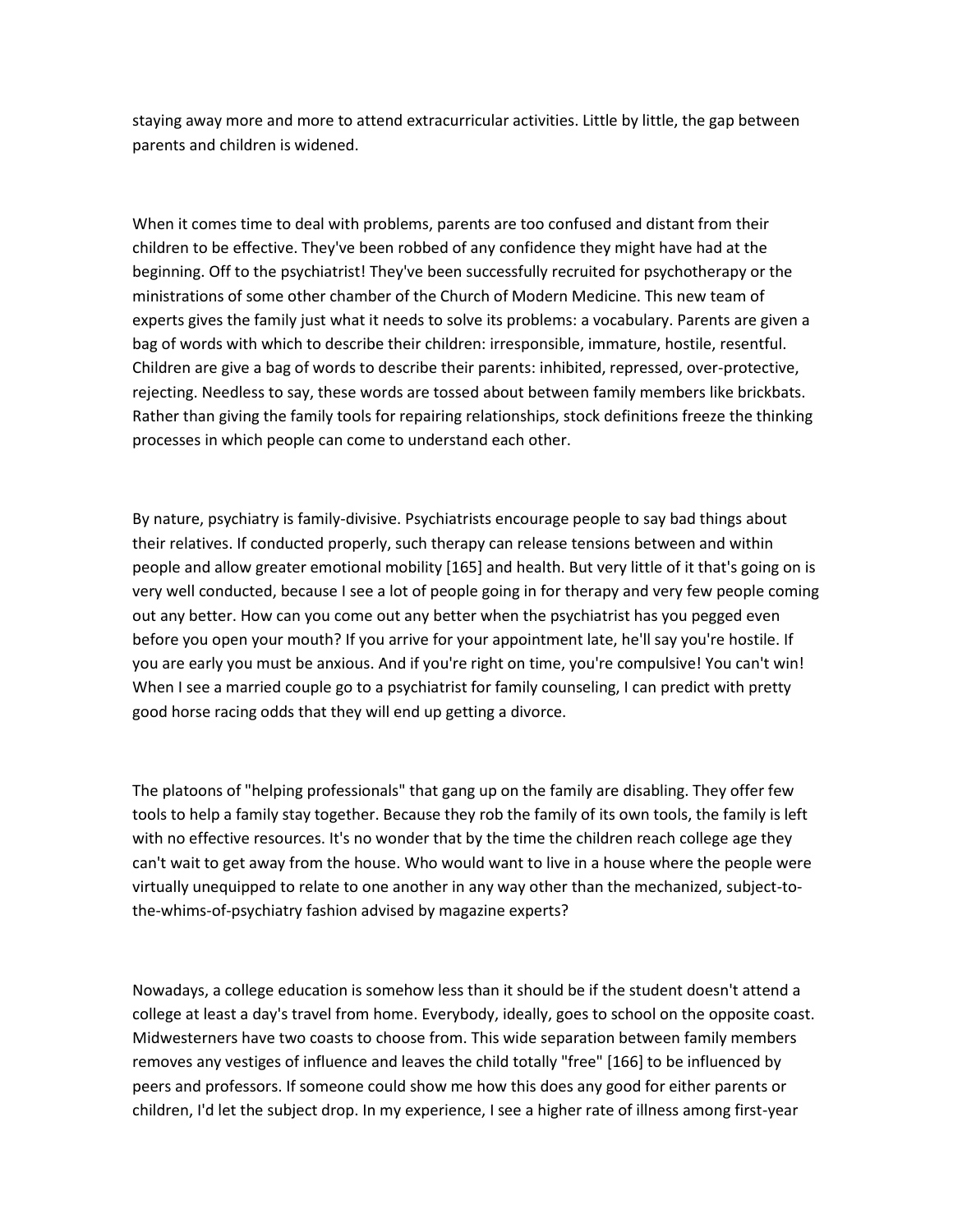college students than almost any other social subgroup. They are more prone to depression, hypothyroidism, tuberculosis, rheumatic fever, infectious, mononucleosis, and menstral disturbances. And, small wonder, their suicide rate is second only to that of American Indian children sent away from the reservation for high school.

None of this would be possible without the sanction of Modern Medicine. From one end of life to the other, the Church interferes and substitutes its empty ceremonies for the bonds and traditions of the family. Life is debased. As soon as you allow a single-natural process to be corrupted or "improved' by treating it as if it were a disease, the whole organism of living processes can begin to rot. Children once performed useful functions within the home. Nowadays their usefulness is related entirely to outside activities. The same fate awaits people when they reach old age. Older people are treated with contempt and swept out of the home into retirement "resorts" or rest homes. Why should they stay around the house? Their advice isn't respected, nor are their special talents and skills developed over a lifetime. Modern Medicine would much rather have old people separated from their families, their talents, and their respect. That way they provide a much better potential patient population. [167] They get sick more often under the voodoo curse propagated by the Church," the curse of unavoidable debility in old age, the curse of the long steady decline to death. Not only is the person isolated from the family at the last moments of life, strapped and wired into the Intensive Care Unit, but sedatives and tranquilizers handed out by the family doctor at the funeral rob mourners of any emotional release they may get from crying. Even there, Modern Medicine, ever on guard against disruptive behavior, dulls the senses to rob participants of precious moments in their lives.

As Modern Medicine gets stronger, more forceful methods are used to attack the family. You have to submit to the Church in order to go to school. They won't let you in the door unless you can prove that you've received all the sacramental immunizations. Sooner or later doctors and some school districts are going to get really rough and go after people who refuse to have their children immunized. They'll simply declare the children victims of child abuse and remove them from the home.

This sort of violence already is going on. Lately, I've been involved in more and more cases in which my function as a physician has been to spring children from hospitals. The usual story is this: the child has a temperature of 103 or 104 and may have a throat or ear infection. He's taken to the hospital where the doctor sees that he's got a couple of bruises on his body. The social worker is called in, and after a few questions the finger is aimed at the [168] parents. The child is hospitalized, presumably for his own protection. Then the parents have to find somebody who will testify that there is no possibility of child abuse and that the bruises are from some other cause.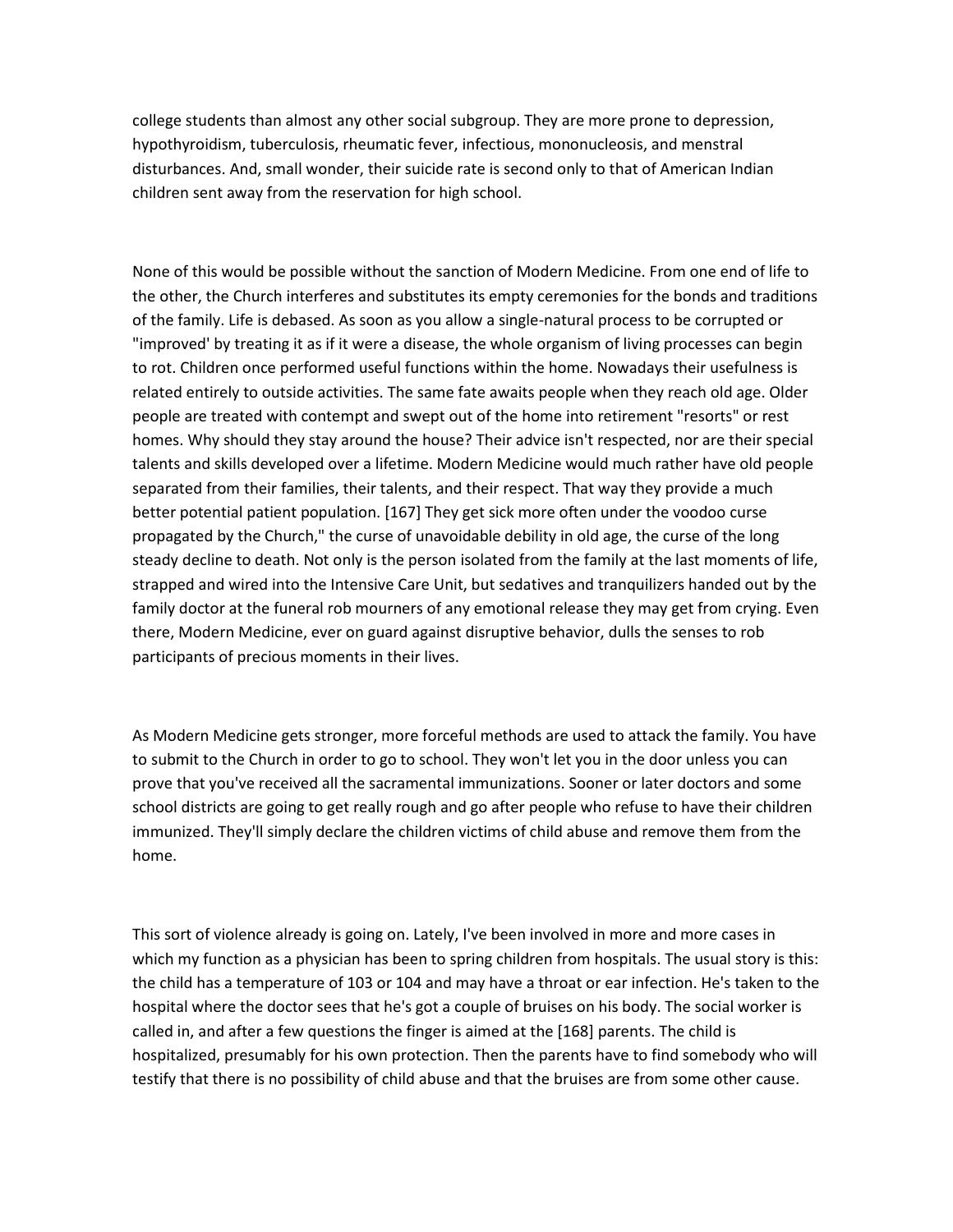At one time, child abuse was obvious to doctors. It consisted of children who came in with multiple broken bones. Today, that definition has been extended so that if you take a child into the emergency room and he or she has a few bruises you're immediately questioned by a social worker. With the thousands of empty beds in hospital pediatric units, it's to everybody's advantage -- except the family's -- to try to establish a charge of possible child abuse.

A mother I know had a baby and decided to leave the hospital right away because she didn't like the hospital and she wanted to breastfeed her baby. She went home and about a month later came back for a checkup at the hospital outpatient clinic. Her baby hadn't gained enough weight. The doctor said this was because of the breastfeeding and told her to stop breastfeeding immediately and put her baby on formula. She decided she didn't want to do that, so she continued to breastfeed. At the next month's checkup -- I don't know why she went back -- the baby had gained more weight but not as much as the doctor thought the baby should. He said it was a possible case of child neglect and ordered the baby hospitalized.

The mother called her friends in the La Leche League who had been advising her with [169] her breast feeding. They got in touch with me, since I am a medical advisor to the League. I looked into the case and found that tbe woman had been doing a very good job of breastfeeding. What she was most concerned about now was that they wouldnt let her stay with the child. By the time I was contacted, the child had been away from the mother for five or six hours. Her breasts were filling up. She was getting uncomfortable, but the hospital didn't care. They were feeding the infant formula. Things were reaching an urgent point, so I got in touch with the State's Attorney and within an hour the mother was allowed to go upstairs and nurse the baby. Next morning an emergency hearing was held and the child was released.

This sort of thing is not a rare incident. As long as Modern Medicine aids the State by sanctioning the State's attack on the family, the State lets Modern Medicine have all the power it needs to enforce its laws. I now warn parents to be extremely careful when they bring their children to a hospital emergency room because you never know what can happen once a doctor starts to examine a child.

I wonder whether certain elements of American society haven't always been out to kill the family. The very existence of America split millions of families around the world as the great waves of immigration filled our cities. Many of these immigrants, however, depended on relatives already here to help them over the difficult first months in the New World. The pioneer [170] families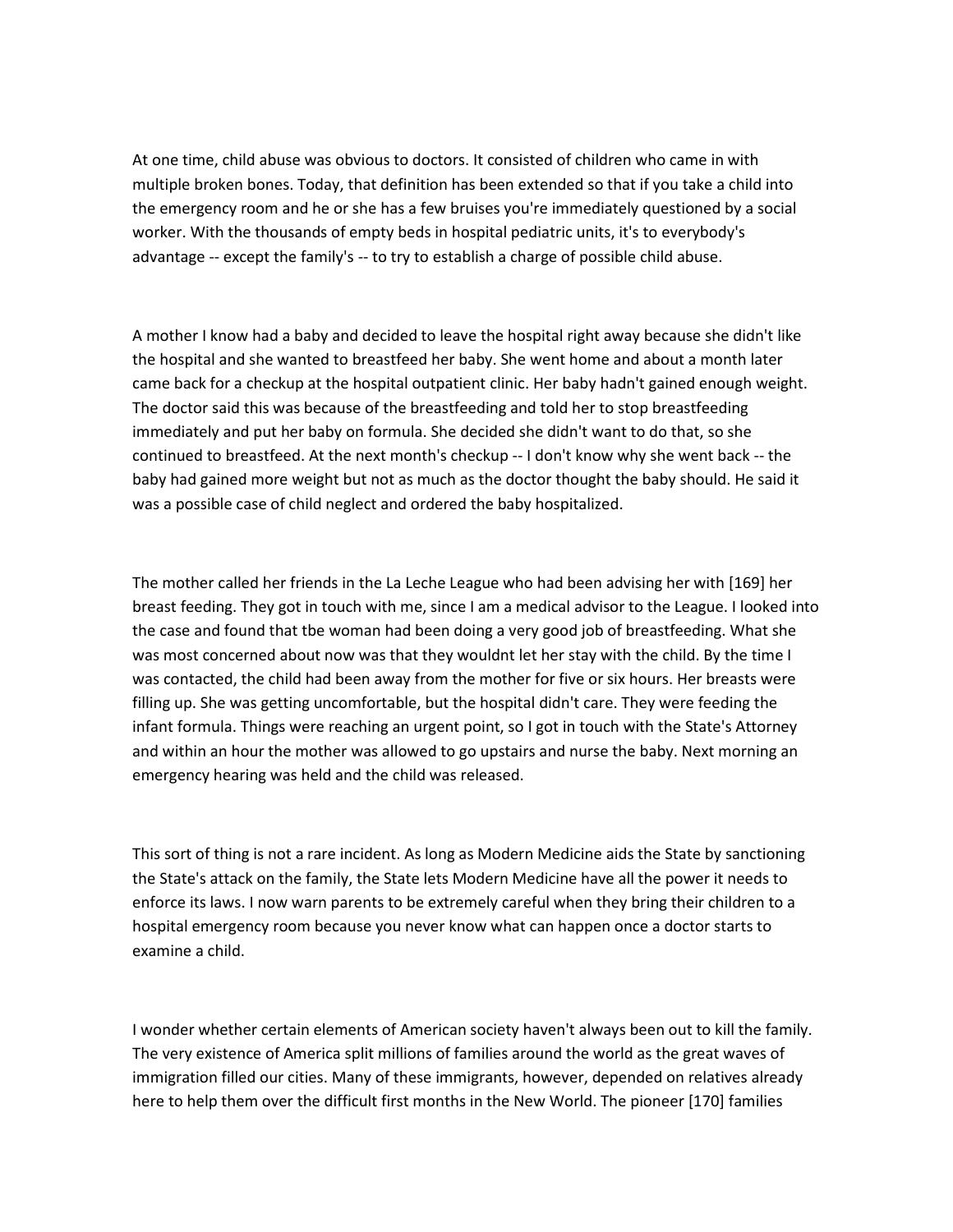certainly had to stick together, too -- although, once again, the initial leap into the wilderness generally split young parents and children from their older relatives who stayed behind. Since older relatives -- bearers, as well as symbols, of traditions carried over from "the old country"- weren't around to maintain the traditions, subsequent generations lost touch with the "old ways" of doing things. The melting pot wasn't a melting pot at all: it was a sterilizing cauldron in which family ties and traditions were boiled away. When immigration was cut off after World War I, the stage was set for the war against the family to begin in earnest. Without fresh supplies of immigrants to maintain ties with families and their traditions, people could at last start not only to escape those traditions but to forget that they ever existed.

Modern Medicine took advantage of this situation to boost the development of pediatrics, my own specialty. During the first four decades of this century pediatrics had no more than a few thousand practitioners. But when World War II started, the country need women in the factories to take the place of men who had to go and fight. There was no way these women were going to be able to do that and take care of their children the way they had before the war. Oh, nurseries could have been set up in the factories to allow the mothers to do their patriotic duty and their biological duty as well. But instead, doctors simply denied the biological duty. The words babysitter," "nuclear [171] family," and "mother surogate" came into fashion during the war. Instead of saying that every child needed a mother, doctors said that every child needed a mother or a mother surrogate. That way, millions of Rosie the Riveters could join the war effort without a twinge of guilt over leaving their children in the care of strangers.

Since these mothers couldn't be with their babies for more than a couple of hours at the end of each day, breastfeeding became impractical. It didn't become any less biologically necessary or superior as far as the baby's health was concerned. But since it was impractical, doctors pronounced formula feeding to be not only the answer to a dilemma, the better of two evils (the alternative evil being not feeding the baby at all), but the equal of the only scientifically sound alternative.

Like the priest who blessed the hot dogs to save parishioners from the moral bane of eating meat at a Friday night church carnival, doctors gave their blessing to bottle feeding. Had they told the truth they would have advised women that all studies showed a higher mortality rate among bottlefed babies. They would have told women the benefits of breastfeeding over bottle feeding. They might have, patriotically, thrown up their hands and admitted the dilemma while giving women the opportunity to make an informed choice, But they chose instead to subvert biology in favor of politics and power; They, in effect told women they didn't have to be responsible to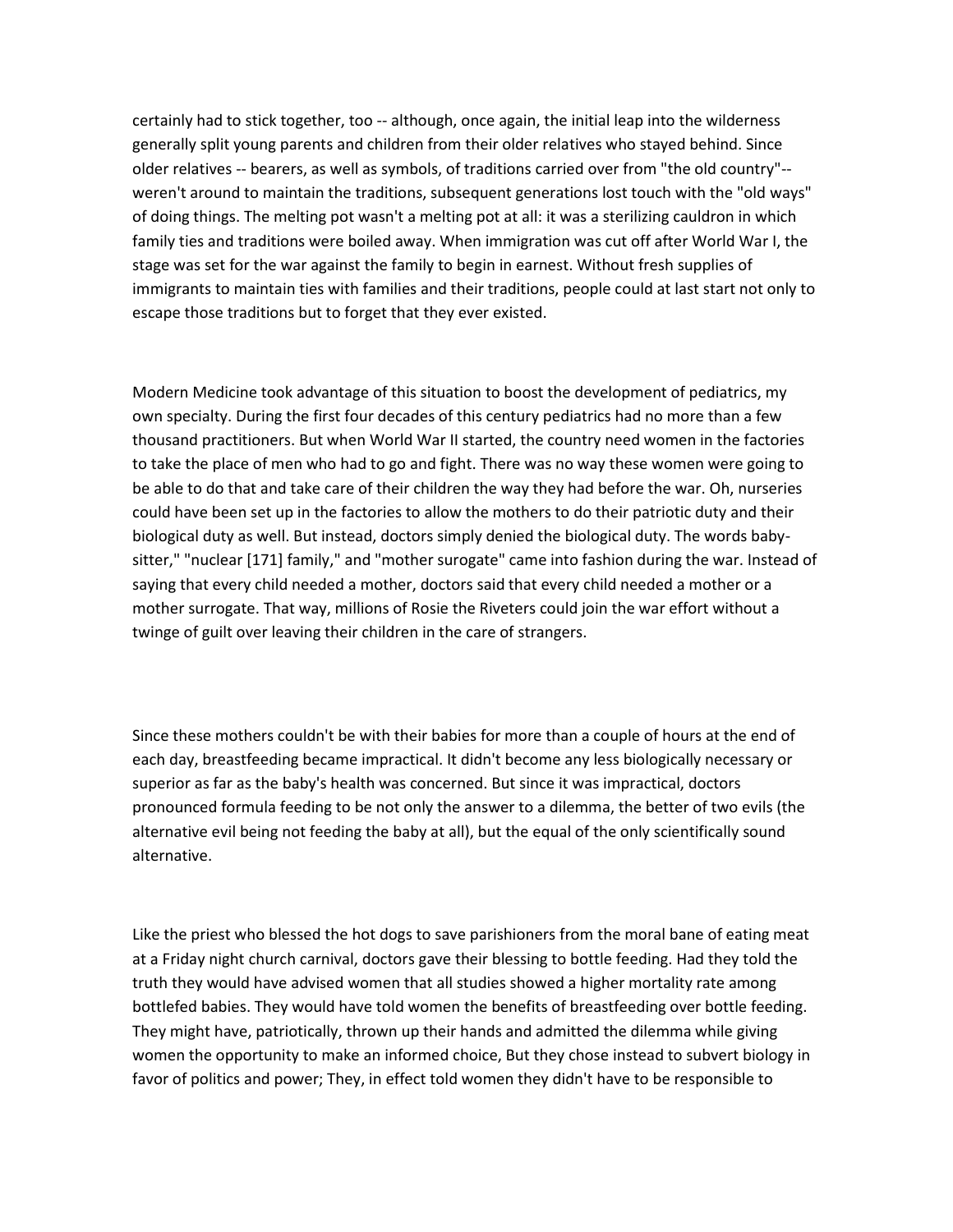biology, to nature's [172] laws. While pediatrics grew in popularity and power, manufacturers of infant formulas -- some of whom also make drugs --grew into multinational super-corporations.

Modern Medicine has teamed up with these corporations to export the technology of infant nutrition all over the world. Actually, what they're doing is carrying on human infant sacrifices among vast numbers of people who have no way of defending themselves. In 1952, ninety-five percent of Chilean mothers breastfed their children beyond the first year. By 1969, only six percent did, and only twenty percent of the babies were being nursed as long as two months. This decline in breasffeeding -- and similar declines across the world -- has been brought about by doctors allowing salesmen from the formula manufacturers to go into the maternity wards and sell mothers on the "modern" way to feed your baby. Of course, free samples are distributed. Doctors carefuIly advise mothers that formula is as good or better than their own milk. No mother wants to be accused of being old-fashioned when her baby's health is at stake, and especially when the formula salesperson wears the same white coat that the doctor wears.

Many of these new mothers -- in fact most of them -- can't afford the extra cash to pay for infant formulas. They also may not have facilities for preparing the formula correctly. Nestle's baby book says, "Wash your hands thoroughly with soap each time you have to prepare a meal for baby." Formula also has to [173] be mixed with clean water. Now in the United States or Europe, where every household has three or four sinks connected to a reasonably clean water supply, these directions present no problem. But in the underdeveloped countries where formulas are most aggressively marketed, it's a different story. In one investigation in Chile, eighty percent of the bottles examined bad high bacterial contamination. In Malawi's capital city, sixty-six percent of the households have no washing facilities at all. Furthermore, by the time the free sample runs out, the mother's breasts are dry and her pocketbook empty. She can't buy more formula so she may end up feeding her infant worse food. When we brag that our infant mortality rate is among the best in the world (which, for all our bragging, it isn't), we should stop and think about the role Modern Medicine plays in keeping infant mortality rates in underdeveloped countries artificially high.

Modern Medicine attacks the family for the simple reason that if you want to convert someone to a different religion, you first go after his family ties. Don't listen to your mother or your grandmother. Those are old wives tales. Listen to us. We are taught not to depend on anyone but the professionals -- the doctors. With the family influence gone, what I call the vertical transmission of values from one generation to the next is gone, too. All you're left with is horizontal transmission of values through the influence of peers and other contemporary sources of information such as [174] research studies, news media, and the entertainment-advertising industry. And doctors.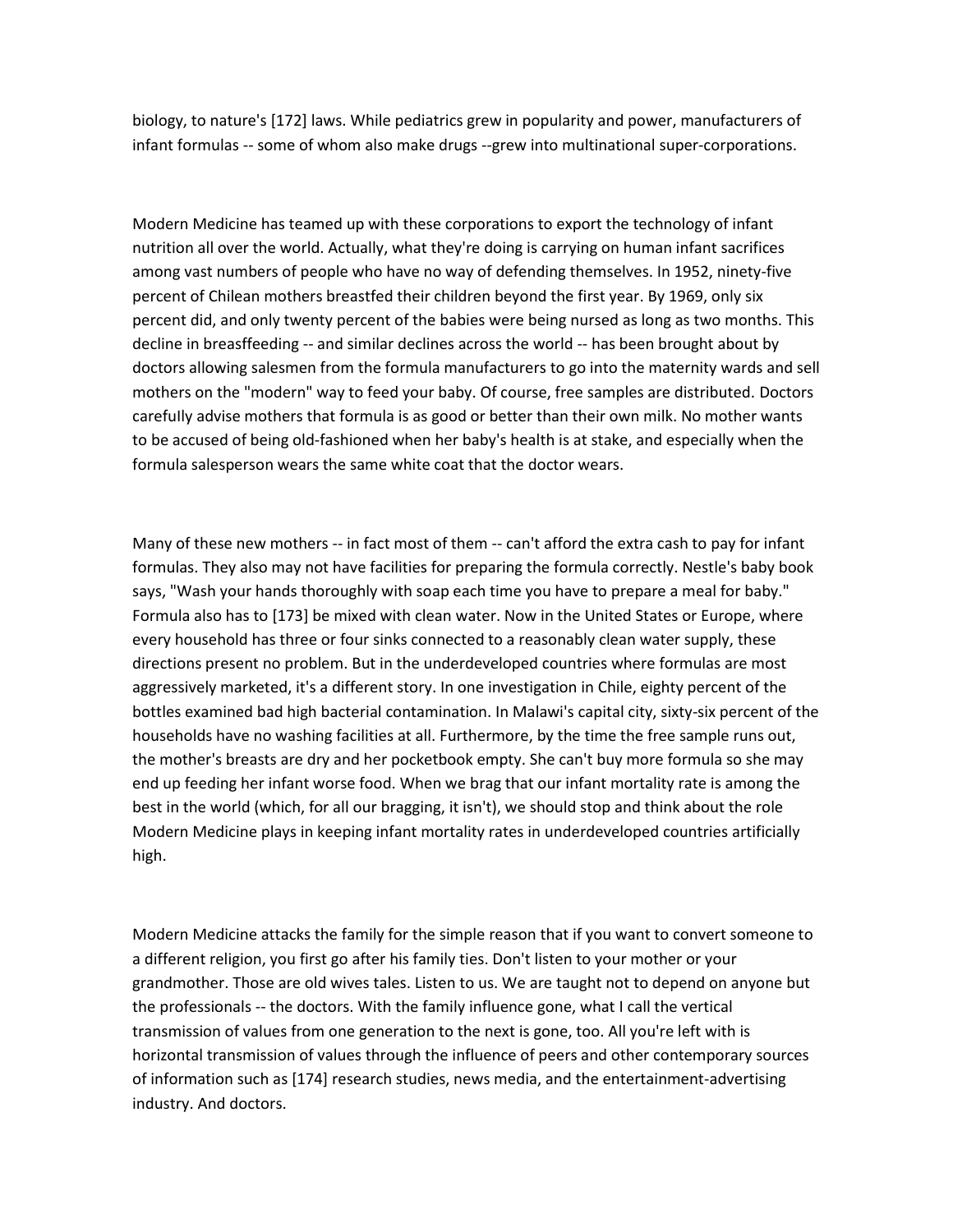Health maintenance organizations (HMOs) are a good example of the kind of medical institution that thrives on the breakdown of the family. In an HMO, people pay a set fee every month and have virtually unlimited use of the Church's "health maintaining" facilities. Besides the fact that those facilities' ability to maintain health is most doubtful, the fact is that the family itself is the best health maintenance organization there is! Where do HMOs flourish? Where families have little influence. Ask Henry Kaiser, who set up his Kaiser-Permanente HMO in California, where there are no families because everybody's moved there from somewhere else. If you want to set up an HMO elsewhere in the country, you've got to go to a university where, again, people have no families because the students and, the faculty, are all from elsewhere. Or you set one up in a slum neighborhood, where family stability and trouble setting up an HMO in an area where family ties are strong. Not only do family members find the best doctors and stick to them, but families tend to keep their members healthier without the benefit of a gaggle of professionals, thank you.

Of course, Modern Medicine is out to destroy the family for precisely that reason. Strong families obviate the need for doctors and other "helping" professionals. It's no accident [175] that prostitution is called the oldest profession rather than the oldest business. Unlike business transactions, which are characterized by an exchange of commodities, professionals give themselves in the performance of a service in return for a fee. More often than not, that service is one which ideally would be performed by a family member, friend, or by the person himself. The prostitute replaces the wife, as, the doctor replaces the entire constellation of the family. The weaker the family the greater the opportunity for professionals. A healthy society is characterized by strong, positive family relationships and subsequent minimal need for doctors. Modern Medicine's Holy War on the family is a battle for survival against a competing system of health and healing. As long as the enemy is anything that can build, maintain, or restore health, the casualty will be the individual welfare of every defenseless person who goes to a doctor.

To protect your family against the attacks of doctors and other "helping" professionals, you first should recognize that experts seldom have a better idea of what's "right" than you do. This becomes quite plain when you look at what the experts were claiming was gospel truth in the past. For example, the standard pediatrics texts during the early 1920s advised: "The practice of playing with infants and exciting them by sights, sounds, and motions until they shriek with apparent delight is often harmful and should be condemned. Never hug and kiss them. Never let them sit on your lap. [176] If you must, kiss them once on the forehead when they say goodnight. Babies under six months old should never be played with. And of kissing, the less the better. Rocking is forbidden. So are pacifiers. Should the child attempt to pacify himself by sucking his thumb, pasteboard splints must be applied to his elbows to prevent him from bending his arms. At night, his arms must be tied to his sides."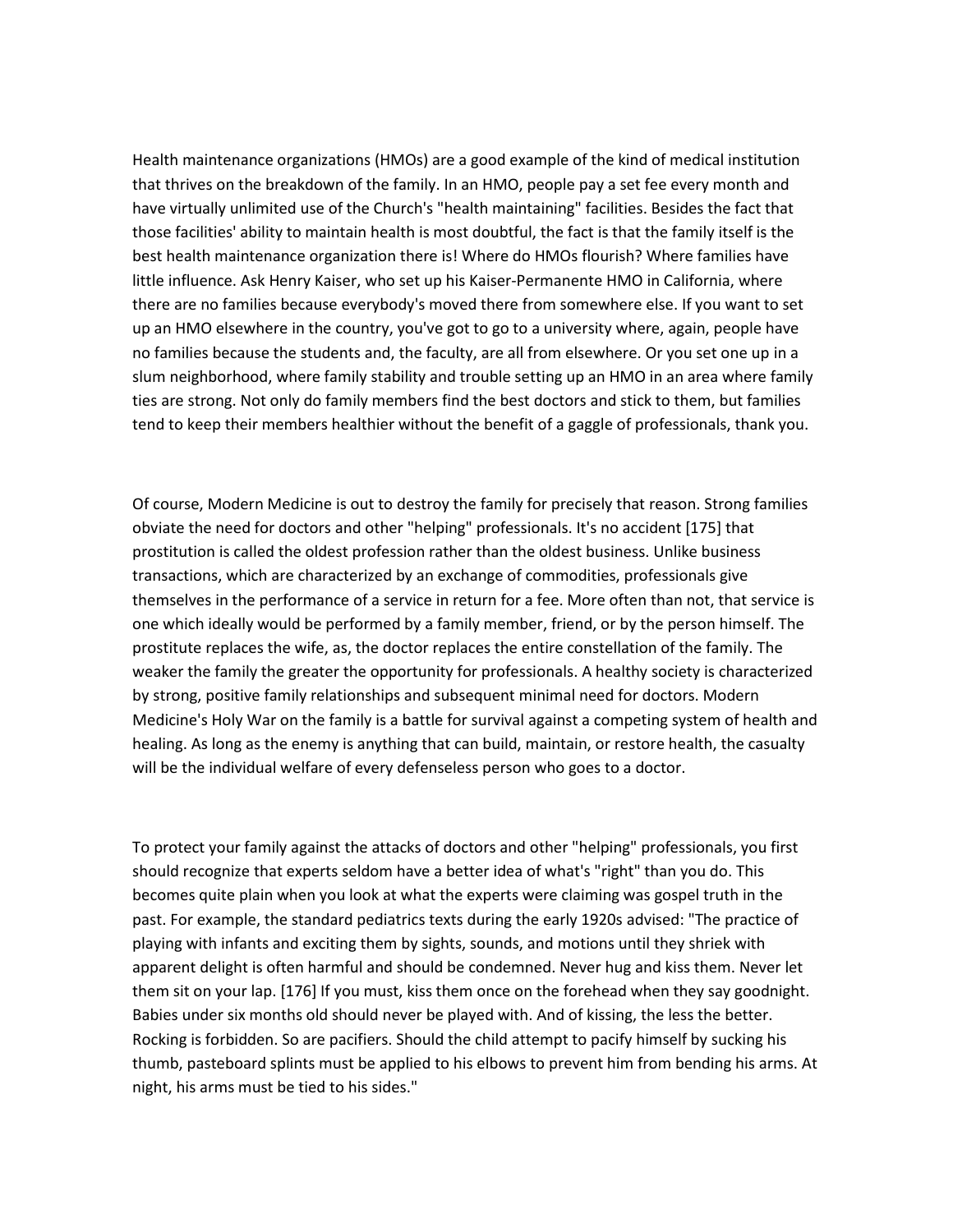Of course, we "know" now that this advice was ridiculous. But I wonder how many mothers went against their natural inclinations to entertain and stimulate their babies and as a result raised families of dullards.

If you are thinking about starting a family, you can begin by deciding for yourself how many children you want to have. Don't accept the advice of zero population growth advocates, or any other self proclaimed expert on the ideal size of a famiiy. I know of no evidence that suggests that children from large families are any less successful than children from small families. You shouldn't allow political considerations to determine the size of your family.

When you do start your family, find a doctor who is qualified to deliver your baby at home. Home birth eliminates all the risks of a hospital stay and allows you to spend the time immediately following your family's addition enjoying yourself rather than defending youself against the intrusions of the hospttal staff. If you find your obstetrician trying to talk you out of home birth by listing dangers before he's examined [177] you, he's obviously not qualified. A qualified home birth doctor or midwife will support your desire to have your baby at home and will carefully examine you to determine whether you are subject to any special risks that make home birth especially dangerous. For the vast majority of families, there is far less risk in a home birth, than in a hospital birth.

If you are unable to find a doctor who will perform a home delivery (at the end of the book I list resources for this search), you should go for the next best thing, which is a hospital delivery followed by quick exit for home. Barring any serious complications, there is no reason why you and your baby can't leave the hospital as soon as you feel able -- which can be any where from twenty minutes to a few hours. My favorite story regarding a family's reaction to a doctor hostile to home birth involves a former student of mine. When his wife told the obstetrician she wanted her husband present during the delivery, the doctor said he felt the delivery of a baby was far too personal an event for a husband to be there. She shot back that if it was that personal she wasn't so sure she wanted the doctor to be there either! They did go ahead and have their first baby in the hospital, but they left twenty minutes after the baby was born. Their subsequent babies have been delivered at home, and the husband has become a specialist and a leading authority on home birth.

Since Modern Medicine begins its assault on the family by separating husband from wife [178] during the birth of the baby, you should insist on a delivery in which the husband is present. Of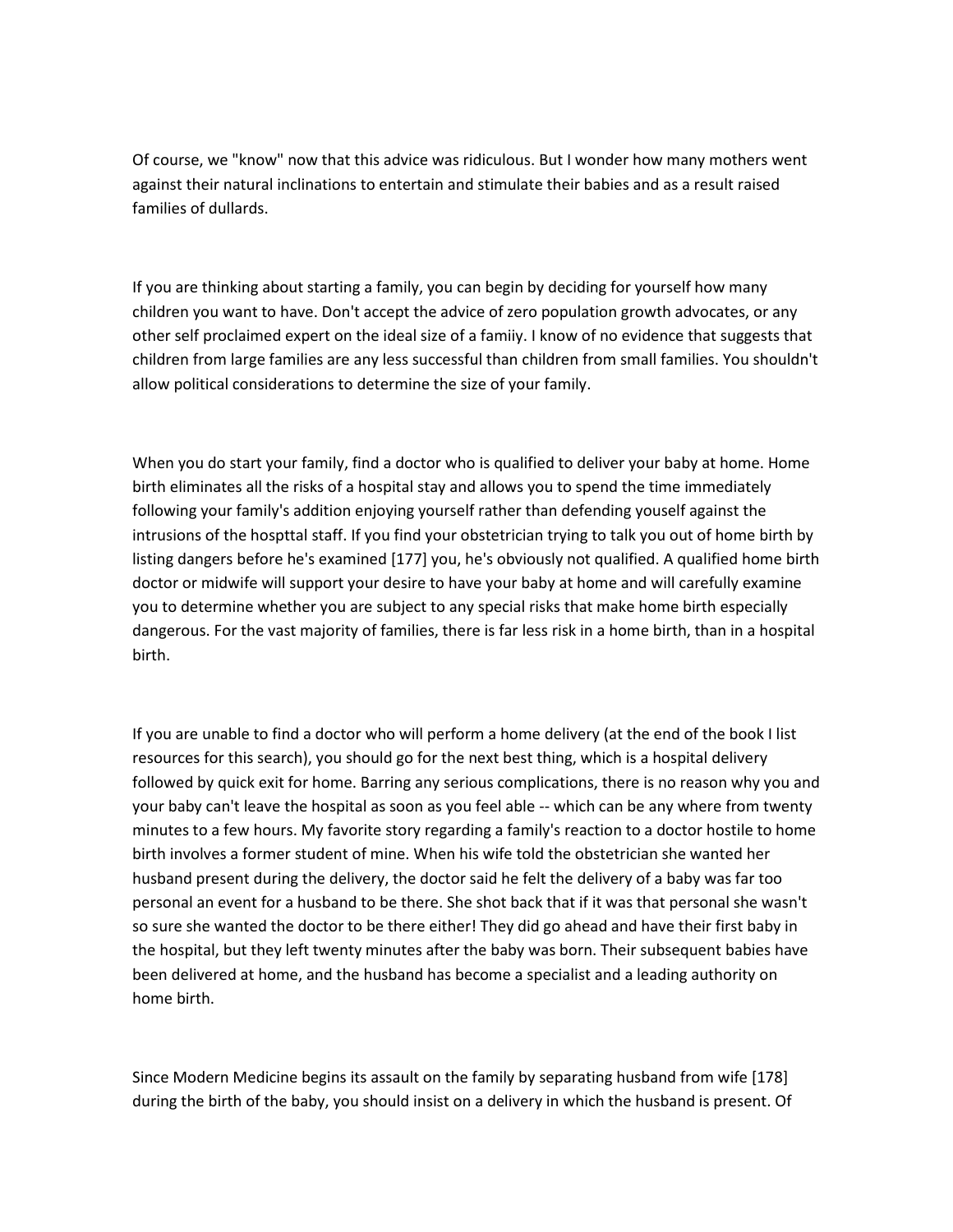course, he should not merely suit up and stand around. He's there to assist, support, and protect his wife and child.

At all points along the way you should learn to identify and question rules that separate families. After the baby is born, for example, the nurse will take him or her away unless you make known before, during, and after the birth that you want the baby in your arms or your husband's immediately. Your baby is yours, not the hospital's. Keep him or her close to you for those important minutes after birth.

Even if the hospital promises rooming-in, you should be aware that hospitals sometimes revoke the privilege without warning. At one hospital, rooming-in disappears every year when the hospital's regular pediatric nurses leave for the summer!

Next you must protect yourself and your baby against your doctor's' prejudice against breastfeeding. Here, again, you are going to have to learn to lie to the doctor. When he says bottle feeding is just as good as breastfeeding you won't get anywhere by arguing with him, and you might make him especially vindictive against your particular effort. The best thing to do is to just nod ambiguously and ignore him. An acquaintance of mine was told by her doctor that her baby wasn't gaining weight fast enough. He gave her a free six pack of formula and told her to supplement her breastfeeding with it. She didn't argue with him, but on her [179] way home the formula ended up in the first trash can she came across.

More than twenty years ago, when a Chicago area woman named Marian Tompson had her first baby, she could find no one to go to for advice about breastfeeding. Her doctor didn't know the first thing about breastfeeding. So she and six other women started a group called La Leche League whose purpose is to teach mothers how to breastfeed their children. Since its founding, La Leche League International has helped hundreds of thousands of women throughout the world, not to mention the children of these mothers. For support and encouragement in breastfeeding, join La Leche League.

There are a number of "little" things that doctors tell women they should do with their babies which I believe are detrimental to the family. First they tell them breastfeeding is OK but that solid food should be given after six weeks. This is nonsense. There is no need to give a baby solid food before six months. The six-week rule results in a daily slapstick routine, in which the mother tries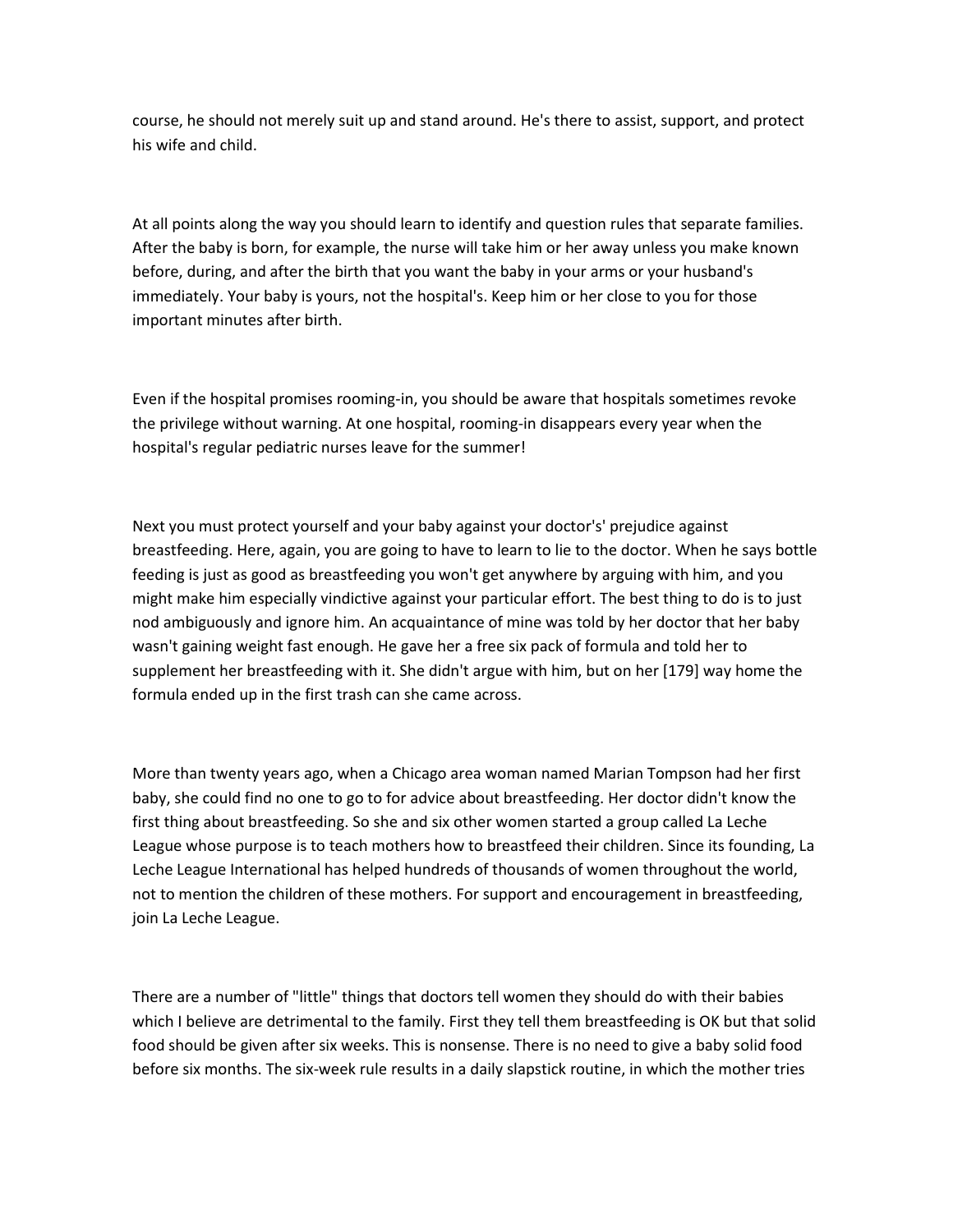to jam, ram, or cram something, anything, that faintly resembles "solid" food into the baby. There is no better food for the baby than mother's milk.

Don't be afraid to pick up your baby when it cries. If he or she didn't need you, he wouldn't be crying. The idea that a baby should be "trained" not to cry for its parents by ignoring it is patently absurd, and it ignores instinct. If the baby wakes up during the night perhaps it [180] needs the extra security that sleeping in the same room -- or even the same bed -- as mom and dad would give. The rule that children and parents must sleep in separate rooms is one of those rules that separate families for all the wrong reasons. I don't know many adults who are really comfortable sleeping alone. How can you expect an infant who has known the warmth and intimacy of its mother's body to adjust to the cold, empty dark of "its own room."

When you do start to feed your baby solid food, ignore the propaganda of the baby food manufacturers -- who never seem to run out of university research centers that will run a study proving that home-prepared food is less healthy than the processed stuff they put in jars. If the food you eat at home is truly less healthy than baby food in jars, your whole family is in trouble. Feed your baby what you eat. Chop it, grind it, puree it, or blend it. Be careful to introduce only one new food at a time, however, so as to catch any developing allergic reactions as soon as they begin.

Try to make mealtimes a shared experience. This means getting the whole family at the table at once. When family members are together for a nice meal, they are automatically encouraged to talk and share themselves with one another.

Stay as close to relatives as you can. Try especially to keep elderly relatives close by, because they need you and you need them. Invite relatives to babysit. The more relatives a [181] child is close to and comfortable with, the better.

Avoid separation whenever possible. Mothers and fathers should insist on staying with their children in the hospital. Also, consider alternatives to day-care. A job at home, when all factors are considered, may be more fullfilling than work outside the home. If a full-time or part-time job outside the home is necessary try to set up an arrangement with relatives or with neighbors. You might be able to start up a cooperative nursery school among your neighbors. A home-type environment is superior to the institutional setting of the day-care center. If your job or school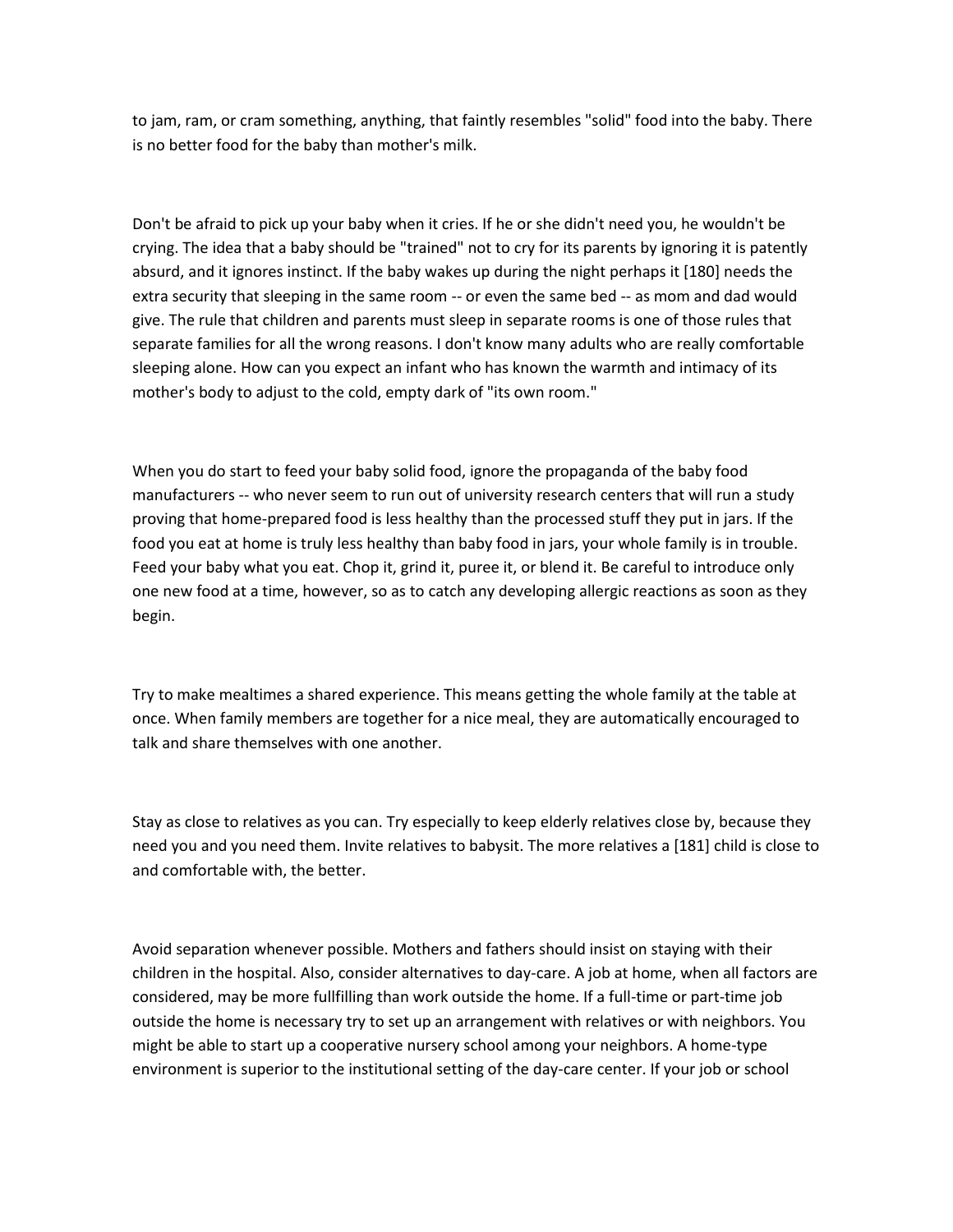keeps you and your children separated during the day, don't participate in organizations that meet in the evening when you should be spending time with your family.

Spend holidays with relatives, friends, and neighbors. Psychiatrists almost never take vacations around Christmas, because the season is marked by great depression and a heightened suicide rate among their patients. Holidays were made for people to get together and celebrate and renew the bonds that have supported them throughout their lives. People who have allowed the war against the family to keep them apart from their family are natural victims of frustrated legitimate needs.

Visit your college-age children who are away from home. Encourage them to come home when their schedule permits and sometimes when it doesn't. Make sure they know [182] that you're there when they need you, because they will need you. Colleges are becoming increasingly competitive, lonely places.

All along the way you have to learn to deal with professionals. Sometimes this means. you have to be practical rather than pure. For example, assume that your doctor will bully you if you let him, especially if you are a woman. Now this is certainly not the way things should be. But as long as things are that way, I advise people, especially women, to go to the doctor in pairs. Wives should go with their husbands, since a doctor will pay more attention to a woman's problem if the husband is along. Sure, doctors shouldn't treat women as second-class humans; but they do and you shouldn't sacrifice your health for an abstract principle. We need successful heretics, not martyrs.

A more humorous -- and less politically charged -- situation where you have to be more practical than pure is when your child goes off to nursery school. I remember a mother phoning me at 11:00 one night to tell me she had an emergency. When I asked her the nature of the emergency, she said her three-year-old boy wasn't toilet trained yet and couldn't enter nursery school until he was. When I asked her why this was an emergency, she told me she lived on the eighteenth floor of a high-rise apartment and was going to jump out the window if I couldn't give her any advice. I ageed it was an emergency.

I have long advised mothers to send their [183] non-toilet trained children to nursery school after lying to the school and saying the child is trained. Many children do, quite mysteriously, become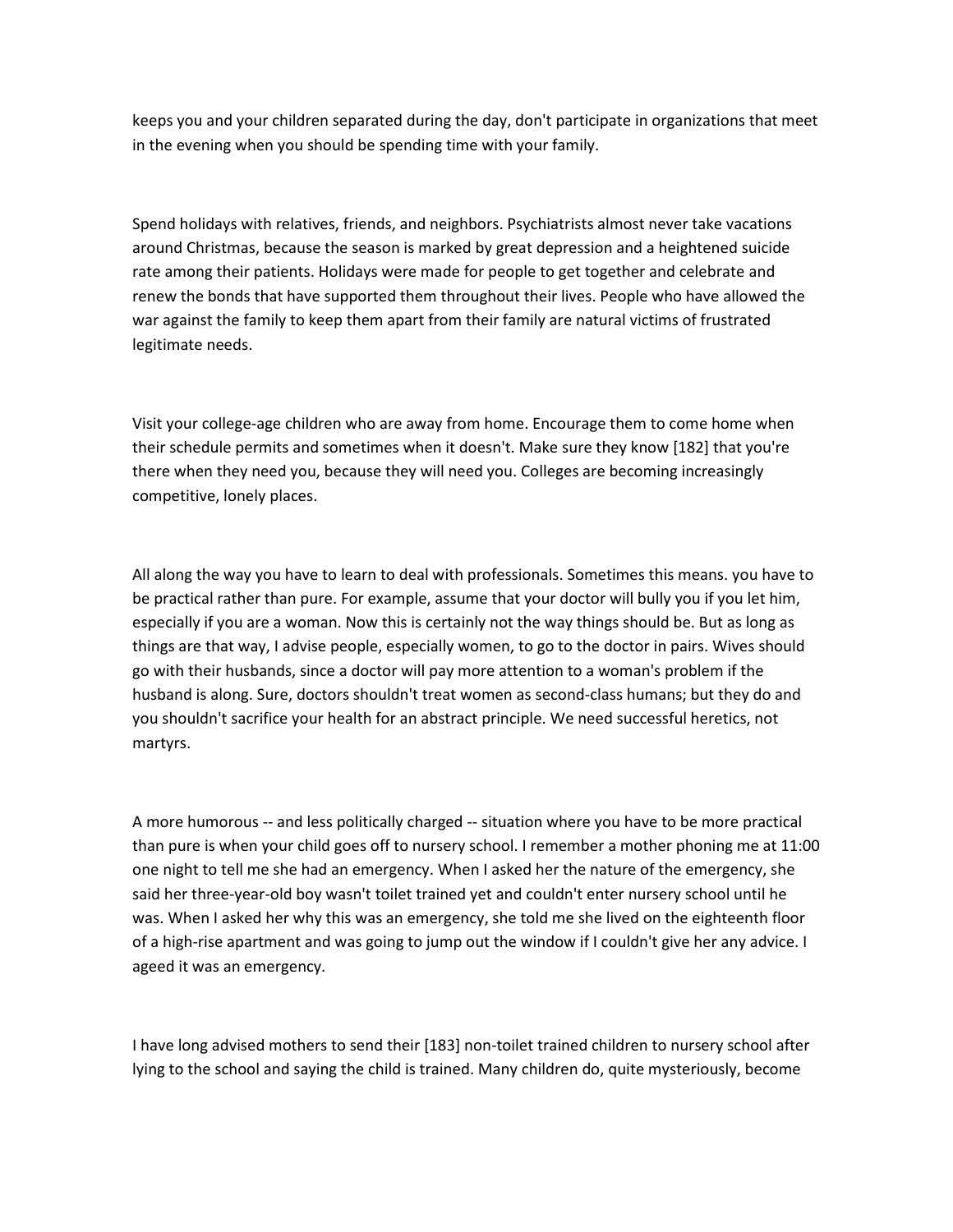toilet trained on the first day of school. In the case of the others, the teacher usually calls the mother after a week of frustration and says, "I thought you told me the child was toilet trained!"

The mother's reply should be: "What have you done to my chiid?"

Sometimes in dealing with doctors, nurses, and other professionals, you have to be down- right indomitable. Or immovable, as the case may be when a nurse tries to remove you from the bedside of a hospitalized relative. First of all, terminally ill relatives should be allowed to die at home. Hospitals don't own people at either end of life. If a relative is in the intensive care unit you have to buck the ten minute rule to remain with him or her. Your first move should be simply to stand still. Don't enforce the hospital's rules for them. When the nurse asks you to leave, ask why. If she says your presence is too much of a strain on the patient, tell her that you are a better judge of whether your relative is strained by your presence. Then challenge the nurse to produce evidence. She may then retreat to a new position: the rules say you have to leave. Ask for a copy of the rules in writing. Her next move will be to summon the doctor. Ask him the same questions. How do you know my presence here causes a strain on my relative? How do you [184] know that the presence of hospital staff is automatically good and the presence of family members automatically bad for the patient?

While you're protecting your family against Modern Medicine's Holy War, recognize that besides being protected, the family should be used as a health resource. At times of crisis, seek out the advice and support of family and friends. When other members of the family need help and support, be there. Because if not, you can be sure that the doctor will, soon enough.

Chapter 6 Doctor Death

[185] Modern Medicine is an idolatrous religion, for what it holds sacred are not living things, but mechanical processes. It doesn't boast of saving souls or lives but of how many times this or that new machine was used and how much money was taken in by the process.

What resides at the core of every religion, the core from which hope radiates when all human attempts to deal with earthly conditions fail, is the Deity, the One Who Transcends it all. To get to the core of Modern Medicine you have to wade through an ocean of man-made drugs and fight your way through endless tons of machinery. If you then don't understand why the Church is savagely idolatrous and must be destroyed, you will when you stare its Deity in the face. [186] The God of Modern Medicine is Death.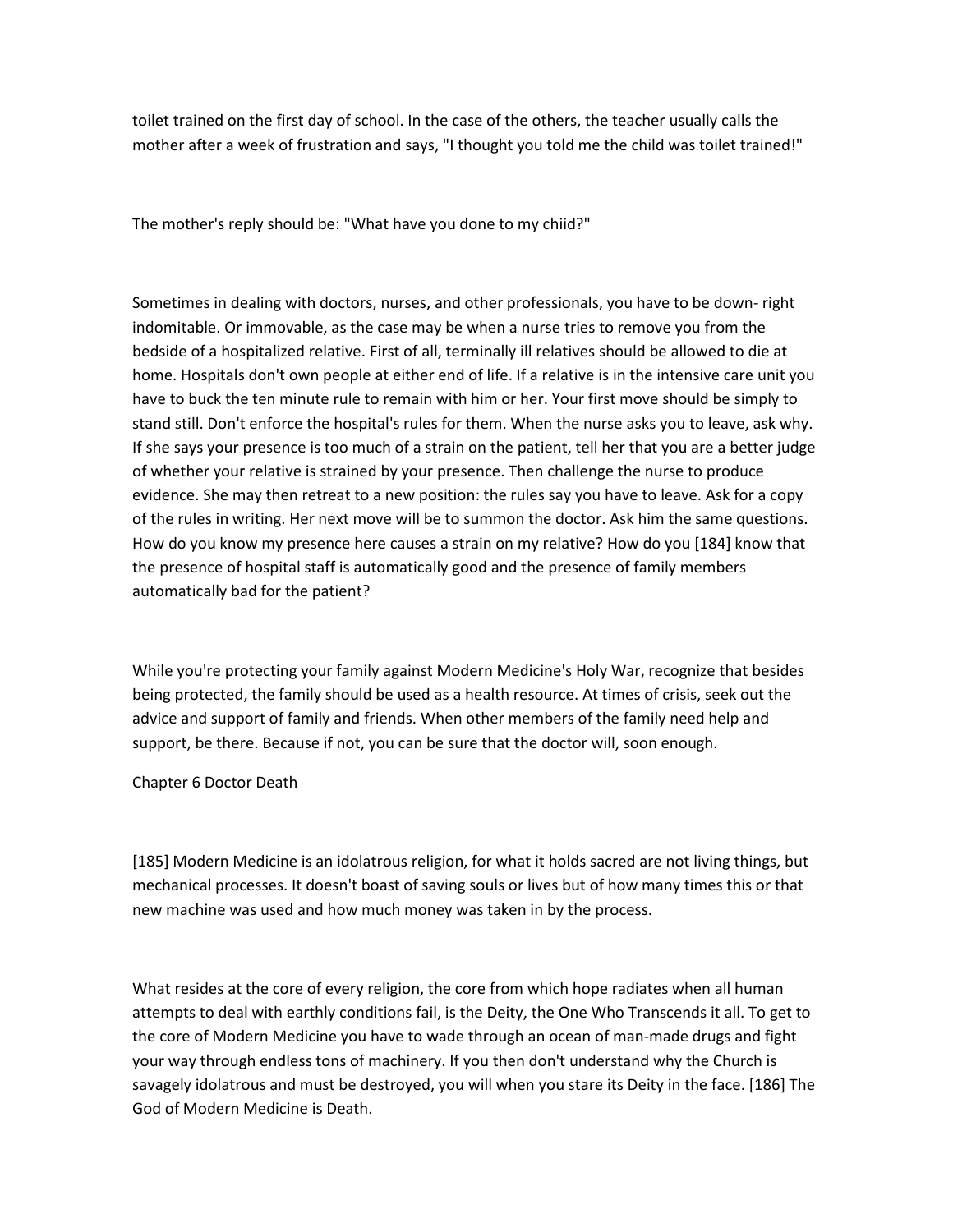In fact, a new word was recently coined by Dr. Quentin Young to describe one activity of Modern Medicine: iatrogenocide. Iatrogenocide (iatros is the greek for doctor) is the systematic destruction of a large group of people by doctors, An example of iatrogenocide is the infant sacrifices in developing countries, which I described in the preceeding chapter. This widespead marketing of infant formula among people who can't afford it or implement it safely amounts to a doctors' crusade against unsuspecting, defenseless infidels.

How truly deadly the Church is comes into stark relief whenever there's a doctors' strike. In 1970 in Bogota, Colombia, there was a fifty-two day period in which doctors disappeared altogether except for emergency care. The "National Catholic Reporter" described a "string of unusual side effects" from the strike. The death rate went down thirty-five percent. A spokesman for the National Morticians' Association said "It might be a coincidence but it is a fact." An eighteen percent drop in the death rate occurred in Los Angeles county in 1976 when doctors there went on strike to protest soaring malpractice insurance premiums. Dr. Milton Roemer, Professor of Health Care Administration at UCLA, surveyed seventeen major hospitals and found that sixty percent fewer operations were performed. When the strike ended and the medical machines started grinding again, the death rate went right back up to where it had been before the strike. [187] The same thing happened in Israel in 1973 when the doctors reduced their daily patient contact from 65,000 to 7,000. The strike lasted a month. According to the Jerusalem Burial Society, the Israeli death rate dropped fifty percent during that month. There had not been such a profound decrease in mortality since the last doctors' strike twenty years before! When the doctors were asked to explain this phenomenon, they said that since they only attended emergency cases, they could invest their best energies into the care of the truly ill people. When they didn't have to listen to the day-to-day, presumably unimportant complaints of the average patients, they could devote themselves to a greater saving of life.

That's not such a bad answer. I've been saying right along that what we need is a perpetual doctors' strike. If doctors reduced their involvement with people by ninety percent and attended only emergencies, there's no doubt in my mind that we'd be better off.

We just can't get away from the fact that a disturbing amount of doctors' energies are devoted to death-oriented activities. I tell my students that to succeed in Modern Medicine all you have to do is look for some field that encourages death or thinking about death and you've got a brilliant future ahead of you. As far as Modern Medicine is concerned, death is a growth industry. You can't pick up a medical journal without reading the latest on: con- traception, abortion, sterilization, genetic counseling and screening, amniocentesis, zero [188] population growth, "death with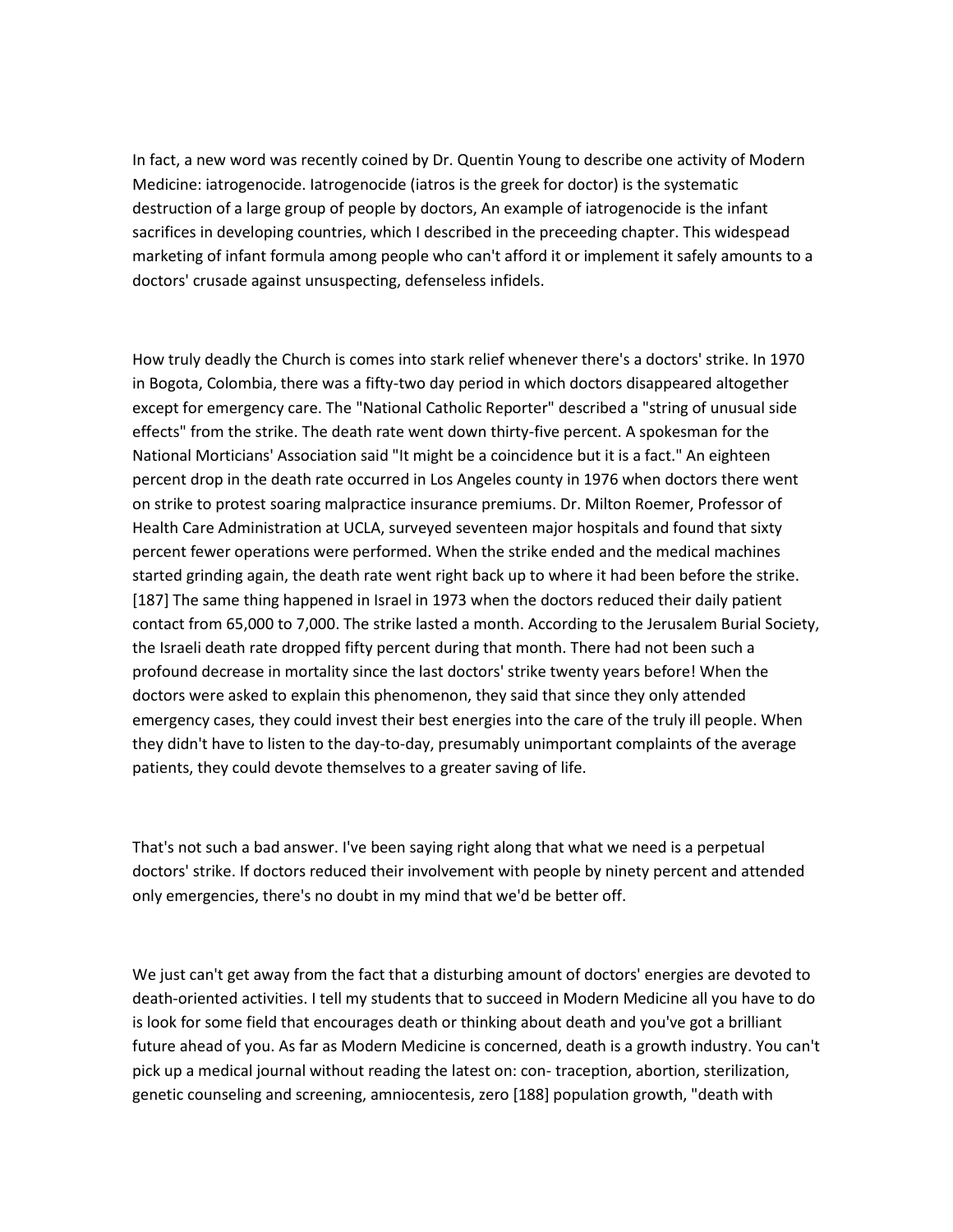dignity," "quality of life," and euthanasia. All of these activities have as their purpose the prevention of termination of life. Things such as mass genetic screening and compulsory amniocentesis with the option of abortion are now merely at the talking stage, but talk is a prelude to action.

In our rush to embrace these activities -- with enthusiasm I can describe only as religious fervor - we are duped into both ignoring their dehumanizing effects and their lack of scientific justification. They are sacraments, after all. Sacraments of death.

For example, thanks to Modern Medicine's sanction, what were once called sins are no longer sins at all. Thus, homosexuality is now called an "alternative lifestyle." This and other forms of nonprocreative sexual activity are encouraged, promoted, indeed glorified. In my lifetime I've seen society's attitudes towards masturbation, for example, go through three distinct phases. When I was young masturbation was sinful and dangerous. It either made you blind or grew hair on your palms. Of course, scientists didn't even try to determine whether or not this was true. Later, when I was in college, masturbation was neutral, it was neither harmful nor good. Now, however, we're in the third phase of masturbation. Not only is masturbation OK, but it's normal, healthy, and good. If you don't do it, there's something wrong with you. And if you don't know how to do it, there are people who will teach you -- especially if you're a woman.

[189] I explain this radical shift in attitude within the space of a generation by relating it to society's attitude towards population. When having children was good, masturbation was less than good. When the tide turned and having children became bad, masturbation, homosexuality - and anything else that helped us not to have more children became good!

We are programmed for life very deeply in our natures. Our strongest urges are procreative and life-supporting, but these are the instincts and activities that Modern Medicine attacks. Thus, dangerous forms of birth control -- abortion on demand, masturbation, and homosexuality, all non-procreating forms of sexual activity -- result in diminution of population growth. These "alternative lifestyles" which do not promote life are acceptable, but things people have been doing for thousands of years to promote life are not.

The only "alternative lifestyle" that is not acceptable is any one which precludes participation in the Church. It's a sin if you have your baby at home, but not a sin if you have an abortion. It's a sin if you honor a foreign god by going to a chiropractor, but it's not a sin if you go to one of the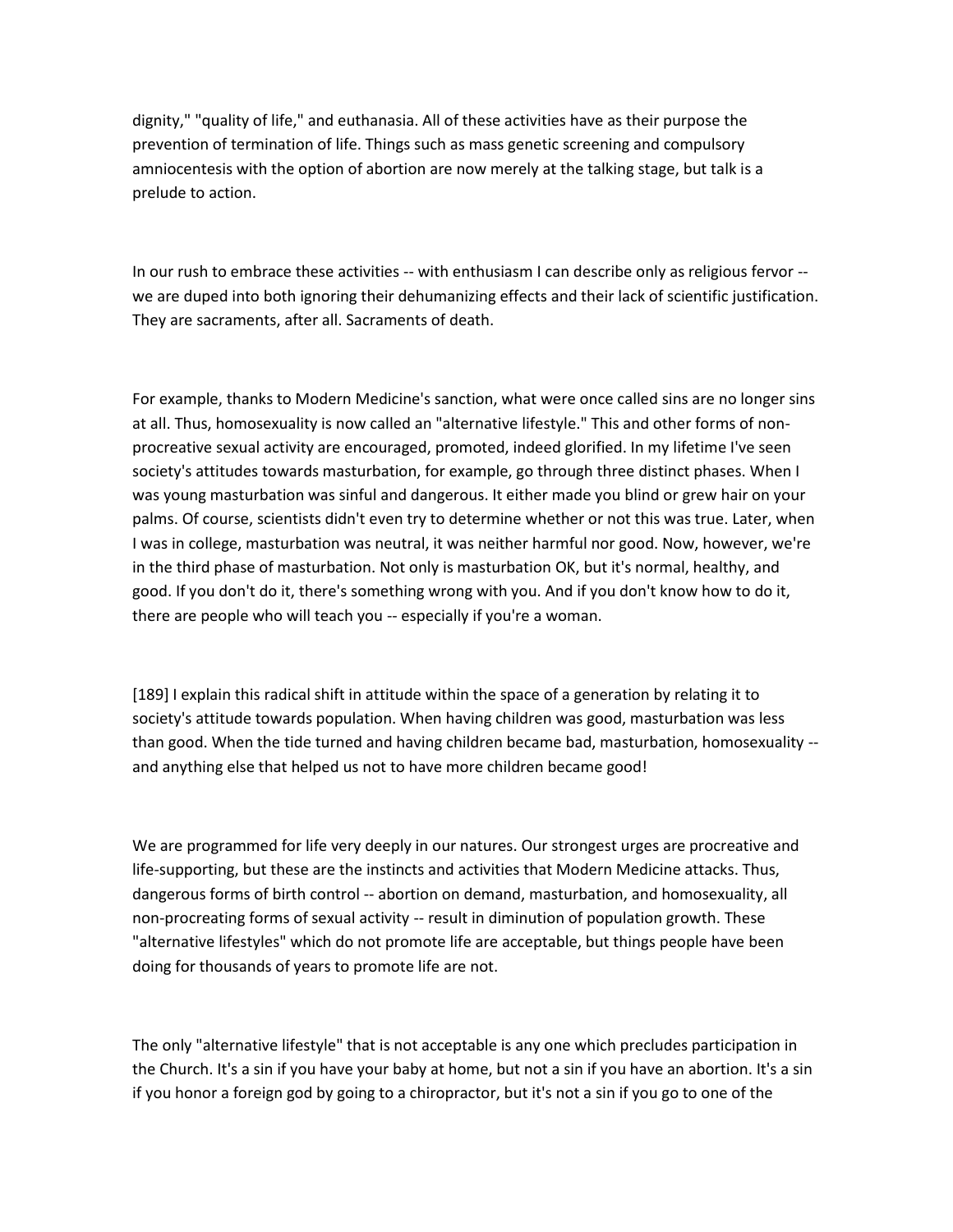shrines of Modern Medicine for a sex change. Any biological stress these activities may have on the body and soul are ignored.

What is wrong here is that the Church exaggerates its encouragement of non-life activities while it exaggerates its contempt for life. The common sense, more human appoach is [190] trampled. Modern Medicine, for example, says that any woman should have the right to an abortion. Whether or not this is politically beneficial, it's important to recognize that biologically there may be more to it than simple freedom of choice. Some traditional ethical systems, such as Jewish law, mandate abortions when the life of the mother is at stake. A judgment is made that the life of the mother is more important than the life of the infant. But in the way Modern Medicine encourages abortion, it doesn't consider life at all, either the mother's or the infant's -- its main interest is its own technology.

One of the sacred catastrophes of the past twenty years is the Church's promotion of birth control at all costs. Here the difference between a moral sin and a biological "sin" is most clear. Birth control, per se, is not morally wrong. Certain methods of birth control, however, are biologically wrong in that their effects on the life of the user are negative. Short of refusing to deal with harmful methods such as the Pill and the IUD, if doctors acknowledged to every woman the real dangers involved and allowed every woman to make an informed choice, there would be little problem. But doctors never allow a patient to choose or not choose a procedure based on a balancing of the biological risk with how much a woman wishes to endanger her life. They simply ignore biology; they ignore the fact that a partlcular procedure may do more harm than good. So profound is their devotion to this ignorance, the [191] only explanation is that the deep purpose of Modern Medicine is being loyally served through it.

When I was a medical student in the late 1940s and early 1950s, I thought medicine was concerned almost exclusively with saving and prolonging life. I hardly remember any serious discussion about what is now referred to as "the quality of dying." I learned to treat death by denying it, by maintaining hope. Denial is supposed to be a bad word nowadays, despite the fact that a number of research studies show that patients with cancer and other serious diseases seem to live longer when they deny and fight their disease than when they "accept" it. In the British Medical Journal (Novemder 22, 1975) there appeared this tidbit: "Evidence from research certainly supports the view that psychological factors can play a part in determining the length of survival. Weisman and Wordan recently compared patients with cancer who survived for longer than survival statistics would suggest with others whose death occured sooner than predicted. They found that motivation to survive, as expressed in 'rising resentment' as the illness progressed and a positive attitude to treatment, was associated with longer survival. Conversely, patients who expressed a wish to die or a ready acceptance of death died sooner than expected. Similarly,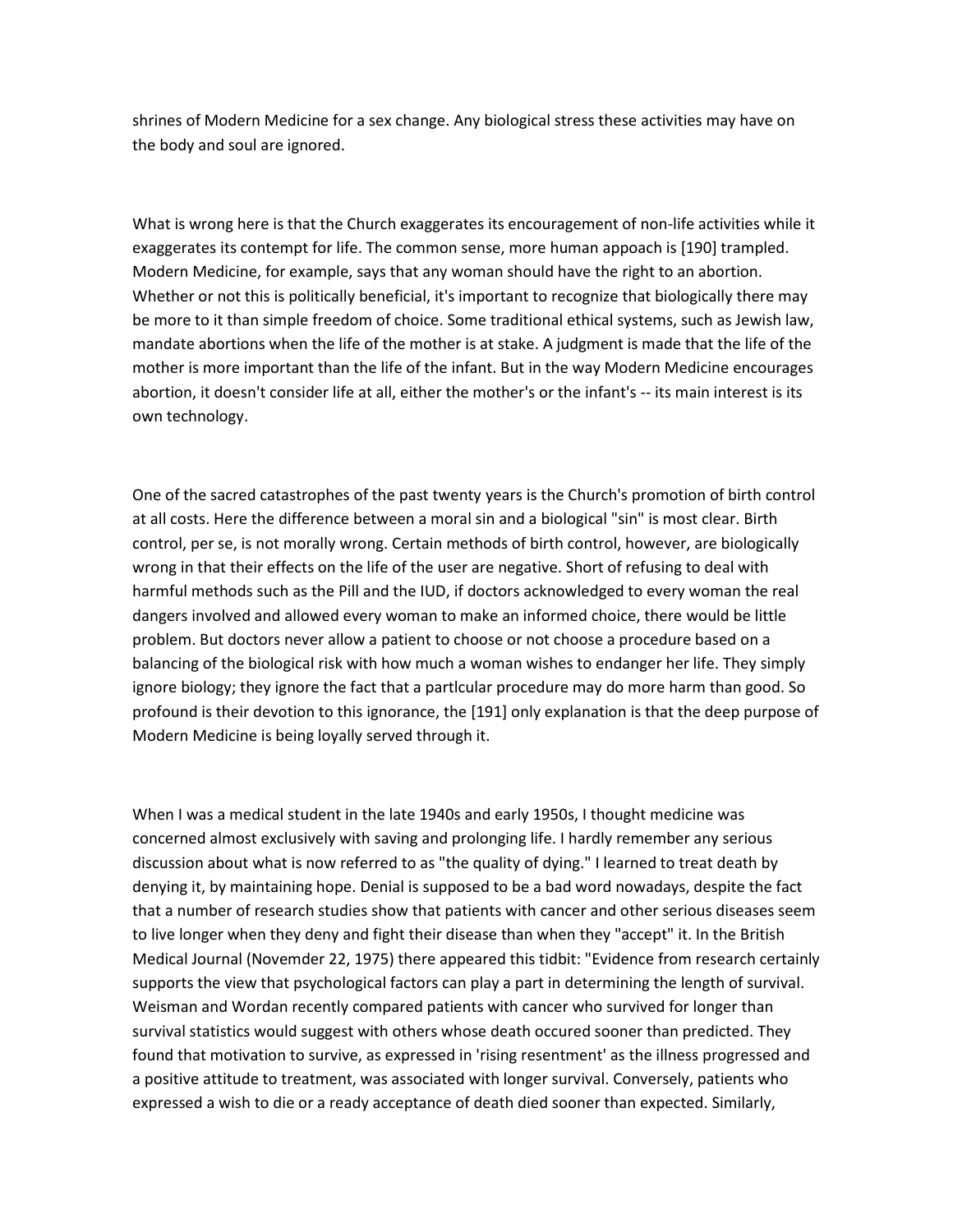several studies suggest that patients with coronary thrombosis who are prone to depression or become depressed after an infarction are less likely to survive than those who are not melancholic. [192] All in all it seems that attitudes of determination and hope prolong life, whereas acceptance of death or attitudes of gloom and despondency shorten it."

I was recently at a medical meeting at which a doctor who treats cancer patients with chemotherapeutic agents admitted that as interested as he was in saving lives and in discovering new methods of treatment, he was even more interested in making sure his patients' deaths occurred with a certain degree of "acceptance and peace." He and his staff spend a major part of their time and resources counseling dying patients, preferably in the absence of their families. It's no mystery to me why these Salesmen of Death insist on "counseling" patients in the absence of the patient's family, the family's whole purpose, and therefore its influence, is for life, not death.

This doctor -- and many like him who make a study of death -- operate under the assumption that a person should accept death. In effect, they "treat" the patient to death, since they can't treat him or her to life. They assert that denying death is in some way mentally unhealthy. Thanatologists claim that if you don't talk about death, face it, and resign yourself to it, you'll make yourself sick!

As far as I'm concerned, thanatologists and everyone else who counsel resignation to death have it backwards. A doctor who tells a patient that there's no hope for his or her life is not doing that patient any good at all. First of all, the doctor is making an enormous assumption [193] in presuming his power is the only one that can restore the patient's health. Telling a patient he or she is going to die is tantamount to a curse. The patient believes it so it comes true.

We are just beginning to find out how the mind can affect the body's own healing powers. Of course, doctors will be the last to acknowledge that the body has significant power to heal itself. But you can see how deserving optimism should be the first priority. Rather than pronouncing the patient's doom, the doctor should help the patient plan his or her future. It's one thing to inform a patient that he or she suffers from a deadly disease and that the magic of the doctor doesn't go far enough to do any good. But it's another thing entirely to tell a patient that the end is inevitable.

Of course if the doctor were to admit that he had no power over the patient's affiction but that other powers -- such as those of other healers of the patient's own -- may, he would lose his control over the patient. Furthermore, since Modern Medicine's rites are not only growing less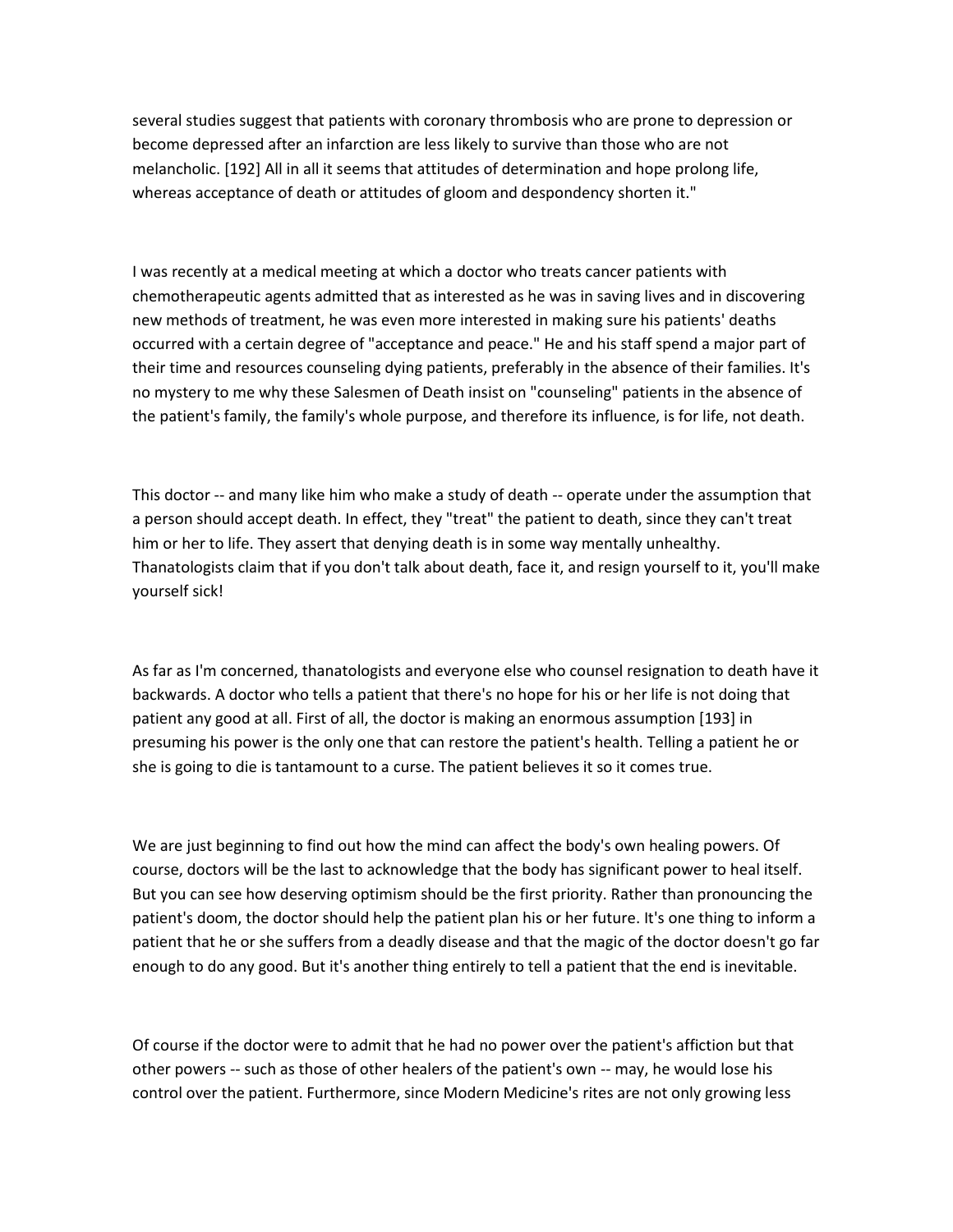and less successful but also more and more deadly, it makes good business sense to prepare the patient for the inevitable results of the doctor's work. Once death is accepted as "just another part of life," it can be given its proper place on the hospital menu.

Modern Medicine is now better geared for killing people than it is for healing them. You see this best at both ends of life, where life is more delicate and death is closer and easier to ascribe to "natural causes." It's becoming increasingly [194] dangerous, for instance; for a Mongoloid newborn with an intestinal obstruction to reside in a nursery. Though the obstruction is surgically correctable, there is an increasing likelihood that he will be deprived of care and allowed to die. The same goes for retarded children in state hospitals who are unfortunate enough to fall seriously ill.

At the other end of life, "undesirables" are allowed or even encouraged to die. Old people in nursing homes, despite the flowery advertisements accompanying these places, are put there to keep them out of "real" people's way. They're put there to die, and they generally take the hint. It doesn't take much to recognize a curse when it's directed at you.

Doctors actually encourage old people to get out of the way and die. Their attitudes towards old people and their problems amount to a sentence of long, slow death. Such phrases as "You'll just have to learn to live with it," and "What do you expect at your age?" tell the old person that his or her problems are to be expected. Consequently, old people expect them. And get them. Because the doctor doesn't admit that the problems usually associated with old age are not inevitable at all and that they can be prevented or dealt with naturally, the patient is wide open for the whole array of palliative -- and deadly -- drugs. In cultures not yet under the death swoon of Modern Medicine, people live to advanced age in full possession of their capacities. But Modern Medicine [195] renders old people incapable, and rather than prolonging their lives, it just makes dying longer and harder.

I've always believed that if you want to find out what a society's really all about, look at its mottoes and what it claims to prohibit. Look on a coin and you'll see "In God We Trust." Now if there's a society that trusts less in God than the United States, I haven't heard of it. The motto of the medical profession has always been "First Do No Harm." As we've already seen, that motto is respected more in the breach than anywhere else, but it serves a very useful purpose. The medical profession can hide a lot of atrocities under the guise of doing no harm.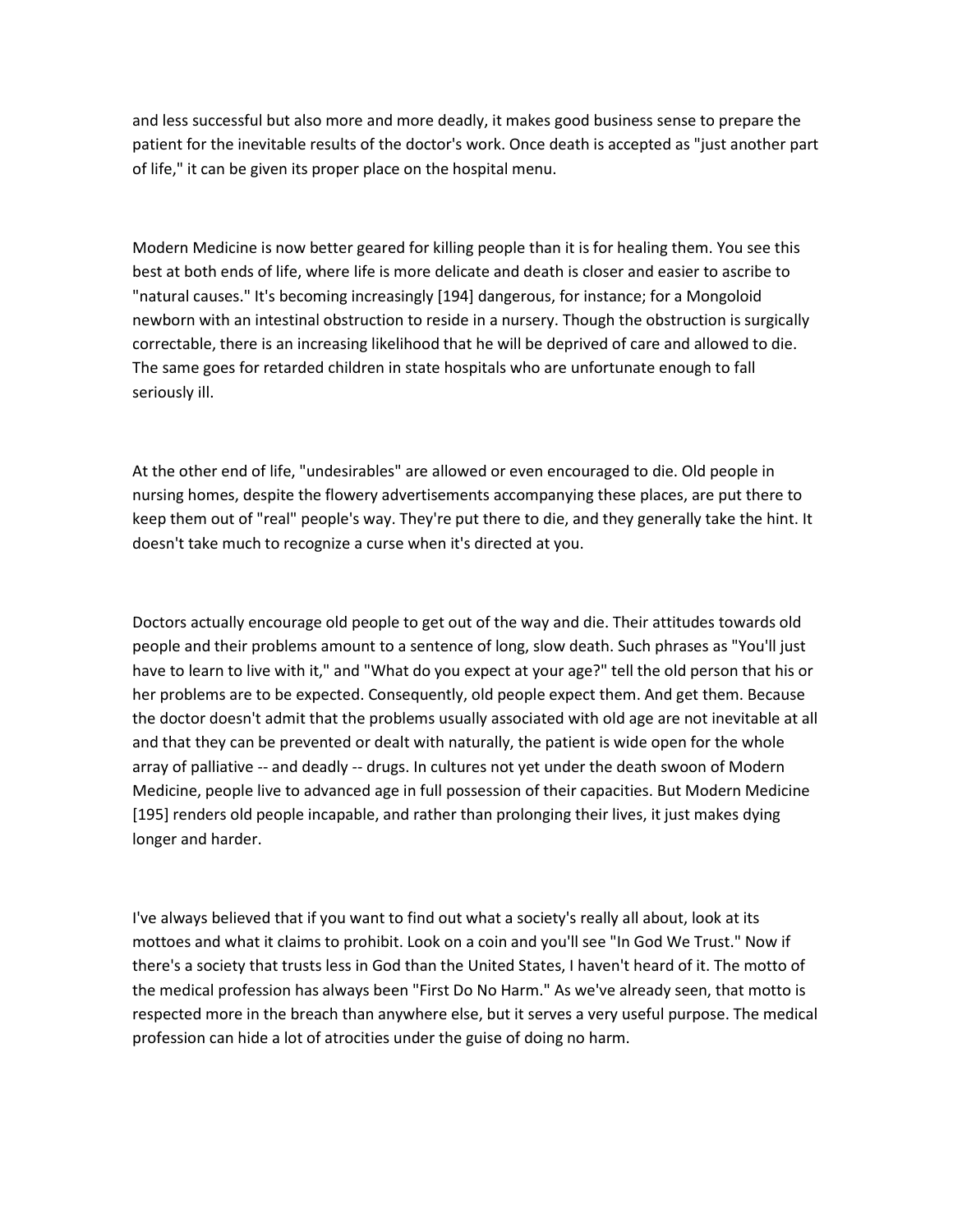The first thing to change when one cultural force overcomes another and takes over a society is language. When you control a people's way of describing things, you control their way of dealing with them.

We have a population "explosion," which makes a lot of babies sound ominous and harmful. We have pregnancy "planning" or pregnancy "termination" to make abortion sound clinically detached from life and death. We say "euthanasia" instead of "mercy killing," which somehow was too accurate a description even with the nice adjective. The most outrageous attempt to hide reality by changing vocabulary is the term "death with dignity." Now, death is all right under any circumstances as long as it's with "dignity." The funny thing is that in the [196] situations in which this term is most often employed, the act of "pulling the plug" removes all possibility of dignity from the event.

To me, all these death-oriented activities are frighteningly reminiscent of the Nazis. The medical profession in Germany drifted into these same activities prior to World War II. German doctors willingly got rid of "useless people" such as severely retarded and deformed children. Liberalized abortion and euthanasia were followed by the "death with dignity" of old people -- meaning they were allowed and encouraged to die. Later came the murder of gypsies; then the rounding up of anti-Nazis and Jews. The Nazis were fighting a Holy War, too.

As Modern Medicine's War on Life intensifies, hospitals are rapidly becoming unable to handle the overload. So we have to build "death centers" called -- again, using a very comfortable sounding word to hide the reality hospices. Death counselors are also moving into hospitals, which I've already identified as Temples of Doom, to prepare patients for the institution's major product. Of course, this is nothing if not good marketing strategy. What you have to do to sell anything is create a desire and an acceptance of your product. Since the product of Modern Medicine is death, we are "softened" to the idea of non-life first. Once we are alienated from our own instincts for life, accepting dehumanizing, dangerous procedures is easier. Finally, with only a purgatory [197] of drug-induced semi-life to look forward to, we welcome the salesman of death when they come to counsel us out of this world.

When that moment comes, the full attention of the Church is directed at your participation in the Central Mystery. Like the Catholic Mass, which celebrates the Resurrection, your death in the intensive care unit is the supreme sacrament. So sacred are the preliminary ceremonies that you are separated from your family, just as I'm sure sacrificial victims of earlier religions were kept apart from relatives who might interfere with the machinations of the priests. Instead of holding the hand of a family member, you're connected to the finest and most advanced electronic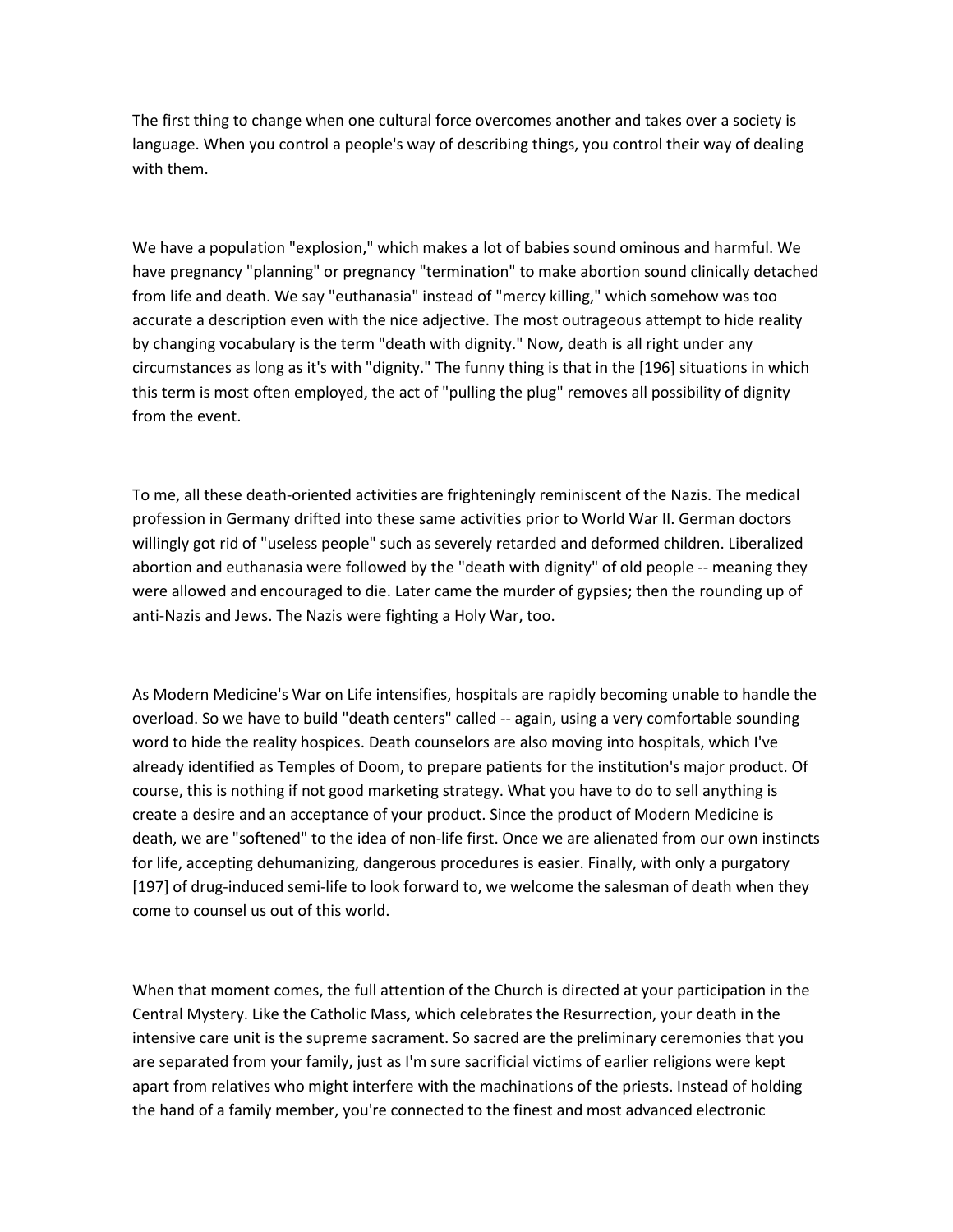gadgetry. At last, deep within the Temple's Holy of Holies, you fulfill the Promise and commune with the God of Modern Medicine.

When a new religion wants to discredit an old religion, it does so by blaming the problems of the people on the old gods. Modern Medicine says your disease is caused by a virus. Who created the virus? The old God. And so on. It's not you or we who are causing your disease, it's natural things such as viruses and bacteria and the tendency of cells to divide irregularly and heredity and .... The old God is responsible -- the God of Life.

Modern Medicine can free you from the bonds of the old God. Modern Medicine can give you a new God that can counterract all the pesky forms of life that get in the way, such [198] as bacteria, viruses, cells dividing out of control, inconvenient fetuses, deformed or retarded children, and old people.

Fortunately, the same natural processes that Modern Medicine attacks appear to have the weight of history on their side. If you examine the major religious groups that have survived the longest - the Jewish, Christian, Moslem and Oriental religions -- all have ethical systems which are not too different. They favor large families and respect of older generations by younger -- within limits, of course. All judge a society by its treatment of marginal groups such as premature babies, retarded children, and old people. They discourage non-procreative forms of sexual activity. Of course, there are differences among them, but not as formidable as their differences from religions that are death-oriented and which haven't survived. Ancient Greek and Roman religions favored population control, abortion, infanticide, killing of old people, homosexuality ard other nonprocreative forms of sex -- all in the name of quality of life.

Yet quality of life is very simply a function of quantity of life. The reason I'm interested in long life is that I hope to have many grandchildren. The quality of my life depends on how many grandchildren I get to see grow up. I want to live as long as I can. If I'm truly alive as long as I'm living, then the quality of my life will take care of itself. I won't need a gang of professionals around to counsel me on the quality of my life. [199] Of course, the professionals -- led by the doctors -- are aggressive in their intrusion into the quality and quantity of our lives. What we need to do is find doctors who are life-oriented, doctors who share our regard for life and who use their intelligence and skills to protect it.

That, unfortunately, may be the hardest job of all.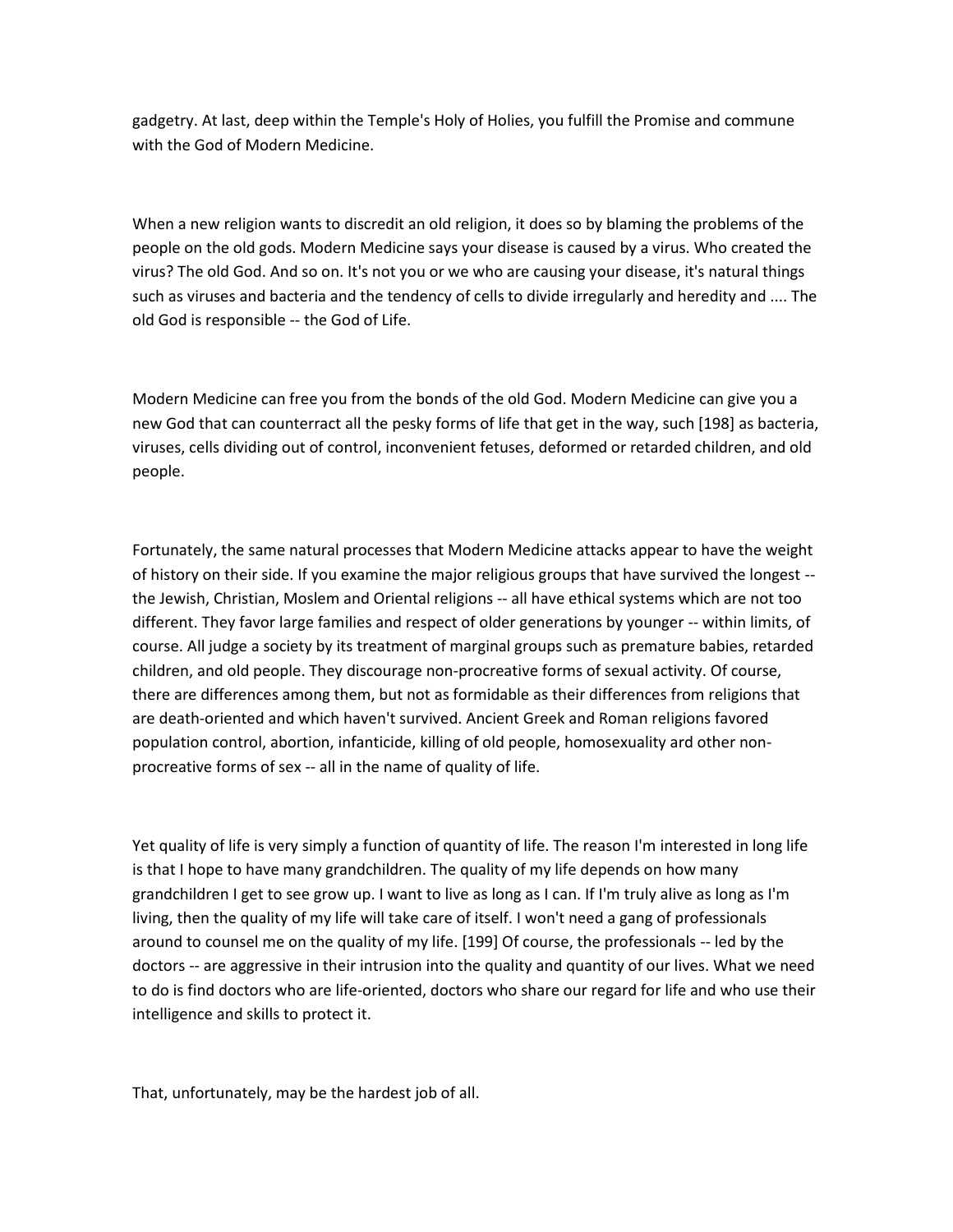Chapter 7 The Devil's Priests

I always laugh when someone from the American Medical Association or some other doctors' organization claims that doctors have no special powers over people. After I finish laughing, I always ask how many people can tell you to take off your clothes and you'll do it.

Because doctors are really the priests of the Church of Modern Medicine, most people don't deny them their extra influence over our lives. After all, most doctors are honest dedicated, intelligent, committed, healthy, educated, and capable, aren't they? The doctor is the rock upon which Modern Medicine's Church is built, isn't he?

Not by a long shot. Doctors are only human -- in the worst ways. You can't assume your [202] doctor is any of the nice things listed above, because doctors turn out to be dishonest, corrupt, unethical, sick, poorly educated, and downright stupid more often than the rest of society.

My favorite example of how doctors can be less intelligent than the situation calls for is a matter of public record. As part of the hearings before the Senate Health Subcommittee, Senator Edward Kennedy recalled a skiing injury to his shoulder, suffered when he was a young man. His father called in four specialists to examine the boy and recommend treatment. Three recommended surgery. The advice of the fourth doctor, who did not recommend surgery, was followed, however. He had just as many degrees as the others. The injury healed. Senator Kennedy's colleagues then proceeded to question Dr. Lawrence Weed, Professor of Medicine at the University of Vermont and originator of a highly popular patient record system for hospitals. Dr. Weed's reply was that the "senator's shoulder probably would have healed as satisfactorily if the 'operation had been performed."

When doctors are formally tested, the results are less than encouraging. In a recent test involving the prescribing of antibiotics, half of the doctors who voluntarily took the test scored sixty-eight percent or lower. We've already seen in the previous chapters how dangerous it is to have a doctor work on you. All of that danger doesn't necessarily derive from the inherent risks of the treatment itself. Doctors [203] simply botch some of those procedures. When I meet a doctor, I generally figure I'm meeting a person who is narrow-minded, prejudiced, and fairly incapable of reasoning and deliberation. Few of the doctors I meet prove my prediction wrong.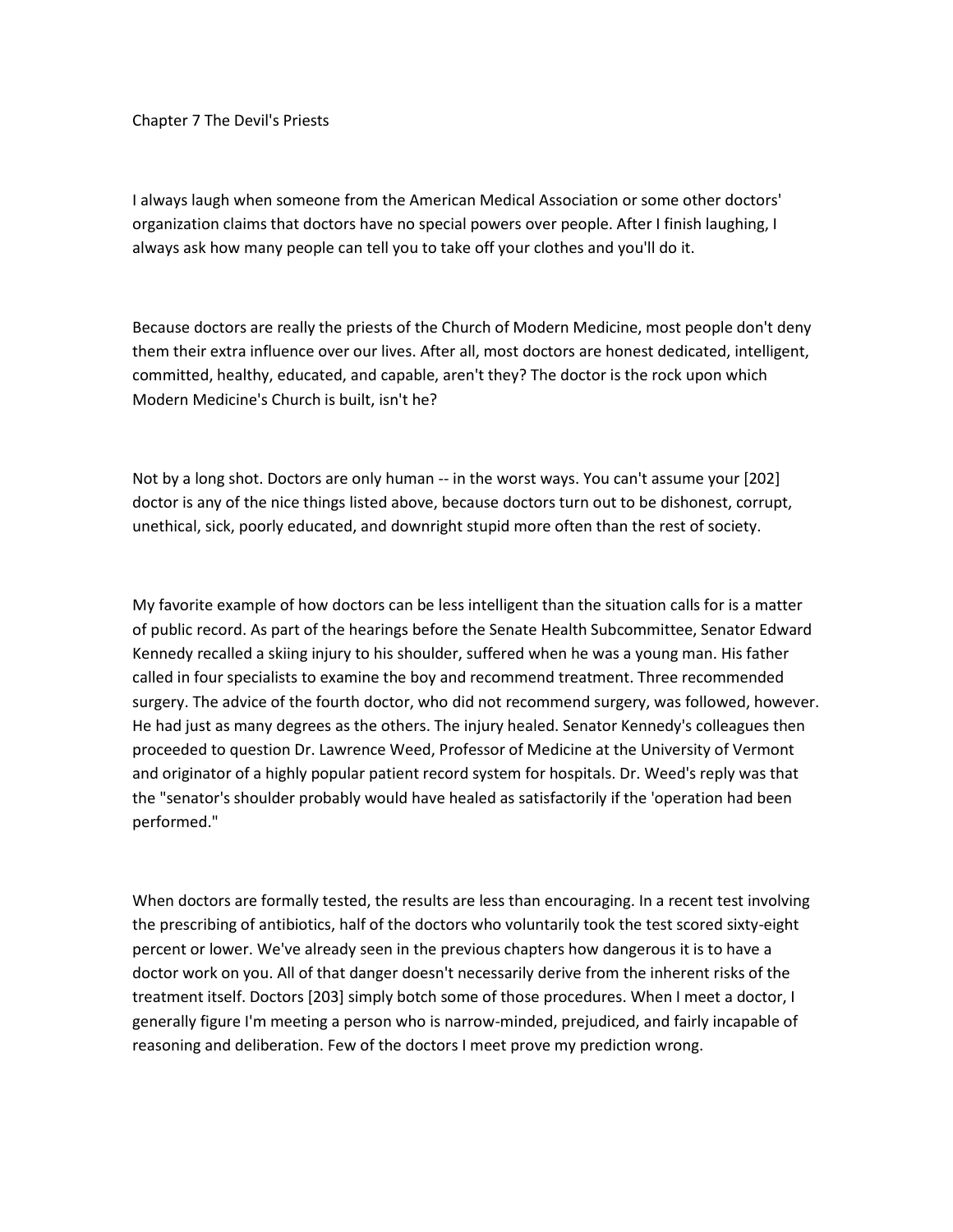Doctors can't be counted on to be entirely ethical, either. The dean of Harvard Medical School, Dr. Robert H. Ebert, and the dean of the Yale Medical School, Dr. Lewis Thomas, acted as paid consultants to the Squibb Corporation at the same time they were trying to persuade the Food and Drug Administration to lift the ban on Mysteclin, one of Squibb's biggest moneymakers. Dr. Ebert said that he "gave the best advice I could. These were honest opinions." But he also declined to specify the amount of the "modest retainer" Squibb Vice-President Norman R. Ritter admitted paying both him and Dr. Thomas. Dr. Ebert later became a paid director of the drug company and admitted to owning stock valued at \$15,000.

In 1972, Dr. Sariruel S. Epstein, then of Case-Western Reserve University, one of the world's authorities on chemical causes of cancer and birth defects, told the Senate Select Committee on Nutrition and Human Needs that "the National Academy of Sciences is riddled with confict of interest." He reported that panels that decide on crucial issues such as safety of food additives frequently are dominated by friends or direct associates of the interests that are supposed to be regulated. "In this country you [204] can buy the data you require to support your case,'he said.

Fraud in scientiffc research is commonplace enough to keep it off the front pages. The Food and Drug Administration has uncovered such niceties as overdosing and underdosing of patients, fabrication of records, and drug dumping when they investigate experimental drug trials. Of course, in these instances, doctors working for drug companies have as their goal producing results that will convince the FDA to approve the dnrg. Sometimes, with competition for grant money getting more and more fierce, doctors simply want to produce results that will keep the funding lines open. Since all the "good ol' boy" researchers are in the same boat, there seems to be a geat tolerance for sloppy experiments, unconfirmable results, and carelessness in interpreting results.

Dr. Ernest Borek, a University of Colorado microbiologist, said that "increasing amounts of faked data or, less flagrantly, data with body English put on them, make their way into scientific journals." Nobel Prize winner Salvadore E. Luria, a biologist at the Massachussetts Institute of Technology, said "I know of at least two cases in which highly respected scientists had to retract findings reported from their laboratories, because they discovered that these findings had been manufactured by one of their collaborators."

Another now classic example of fraud occurred in the Sloane-Kettering Insitute where investigator Dr. William Summerlin admitted [205] painting mice to make them look as though successful skin grafts had been done. A predecessor to Dr. Summerlin was Paul Kammerer, the Austrian geneticist, who early in the twentieth century was accused of injecting india ink into the foot of a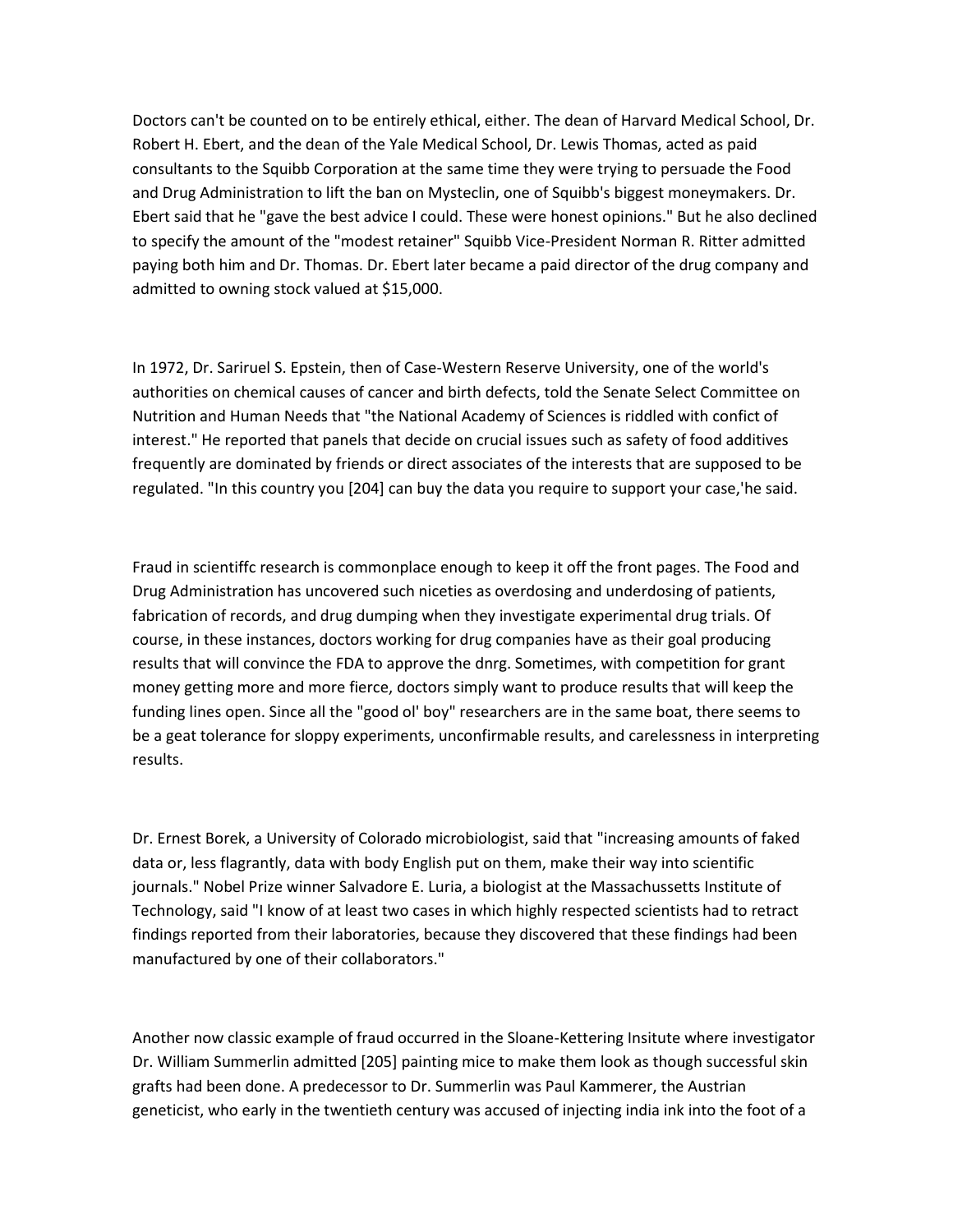toad in order to prove the Lamarchian theory of transmission of acquired traits. Kammerer shot himself, but the whole story implicating others appears in Authur Koestler's book, The Case of the Midwife Toad.

Dr. Richard W. Roberts, director of the National Bureau of Standards, said that "half or more of the numerical data published by scientists in their journal articles is unusable because there is no evidence that the researcher accurately measured what he thought he was measuring or no evidence that possible sources of error were eliminated or accounted for." Since it is almost impossible for the average reader of scientific journals to determine which half of the article is usable and which is not, you have to wonder whether the medical journals serve as avenues of communication or confusion.

One method of judging the validity of a scientific article is to examine the footnote for the source of funding. Drug companies' records regarding integrity of research are not sparkling enough to warrant much trust. Doctors have been shown not to be above fudging and even fabricating. research results when the stakes were high enough. Dr. Leroy Wolins, a psychologist at Iowa State University, had a student write to thirty-seven authors of scientific [206] reports asking for the raw data on which they based their conclusions. Of the thirty-two who replied, twenty-one said their data either had been lost or accidentally destroyed. Dr. Wolins analyzed seven sets of data that did come in and found errors in three significant enough to invalidate what had been passed off as scientific fact.

Of course, research fraud is nothing new. Cyril Burt, the late British psychologist who became famous for his claims that most human intelligence is determined by heredity, was exposed as a fraud by Leon Kamin, a Princeton psychologist. It seems that the "coworkers" responsible for Burt's research findings could not be found to have actually existed! There is even evidence that Gregor Mendel, father of the gene theory of heredity, may have doctored the results of his peabreeding experiments to make them conform more perfectly to his theory. Mendel's conclusions were correct but a statistical analysis of his published data shows that the odds were 10,000 to one against their having been obtained through experiments such as Mendel performed.

Doctors' unethical behavior is not limited to the medical business. A doctor whose name is practically synonymous with the development of a major surgical procedure was convicted of five counts of income tax evasion for omitting more than \$250,000 from his tax returns for 1964 through 1968. A few years ago the chairman of the Board of the American Medical Association was indicted, convicted, and sentenced [207] to eighteen months in jail after pleading guilty to participating in a conspiracy to misuse \$1.8 million in bank funds. According to the FBI, he and his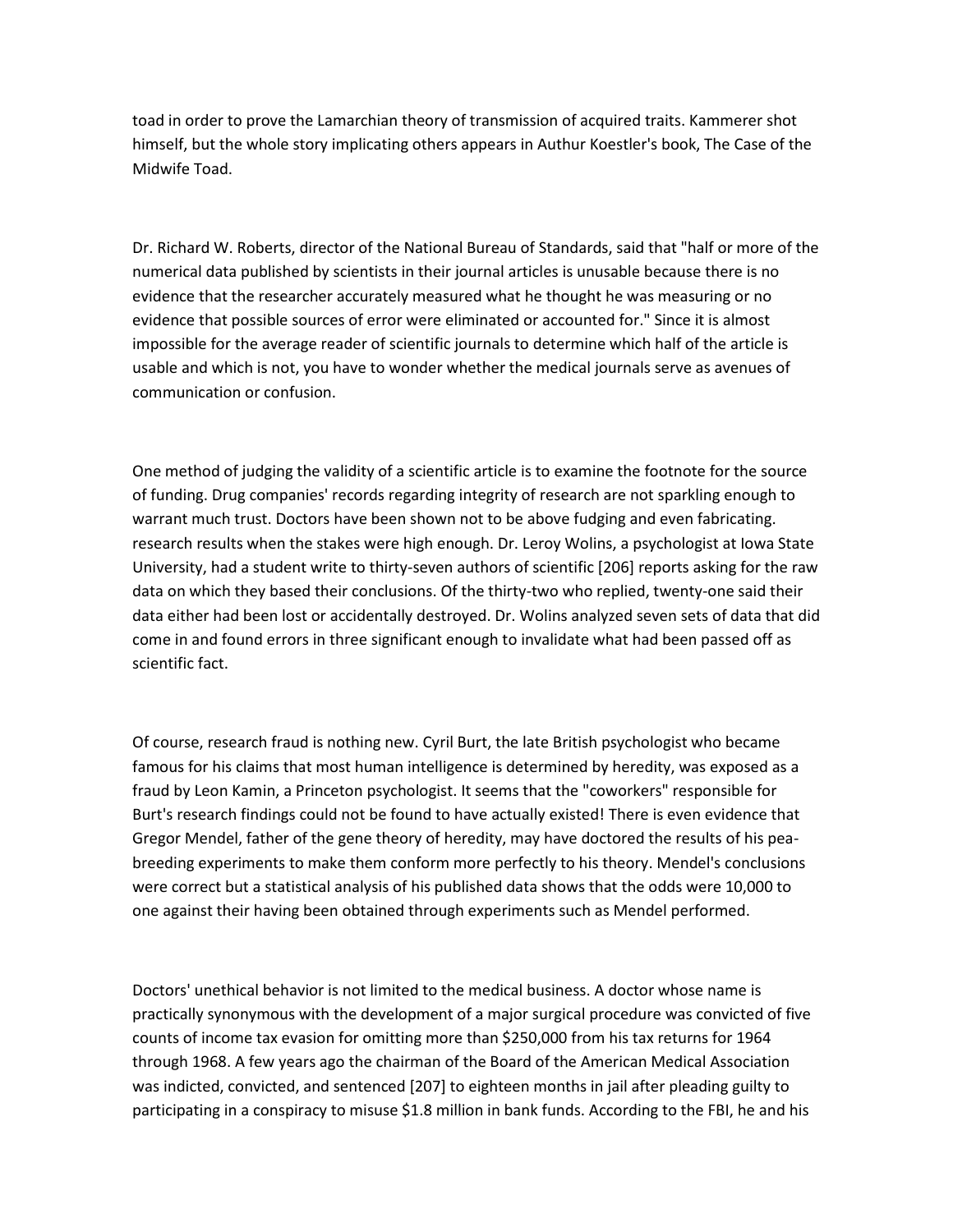codefendants had conspired to obtain unsound indirect loans for their own interest ... paying bank funds on checks which had insufficient funds to back them ... and defrauding the government ...."

Keep in mind that these shenanigans are going on at the highest levels of the medical profession. If this kind of dishonesty, fraud, and thievery is going on among the bishops and cardinals of Modern Medicine at Yale and Harvard and the National Academy of Sciences and the AMA, imagine what is going on among the parish priests at the other medical schools and medical societies!

Perhaps the most telling characteristic of the profession that is supposed to deliver health care is that doctors, as a group, appear to be sicker than the rest of society. Conservative counts peg the number of psychiatrically disturbed physicians in the U.S. at 17,000 or one in twenty, the number of alcoholics at more than 30,000, and the number of narcotics addicts at 3,500 or one percent. A thirty-year study comparing doctors with professionals of similar socio-economic and intellectual status found that by the end of the study nearly half the doctors were divorced or unhappily married, more than a third used drugs such as amphetamines, barbiturates, or other narcotics, and a third had suffered emotional problems severe enough to require at least ten trips to a [208] psychiatrist. The control group of non-doctors didn't fare nearly as badly.

Doctors are from thirty to one hundred times more likely than lay people to abuse narcotics, depending on the particular drug. At a semiannual meeting of the American Medical Association in 1972, surveys cited showed that nearly two percent of the doctors practicing in Oregon and Arizona had been disciplined by state licensing authorities for drug abuse. An even larger percentage got into trouble for excessive drinking. Even the AMA admits that one and one-half percent of the doctors in the United States abuse drugs. Various reform and rehabilitation measures over the years have not changed these percentages. Keep in mind that these figures represent only the identified cases. In lllinois, for example, Dr. James West, chairman of the Illinois Medical Society's Panel for the Impaired Physician, reported that four percent rather than two percent of Illinois doctors are narcotics addicts! He further estimated that eleven-and-one-half percent were alcoholics -- one in nine.

Suicide accounts for more deaths among doctors than car and plane crashes, drownings, and homicides combined. Doctors' suicide rate is twice the average for all white Americans. Every year, about 100 doctors commit suicide, a number equal to the graduating class of the average medical school. Furthermore, the suicide rate among female physicians is nearly four times higher than that for other women over age twenty-five.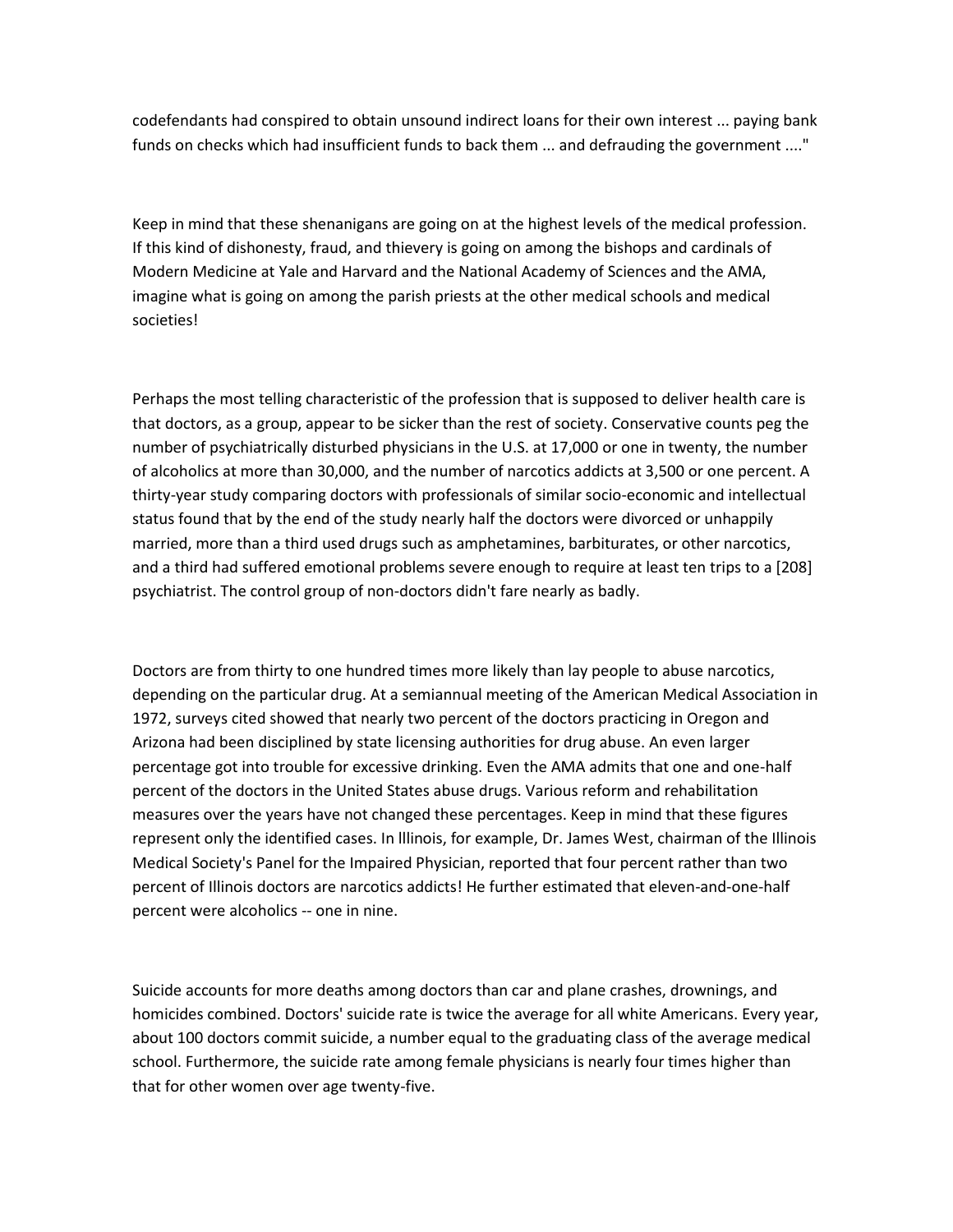[209] Apologists for the medical profession cite several reasons for doctors' high rate of sickness.The drugs are easily available to them; they must work long hours under severe stress; their background and psychological makeup predisposes them to stretech their powers to the limits; and their patients and the community make excessive demands on them. Of course, whether or not you accept these reasons, they don't explain away the fact that doctors are a very sick group of people.

Nonetheless, I prefer to look for more reasons. Fraud and corruption in the research process comes as no surprise to anyone who witnesses the lengths to which drug and formula companies go to lure doctors to their way of thinking. Free dinners, cocktails, conventions, and subsidized research fellowships still are only superficial explanations. When you examine the psychological and moral climate of Modern Medicine, you begin to get closer to understand why doctors are so unhealthy.

Medical politics, for example, is a cutthroatpower game of the most primitive sort. I much prefer political politics, because there you have the art of the possible, which means you have to compromise. Medical politics is the art of sheer power. There is no compromise: you go right for the jugular vein before your own is torn out. There is no room for compromise because churches never compromise on canon law. Instead of a relatively open process in which people with different interests get together to try to get the most out of the situation [210] that they can, in medical politics there is a rigid authoritarian power structure which can be moved only through winner-take-all power plays. Historically, doctors who have dared to change things significantly have been ostracized and have had to sacrifice their careers in order to hold to their ideas. Few doctors are willing to do either.

Another reason why doctors are less prone to compromise is because doctors tend to restrict their friendships to other doctors. Close friendships between doctors and non-doctors are nowhere near as frequent as among other professions. Consequently, doctors rarily have to defend their opinions among people who don't share their background and who might offer a different point of view. Doctors can develop their philosoply in relative privacy, foray at intervals into the public scene to promote these ideas, and then rapidly retreat to the security of other doctors who support the views of the in-group. This luxury is not available to others in influential positions in public life.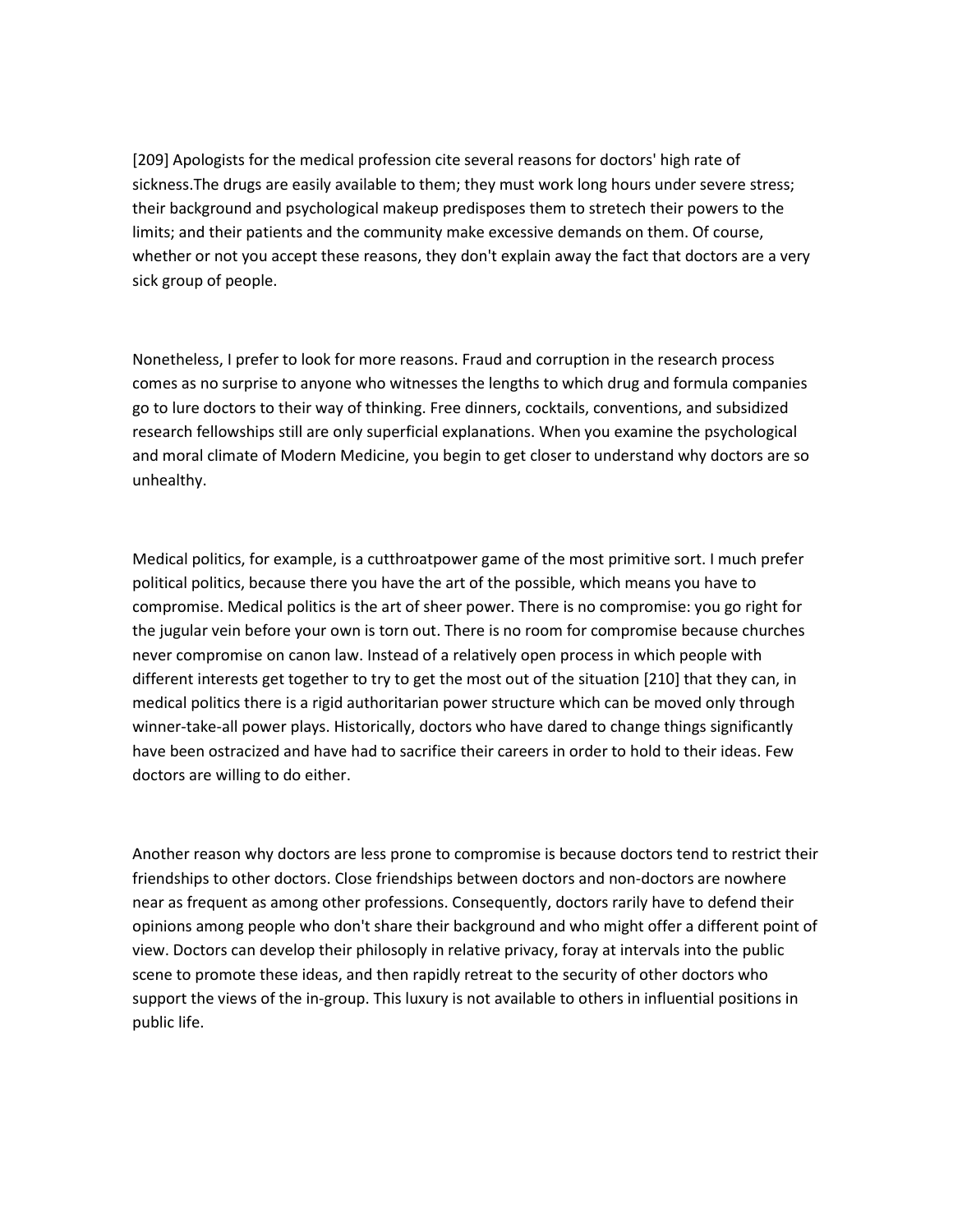Of course, doctors do see their patients. But they don't see them as people. The doctor-patient relationship is more like that between the master and the slave, since the doctor depends on the complete submission of the patient. In this kind of climate, ideas can hardly be interchanged with any hope of the doctor's being affected. Professional detachment boils down to the doctor rendering the entire relationship devoid of human influences or values. Doctors [211] rarely rub elbows with non-doctors in any other posture but the professional.

Furthermore, since the doctor's ambitions project him into the upper classes, that's where his sympathies lie. Doctors identify with the upper class and beyond, even. They view themselves as the true elite class in society. The doctor's lifestyle and professional behavior encourage autocratic thinking, so his conservative politics and economics are predictable. Most doctors are white, male, and rich -- hardly in a position to relate effectively with the poor, the non-white, and females. Even doctors who come from these groups rarely return to serve and "be with" them. They, too, become white, male, and rich for all practical purposes and treat their fellows with all the paternalistic contempt other doctors do.

When asked where doctors learn these bad habits, I used to reply that doctors learned them in medical school. Now I realize they learn them much earlier than that. By the time they get to premedical training, they've picked up the cheating, the competition, the vying for position -- all the tricks they know they need if they want to get into medical school. After all, our university system is modeled after the medical schools, and our high schools are modeled after our universities.

The admissions tests and policies of medical schools virtually guarantee that the students who get in will make poor doctors. The quantitative tests, the Medical College Admission [212] Test, and the reliance on grade point averages funnel through a certain type of personality who is unable and unwilling to communicate with people. Those who are chosen are the ones most subject to the authoritarian influences of the priests of Modern Medicine. They have the compulsion to succeed, but not the will or the integrity to rebel. The hierarchy in control wants students who will go through school passively and ask only those questions the professors can answer comfortably. That usually means they want only one question at a time. One of the things I advise my students to do in order to survive medical school is to ask one question but never ask two.

Medical school does its best to turn smart students stupid, honest students corrupt and healthy students sick. It isn't very hard to turn a smart student into a stupid one. First of all, the admissions people make sure the professors will get weak-willed, authority-abiding students to work on. Then they give them a curriculum that is absolutely meaningless as far as healing or health are concerned. The best medical educators themselves say that the half-life of medical education is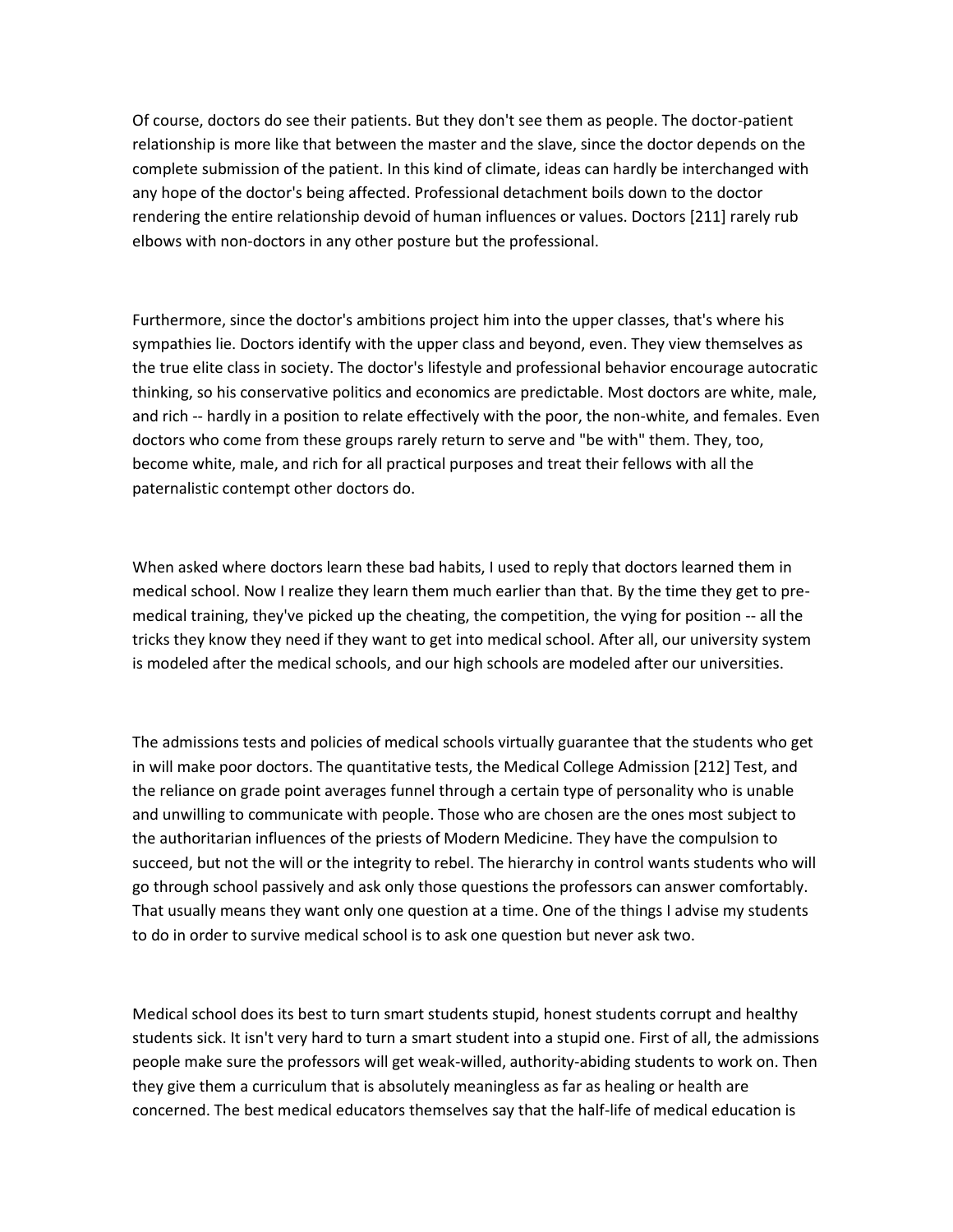four years. In four years half of what a medical student has learned is wrong. Within four years of that, half again is wrong, and so on. The only problem is that the students aren't told which half is wrong. They're forced to learn it all. Supervision can be very close. There is no school in the country where the student-teacher ratio is as low as it is in medical school. During the last [213] couple of years of medical school, you frequently find classes of only two or three students to one doctor. That doctor has tremendous influence over those students, through both his proximity and his life-and-death power over their careers.

Medical students are further softened up by being maliciously fatigued. The way to weaken a person's will in order to mold him to suit your purposes is to make him work hard, especially at night, and never give him a chance to recover. You teach the rat to race. The result is a person too weak to resist the most debilitating instrument medical school uses on its students: fear.

If I had to characterize doctors, I would say their major psychological attribute is fear. They have a drive to achieve security-plus that's never satisfied because of all the fear that's drummed into them in medical school: fear of failure, fear of missing a diagnosis, fear of malpractice, fear of remarks by their peers, fear that they'll have to find honest work. There was a movie some time ago that opened with a marathon dance contest. After a certain length of time all the contestants were eliminated except one. Everybody had to fail except the winner. That's what medical school has become. Since everybody can't win, everybody suffers from a loss of self esteem. Everybody comes out of medical school feeling bad.

Doctors are given one reward for swallowing the fear pill so willingly and for sacrificing the healing instincts and human emotions that [214] might help their practice: arrogance. To hide their fear, they're taught to adopt the authoritarian attitude and demeanor of their professors. With all this pushing at one end and pulling at the other, it's no wonder that doctors are the major sources of illness in our society. The process that begins with cheating on a biology exam by moving the microscope slide so that the next student views the wrong specimen, that continues with dropping sugar into a urine sample to change the results for those who follow, with hiring others to write papers and take exams, and with "dry labbing" experiments by fabricating results, ends with falsifying research reports in order to get a drug approved. What begins with fear and fatigue over exams and grades ends with a drug or alcohol problem. And what begins with arrogance towards others ends up as a doctor prescribing deadly procedures with little regard for the life and health of the patient.

My advice to medical students is always to get out as soon as possible and as easily as possible. The first two years of medical school are survivable because the students are relatively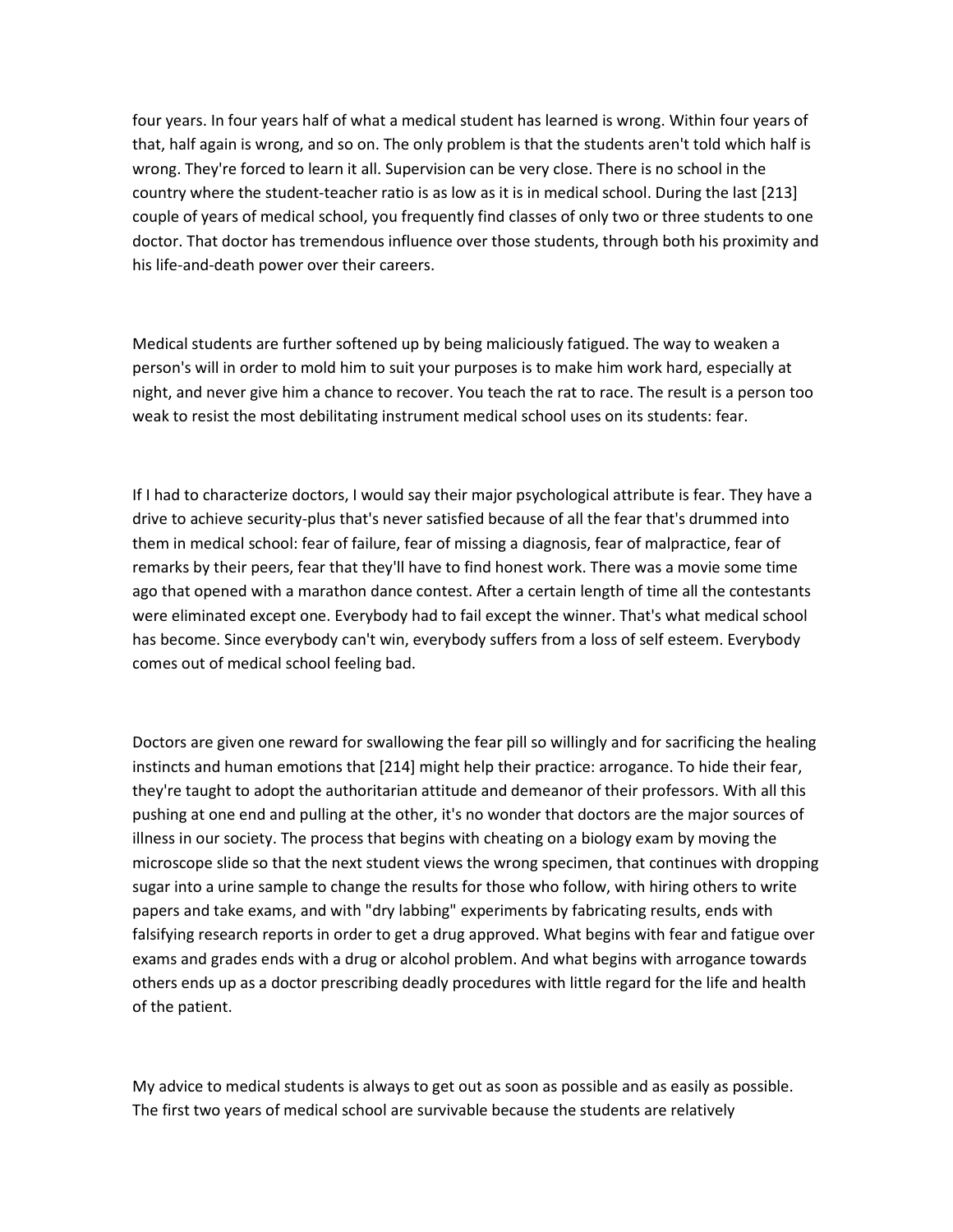anonymous. The student should try his or her best to remain so, since if the professors don't know him they can't get to him. The last two years are more personal, but the student has more time off to recover from the assaults. If a student simply does enough work to pass and doesn't get all wrapped up in the roller derby mentality, he or she can make it to the finish line relatively unscathed. Then, as soon [215] as the student is eligible for a state license I advise him to quit. Forget residency and specialty training because there the professionals have the student day and night, and he can really be brainwashed. That's when the real making of the Devil's priests occurs.

Doctors are only human. But so are the rest of us, and sometimes we need the services of all-toohuman doctors. Because the doctor-priest acts as a mediator or a conduit between the individual and the powerful forces the individual feels he cannot face alone, a faulty conduit can result in some very powerful energy flowing into the wrong places. For example, when doctors are compared with other people in evaluating retarded and other handicapped persons, those who always give the most dismal predictions and the lowest evaluations are the doctors. Nurses are next lowest, followed by psychologists. The group that always gives the most optimistic evaluation is the parents. When I'm faced with a doctor who tells me a child can't do certain things and parents who tell me that the can do them, I always listen to the parents. I really don't care which group is right or wrong. It's the attitude that counts. Whatever attitude is reinforced and encouraged will prove true. I know doctors are prejudiced against cripples and retarded people because of their education -- which teaches that anyone who is handicapped is a failure and is better off dead -- so I can protect my patients and myself against the doctors' self-fulfilling prophecies of doom.

[216] Yet doctors continue to get away with their attitude and their self-serving practices. Even though doctors derive a great deal of their economic status and power from insurance companies, the doctors are in control. So much in control, in fact, that insurance companies generally act against their own interests when the choice is that or weaken the power of doctors. Blue Cross and Blue Shield and other insurers logically should be searching for methods of decreasing unnecessary utilization of medical services. Occasionally, we see half- hearted attempts in this direction, such as the flurry of rules requiring second opinions before elective surgery or the everyso-often policy of discontinuing reimbursement for procedures long fallen into oblivion. These efforts are more window dressing than anything else. They are introduced with considerable fanfare, rapidly generate a groundswell of controversy, and then quietly slip away. Regardless of how well-intentioned they are, they still address themselves only to the peripheral aspects of medical care and not to the areas where real money is to be saved. If insurance companies really wanted to cut costs, they would promote reimbursement for a wide range of simpler, more effective, cheaper procedures such as home birth. And they would allow reimbursement for measures that restore and maintain health without drugs or surgery -- such as diet therapy and exercise.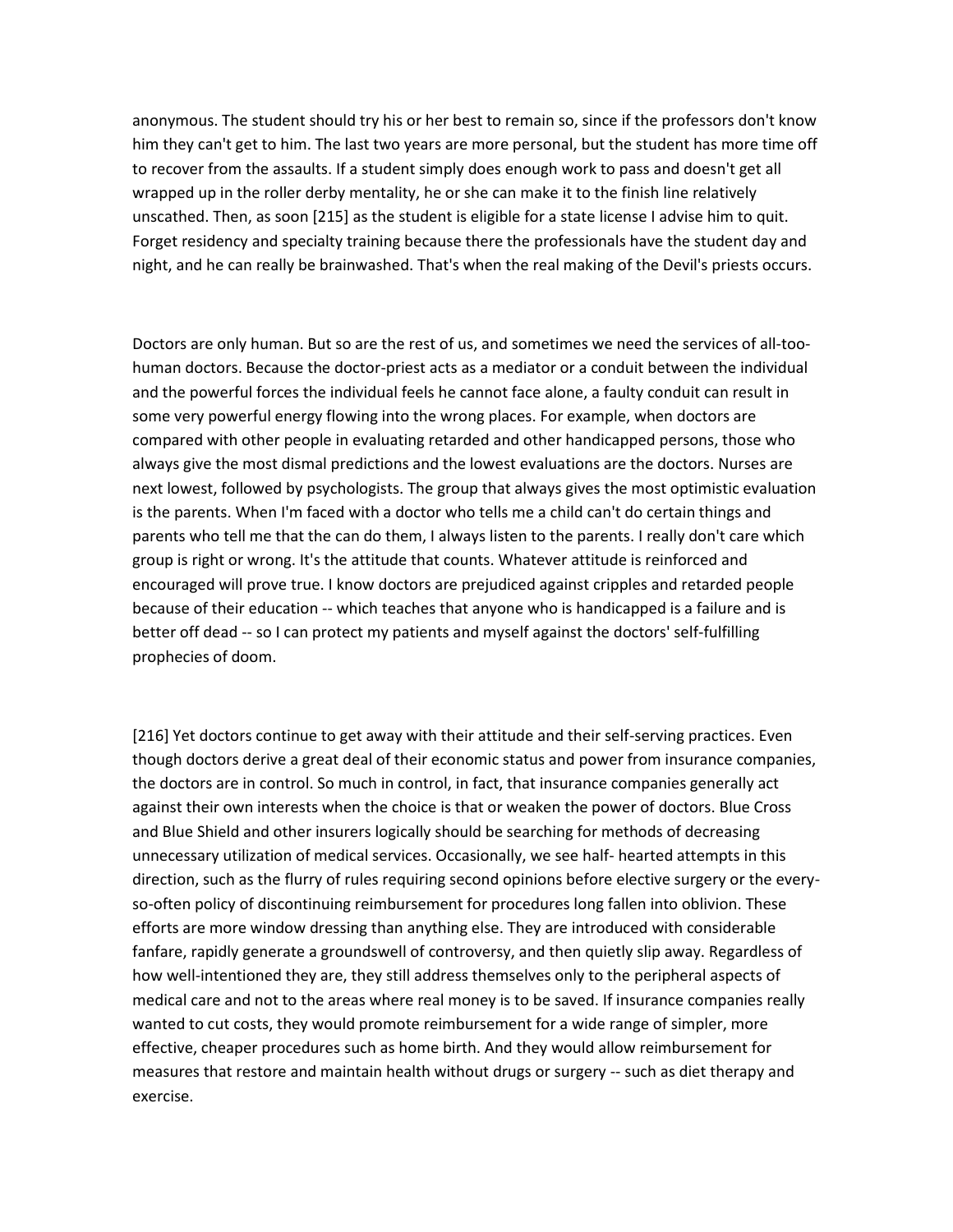One of the most fascinating statistics I've ever run across is one that was reported by the [217] Medical Economics Company, the publishers of the Physician's Desk Reference. Among other questions, they asked a representative sampling of more than 1,700 people, "If you learned that your doctor had lost a malpractice suit, would it alter your opinion of him?" What amazes me is that seventy-seven percent of the people said No!

Now I don't really know if that means that people expect their doctors to commit malpractice or if they don't care whether he does or not!

I do know that the insurance companies are bamboozled by the doctors into spending more money than they have to. I also know that only about seventy doctors lose their licenses every year dispite all the obvious corruption, sickness, and dangerous malpractice. Here we come to one of the truly wondrous mysteries of Modern Medicine. Despite (or because of?) all that fear and competition among medical students, doctors are extremely reluctant to report incompetent work or behavior on the part of their colleagues. If a hospital, for example, discovers malpractice by one of its doctors, the most that will habpen is the doctor will be asked to resign. He won't be reported to state medical authorities. When he seeks employment elsewhere, the hospital will most likely give him a shining recommendation.

When the famous Marcus twin-brother team of gynecologists were found dead of narcotics withdrawal during the summer of 1975, then news that the doctors were addicts came as a [218] surprise to everyone but their colleagues. When the brothers' "problems" were noticed the year before by the hospital staff, the twins were asked to take a leave of absence to seek medical care. When they returned to New York Hospital-Cornell Medical Center, they were watched for signs that they had improved. They had not. Were they then whisked off the staff and kept out of touch with patients before anyone was seriously harmed? Were they reported to state licensing authorities? No. They were told in May that as of July l, they would not be allowed to work in the hospital. They were found to have died within days after they lost the privilege to admit patients to the hospital.

Another favorite example of doctors allowing their colleagues to commit mayhem on unsuspecting patients occurred in New Mexico. A surgeon tied off the wrong duct in a gall bladder operation and the patient dies. Although the error was discovered at autopsy, the doctor was not disciplined. Apparently. he wasn't taught the right way to do the operation, because a few months later he performed it again, wrong -- and another patient died. Again, no punishment and no surgery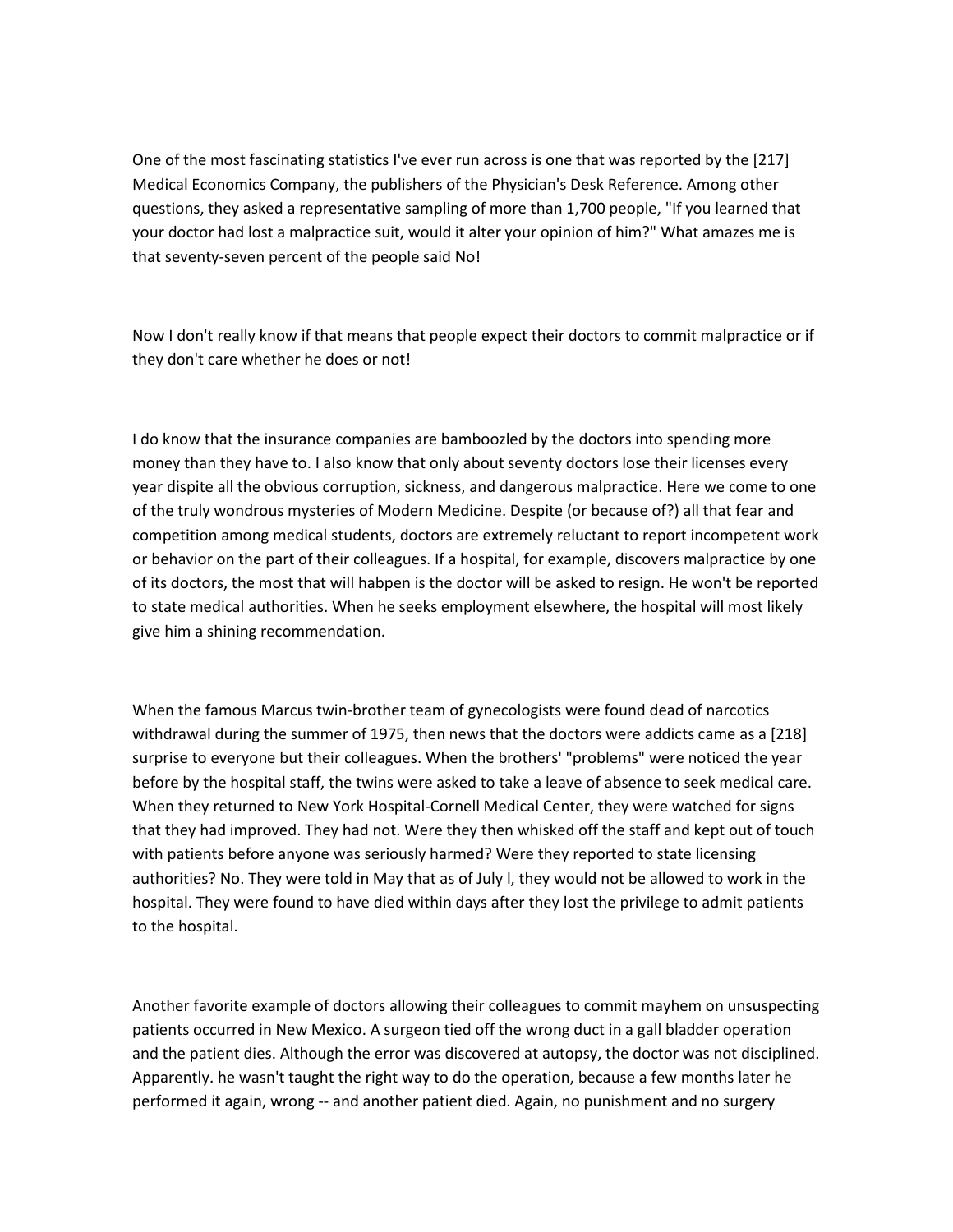lesson. Only after the doctor performed the operation a third time and killed another person was there an investigation resulting in the loss of his license.

If I had to answer the question of why doctors are so reluctant to report negligence in the practice of their colleagues yet so cutthroat [219] when it comes to medical politics and medical school competition, I go back to the basic emotions engendered in medical school: fear and arrogance. The resentment doctors are taught to feel for each other as students is transferred to the patients when the doctor finally gets into his own practice. Other doctors are no longer the enemy as long as they don't threaten to rock the status quo through politics or research which doesn't follow the party line. Furthermore, the old fear of failure never goes away, and since the patient is the primary threat to security -- by presenting a problem which must be solved, much like a medical school test -- any mistake by a single doctor threatens the security of all doctors by chalking one up for the other side. Arrogance on the part of any professional group is always directed at the outsiders that the group fears most -- never at the members of the same profession.

Obviously, doctors get away with more arrogance than any other professional group. If Modern Medicine weren't a religion, and if doctors weren't the priests of that religion, they wouldn't get away with anywhere near so much. Doctors get away with substantially more than priests of other religions, because of the peculiarly corrupt nature of Modern Medicine.

All religions promote and relieve guilt. To the extent that a religion is able to encourage useful behavior bv promoting guilt and relieving it, that religion is "good." A religion which [220] promotes too much guilt and relieves too little, or which encourages the wrong kind of behavior - behavior which will not result in the improvement of the welfare of the faithful -- is a "bad" religion. An example of how a religion promotes and relieves guilt is the almost universal proscription against adultery. Obviously, if religions didn't try to make people feel that adultery was "wrong" and encourage them to feel guilty about it, more and more people would do it and necessary social structures would weaken. People wouldn't know who their parents were, property could not be orderly transferred from generation to generation, and venereal disease could threaten the existence of an especially energetic culture.

Doctors are so powerful precisely because they have, as priests of the Church of Modern Medicine, removed all the old guilts. Modern Medicine invalidates the old guilts which strangely enough held people to their old religions. Nothing is a "sin" anymore, because if there is a physical consequence, the doctor has the power to fix you up. If you get pregnant, the doctor can perform an abortion. If you get venereal disease, the doctor can give you penicillin. If you are gluttonous and damage your heart, the doctor can give you a coronary bypass. If you suffer from emotional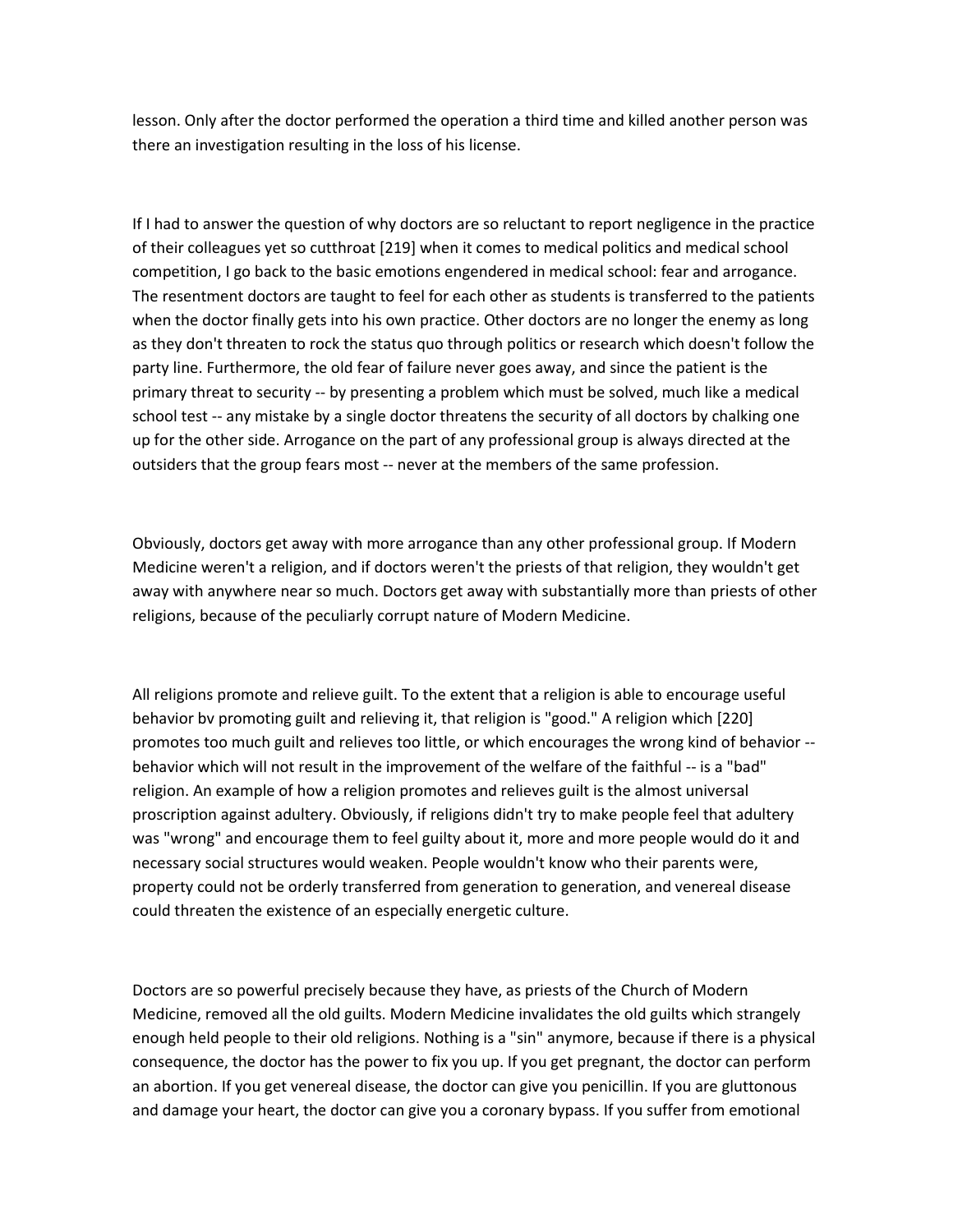problems, the doctor has Valium, Librium, and other narcotics to help you get by without caring, or feeling. If those don't work, there are plenty of psychiatrists.

There is one "sin" that Modern Medicine [221] will make you feel guilty about: not going to the doctor. That's OK, because the doctor is the priest, who takes away every other guilt. How much harm can there be in guilt that drives you to the doctor every time you feel sick?

The doctor-priest gets away with a lot because he can claim to be up against the very Forces of Evil. When a priest is in a touchy situation and the probability for success is dismal, he escapes blame by saying that he's up against the Devil. The doctor-priest does the same thing. When the prognosis is not good, he retreats into his mortality and admits that he's only a man up against the Devil. Then, if he wins, he's a hero. If he loses, he's a defeated hero -- but still a hero. Never is he seen in his true light -- as the agent of the Devil.

The doctor never loses, though he plays both sides against the middle and takes bigger risks than necessary. That's because he has succeeded in identifying his rituals as sacred and potent regardless of their real efficacy. He uses his holiest implements to raise the ante and make the game more ominous than it really needs to be. If a mother comes into the hospital with her baby in the breech position and the fetal monitor says the baby is in distress, the doctor loses no time in declaring it a life and death situation -- which, indeed, it becomes once he starts to perform a Caesarean-section delivery. Biologically, the doctor knows the C-section is dangerous. But the game is no longer being played by biological rules. It's a [222] religious game, a ceremony, and the priest calls the shots. If mother and child survive, the priest is a hero. If they die, well.. it was a lifeand-death situation anyway.

The doctor never loses: only the patients lose. The adage that a doctor buries his mistakes still applies. We used to refer mistakenly to doctors as airplane pilots. If the plane goes down, the pilot goes down with it. But the doctor never goes down with the patient.

Doctors also escape blame by claiming that their failures are caused by their successes. If you point out, for example, that a disproportionate number of premature babies seem to be turning up blind in premie nurseries, the doctor will say that it's the price you have to pay. "Gee, we managed to save these little 1- and 2-pound babies. Of course they all end up blind and deformed. They'd be dead if we didn't save them." Doctors use the same excuse with the problem of diabetic blindness. The reason we have so much diabetic blindness, they say, is because we have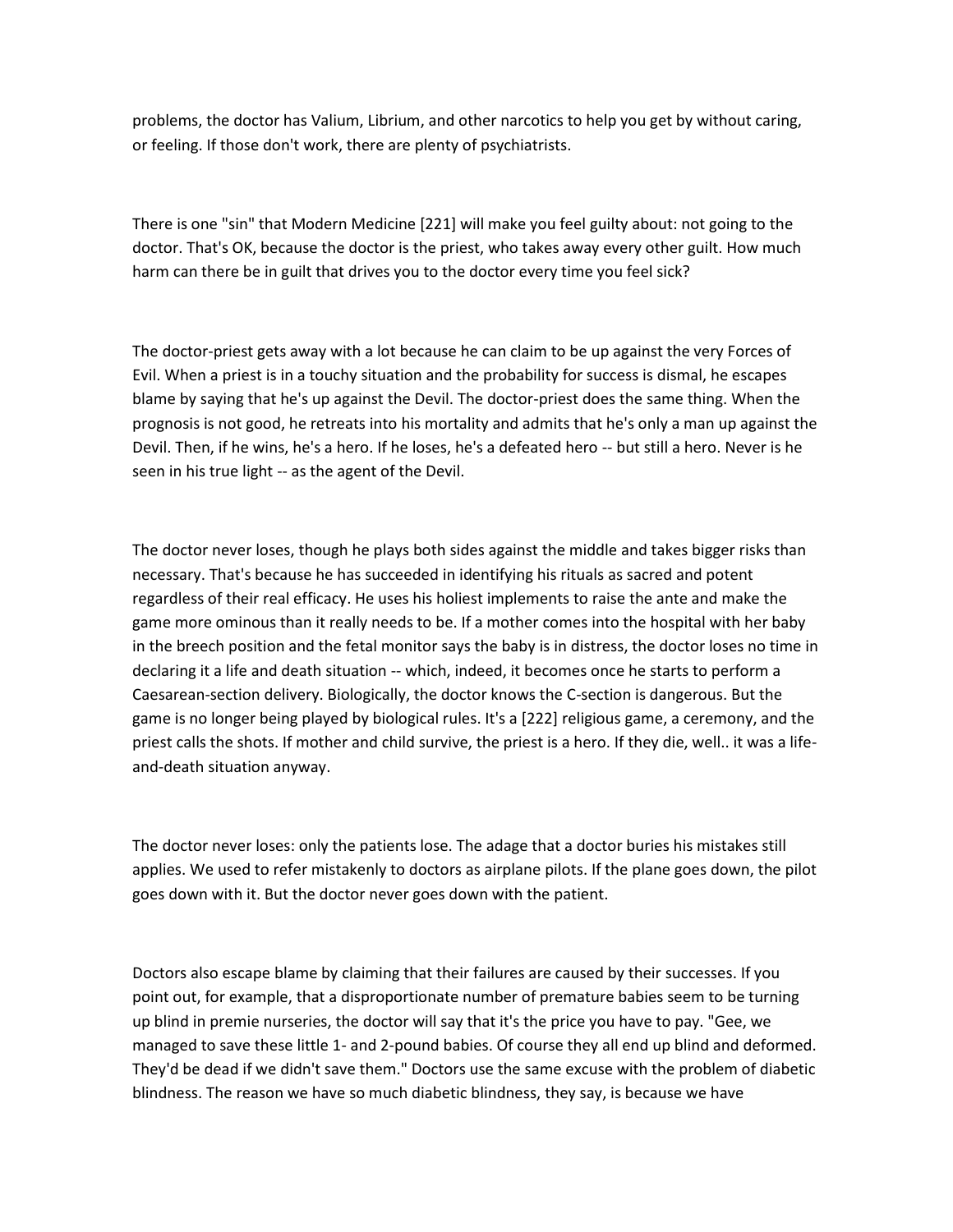succeeded in keeping so many diabetics alive longer. Doctors wiil use this "we managed to keep them alive longer" excuse for every disease they have trouble treating successfully -- which includes all the major causes of nonaccidental death. They absolutely ignore the biological death. They absolutely ignore the biological facts that creep in and point the finger at Modern Medicine's mismanagement of both health and disease. Doctors even manage to get away with blaming their own disease on their successes. When you point to the large numbers of [223] dishonest, unhappy, and just plain sick doctors, the excuse usually runs something like this: "The reason for the psychological disability is our tendency to be compulsive, perfectionistic, easily given to a sense of guilt if our clinical efforts fail." A president of the American Medical Associaton offered that one.

Doctors protect themselves further through the sacred language of the priest. A religion must have a sacred language to separate the discourse of the priesthood from the lowly banter of the masses. After all, the priests are on speaking terms with the powers that keep the universe on course. We can't have just anyone listening in. Sacred language of doctors is no different from jargon developed by any elitist group. Its main function is to keep outsiders ignorant. If you could understand everything your doctor was saying to you and to other doctors, his power over you would be diminished. So when you get sick because of the generally filthy conditions in the hospital, he'll call your lnfection nosocomial. That way, you'll not only not get angry at the hospital, but you'll feel privileged to have such a distinguished sounding disease. And too scared to get mad.

Doctors use their semantic privileges to make you feel stupid and convince you that they are genuinely privy to powers that you'd better not mess with. As long as their rituals are mysterious, as long as they don't have to justify them biologically, they can get away with anything. They're not even subject to the [224] laws of logic. Doctors will, for example, justify coronary bypasses by saying that everyone who has one feels better. But if you ask to be treated for cancer with laetrile because everyone you know who has been treated with it feels better, your doctor will tell you that it hasn't been scientifically proved effective.

Semantic isolation also serves to disenfranchise the individual from the healing process. Since the patient has no hope of knowing what's going on, let alone assisting, why allow him or her any part in the process at all? The patient gets in the way of the ritual, so get the patient out of the way. That's one reason why doctors aren't interested in helping patients maintain their health. To do that, they'd have to inform them rather than work on them. Doctors aren't going to share information, because that means sharing power.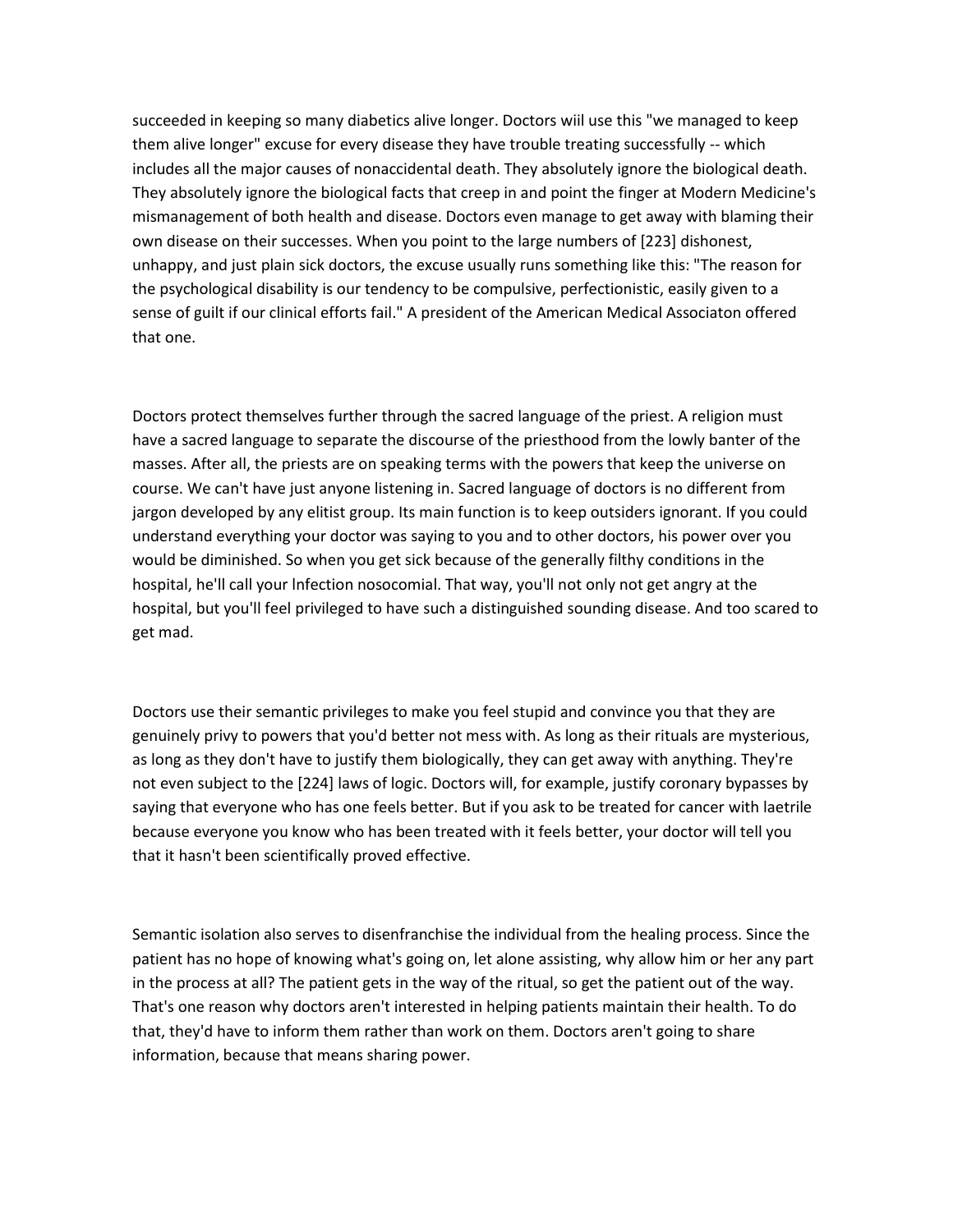To back them up, doctors have an enormous tonnage of technological gadgets which proliferates alarmingly. First of all, the patient must stand in awe of the array of machinery the doctor assembles to attack his problem. How could any single person -- other than the doctor, who has the power -- hope to control such forces? Also, the electronic wizardry adds weight to the doctor's claim that he "did everything he could." If it's just a doctor standing there with a black bag, "all that he could" doesn't mean very much. But if the doctor throws the switches on \$4 million worth of machinery that fills three rooms, that means he did "all that he could" and then some!

[225] Typical of any developed religion, the ceremonial objects in which the most power is concentrated reside in the Temple. The higher the status of the temple, the more machinery within the walls. When you get to the cathedrals and the little "Vaticans" of Modern Medicine, you are up against priests who have the weight of infallibility behind them. They can do no wrong, so they are the most dangerous.

The reforms that have been introduced in an effort to solve some of the problems I've talked about in this chapter don't impress me as doing very much good. Rehabilitation programs, for example don't really attack the roots of the sicknesses doctors seem to fall prey to. That may be a result of their shying away from exposing the problem as a disease of the core of Modern Medicine. Of course, doctors are not trained to attack the core of any problem, merely to suppress the symptoms.

Attempts to keep doctors' knowledge up-to-date also do little good, since what doctors don't need is more of the same kind of information they received in medical school. That's precisely what they get in most continuing medical education programs. They're taught by the same people who taught them in medical school. Who's responsible for keeping them properly informed?

As I've already said, you have to protect yourself. To do that, you need to remember the two major attributes of doctors: fear and arrogance. What you have to do is learn how to work on his fears without challenging his arrogance [226] until you have the winning hand. Since doctors are scared of you and what you can do to them, you shouldn't hesitate to use that fear. Doctors are scared of lawyers, not because lawyers are so powerful but because lawyers can ally themselves with you, whom the doctor really fears. If a doctor does you dirty, sue him. It is in courts and juries that you're most likely to find common sense. Find a good lawyer who knows a lot about medicine and who is not afraid to put a doctor through the wringer. If there's one thing a doctor doesn't like it's to be in court on the wrong end of a lawyer -- because that's one place where the patient has allies, that can effectively challenge the doctor's priestly immunity. The increase in malpractice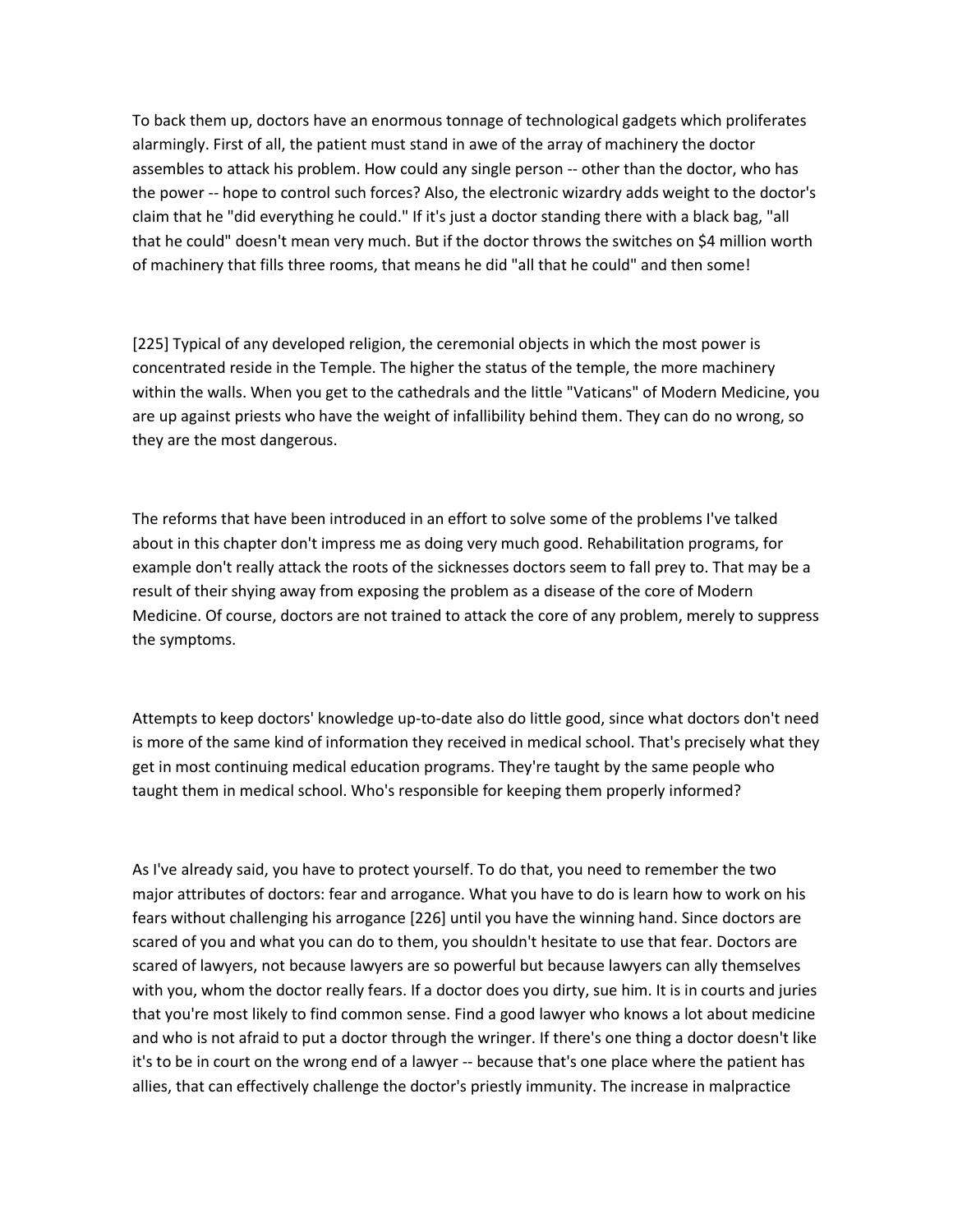suits is encouraging, since it means more and more people are being radicalized to the point where they challenge the doctor's power to determine the rules.

If your doctor gives you trouble but not enough to take him to court, you need to be careful about how much you challenge him -- not because of what he can or cannot do to you, but because how far you go will determine your effectiveness. If a doctor threatens you and becomes angry, you should stand up to him. Don't back down. Threaten him back. When a person really threatens a doctor, the doctor almost always backs down if the person shows that he means it. Doctors back down all the time because they figure, "What do I need this one kook for?"

It's important, though, not to threaten a doctor [227] unless you are prepared to carry through. In other words, don't reveal your rebellion until you have to, until you have the emotional commitment and the physical capability to carry on a successful campaign. Don't get into an argument with a doctor with the hope of changing his mind on anything. Never say to the doctor who's treating you for cancer with traditional chemotherapy, -"Doc, what do you think about laetrile? You won't get anywhere and you won't get any laetril, either. Don't say to the doctor who recommends a security bottle for your baby, "But I'm breastfeeding and I don't want to do that." Don't bring your doctor columns from the newspaper expecting him to change his mind or try something new. Don't challenge him until you're ready with an alternative action. Do your own homework.

What does a Catholic do when he decides that his priests are no good? Sometimes he directly challenges them, but very seldom. He just leaves the Church. And that's my answer. Leave the Cburch of Modern Medicine. I see a lot of people doing that today. I see a lot of people going to chiropractors, for example, who wouldn't have been caught dead in a chiropractor's office a few years ago.

I see more and more people patronizing the heretics of Modern Medicine.

Chapter 8 If This is Preventive Medicine, I'll Take My Chances with Disease

A fellow doctor once wrote and asked me how the medical profession "might play an inspirational and practical role in the quest for world peace."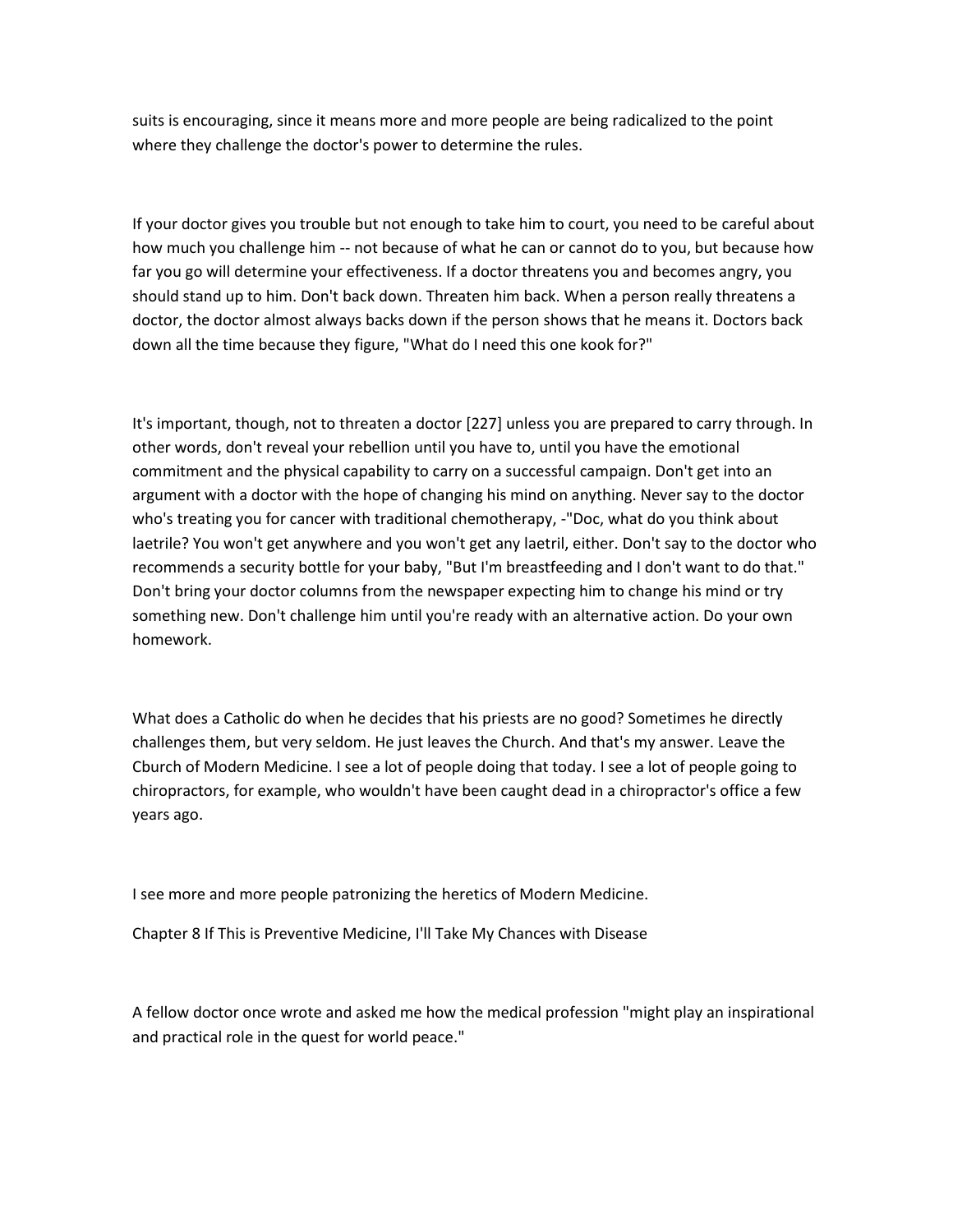My answer was: "Go out of business."

We've already seen what a disaster curative medicine has become, but so-called preventive medicine is just as dangerous. In fact, the juggernaut of Modern Medicine's drive for power over our lives is preventive medicine. It's no secret what mayhem power-hungry institutions -- including governments -- can get away with hiding behind the intention of "preventing" trouble. Modern Medicine gets away with even more. For example, the Defense Department explains the billions it spends by forwarding the old "we're protecting you from camels" [230] routine. Though a great portion of those billions is no doubt wasted money, at least the Defense Department can point to the virtual absence of camels as evidence that some of the money is spent on worthwhile activities.

Modern Medicine can't even make that claim. There's no way anybody can justify the billions of dollars we spend every year on "health care." We're not getting healthier as the bill gets higher, were getting sicker. Whether or not we have national health insurance is, at best, irrelevant and, at worst, one of the most dangerous decisions facing us in the years ahead. Because even if all doctors' services were free, disease and disability would not decrease.

I wonder if we can really expect anyone to ask whether more of what we already have too much of will do us any good. Modern Medicine has succeeded in teaching us to equate medical care with health. It is that equation which has the potential to destroy our bodys, our families, our communities, and our world.

We've already seen how much of what Modern Medicine describes as "preventive" medicine is not only ineffective but dangerous. The sacrament of the regular physical exam exposes you to the whole range of dangerous and ineffective procedures. From this "act of faith" you receive the absolution of the priest -- if you're lucky. First you have to give him a full confession, a complete and honest history, including things your wife and best friends don't even know. Then he'll pass the ceremonial [231] stethoscope over your vital parts -- a stethoscope that has a good chance of not working properly. The doctor will check your orifices, further the humiliation by having you give a bottle of urine to the nurse, hit you ceremoniously on the knee with a rubber hammer, and pronounce you saved! Or write out your penance in Latin.

Or -- if your sins have been legion -- send you to a specialist for really sophisticated punishments.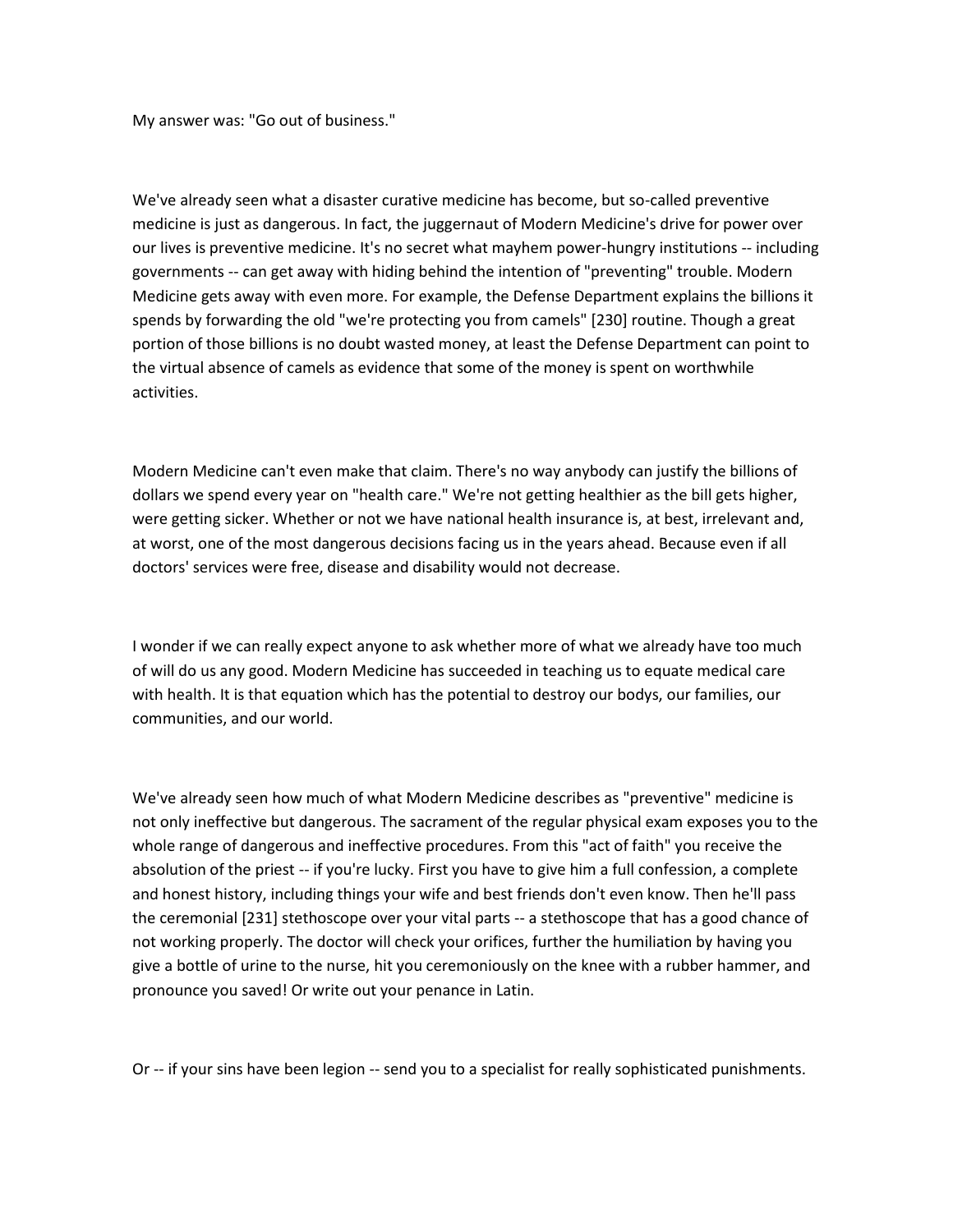Screening progams could be called a Comedy of Errors if the results weren't so often less than funny. The tuberculin test, for example was originally very valuable as a method of identifying people who required further investigation for tuberculosis. But the current very low incidence of tuberculosis means that the test has instead become used as a method of "preventive management." This means that in order to prevent the possible one case out of 10,000 or more, potent and dangerous drugs such as INH are given for months and months to people who are socalled "primary reactors." There is also considerable psychological damage that can result when a person becomes a social pariah because friends and neighbors find out that he or she is a positive reactor. Doctors now have to caution mothers against letting neighbors and even relatives know that a child has had a positive tuberculin test, since the test doesn't usually indicate communicability in a child. If you follow the sounds of medical-governmental [232] drum-beating in favor of a "preventive" procedure, you'll more often than not find yourself in the midst of one of the Church's least safe and effective sacraments. For instance, with some immunizations the danger in taking the shot may outweigh that of not taking it!

Diphtheria, once an important cause of disease and death, has all but disappeared. Yet immunizations continue. Even when a rare outbreak of diphtheria does occur, the immunization can be of questionable value. During a 1969 outbreak of diphtheria in Chicago, four of the sixteen victims had been "fully immunized against the disease," according to the Chicago Board of Health. Five others had received one or more doses of the vaccine, and two of these people had tested at full immunity. In another report of diphtheria cases, three of which were fatal, one person who died and fourteen out of twenty-three carriers had been fully immunized.

The effectiveness of the whooping cough vaccine is hotly debated all over the world. Only about half of its recipients benefit, and the possibility of high fevers, convulsions, and brain damage is too high to ignore. So great are the dangers that many public health authorities now prohibit the use of the vaccine after age six. Meanwhile, whooping cough itself has almost completely disappeared.

Whether or not the mumps vaccine is advisable is also in doubt. While the vaccine definitely lowers the incidence of mumps in those [233] who receive it, it does so at the risk of exposing them to the dangers of mumps later on after the immunity has worn off. Furthemore, diseases such as mumps, measles, and German measles -- for which vaccines have been developed over the past few years -- dont't have the dread implications of smallpox, tetanus, and diphtheria. Contrary to popular belief, measles cannot cause blindness. Photophobia, which is merely a sensitivity to light, can be treated as parents years ago did: by pulling down the windowshades. Measles vaccine is supposed to prevent measles encephalitis, which is said to occur in one out of 1,000 cases. Any doctor who has had decades of experience with measles knows that while the incidence may be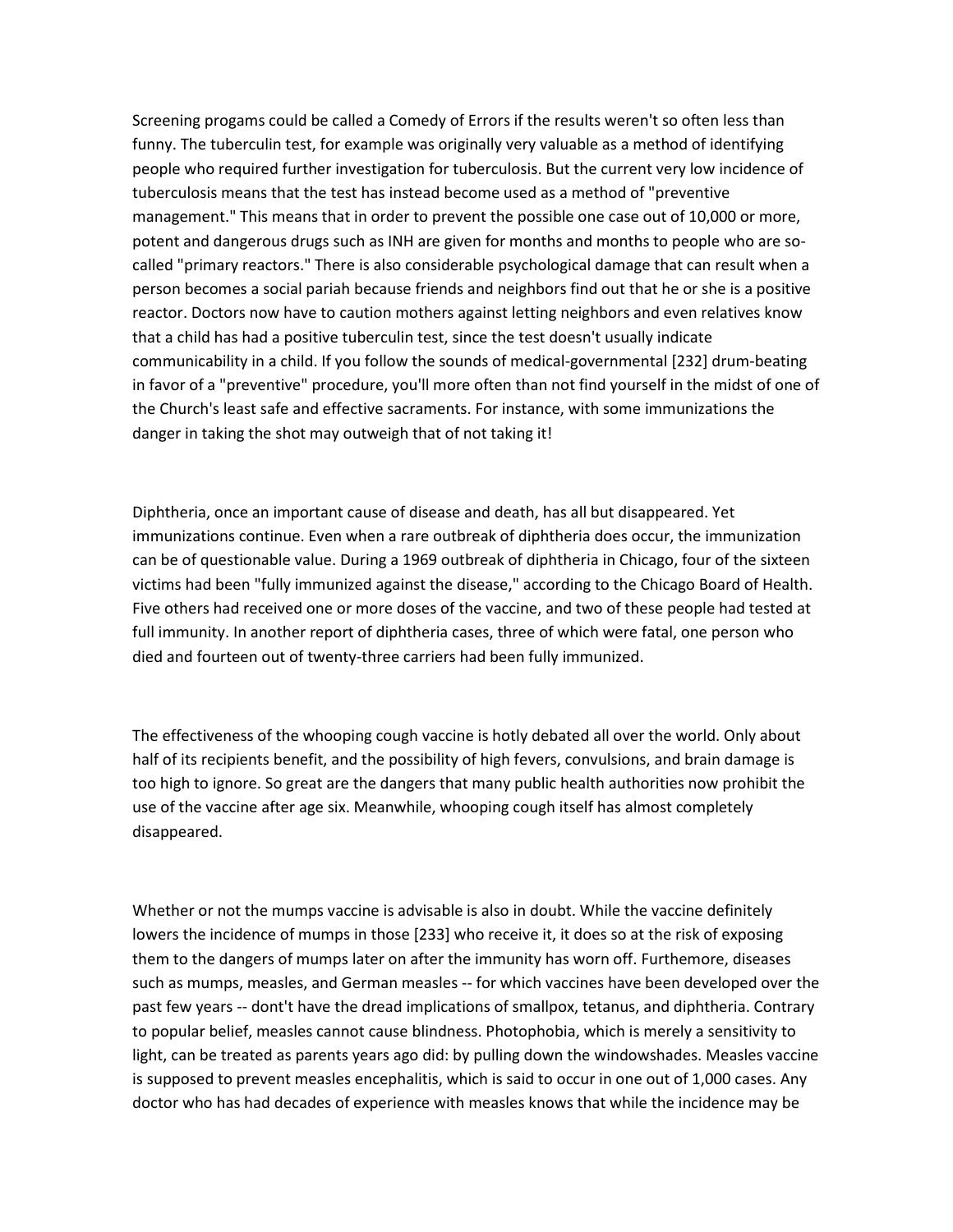that high among children who live under poverty and malnutrition, among well nourished middle and upper class children the incidence is one in 10,000 or even one in 100,000. Meanwhile, the vaccine itself is associated with encephalopathy in one case per million and more frequently with other neurologic and sometimes fatal conditions such as ataxia (discoordination), retardation, hyperactiviy, aseptic meningitis, seizures, and hemiparesis (paralysis of one side of the body).

German measles or rubella vaccine remains controversial in that there is little consensus regarding the age at which people should be immunized. Vaccine for rubella may also do more harm than good, since there is a risk of arthritis arising from the drug which, although temporary, may last for months. In the United [234] States, rubella vaccine is given to children rather than to women contemplating pregnancy. It's debatable whether this does any good in protecting unborn fetuses since the rate of deformed babies born to mothers with obvious, diagnosed rubella varies from one year to the next, from one epidemic to the next, and from one study to the next.

Immunization isn't the only factor determining whether or not a person contracts a disease. Numerous other factors such as nutrition, housing, and sanitation all figure strongly. Doubts persist as to whether the whooping cough (pettussis) vaccine has really had much to do with the decline in that disease -- as well as to whether the vaccine would pass Food and Drug Administration standards if introduced today.

Sometimes the vaccine itself can trigger the disease. In September, 1977, Jonas Salk testified along with some other scientists that of a handful of polio cases which had occurred in the United States since the early 1970s most were likely the byproduct of the live polio vaccine which is in standard use here. In Finland and Sweden, where the killed virus is used almost exclusively, there have been no cases of polio in ten years. No one who lived through the 194Os and saw children in iron lungs, saw a president confined to his wheelchair, or who was forbidden from using public beaches for fear of catching polio, can forget the frightening spectre raised in our minds. Today, when the man credited with stamping out polio [235] points to the vaccine as the source of the handful of cases which do exist, it's high time to question what we are gaining by using the vaccine on an entire population.

The mad vehemence of Modern Medicine is nowhere more evident than in the yearly infuenza vaccine farce. I can never think about flu shots without remembering a wedding I once attended. Strangely enough, no grandparents were among the participants and no one seemed to be over age 60. When I finally asked where all the old folks were, I was told they had all received their flu shots a few days before. They were all at home recovering from the shots' ill effects!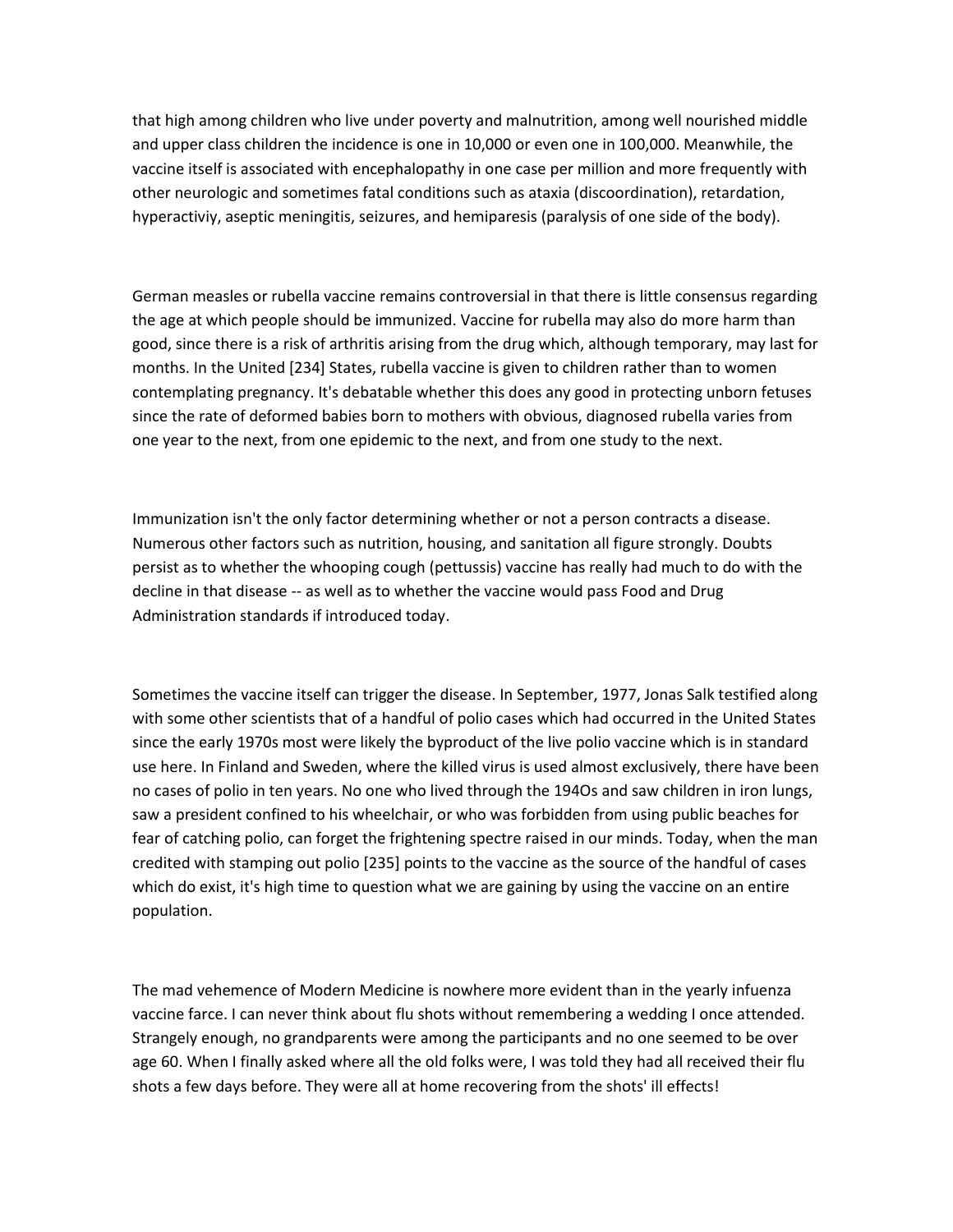The entire flu shot effort resembles some massive roulette game, since from one year to the next it's anybody's guess whether the strains immunized against will be the strains that are epidemic. We were all afforded a peek at the real dangers of flu vaccines when in 1976, the Great Swine Flu Fiasco revealed, under close government and media surveillance, 565 cases of Guillain-Barre paralysis resulting from the vaccine and thirty "unexplained deaths of older persons within hours after receiving the shot. I wonder what would be the harvest of disaster if we kept as close a watch on the effects of all the other flu shot campaigns. Dr. John Seal, of the National Institute of Allergy and Infectious Disease, says, "We have to go on the basis that any and all flu vaccines are capable of causing Guillain-Barre syndrome."

[236] Again, besides children and old people, women are more vulnerable and, therefore, more often abused by the medical profession. No good evidence exists that screening for breast cancer does anybody any good. Yet doctors have whipped the populace into such a frenzy over breast cancer "prevention" that what I can only call "Alice-in-Wonderlandish" events start to occur. Consider the suggestion that the danger of breast cancer and other female-associated cancers is so great in some families that surgical removal of breasts and ovaries should be performed as a preventive measure! Another example of this sort of "preventive surgery" is the current practice of vaginectomy (removal of the vagina) in adult women who have no symptoms but whose mothers received DES during their pregnancies. Women should be very careful what they tell their doctors about themselves or their family. You never know what he might want to remove from your body in order to "protect" you. Men, on the other hand, probably don't have to be so careful, since doctors will never start surgically removing penises to protect men from anything.

Of course, besides the fact that these "preventive measures" are ineffective and harmful, doctors do further harm by withholding information that might really prevent disease. I'm thinking of the four causes of breast cancer which all women should know about. I'd be willing to wager that very few of the women who do know these four causes found out [237] about them from their doctor. The four ingredients in the recipe for breast cancer are: small number of children or no children at all, bottle-feeding rather than breastfeeding, use of the Pill, and use of post-menopausal hormones such as Premarin.

Another campaign carried on against women in the name of "prevention" is the widely promulgated notion that women over thirty shouldn't have children. When I was in medical school, I was taught that women should not have babies if they're older than forty-five. By the time I was an intern, it was down to forty. When I was a resident, thirty-eight. Ten years ago it was down to thirty-five. And now it's hovering between thirty and thirty-two. The reason usually given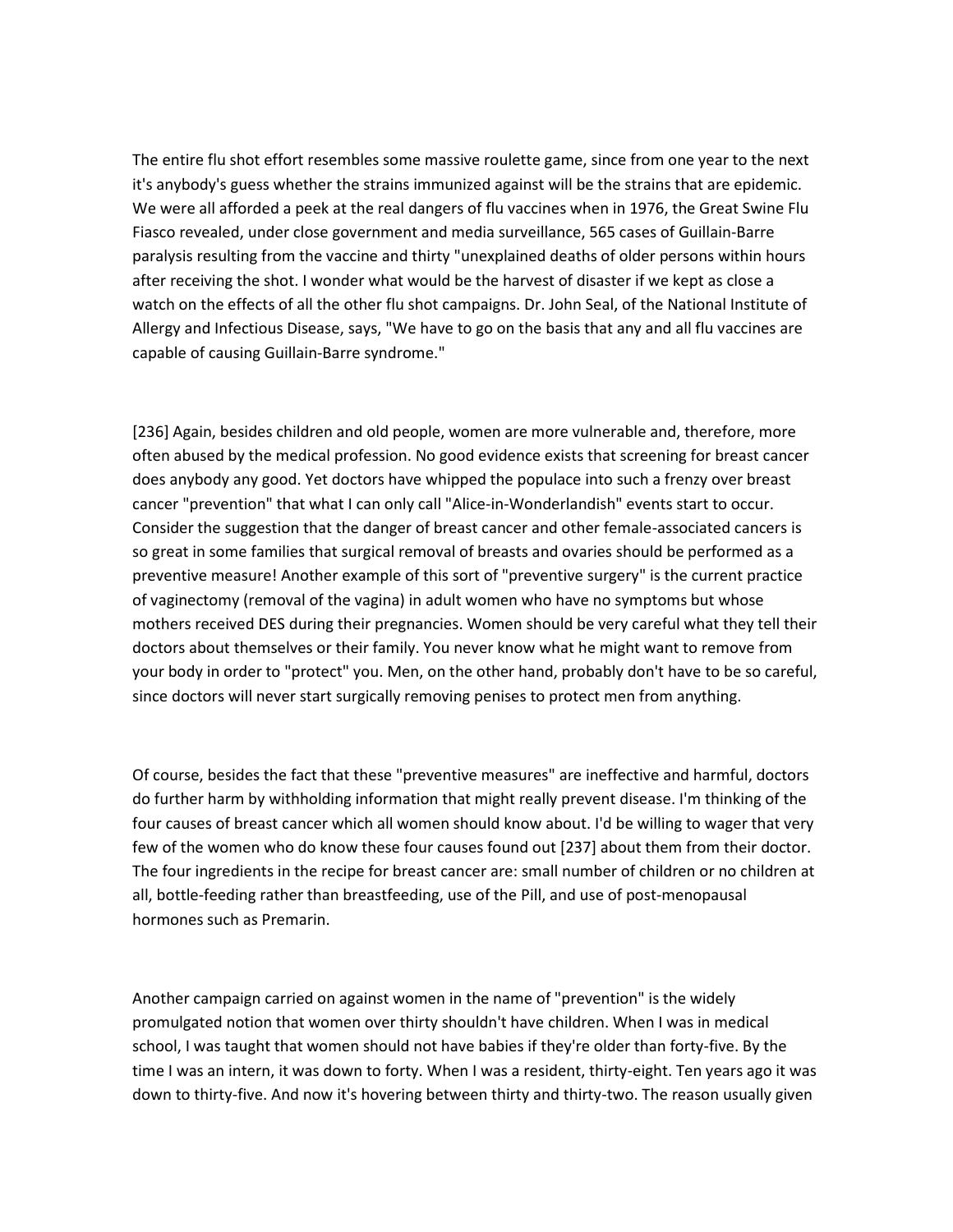by doctors for restrictions on the age of a mother is that something happens to the eggs of a woman as she gets older, they get worn out and tired. So we have "tired egg syndrome causing deformities in babies. You never hear anything about "tired sperms."

Actually, age has nothing to do with whether a mother gives birth to a deformed baby. A study at Johns Hopkins revealed that the incidence of dental and medical x-rays in mothers who have given birth to Mongoloid children is seven times as high as in mothers of comparable age who have given birth to normal children. This study has been backed up by other studies, too, so the real cause of deformed babies is associated with age only in that older women -- if they haven't been careful -- have exposed [238] themselves to more medical, dental, therapeutic, and largely useless x-rays.

At the other end of life, women are told not to have babies if they're too young! Teenage pregnancies have a bad reputation, but again, the real threat has nothing to do with the age of the mother. Teenage pregnancies get their bad reputation from the fact that most of them occur in poor women. If a middle or upper class, well-nourished and cared for teenager gets pregnant, she has as good a chance -- maybe better -- as anyone of having a healthy baby.

Modern Medicine's brand of preventive medicine is so dangerous that we really should abandon the term. There's nothing wrong with the idea that people should take care of themselves so that they won't get sick, but Modern Medicine's concept of prevention is as far from that as you can get. Preventive medicine performed by the Church is as oppressive and dangerous as "curative" medicine -- maybe more so, since doctors use the shield of preventive medicine to hide any number of truly aggressive procedures.

In the first place, Modern Medicine does not address itself to health. Most doctors don't know how to describe a healthy person. The most they can come up with is, "this is normal." Furthermore, since the doctor can run the patient through an incredible arsenal of tests, the limits of what is "normal" are practically all-exclusive. There's always going to be [239] something wrong with you, because the doctor doesn't get anything out of the situation if you're "normal," or healthy.

Public health doctors were once held by their colleagues in very low esteem. They dealt with sanitation and other basic items that tended to keep people away from doctors. However, since public health doctors have adopted screening as their primary activity, they're now held in very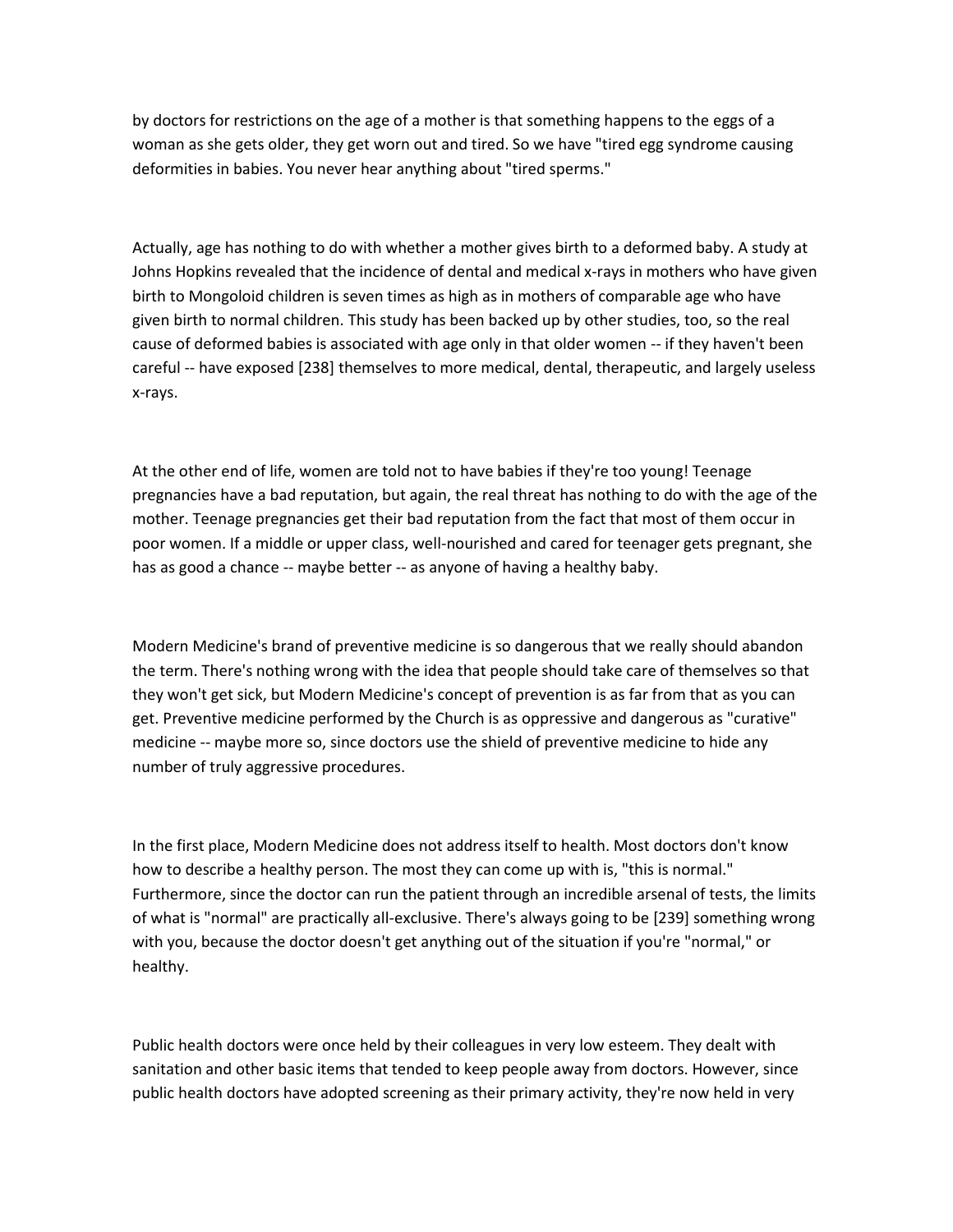high esteem because they are the procurers of Modern Medicine. They deliver patients instead of keep them away.

Modern Medicine doesn't believe that a person can do anything about staying healthy, since doctors believe that disease is just a curse inflicted anonymously and warded off not by concrete actions but by symbolic sacraments that bear no relation to the real world. And because Modern Medicine recognizes no slns but those against its laws, everyone comes into the world with the original sin of potential disease. Doctors assume you're sick until you prove otherwise. You cannot be cleansed merely by "claiming" to be healthy and symptom-free. You have to go through the exam, the proof of your immunizations, and the "confession" of your and your family's history. Doctors make judgments just like other priests. When you are questioned during the "confession," and asked whether you've ever had venereal disease, do you know what the doctor writes down if you say never had VD? He [240] writes: "Patient denies VD." There are no other diseases that doctors are taught to write "patient denies."

If a doctor practices real preventive medicine his patients are going to be healthier and will therefore require fewer visits to his office. You can see right away that this is as contrary as you can get to Modern Medicine's idea. The Church is primarily interested in its authority, so anything that lessens it -- such as fewer visits to the doctor -- is taboo. Modern Medicine thrives on disease, not health. The more frightened people become of all the disease "out there" waiting to strike them down randomly, the more susceptible they are to the come-ons and put-downs of Modern Medicine.

One of the mechanisms doctors use to enhance the general frenzy is the Blame The Victim game. It's your foult if you're sick, not because of disease-producing habits you developed and refused to exchange for health-producing ones, but because you didn't receive the sacraments of Modern Medicine soon enough or at all. Though a doctor will never give up and declare a patient "in God s hands" until he has exhausted his supply of potions, mutilations, and sacriftces, a patient sometimes goes all the way to God sooner than expected. Even when the worst occurs, doctors never admit that it was the sacrament that killed. Using their semantic privilege they turn it around and make it the victim's fault. He was too far gone.

[241] If you believe in Modern Medicine, you believe that you never really can expect health. You never really know what to expect, since disease is a random process. You live in a neurotic state of tension, fear, and guilt, anesthetized against your responsibilities and powers. You are primed to be passively taken over by the nearest will stronger than your own.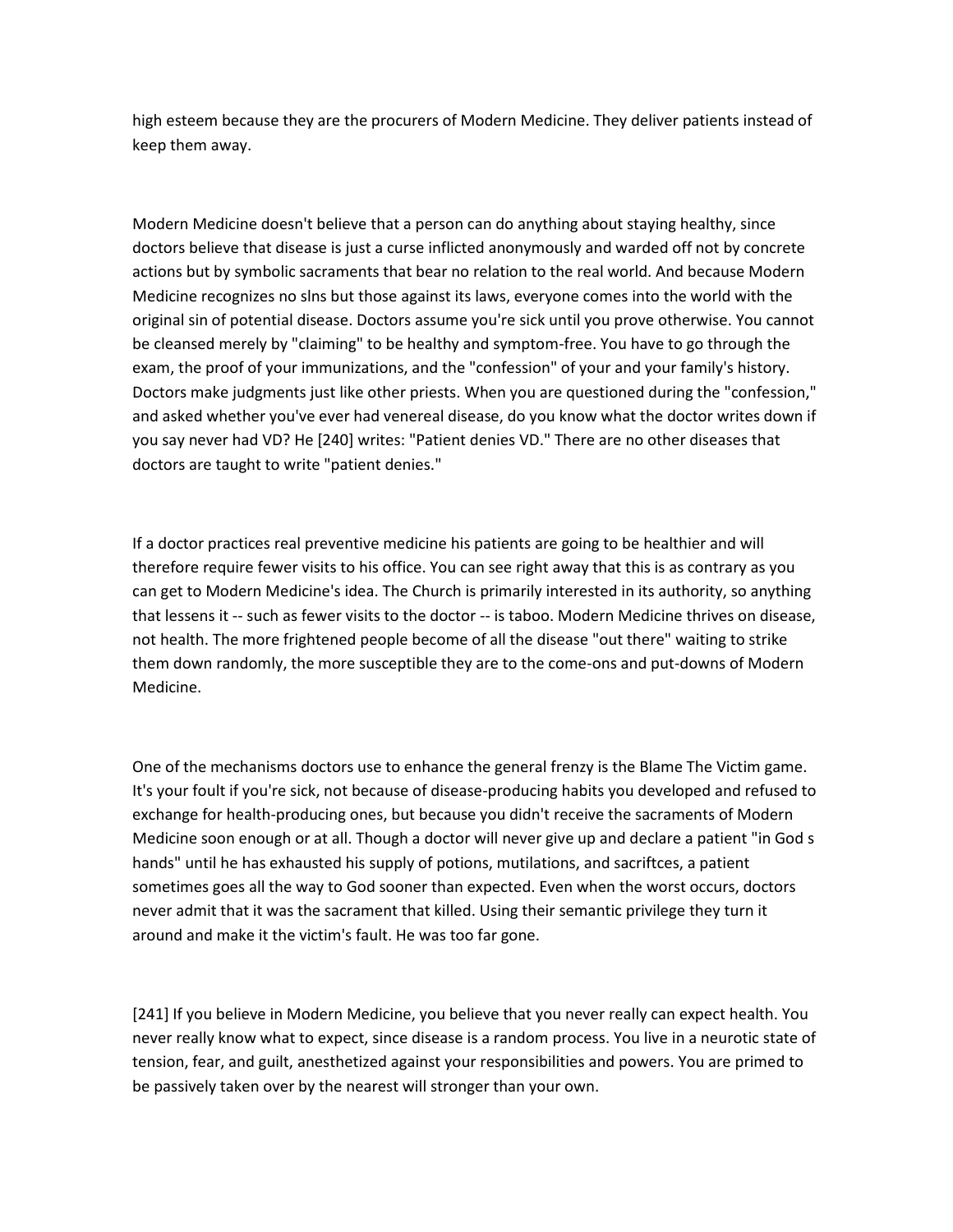The fact that patients often don't take their medicine drives doctors up the wall. Patient compliance is a very big research field, because Modern Medicine wants to improve its methods of getting patients to do what it tells them. The ideal would be a constant electronic monitoring system that would allow the doctor to keep tabs on the "compliance" of every patient, with perhaps an optional electronic buzzer or "cattle" prod to remind the patient to take his medicine. Until this kind of enforcement of doctor's orders becomes socially acceptable, Modern Medicine has to satisfy itself with keeping the flock in line through more conventional, indeed medieval, methods.

When enough people are radicalized by too good a look at a religion, that religion goes on the defensive and institutes a theology. To prevent heretics from unsettling a comfortable status quo, church fathers freeze the religion's beliefs and practices and invent or exaggerate the importance of already existing mytholggy. By harking back to previous successes, the doctor-priest glorifies contemporary practices by giving them the aura of divine revelation. [242] Then, to protect the priest's interpretation of the divine, Modern Medicine declares itself infallible.

Argue with that and you're a heretic. Anything outside the narrow sight of Church Law, any treatment not part of standard procedure, is termed unorthodox, thereby banishing it to a netherworld of suspicion [see footnote below].

I've already discussed how Modern Medicine neutralizes effective preventive action by ignoring true causes of disease. The same mechanism by which we are taught that heart disease is a matter of chance rather than diet and lifestyle is also used to divert our gaze from other causes of disease, namely, political causes.

Most of the diseases which are killing us nowadays are the result of "pollution" of our physical, political, economic, community, family, and individual psychologcal environments. True preventive medicine cannot ignore these issues when addressing a problem of health, yet doctors declare the problems strictly medical, thus solvable through the sacraments of the Church of Modern Medicine.

[243] One of my favorite examples of this process is lead poisoning. Doctors are taught in medical school that the cause of lead poisoning is pica. Pica is defined as any abnormal appetite for nonfood substances. In this case, the offending substance is lead. Where do the children get the lead?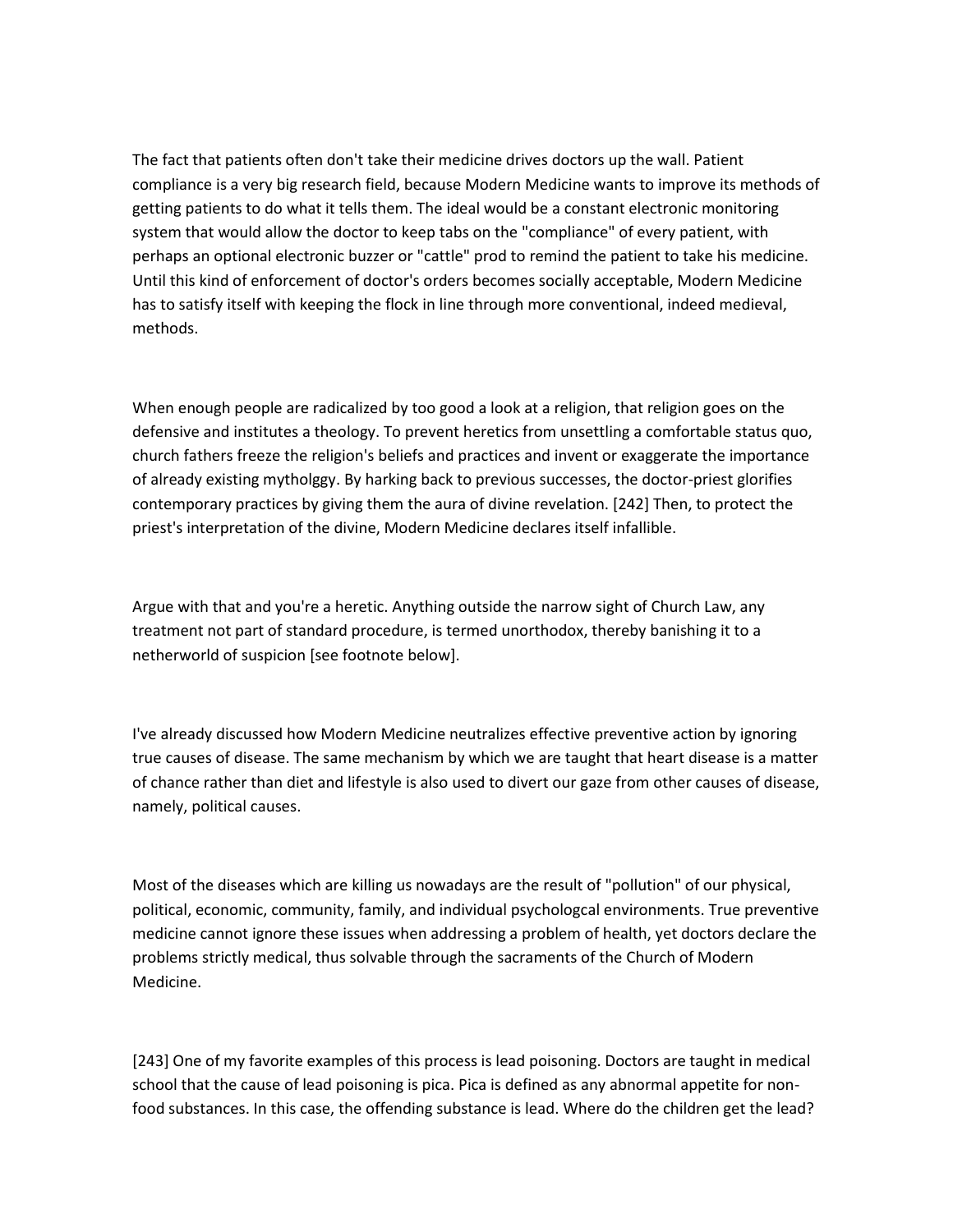From windowsills and various parts of a building where paint is peeling. As long as we believe that, we don't recognize the root cause of lead poisoning, which is that the child is eating paint off the windowsills because there's no food in the refrigerator. Even in the days of interior lead-based paint, middle and upper class children never got lead poisoning. Why should they eat paint? They can go to the refrigerator when they're hungry!

If we are allowed to see the real cause af lead poisoning as hungar, we either must write off the children in danger or decide to address the problem at its roots, since the medical treatment of lead poisoning is mostly ineffective and often dangerous. Once you decide to get at the roots of the problem of lead poisoning, you open a closet full of medical-political [244] skeletons. After you look at hunger, you have to look at lead in the air from fuel-burning, lead in toothpaste, and lead in baby formula. It's so much simpler to blame the mother for letting the child suck on paint. Of course, it also makes the political climate much more amenable to the growth of Modern Medicine.

Medical sanction and promotion of birth control at all costs and small families doesn't serve any proven medical purpose, but it sure serves the interests of the industry-government complex. Once again, women and children are on the wrong end of the process. Many women must work in an outside job merely to make ends meet in the household. That strikes me as a political-economic problem more than anything else, since the head of a household -- man or woman -- should be able to support the family without the other adult having to go to work. Facing that problem requires taking on some of the basic inequities of our society. So we call in the doctors to medicalize the situation. Since large families require a mother (or father) to stay around the house longer before going to seek employment, doctors declare [245] small families better than large ones. Then, doctors supply the apparatus needed to keep families small and put less strain on the institutions that like to maintain economic and political control, institutions that would have to yield some power if it suddenly became an issue that one wage-earner per family was simply not enough anymore.

Large families require more time and money, but they also provide a support for their members, which ultimately makes them more independent of the government and the industrial employer. If a man has brothers, sisters, aunts, uncles, and parents close-by, he can count on their support if conditions on the job make working more unhealthy than not working. But when the family is small and isolated from relatives, there is no such cushion at home. The nuclear family best serves the interests of the employer, since the worker has enough responsibility to require employment, but not enough to motivate him to exceed the limits acceptable to industry, When the home is strong, however, job, hospital, and government have less chance of appropriating the will of the people. Doctors [246] promise a woman "liberation" from her biology, but deliver her into the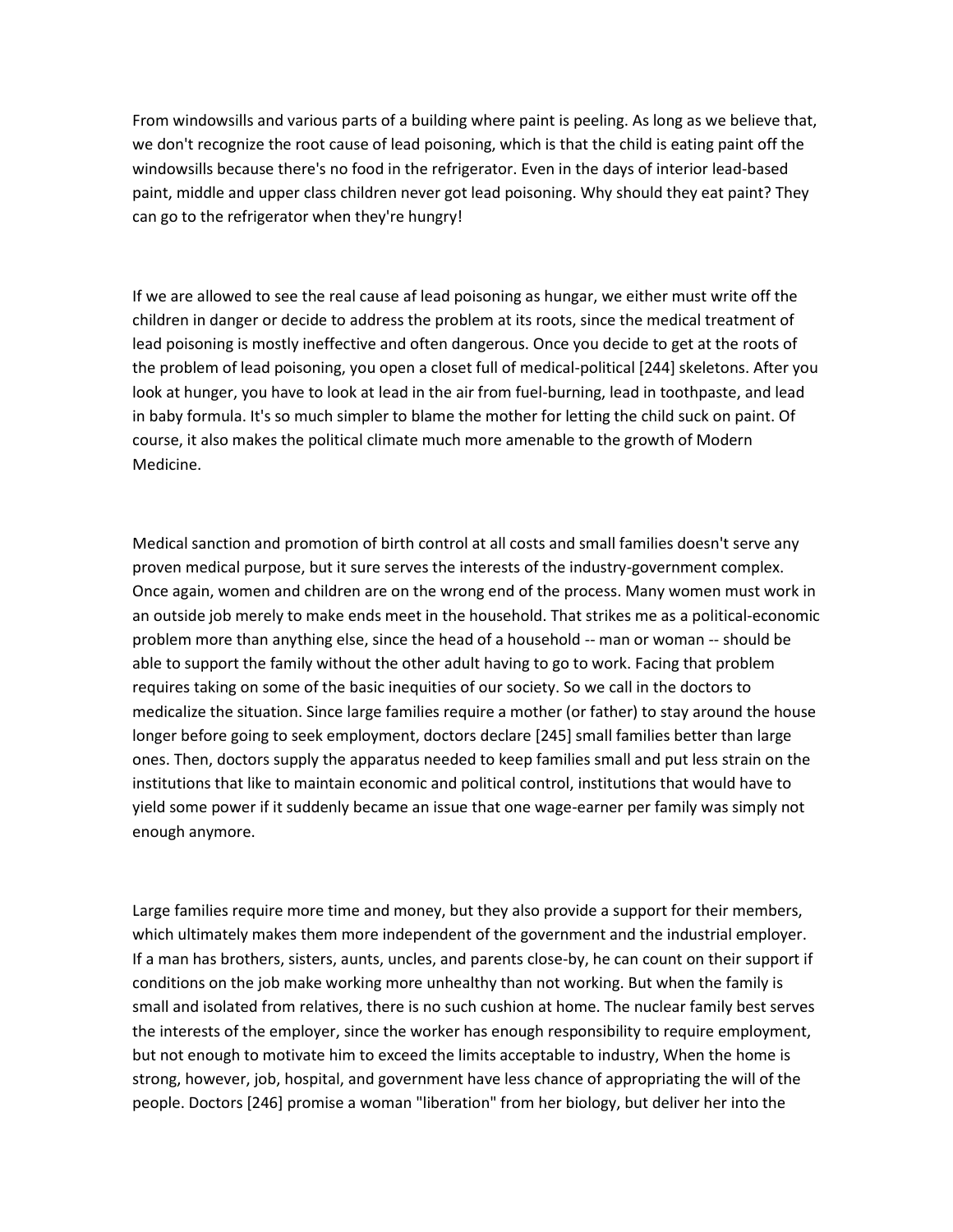hands of far less considerate slavers. Doctors don't really address the problem of what causes cancer. They declare a "War on Cancer" which is a futile assault on symptoms. Identifying the pollution of our air, water, food, and lifestyle would require the same kind of political action Modern Medicine mustered to elevate immunizations, fluoridation, and silver nitrate to the level of Holy Waters enforced by law.

Because Modern Medicine is the Church of Death, the stronger its influence on society, the worse off all human elements will be. A public order brought about through the tools of Modern Medicine will resemble the peace of the cemetery. Wherever Modern Medicine gains significant influence in the life of a community, that community is more often than not harmed rather than helped. Government food programs dictated by nutritional experts, for example, assault minority communities by forcing them to eat "standardized" American food, which may be intolerable to their habits as well as their biology. In school lunch programs and [247] nutrition programs for older people, little attention is paid to cultural, familial, or religious food traditions. Modern Medicine simply says that everybody needs the Big Four: vegetables and fruits, grains, meats, and dairy products. We know, of course, that many cultures cannot tolerate cows milk because of enzymatic deficiencies. We also know that traditional cultural diets are quite nutritious, since they have developed over hundreds of years of adaptation. American nutritional habits, however, are dictated by a variety of considerations, some of which are healthy, but most of which are not.

Communities also are damaged by mass screening programs designed to isolate carriers of certain racially-associated diseases. Screening for Tay-Sachs disease has been controversial within the Jewish community because of its effects on the morale and behavior of anyone who is identified as a carrier. The same is true within the black community, which must endure the invasion of community health officers screening for sickle cell anemia.

The first ingredient in my recipe for turning a healthy community into a slum is to build a [248] hospital right in the middle of it. Once the hospital has established a beachhead, Modern Medicine can launch its first attack, which is against the family. If I were out to destroy family ties among the poor, the first thing I would do is hospitalize them for childbirth and make sure they gave their children formula instead of breastmilk. At the University of Illinois Hospital about thirty years ago, ninety-nine percent of the new mothers were breastfeeding. Today it's down to one percent. Next I would institute family planning in poor neighborhoods. I'd hire a whole bunch of poor people to teach contraception to other poor people. The federal govenment started to do all this twenty-five years ago with the intentions of preventing illegitimacy and venereal disease. What has been the result after twenty-five years? The poor people have more illegitimacy and venereal disease than ever before, and family ties are weaker.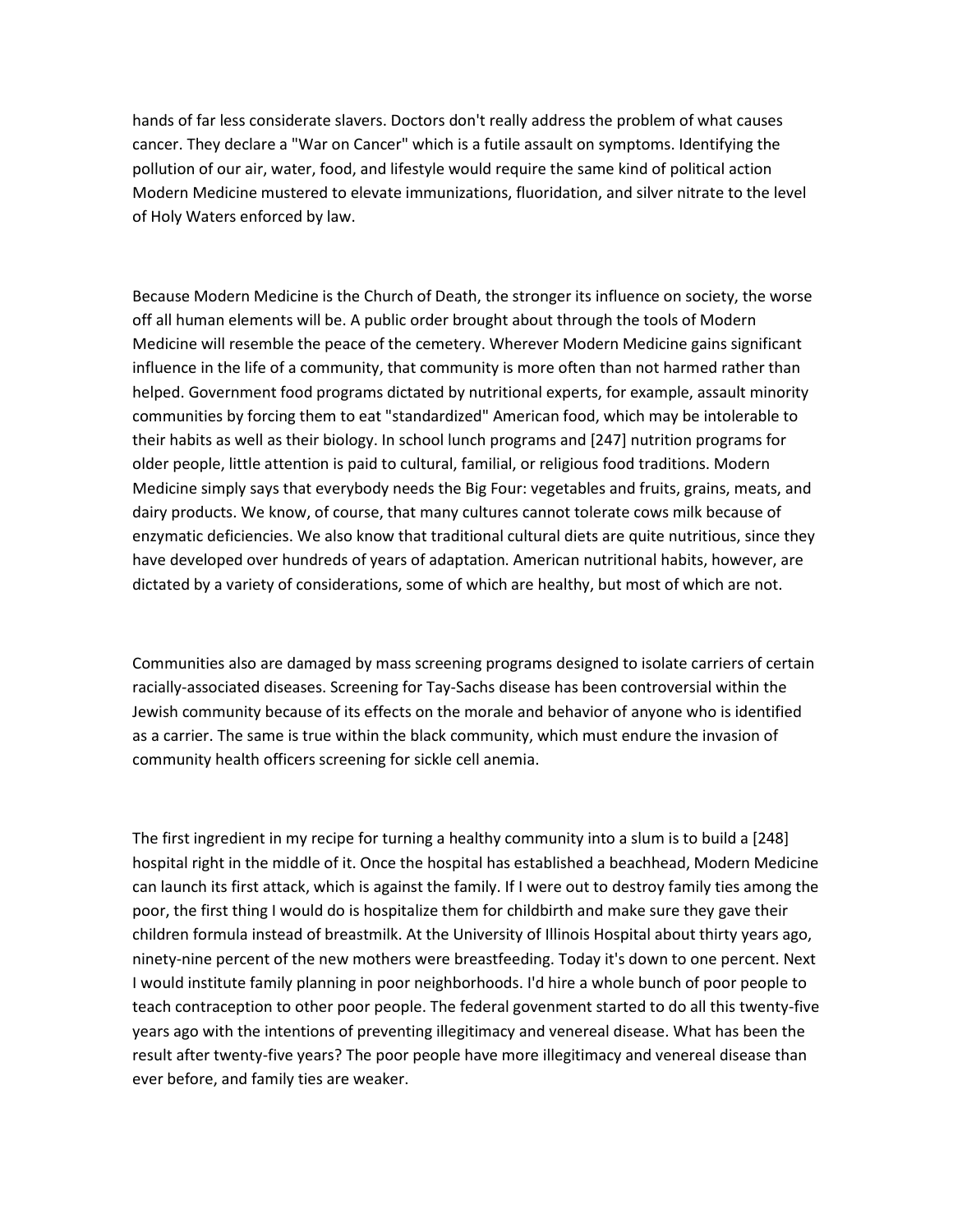The next thing I want to do, once I've softened them up with forays of infant formula and family planning, is to make the inhabitants of poor neighborhoods -- black people -- feel inferior. [249] So I institute a sickle cell anemia screening program which identifies one out of seven blacks as carriers. Then I reassure the carriers just as I reassure people with functional heart murmurs, that it doesn't mean anything to be a carrier. Of course, they don't believe it for a minute. They are convinced they've got "bad blood," so they have to be careful about whom they marry, and they let it weigh them down for the rest of their lives.

So much for the poor neighborhoods.

Doctors make sure other segments of society remain poor, too. Discrimination against old people begins with the "curse" on them, which says they will necessarily decline in all talents and abilities which make people worthwhile members of society. Thus medically cursed, the old person is forced to retire and become a ward of the state, or -- better still -- a ward of the Church as an inmate of a rest home.

Of course, the ultimate goal is that we would all become wards of Modern Medicine. Doctors exhibit a dangerous tendency to take advantage of every opportunity to force individuals to do things just for the sake of doing them, If doctors [250] didn't want more and more power over the individual, why would more and more medical procedures be showing up as laws? Why should you have to fight with a doctor in order to have your baby at home, breastfeed it, send it to school or treat its illnesses in any manner you believe effective?

I'm not too surprised that normally alert and powerful organizations like the labor unions and the American Civil Liberties Union haven't responded to this threat against our freedom. They fail to acknowledge the problem because they subscribe to the religion of Modern Medicine. Instead of saying that every person is entitled to not have an x-ray or an abortion, they say the opposite. They won't notice when the Church requires first older mothers, then all mothers, to submit to amniocentesis to rule out birth defects. They won't notice when the Church forces these mothers to have abortions, either. And when your turn before the Medical Authorities comes up -- who knows what for? Maybe you'll need preventive surgery -- you'll stand alone.

Whenever a revolutionary group adopts a [251] word, the reactionary group adopts it. This is precisely what Modern Medicine has done with the term "preventive medicine." By making a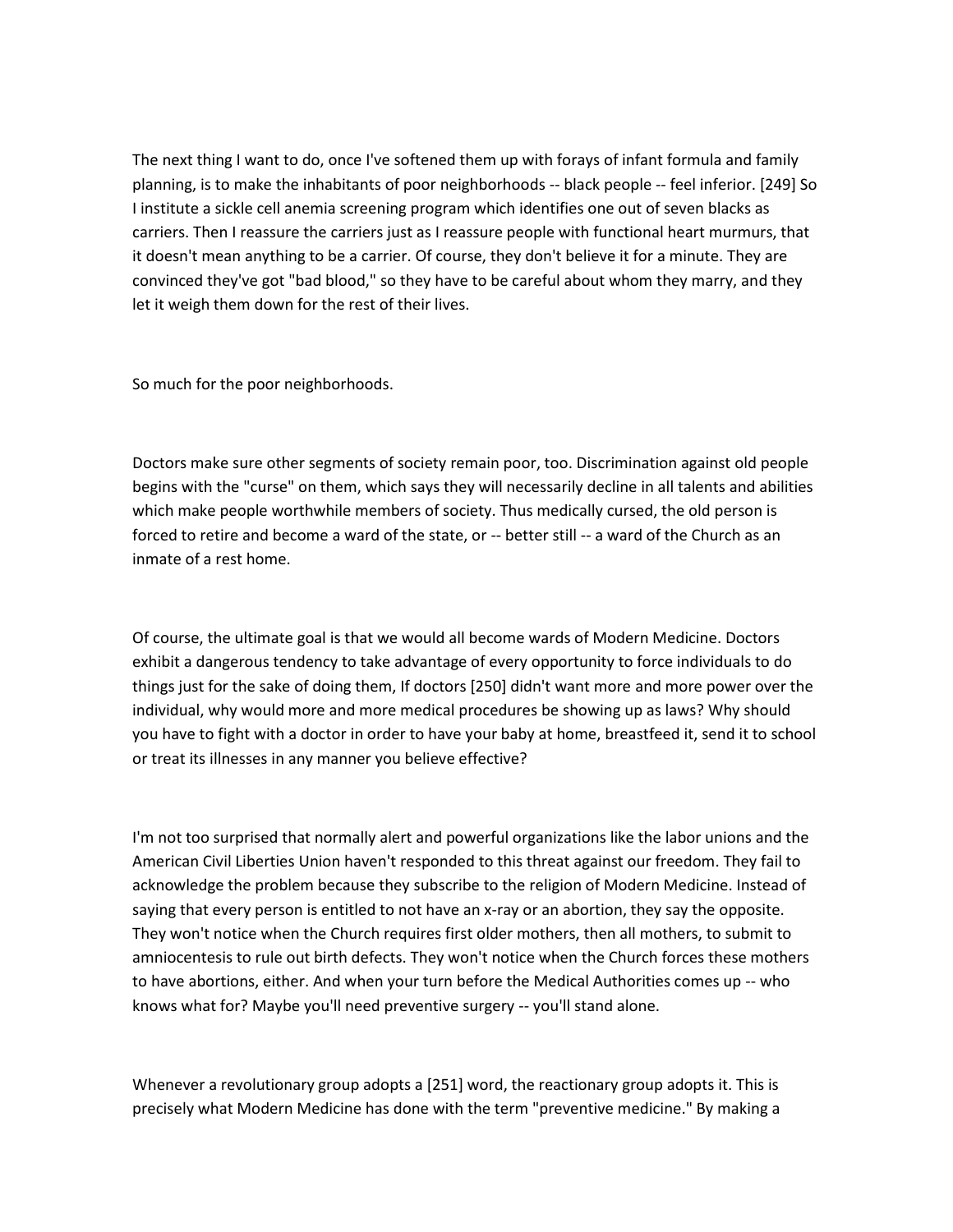distinction between preventive medicine and other forms of medicine, the Church controls the concept and legitimizes its own obsession with crisis medicine.

If they want to call what they're doing preventive medicine, let them. But let's not call anything we do preventive medicine. On the other hand, if they want to label revolutionary procedures according to their own interests, that's OK, too. You can be referred to as child abuser for encouraging mothers to have their babies at home. If necessary, instead of fighting over the words, you should be perfectly willing to be identified as a child abuser. If somebody says that breastfeeding ties down mothers and increases the child's dependency, say you're in favor of mothers being tied down and of children being dependent on their mothers. If anybody says that people who want their food to be pure and natural are nuts, faddists, and extremists, refer to yourself and your friends as nuts, fadists, and extremists. Modern [252] Medicine may label unorthodox doctors as quacks; maybe what we need is more "quacks." Words aren't important. Action is. And the kind of action that's required is nothing less than the destruction of the Church of Modern Medicine.

Across the country there are hundreds of brilliant people performing research on ways to fight and prevent killer diseases such as cancer and heart disease, but because their ways aren't orthodox, they must tread on very light feet if they don't want to be hounded out of town by the Church. Witness the denial of funds to Nobel Laureate Linus Pauling, who simply wanted the National Cancer Institute to grant a modicum of funds to find out if ascorbic acid really provided some benefit for cancer patients -- which his earlier research indicated. Witness the fact that more than one doctor I have spoken to has admitted that he would use outlawed cancer therapies on himself or his family. Is this the kind of system you can work within?

People should work to liberate themselves completely from Modern Medicine. It will take an army of heretics with firm resolve to be free [253] of Modern Medicine and with the courage, cunning, and resources to reconstruct society's attitudes towards health and disease.

What's needed is a New Medicine, a new vision of medical care.

Chapter 9 The New Medicine

The New Medicine is my recipe for winning, my blueprint for the defeat of the Church of Modern Medicine.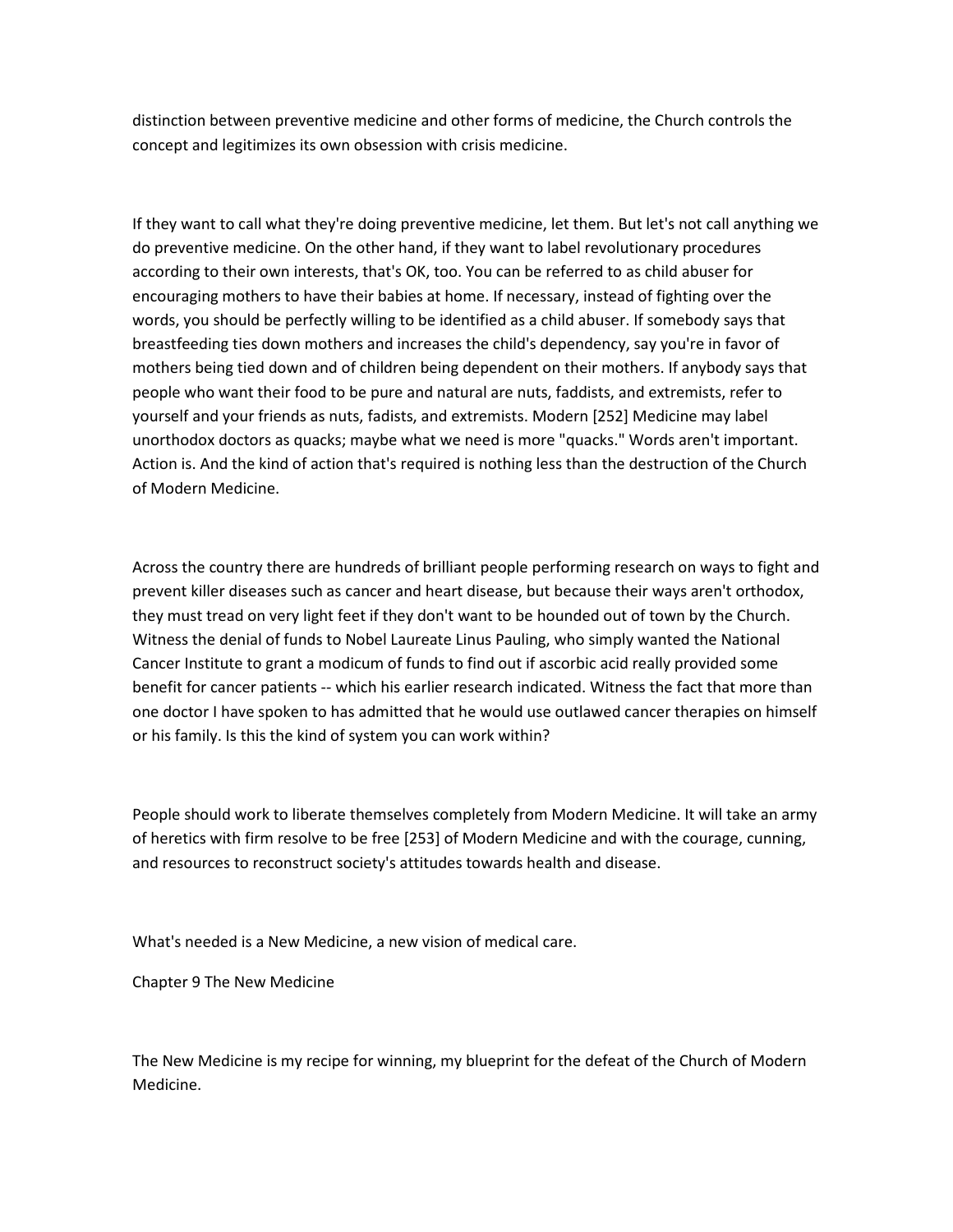Up to now I've been telling you why and how you should protect yourself from Modern Medicine. I've told you how to deceive the doctor, how to find out if his advice is good, how to check up on him, how to scare him, how to confront him, and how to maintain your health despite his dangerous practices.

Maybe you've tried some of these recommendations, or maybe you're just reading this book for entertainment. If you have tried any of them, you're probably aware that you've been doing somewhat more than protecting yourself. You've been subverting Modern Medicine. I've told you to lie to your doctor, to [256] shuffle and smile -- and to organize behind his back with people who think the way you do about health. I've told you to leave the Church of Modern Medicine and not to challenge it and become a martyr.

I've been setting you up.

One of my favorite mottoes is that there comes a time to rise above principle and to do what has to be done. Once you put any part of my recipe into practice, you'll find out pretty quickly that deciding to protect yourself from your doctor inevitably leads to a much more profound commitment. A single first step towards the New Medicine will render you unable to stand still. You'll either have to retreat and let the doctors run your life again, or you'll have to keep going forward. Maybe you'll start by deciding you want to have your baby at home, or that you want to breastfeed your baby, or that you want to enroll your children in school without immunizing them, or that you want to skip this year's annual job physical, or that you want to pin down your doctor on why he recommends surgery, or that you want the doctor to do something for you or your child without using drugs.

Commit yourself to any one of these things and my guess is that your experience will be the first chink in the glass, the radicalizing experience that will lead to your becoming a medical guerrilla. I'm giving you fair warning. On the other hand, you don't have to take a loyalty oath to join this revolutioin. We don't need symbolic protestations of devotion with [257] more symbolic than actual worth. The practice of the New Medicine immediately establishes you as loyal.

Taking on the responsibility for your own health and the health of your family constitutes a political act as long as Modern Medicine uses political power to execute its attack on the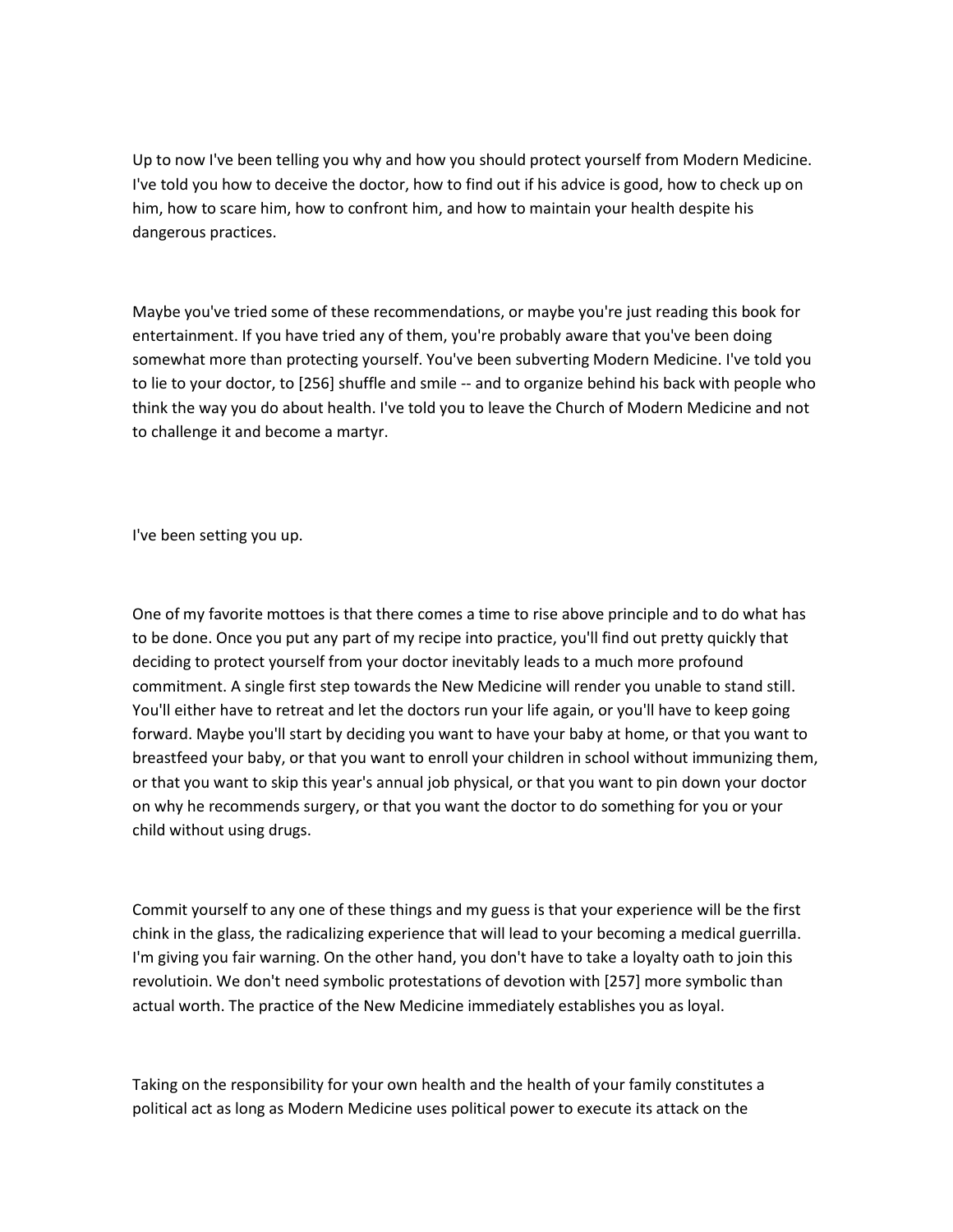individual's and the family's right to self-determine health. Our very act of commitment to the family as a unit of health and to the community as a collection of families is political because it resists the notion that the individual is the unit of health as well as of society.

Our New Medicine cuts across all political and ideological lines and touches the core of every person's relationship with life: How long and how well will I live? The New Medicine, too, takes on some of the trappings of a religion.

The Old Medicine became a church because it inevitably dealt with the same problems of life and death and meaning that religions do. It has done a bad job of dealing with them, particularly because it developed a theology based on non-living things. It became a corrupt, idolatrous church. It discredited the old religions, which -- for better or for worse -- had helped people deal with life and death and everything in between. That is a mistake the New Medicine won't make.

In this book, I have tried my best to discredit the Church of Modern Medicine. Now I can't do that without suggesting an alternative [258] to Modern Medicine. I want to evict the villains from the structure and fill the structure with new people, performing new tasks.

Faith is the first requirement for a religion, and you still need faith to practice the New Medicine. But you won't need faith in technology or doctors, or drugs, or professionals.

You need faith in life.

By faithfully, religiously if you will, regarding life -- and loving it -- the New Medicine immediately will discredit Modern Medicine. The New Medicine need not come between a person and whatever traditional religion he or she chooses, because the religions that have survived all support life.

Every person needs a system of value, an ethical sturcture to assist in fundamental decisions. A person who claims to get along without making value judgments is still abiding by a system -- of making no value judgments. There's no way to escape it, and that's what religion is all about. Religion defines a hierarchy of values and gives a perscription for action so that people can determine which way to go when alternatives are set before them.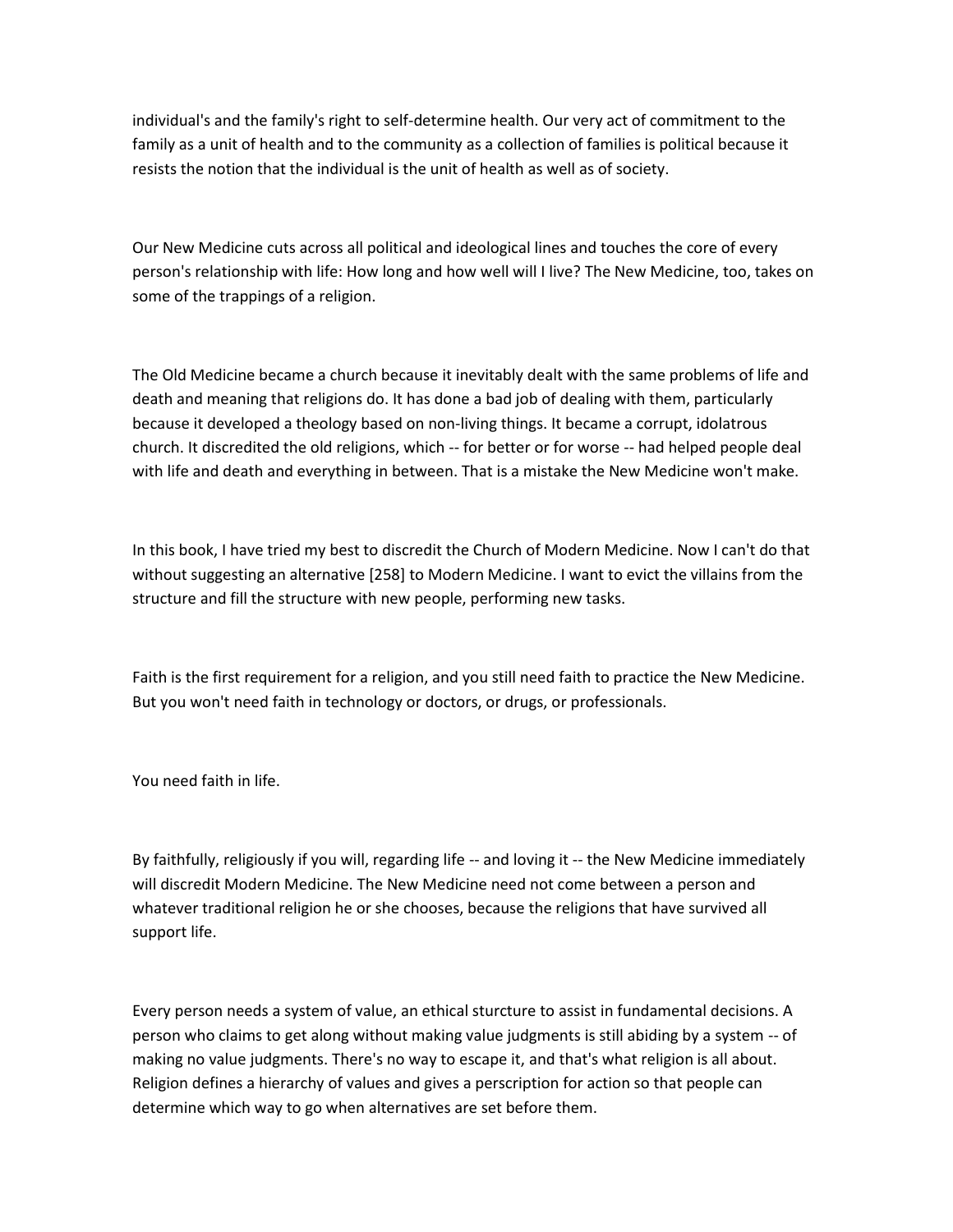Modern Medicine came along and took over the show by saying, "You no longer have to worry about the values of these other ethical systems, because we can fix anything that happens to you. We release you from the ethics of considering value and, in return, demand only faith in a symbolic ethic, a sacramental ethic of our own distorted logic."

[259] No system of logic, distorted or otherwise, ever got around biology. And in biology, the New Medicine finds its ethic, its value system.

Since life is the central mystery of our New Medicine, our "sacraments" acknowledge and celebrate the life of the universe. The "sins" of the New Medicine, in many cases, turn out to be the virtues of the Church of Modern Medicine: any practice that promotes or condones violence against life. The New Medicine says it's a "sin" to restrict weight gain during pregnancy, to use the Pill freely on the theory that it's safer than pregnancy, to submit to routine annual physicals, to put silver nitrate in babies' eyes, to immunize children routinely, to be ignorant of nutrition, and a host of other activities that Modern Medicine promotes as "healthy." These activities are sins not because they offend anybody's idea of correct or polite behavior, but because they present a clear and present danger to life. They are offenses against biology. Since the life in our bodies seems to have an incredible capacity to heal itself, if given the proper conditions the corrective activities of the New Medicine -- guilt and penance -- will aim at producing those proper conditions. Imbalance is often as difficult to avoid in human life as balance is desirable. Since this is a human medicine, not one bound to the deathly formality of machines, hope is one thing that is never taken away from even the worst "sinner."

The New Medicine doesn't have any empty [260] rituals. You fulfill the "commandments" and celebrate the sacraments by doing real things. Naturally, we have priests in this religion, too. But the New Doctor is not the prime mediator between the faithful and the object of faith. The authority of the doctor is severely limited by the individual taking the responsibility upon himself. Still, a system of ethics needs a mediator, a supporter of the faithful in their quest, a lifeguard when the quest runs into trouble.

Never forget that the New Doctor's goal is to work himself or herself right out of business, so your dependence on the professional should diminish every day. You have to learn to get along without doctors, because doctors aren't the Oracles of faith: The Oracles of faith, the the celebrants of the religion of life are the self, the family, and the community. From these vessels flow the determinants of health: life, love, and courage.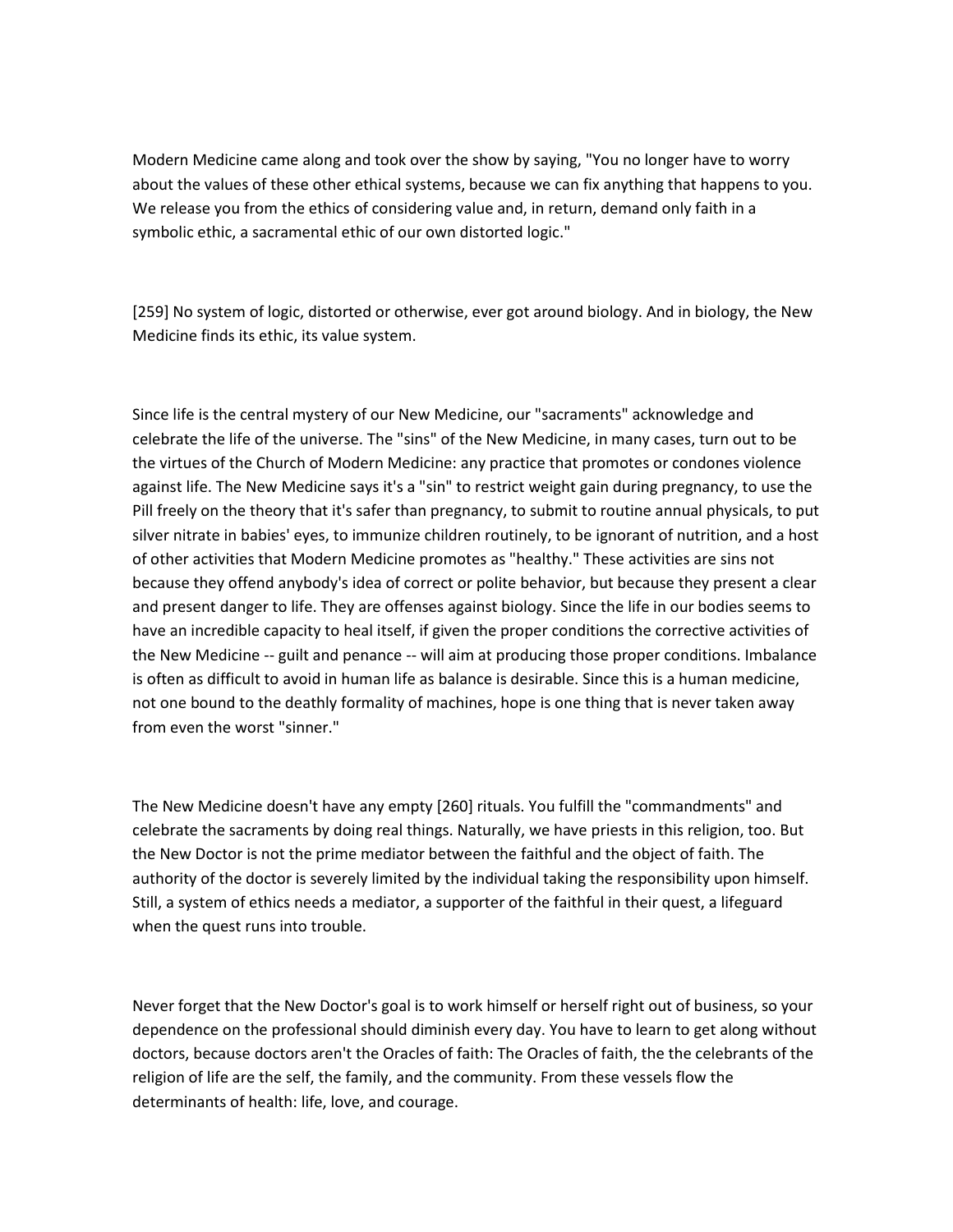Your first responsibility is to take care of your body and mind. Food is very important, but not food merely in the sense of bread, water, protein, fiber, and vitamins. You must try to eat pure food and drink pure water. You must find out all you can about which foods are best for you, since what goes into your mouth does make a difference in what comes out. We have other appetites that must be nourished, too. In a sense, everything that comes into your life and body is food. Whether it's nourishing or whether it's junk food is the individual's responsibility, and will determine the self's success [261] in reaching the goal of health. If you spend a lot of time in front of the televlsion, lost in a make-believe world that runs a poor second to real life, you're wasting the time of your life, time that should be used to nourish your self and those around you. Choose your food. Try to taste and see and hear and feel and touch things that will add to your supply of life.

Our New Medicine consecrates activities as well as food. Quite simply, there are things people should be doing and shouldn't be doing for themselves, for the sake of their own biological truths, for their own lives, The consecration of food governs what comes into the body. The consecration of activity governs what the individual does with the body and the mind, the muscles and the spirit. All religions have some form of vocation, but the calling from God is usually reserved for those who are going to enter the religion's priesthood. Our New Medicine says that everyone should choose his or her career as if called by God, because in a very real way everyone does have a vocation: Everyone is called to live a long and happy life.

Our New Medicine also requires people to gather together at significant moments of life, such as births, marriages, illnesses, anniversaries, and deaths. Since industrial employment is often geared for production, not for personal health, taking enough time to perform these obligations the way they should be performed [262] may create a dilemma. You may wind up self-employed, or unemployed.

The New Medicine calls for a more balanced approach to career. Build a life around personal goals and humanly satisfying activities. Life comes first, not the carrot-on-a-stick promises of the rat race. Organize your time and pursue a career in such a way as to allow participation in life events of significance and beauty.

The home is the Temple of our New Medicine, because the home is the individual's fortress against the unhealthy institutions such as industry and the Church of Modern Medicine. If an individual, for example, has to quit his or her job because it becomes a threat to health, the family is there to offer support until a new source of income can be set up. This may sound strange to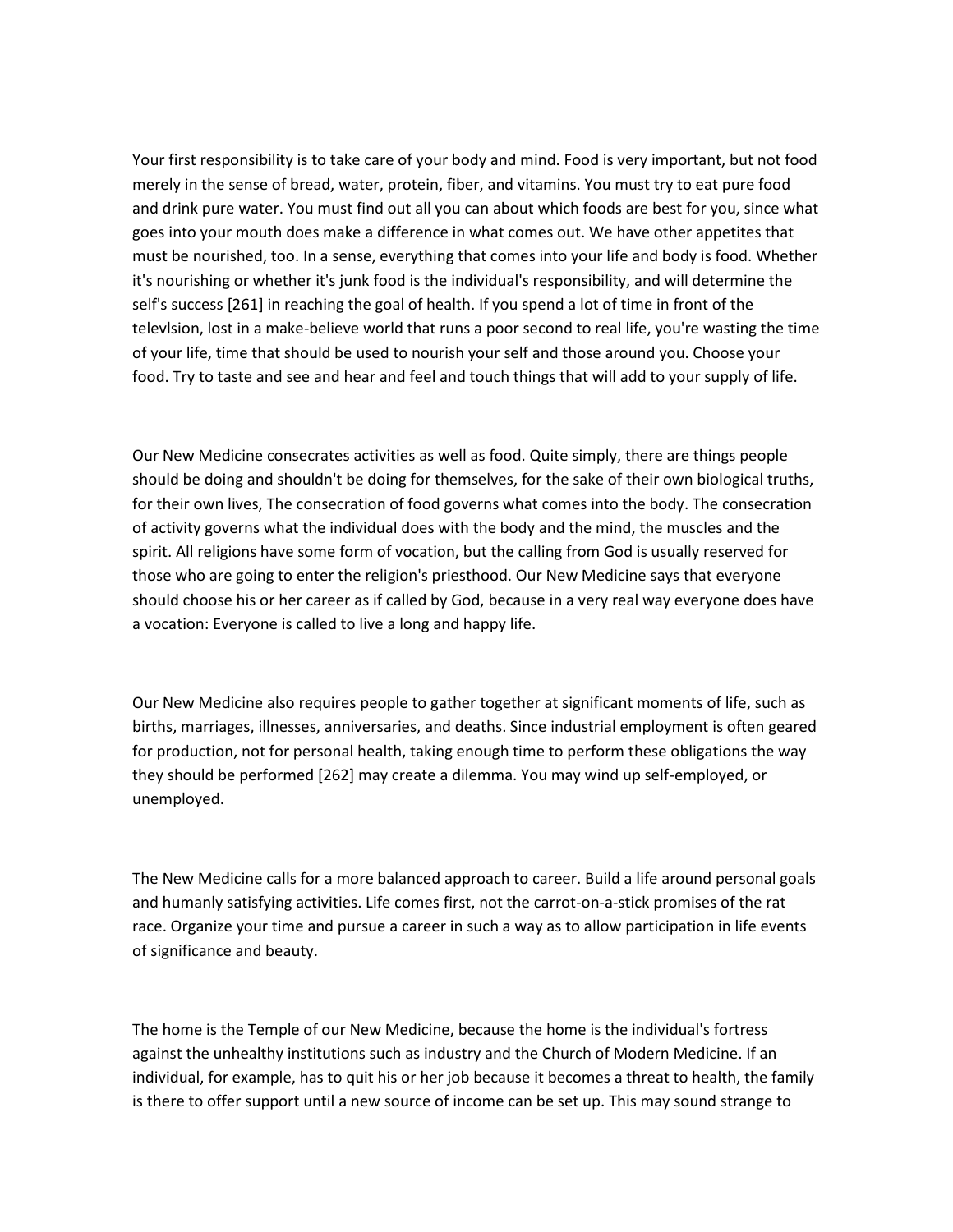those of us who have bought the industrial society's notion of the family as a liability rather than an asset. Industry's purposes are better served if the family is kept small, limited to two children and one or two adults, not if the family is considered in its true sense, the collection of related people of all ages living in close proximity and experiencing important life events together. When the family bands together for purposes of defense as well as celebration, no institution can disrupt the lives of its members.

Our New Medicine's regard for the family begins when the family itself begins. Our first "commandment" is "Thou shalt not pay any attention to scales during pregnancy." Instead, [263] you pay attention to the quality of the food you eat, eat the purest and most nourishing food you can get, and stop taking all medications. You don't take pills "only when necessary," because there are few doctors who don't believe that pills are always "necessary." Same goes for x-rays.

Since our New Medicine is a medicine devoted to life, since birth is the principal event of life, and since the home is the temple of our New Medicine, the birth of the baby ideally occurs at home, away from all the dangers of the hospital and close to all the love and support of the family. The birth of a new family member is an event that should not be isolated from the majority of the family. As soon as possible after the birth, every family member should be there to greet the new arrival and to celebrate. That is how the sacrament of birth is performed, by celebrating, complete with a family feast and singing and laughter.

To anyone who's read this book so far, it goes without saying that the new mother breastfeeds her baby exclusively at first, say the first six months, and then begins to supplement her milk with solid food prepared from the family's table, not the machines of a food manufacturer.

The usual advice given by doctors is that in raising children parents should be consistent. I believe that the only thing parents should do consistently is love their children and each other. Otherwise, there is no particular virtue in [264] consistency. Parents have a hard enough time without trying to keep track of all that they've done for and said to their children. The family is a living thing and should not be pressed into the conformity of thought and action characteristic of a machine.

I once stated on the radio that when it comes to caring for children, one grandmother is worth two pediatricians. My department chairman phoned me shortly thereafter and announced his intent to replace me with two grandmothers. In every aspect of child care, experts should be regarded with utmost suspicion. Each family must consider the patterns that have proved successful in their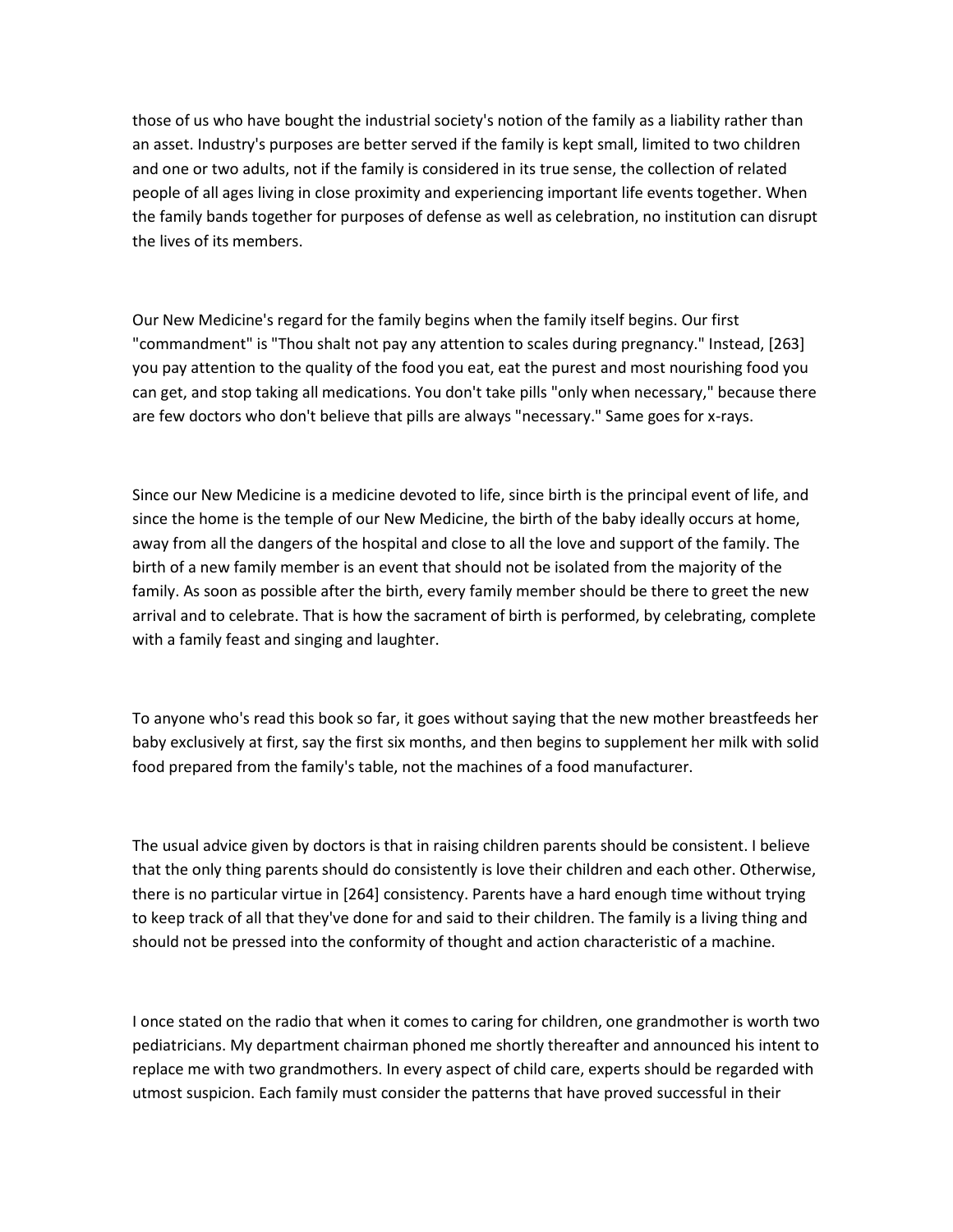family, their culture, their social class, and religion. Experts' opinions should be considered worthless until proved otherwise by the strongest possible evidence. Unfortunately, in order to reach back through the disruption of the family in modern times, it may be necessary to go back to grandparents or even great-grandparents in order to find out what these traditional practices were. When the historically validated cultural patterns have been lost, it may be necessary to resort to friends and neighbors who come from healthy traditional backgrounds.

From birth onward, significant events in the life of the family are cerebrated en masse by the family. We discard the terms "nuclear family" and "extended family," because we're not talking about family if we're not talking about the entire assemblage of blood relatives. All [265] generations participate in family life and relevancy is denied no one because of age. Every family member knows that when the family needs him or her, the family comes first. When a family member has to be hospitalized, there's always a crew of relatives available to ride shotgun.

Death is another one of those unavoidable life experiences that brings the family together. Just as births, birthdays, marriages, and other family events take precedence over career and other activities, the death of a family member requires attendance. No family member dies alone or with only the staff of the intensive care ward to note his or her passing. Life should end where it begins, in the home.

Outside of the home, the "medical guerilla" doesn't just mind his or her own business either. The ethic of Modern Medicine, and to a great extent the American ethic, says that the individual should keep to himself. I've already talked about the various ways in which the professional services of doctors and others destroy not only family ties but community ties as well. Our New Medicine, however, says we need those community ties. You are your brother's -- and sister's -keeper.

Our New Medicine needs community for a number of interesting reasons. First of all, though the New Medicine is directed at freeing the individual from the disabling and dangerous tendencies of Modern Medicine, we recognize that it's very difficult to sustain this [266] sort of rebellion by yourself. We all need friends, but even more so when we're carrying on a battle against the Medical Inquisition.

Our community is a collection of families relating to one another as families. Now this may seem remarkably "old-fashioned" but remember, the family is the unit of health, the individual's primary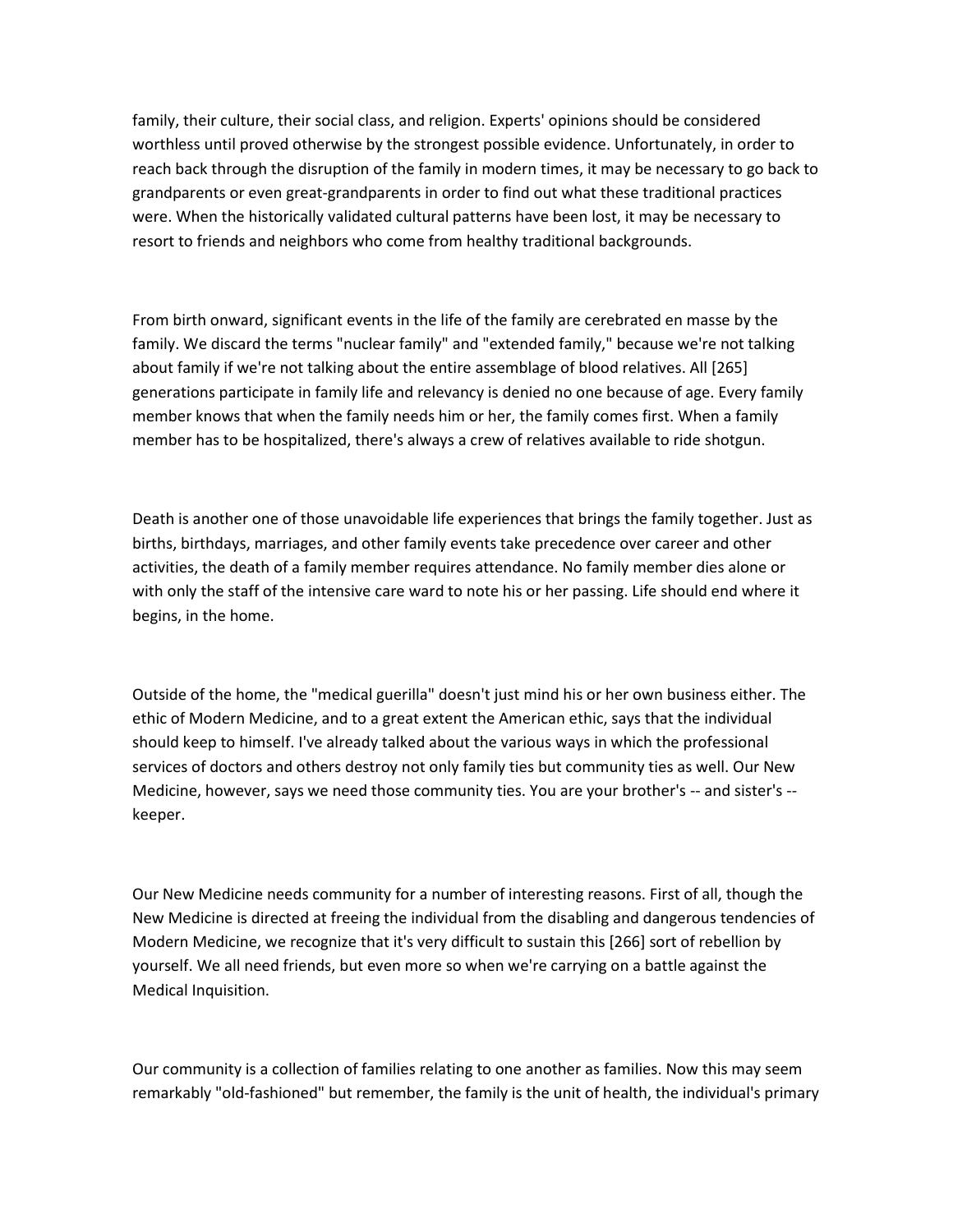resource. The community can also be a resource for health, but communities are more easily dispersed, and because of the nature of American life, are more often dispersed. This is not to say that people do not and should not draw upon the resources of friends at the far corners of the globe. On the contrary, the community should grow and spread its wings.

Think of a community as a congregation of people sharing the same faith. Our community or congregation does not conflict with a family's religious congregation, just as our medical "religion" doesn't compete with an individuals religious beliefs.

Of course, you may not be able to find a congregation. In that case, you should start your own. You may be able to start with your own family, or you may have to start with friends, or you may have to move. I often tell women who come to me and say they'd like to breastfeed their babies but are not sure they'll be able, to move next door to a woman who has suceessfully breastfed a number of babies. The important thing is to get close to people who share your ethics and standards. Each of us has [267] only a finite amount of time and energy, and since your major supports and encouragements are going to come from people who think and feel the way you do, you shouldn't feel guilty about growing apart from people who don't think and feel the same way.

At the same time, our New Medicine doesn't provide a license for narrowing the scope of your vision to the point where your physical and intellectual life become a matter of routine. You should keep informed of the ethical systems of other religions and ways of health. Don't just read one or two or three books and pronounce yourself saved. Read 100 books! Read every book you can find on the subject of health, especially those that expose the dangerous inadequacies of Modern Modicine, and those that are grounded in traditions that have survived for hundreds of years. (See the Bibliogaphy for a good list to start with.) Get used to the idea right away that no single system can or should claim to have an exclusive fix on the dynamics of health.

Since our New Medicine is a biological "religion," the promised rewards are also biological. The primary rewards will be quantitative: low infant mortality and long life expectancy. Spell that out in terms of quality of life and it means that everybody will be healthier. We will have a low incidence of biological and sociological disease. Biologically, there will be a low incidence of infections, allergies, cancer, heart disease, diabetes, and toxic conditions. Sociologically, [268] there will be a low incidence of divorce, suicide, and depression.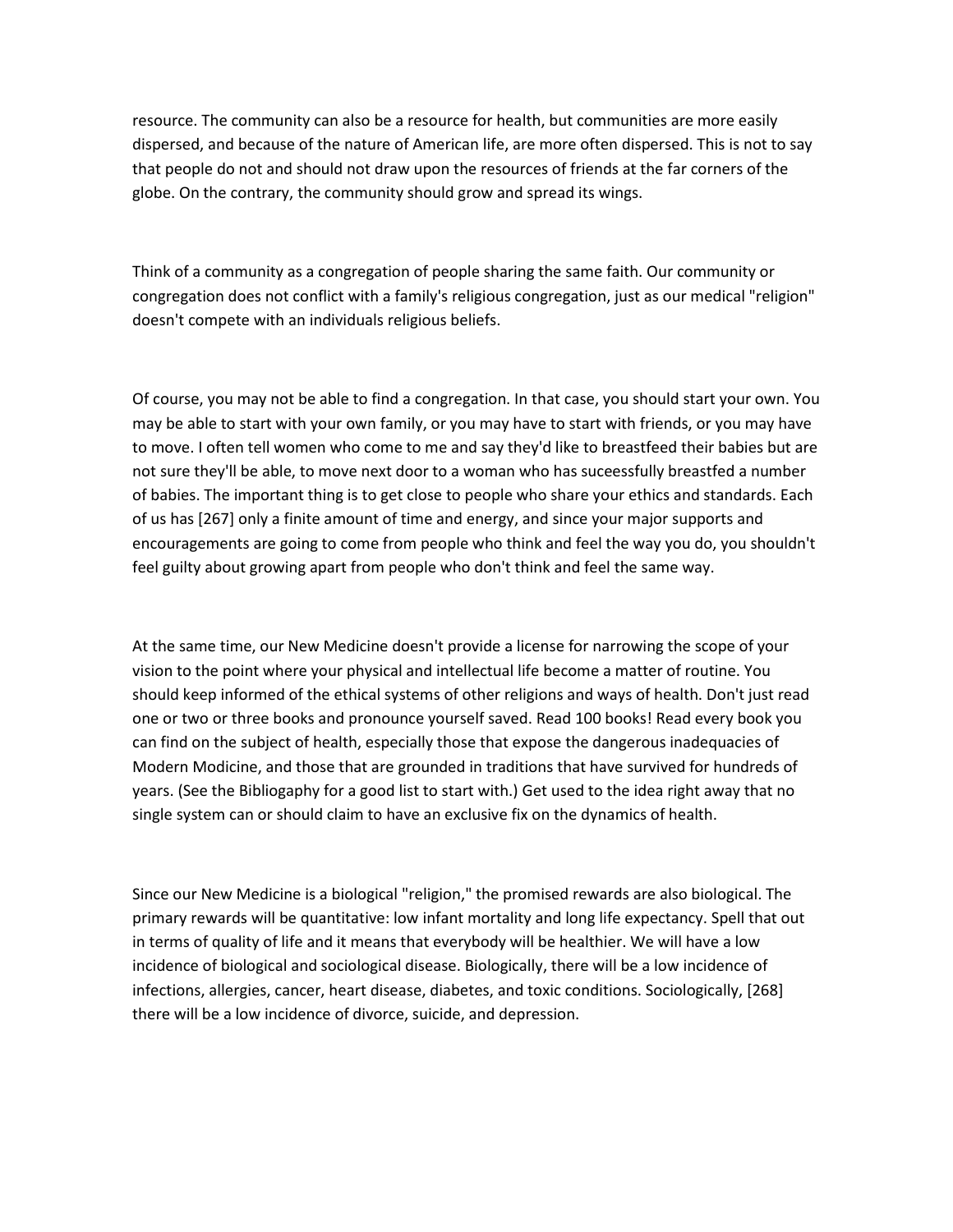With less disease, there will be less need for the doctor-priest. The number of visits to and by the doctor will drop, the number of procedures performed by doctors will drop, and the price tag for medical care will drop. The doctor will be transformed into a family friend and will no longer be considered the "outside technician" whose skills are the object of awe.

Our community will grow, both internally and externally, because of the liberation of the family from being considered a liability to being considered an asset. Internally, our numbers will grow as families grow larger. Externally, we will grow by attracting more and more people who want to be free of Modern Medicine.

Perhaps more important than the measurable rewards are the rewards that can't be expressed in statistics or dollars and cents. Ours is a medicine of hope, not despair; of joy, not sorrow; of love, not fear. All of our "sacraments" are celebrations. We don't note birthdays, marriages, and other milestones by sucking blood or demanding an offering. We ask for a party! When a woman has a baby at home, it's not only to avoid the dangers of the hospital. It's to make possible the joyous sharing of all family members in the truly blessed event. When a woman nurses her baby, she's going to feel joy she could never feel if the baby were sucking on a plastic nipple attached to a bottle!

[269] Our New Medicine offers the perfect antidote to the major disease afflicting American society today: depression. Depression is a slice of death, and our committment to life and joy denies us that morsel of despair. The recipe for depression is isolation, abandonment, frustration, and alienation. Our sacraments simply don't let those situations develop. It's very difficult to feel afraid, alone, and unloved when you've got somebody's birthday or baby or marriage or new job or ... whatever to celebrate. When we say that our New Medicine is a community of celebrants, we mean it.

Another reward we can promise is that once you have the alternative of participating in our New Medicine, you learn to regard the "other side" without the fear and hatred that are likely when you have no option, when you have to submit to Modern Medicine. Your original sense of frustration and depression is transformed, into amusement, even. Many recent books and movies have very cleverly exposed some of Modern Medicine's more obvious faults. When you're not aware of alternatlves to Modern Medicine, these revelations can hit pretty hard. I and some of my students have come close to being thrown out of movie theaters when our laughter has rung out over an audience's gasps at the screen's depiction of Modern Medicine at its slapstick best ... or worst.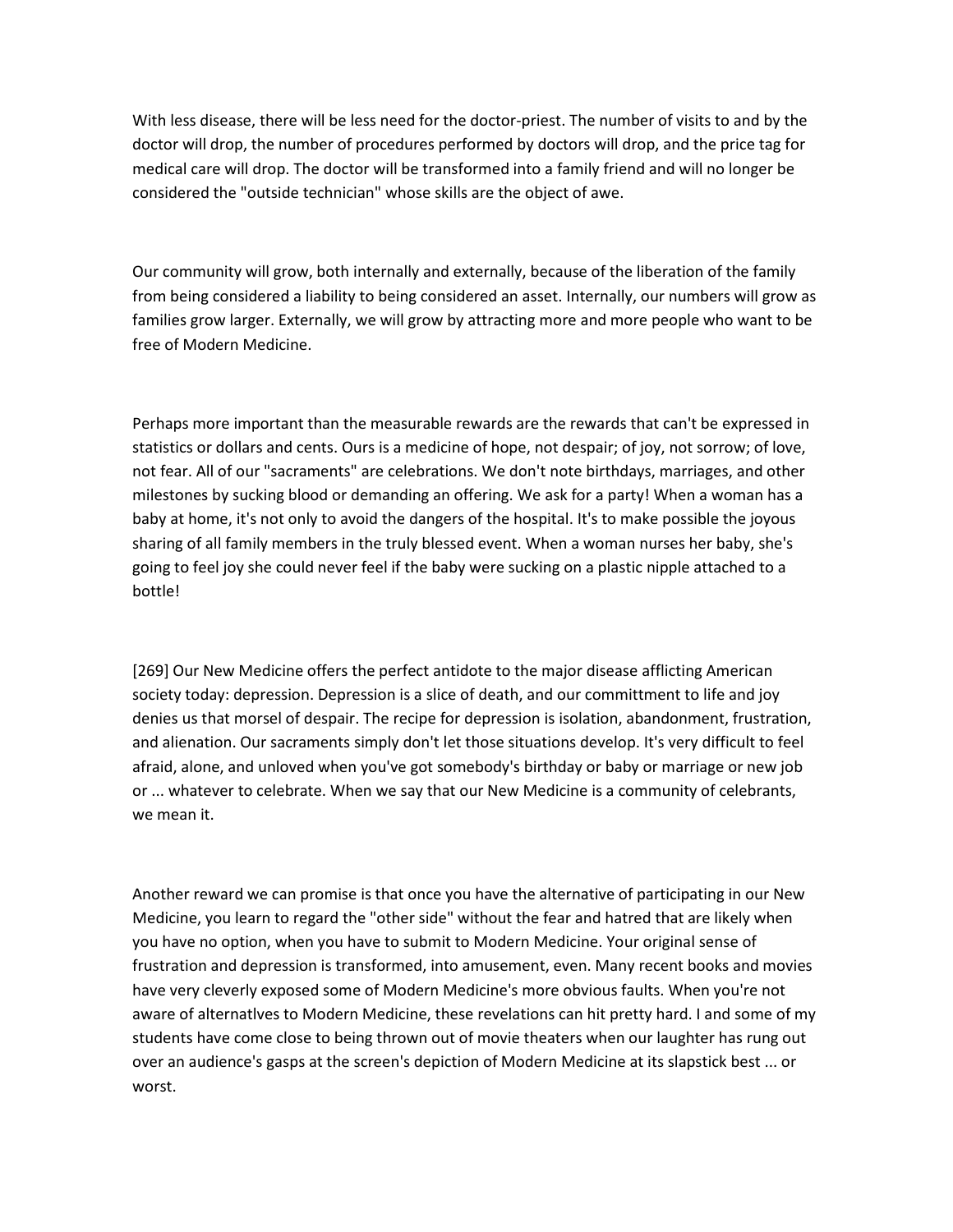Once you get into our New Medicine, once you realize that your health and the health of [270] your family is a happy and hopeful privilege rather than an ominous liability to be entrusted to strangers, you will feel freer and happier. A lot of people have come up to me and said that it's very difficult for someone to embrace this "revolution" unless they've been radicalized. Unless Modern Medicine has severely hurt them or someone close to them, people have told me, they won't begin to see the danger in doctors' procedures we all have come to take for granted. They've told me that people need to be scared before they can feel courage.

All of that may be true. This book has, in a way, been my answer to my friends who have said these things to me. I have written this book precisely to scare and to radicalize people before they are hurt. Let this book be your radicalizing experience. Remember what I've said the next time you go to the doctor.

Another thing people ask me is how to start. They want to join the revolution but they don't know exactly where to sign up.

You don't have to sign up. You can start the revolution in your own home tonight. Start thinking of your family as a resource instead of a liability. If you're not married, think seriously about finding somebody and getting married. If you're married, the most revolutionary act you can perform tonight is to conceive a child. Then plan on having the baby at home and breastfeeding him or her.

If your parents are alive, call them up and plan a visit over the phone for the next available [271] weekend. Or do the same with another relative.

Decide what your priorities are in life. Would you really rather work on an assembly line making sure this part fits into that part than making sure the pieces of a child's life all fit in place! Are the rewards of the rat race really worth selling so much of your time, energy, and emotional commitment that you don't have any left for your familv as well as where real other than closer to the coronary care ward?

Search for a community. Ask the next mother you see if she is breastfeeding or has breastfed her baby. The next time somebody says something derogatory about children or old people, say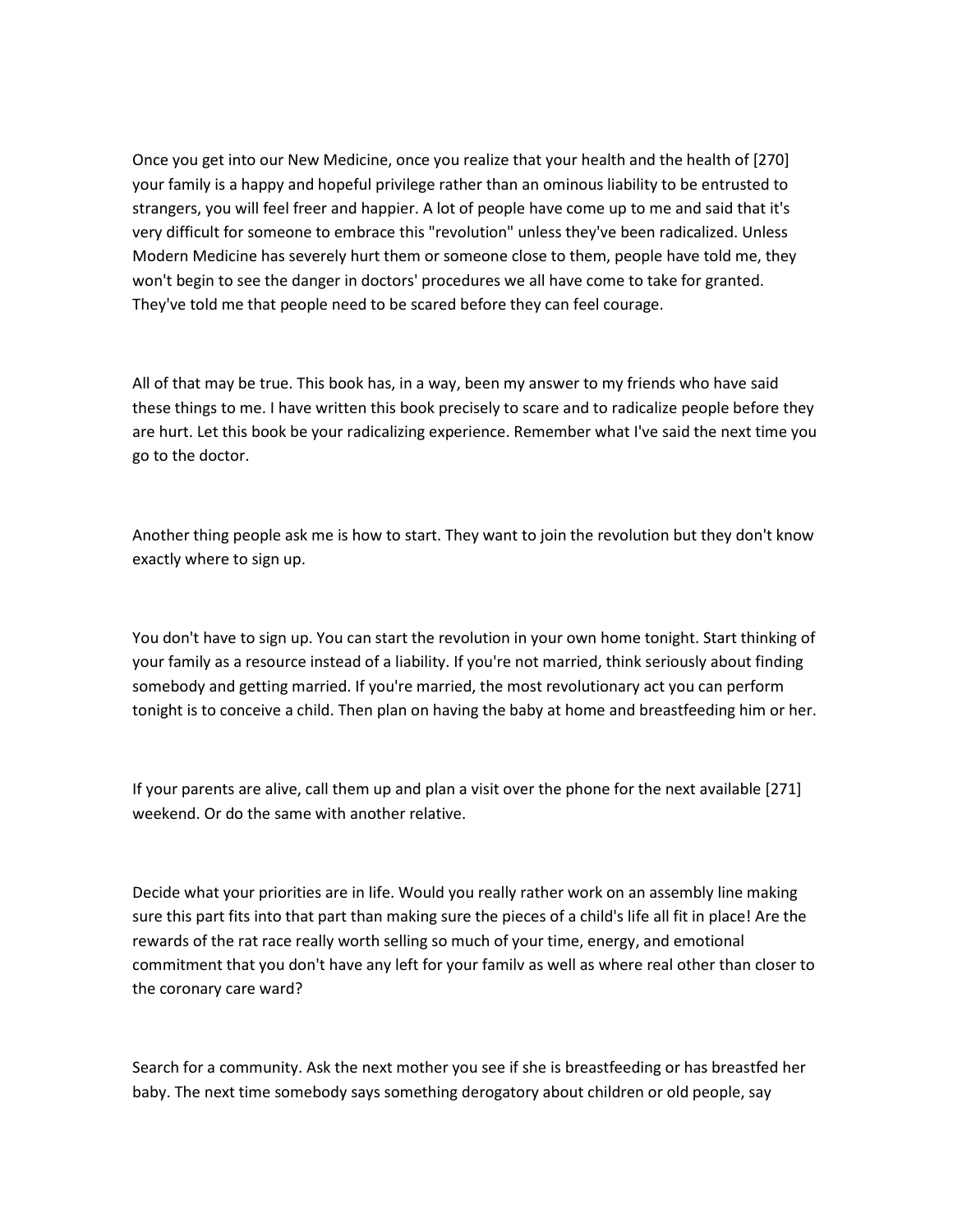something back. When you go to lunch or dinner, start discussing health with people -- not with the intention of arguing, but to find people who agree with you. As soon as you find these people, get to know them better. Start your community.

People also come up to me and want to know when the revolution will be over, when they will be able to stop thinking of themselves as medical heretics. I have to admit that I don't know the answer.

I do know that you can tell when you're winning: when you influence those closest to you. When your famly and friends start to feel and express the joy that comes from knowing that health is a matter of choice, not a mystery [272] of chance. That can happen when you or a relative breastfeeds a baby that's born at home, or when you or a relative decides to double-check a doctor's prescription for surgery and not only avoids the surgery but finds a doctor who helps solve the problem without as much as a hypodermic needle.

A few months ago, I became a grandfather. Our daughter delivered an eight-pound, one-ounce baby girl. Channa was born, as we planned, in our home. In attendance was my daughter's husband, her sister, her mother, Mayer Eisenstein, M.D., and myself. Both labor and delivery followed an almost classic pattern and lasted about five hours from beginning to end. After Channa was born, relatives and friends began to visit. They barely paused to greet me at the door before rushing up to greet Channa. For the five weeks that the new family stayed at our house before moving off to their own new home in Canada, I was able to leave the house every morning while the new mother was asleep and the new grandmother was rocking the new granddaughter on the porch. And on this way home those summer afternoons, the new grandfather didn't have to stop off at the hospital to get a peek at his granddaughter behind glass. I could go right home and gaze at her all through dinner.

So I can tell we're winning.

I can tell we're winning because the people I see already practicing our New Medicine appear to be the healthiest people in our society. The people of the Leche League and [273] NAPSAC and SPUN and similar organizations not only can turn out thousands and thousands at their meetings, but when they travel from city to city, they use each other as points of reference. They have a community.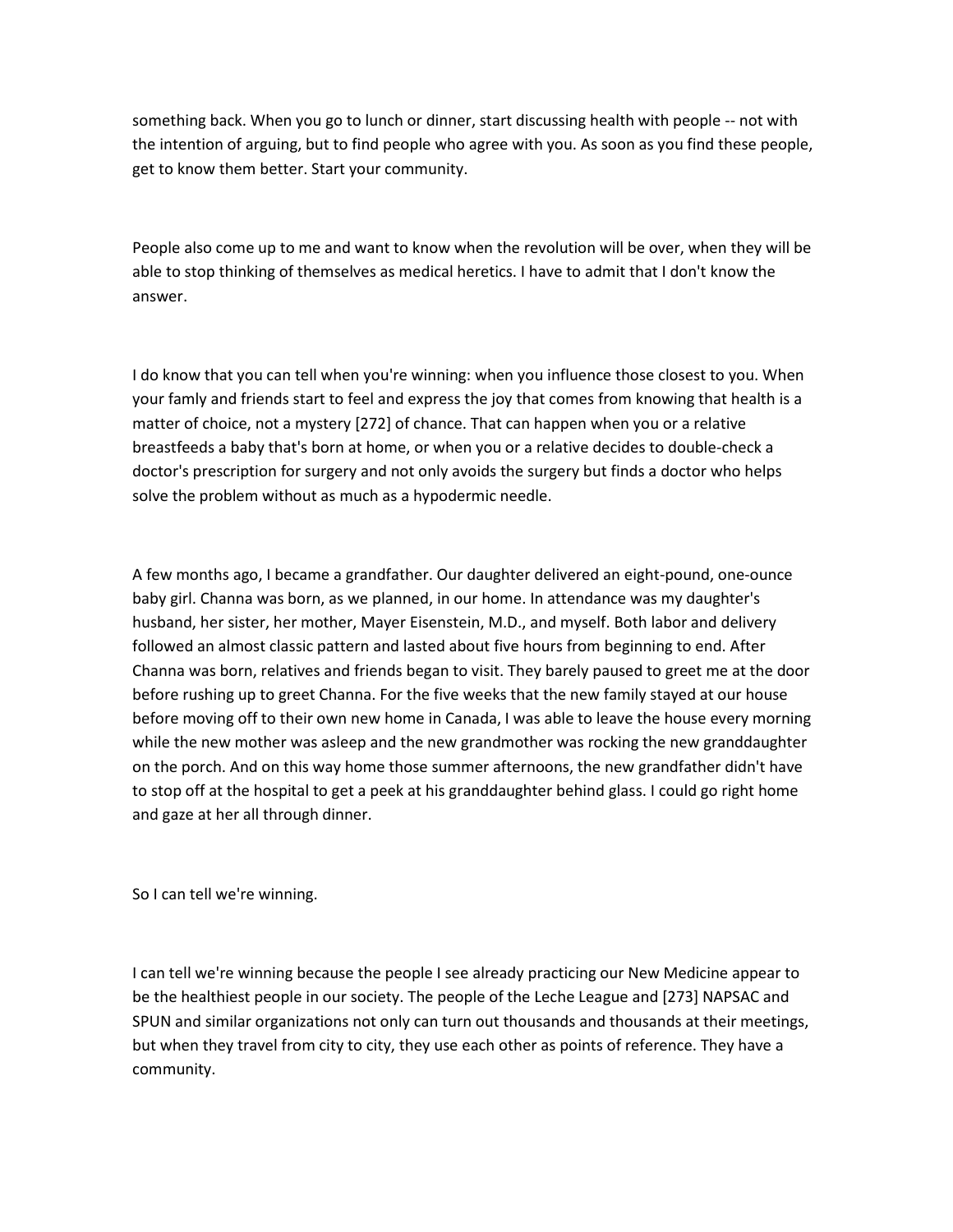I can tell we're winning because in the eyes of all these families and in my own family I can see the satisfaction, the optimism, and the joy when human beings know that they are the owners of their own health..

Epilog: In Search of the New Doctor

Health neither begins nor ends with the doctor. The doctor's role is somewhere in the middle. And still crucial. If doctors weren't important, the Church of Modern Medicine could never have gained the power it has.

This simultaneous process of destroying Medicine and rebuilding Medicine is, by nature, a political process. At all levels, the Medical Revolution involves the participant in politics: If you keep your children out of public school to avoid immunizing them, that is a political act. If you have your baby at home when state laws discourage it or health insurance refuses to pay for it, that's a political act. If you decide to have another baby, that's a political act. While we turn our backs on the Inquisition, we turn towards and embrace the [276] New Medicine as we need to in order to survive and prosper. That is going to require action which is explicity political, too.

As John McKnight has said in his essay, "The Medicalization of Politics," "Politics is the act of citizens pooling their intelligence to achieve the maximum human good. Medicalized politics is the disavowal of that common intelligence. Politics is the art of the possible -- a process that recognizes limits and grapples with the questions of equity imposed by those limits. Medicalized politics is the art of the impossible -- the process by which an unlimited promise is substituted for justice. Politics is the art of reallocating power. Medicalized politics mystifies control so that power is no longer an issue. The central political issue becomes the right to more control. Politics is the act of citizens. Medicalized politics is the control of clients. Only the hands of citizens can cure medicine. Medicine cannot cure itself because its prescriptions came from its own system of values."

If your community is considering fluoridating the water -- or if it already has fluoridated water - you may have to fight it. You may take political action and work against the enactment of national health insurance, or work for the inclusion of "revolutionary clauses" which will prevent the Inquisition from getting a death grip on our society. You may work politically for laws which will effectively remove poisons from our air, food and water. Or for changes in [277] the Social Security and tax laws that will favor keeping families together and strong.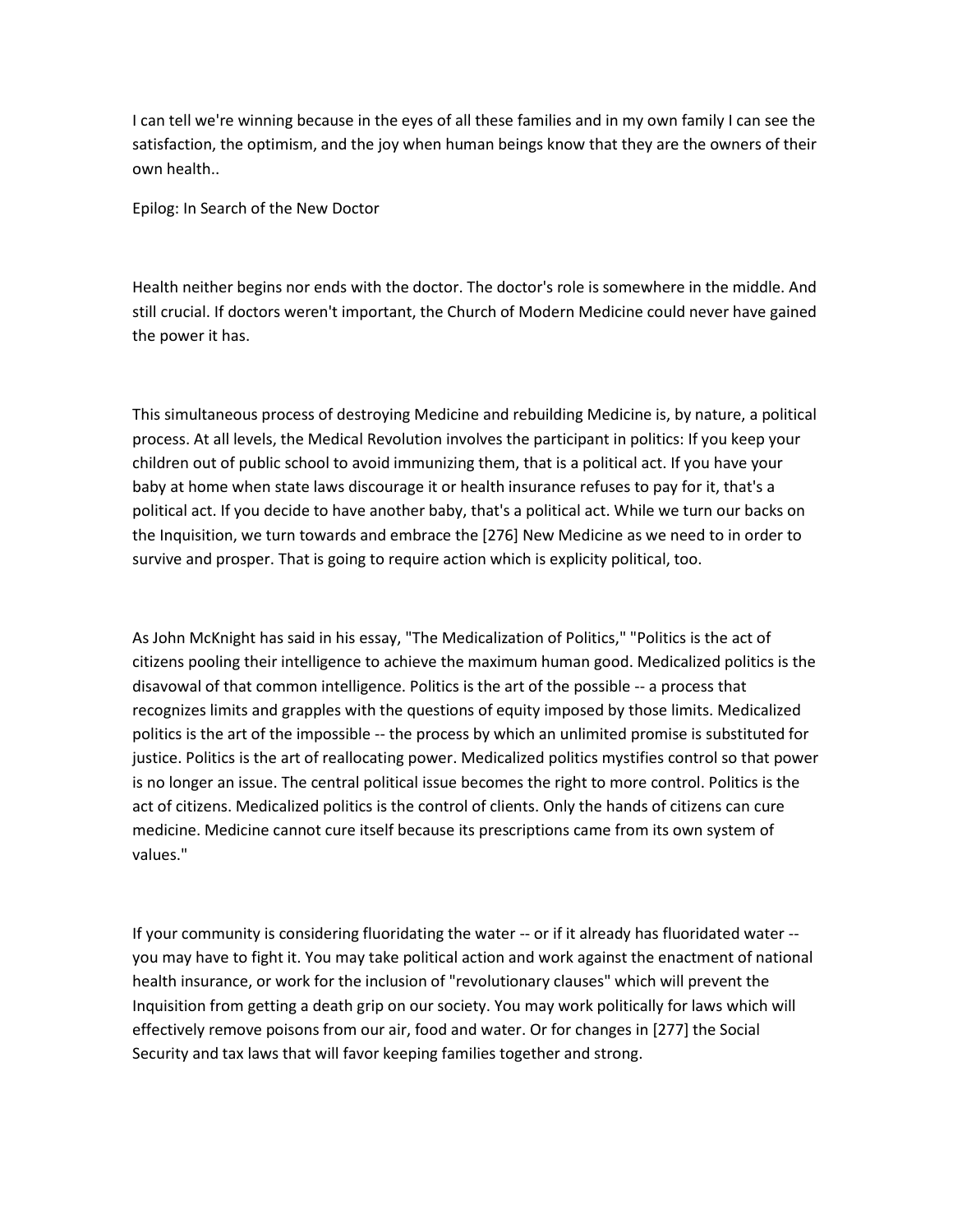I recently was asked by a group of Latin-American mothers in Chicago to help promote breastfeeding among the members of their organization for better child raising. They knew their biggest problem was that the community hospitals these women were using sanctioned the use of formula. The mothers decided to do something with their organization. They visited the heads of the hospitals and tried to persuade them to stop encouraging bottlefeeding by handing out free sixpacks of formula and special "supplementary feeding packs" to mothers who already were breastfeeding. They said that if the hospital heads did not respond to their requests, they were going to picket the hospitals.

It seems to me that the New Doctor has to be in the front lines of these struggles. He or she will have to be involved politically if only in response to his patients' needs. He or she will be visible through the newspapers and other media when these issues come to the fore. And if they don't come there, he'll make sure they do.

This is one of the major differences between the ethics of Modern Medicine and those of the New Medicine. Modern Medicine tells doctors to stay out of politics. Of course, this is merely to hide the fact that doctors are already into politics in an immensely powerful way. The Church likes the status quo, since it is in control, [278] so it wants to be able to scare away potential troublemakers and blacken the reputations of those who can't be scared away, by labeling them "politicians."

The New Medicine says that the doctor is not a monastic priest sitting in his monastery, but is a participant in the life of the community. Doctors will be community leaders active in politics because concern for the health of the community demands it. When the water company wants to fluoridate the public water, the New Doctor will be right there to make sure people know the biological consequences. When the power company wants to build a nuclear power plant, the New Doctor will not stand by and let the health of the community be threatened. Rather than allow political issues to become medicalized and thus defused -- the New Doctor will acknowledge the need for political power to be applied to matters of health and disease. He or she will not shrink from identifying "bad" politics as factors in disease.

Community involvement of this nature implies a certain type of doctor with the sensitivities, skills, and motivation to help build the New Medicine. Any collection of ideas-for-action can be subverted by the people who do the acting.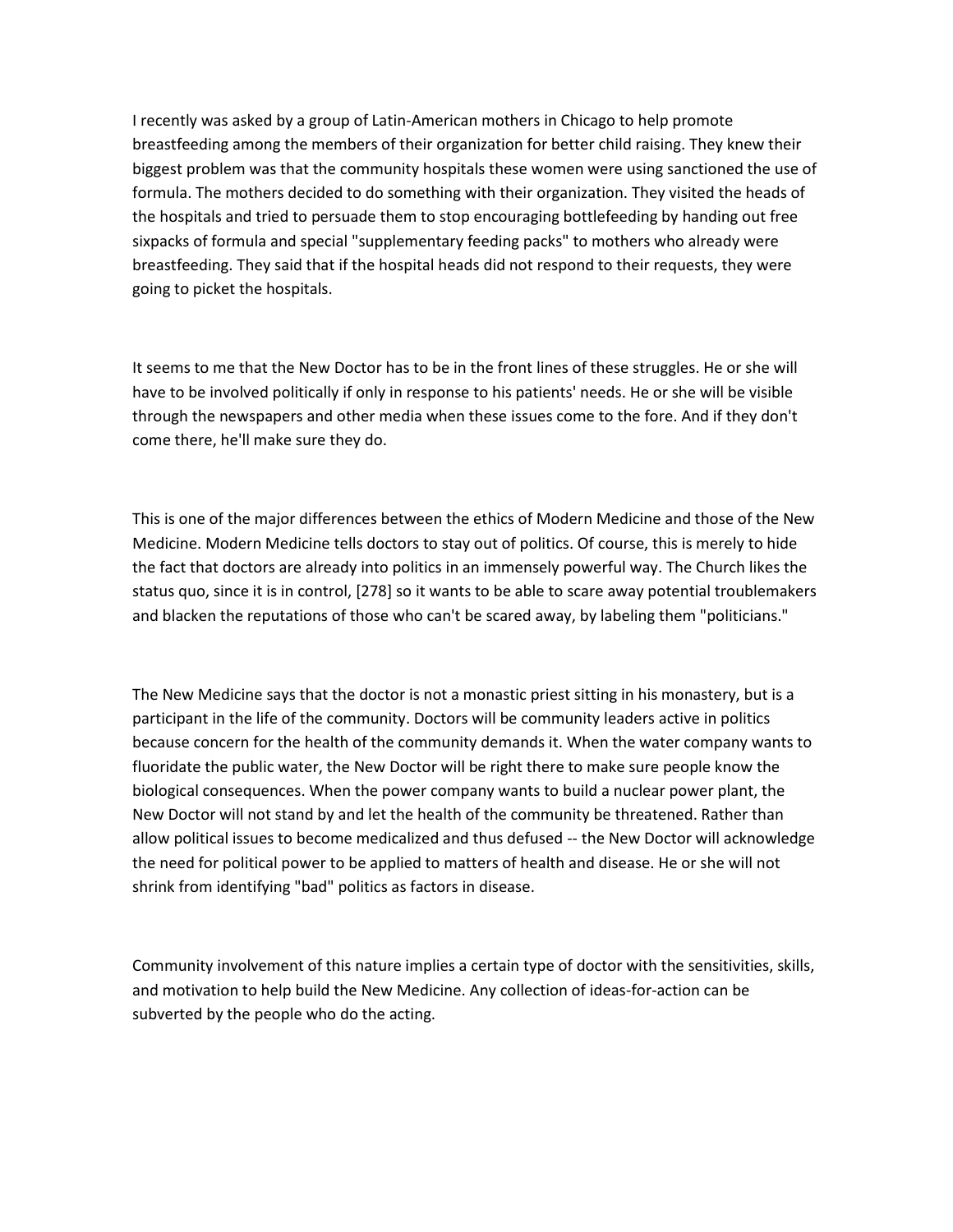The New Doctor is comfortable with people from all walks of life -- not only in the doctor-patient relationship, but in social relationships as well. The New Doctor considers his or her service as an agent of social improvement, so [279] he or she will need to understand and be aware of the social and ethical foundations of medicine.

The New Doctor will be conversant not only in the language of science, but in the language of people as well. He or she is going to be constantly informing patients: informing them of the risks and benefits of prospective treatments, informing them of the ways they can stay healthy, informing them of how certain activities and circumstances affect health. The doctor-patient relationship is democratic in the sense that both doctor and patient share information equally. But that "democracy" must necessarily break down when the doctor has to exercise his or her authority. The "perfect" example of this is when the patient is unconscious. Obviously, under those circumstances the doctor must accept responsibility and make choices in the best interests of the patient -- without the patient's consent. When the patient is conscious, however, the doctor must still recognize that there might be a point at which the patient's knowledge ends and the doctor's keeps going. That's why the patient is seeing the doctor, after all, to depend -- however much -- on that knowledge and training. I don't care whether the doctor wears blue jeans or a three-piece suit, whether his or her hair is short or long, whether he works out of a brand-new clinic or a used van -- the patient is there for the benefit of the doctor's knowledge. The doctor must inform the patient of how the patient's choices will affect him, but [280] he or she must not shrink from making a judgment based on his or her knowledge and talents. That's what the patient is paying for.

When the New Doctor is faced with a patient who has just had a baby, that patient is going to be informed of what her alternatives are for feeding and caring for that baby. The New Doctor is going to tell her that bottle feeding is not as safe or healthy as breastfeeding and that the difference in benefit and risk is great enough so that if she chooses to bottle feed, she is going to have to find another doctor.

The New Doctor is not afraid to act on evidence that's available today. He or she has enough confidence in his or her knowledge, training, and instincts to avoid the cop out: "We don't know enough. All the evidence isn t in. We need more research."

Because the New Doctor admits up front that these choices are necessary, he or she must be aware and responsive to the ethics of the doctor-patient relationship. To what extent do people have stewardship over life, death, and health? How far can medicine increase our control over life and death? What issues are involved in the choices to use artificial organs, transplanted organs,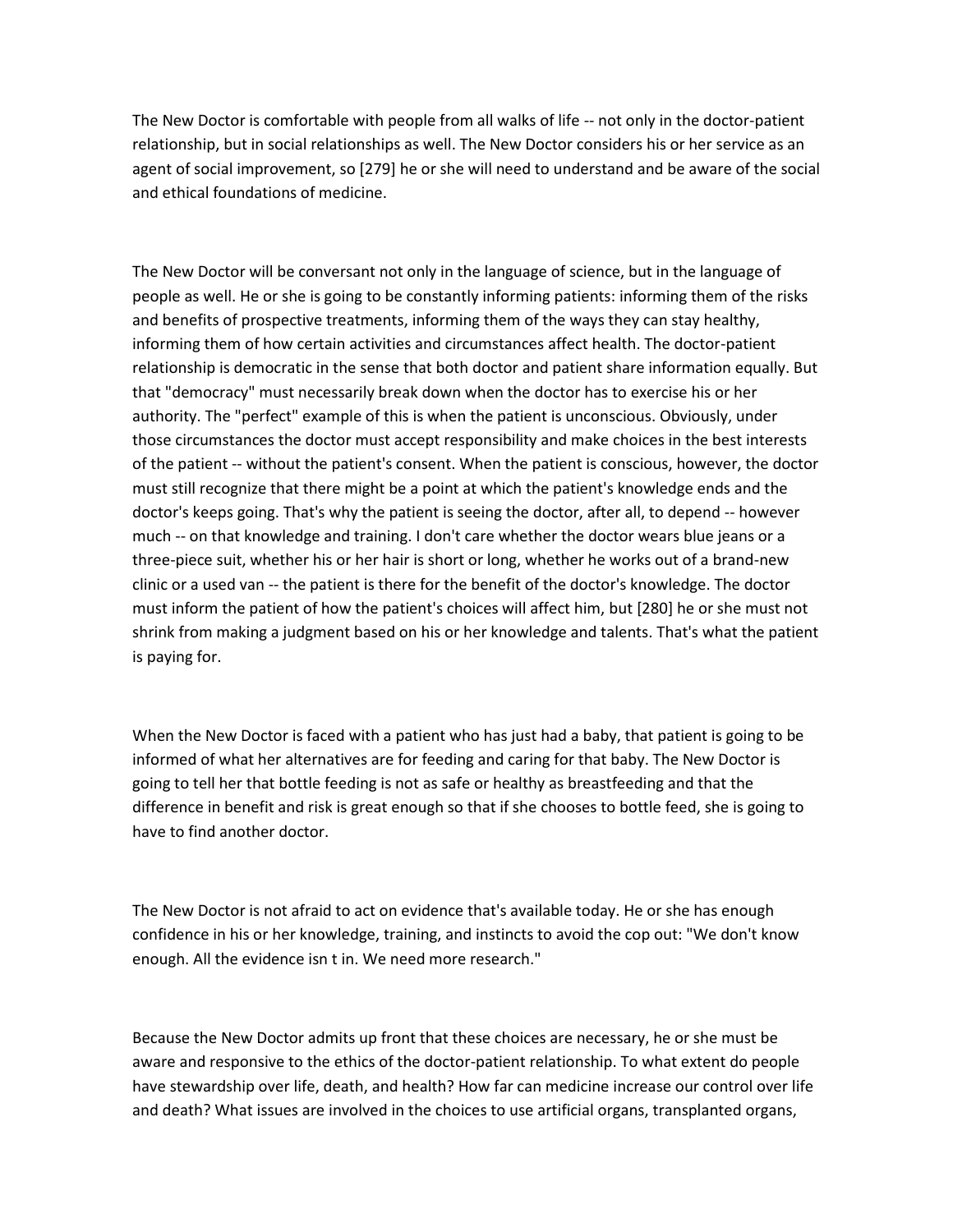and artificial life-extending machinery? It's not enough for the New Doctor to know how to do things, but why. Just because something can be done, does that mean it should be done? The ethic that will permeate the New Doctor's practice and training [281] is regard for the rights and dignity of human beings.

As maker of health, the New Doctor is aware that the patient and nature are the ingredients, not merely the medium for the expression of technique. Aware of the limits of human competence, the New Doctor knows when to intervene in natural processes, when to encourage natural processes, and when to let natural processes run their course. Implied in this knowledge is awareness of the harm that can be done by doctors.

"The art of medicine," accordlng to a colleague and good frlend of mine, Leo I. Jacobs, M.D., Medical Director of Forest Hospital, Des Plalnes, Illinois, "flows from the physician's ability to be introspective and to understand the patient as a human being with certain feelings, thoughts, attitudes, interpersonal relationships, aspirations, and expectations rather than a mere symptom carrier. Such a physician tends to see the patient, and not himself, as the primary person responsible for maintaining health, by leading a meaningful life in which proper nutrition, exercise, and stress management combine with an appropriate balance of love, play, and work within a harmonious family. Such a physician will resort to drugs or surgery only after his understanding of the patient's predicament has ruled out non-invasive or educational, psychological, or social approaches."

The New Doctor acknowledges nature as the [282] prime healer, and so regards natural supports of health, such as the family, as having supreme importance in the healing process. The family is the unit of health and disease, so the New Doctor treats the whole person in the context of family as well as religion and social system. The New Doctor makes house calls and meets the family on its own turf. He or she disregards professional language and advice that tends to split families into warring factions. Proper avoidance of hospitalization will be a key goal, so the New boctor delivers babies at home and scorns the idea that people must come into and leave this world under conditions of intensive care.

The New Doctor is a lifeguard. He or she stands by ready to intervene in life-threatening situations. At the beginning of life he lets the mother deliver the baby and stands by for the tiny percentage of cases in which he is needed.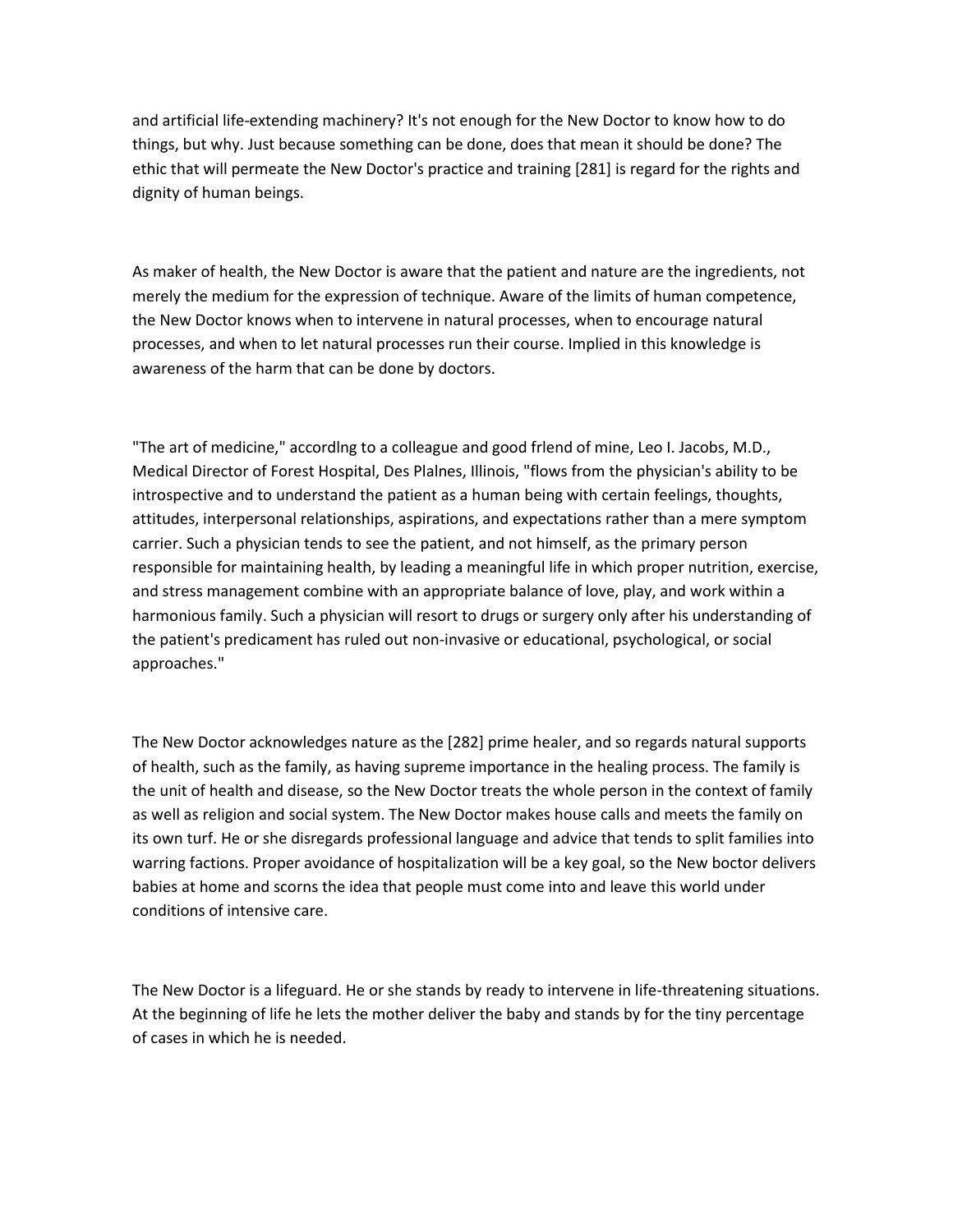As soon as we assign the role of lifeguard to the doctor, we define what he does and does not do throughout his career. He or she does not play the central role. The central roles are played by the individual, the family, and the community.

And in "guarding" the health of his patients, the New Doctor establishes priorities according to their promise of safety and effectiveness. The Hippocratic order of treatment placed regimen before medicine and surgery. So will the New Doctor. What a patient does every day with and to the body and soul have a greater effect on health than what the doctor can do in [283] a small fraction of that time. The New Doctor must teach the patient what to do during the mass of time he is living his life on his own, away from the doctor, to maintain and maximize health.

The one rule I give to all my medical students is that I don't care what you do to the patient as long as he or she feels better when leaving the office than when coming in. The New Doctor heals with himself. If the doctor has enthusiasm and hope, and can communicate this to the patien! then the patient is going to feel better. A healer is a healer no matter what techniques he uses. Conscious of this, the New Doctor prescribes "himself" in generous doses, meaning he or she uses whatever resources of personality and human caring possible.

The New Doctor still will be a priest in the sense that he or she will officiate or mediate at the absolution or cleansing of the patient's "sins." You'll still have to confess to the New Doctor, in the sense that you will give your "history" and the doctor wlll identify what is health-producing and health-destroying in your life. The New Doctor doesn't presume you're never going to do anything unhealthy, but he's going to make sure you're aware of it when you do. We know that the body has its own powers of absolution in its incredible ability to adapt and make up for "mistakes." You still have to do penance, but there's a difference. The New Doctor doesn't sprinkle you with holy water and pronounce you saved if you take this drug [284] or let him mutilate you. The New Doctor doesn't sacrifice you to any vengeful gods. Your penance is biological, it's the price you have to pay to get back in balance. You have to overcompensate for a while to make up for going too far.

Naturally, the New Doctor tries to motivate people to avoid disease, too. I believe guilt is one of the strongest motives for changing one's behavior. The New Doctor, being concerned with causes of disease rather than superficial symptoms, is going to ascribe guilt in a more rational and ethical fashion than Modern Medicine. The guilt will be personal, but not exclusively personal, and it will be relieveable through action, not symbolic rituals. In the case of lead poisoning, the guilt will be ascribed to whoever is responsible for the lack of food in the refrigerator, whoever is responsible for the lead in the air, in infant formula, and in food. If a woman opts for analgesia and anesthesia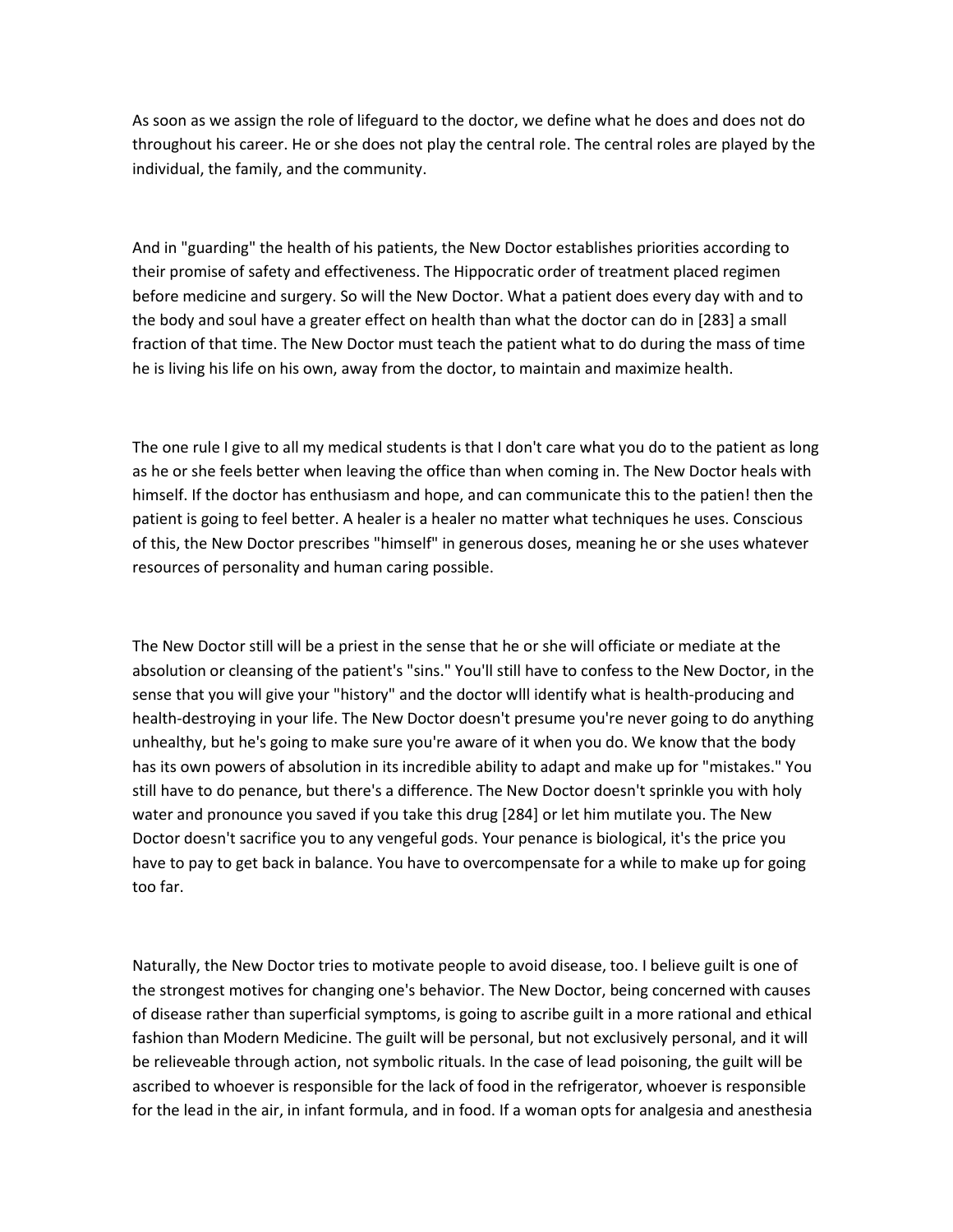during childbirth, she deserves some guilt because these things are not good for the baby. If a mother tells the New Doctor she's planning to bottle feed her baby, the New Doctor is going to tell her she's threatening the baby's health. New Doctors will try to make people feel guilty about eating refined sugar and flour and over-processed foods, about smoking and about not exercising.

The New Doctor's use of guilt will motivate people to healthy habits rather than frustration and fear because there won't be any double-think involved. Something is either good for [285] you or bad for you and the New Doctor will make sure you know the difference. That difference will be determined biologically rather than politically or religiously. If bottle feeding is wrong, it's wrong because it exposes mother and baby to a number of unhealthy conditions, such as gastroenteritis, allergies, infections, and inadequate bonding between mother and child. The New Doctor may believe that a woman's body is her own; but biologically he or she knows that abortion causes a higher rate of sterility and other complications that a properly informed woman would not choose to expose herself to. A doctor should tell a women that an abortion will increase the chances of her delivering a premature infant in the future by fifty percent. He should tell her about the Israeli study of more than 11,000 pregnancies in which women who had previous induced abortions "were subsequently less likely to have a normal delivery. In the births following induced abortions, the relative risk of early neonatal death was doubled, while late neonatal deaths showed a threeto four-fold increase. There was a significant increase in the frequency of low birthweight, compared to births in which there was no history of previous abortion. There were increases in major and minor congenital malformations." (American Journal of Epidemiology, September, 1975)

The New Doctor's honesty will extend to denying Modern Medicine's' mythical claim that everything can be cured, that no matter how you mess yourself up the skills of the [286] doctor can put you back together. The New Doctor informs his or her patients that real cures are hard to come by and that even miracle cures fade fast. Patients are thus cautioned against straying too far away from the balance that will insure them a long and healthy life.

The New Doctor will be skeptical of the promised benefits of drugs and surgery. One of his or her major areas of responsibility is to protect people against the excesses of surgeons and drug companies in foisting off their wares. Nevertheless, the New Doctor does not abandon useful technology, but rather discriminates between useful machinery and machinery for-the-sake-ofmachinery. He's trained in the use of scientific equipment, but he's also taught the risks and the deficiencies of it. Most of all, the New Doctor doesn't rely on machinery unless absolutely necessary. He's aware of the dangers of letting technology rule over common sense and instinct.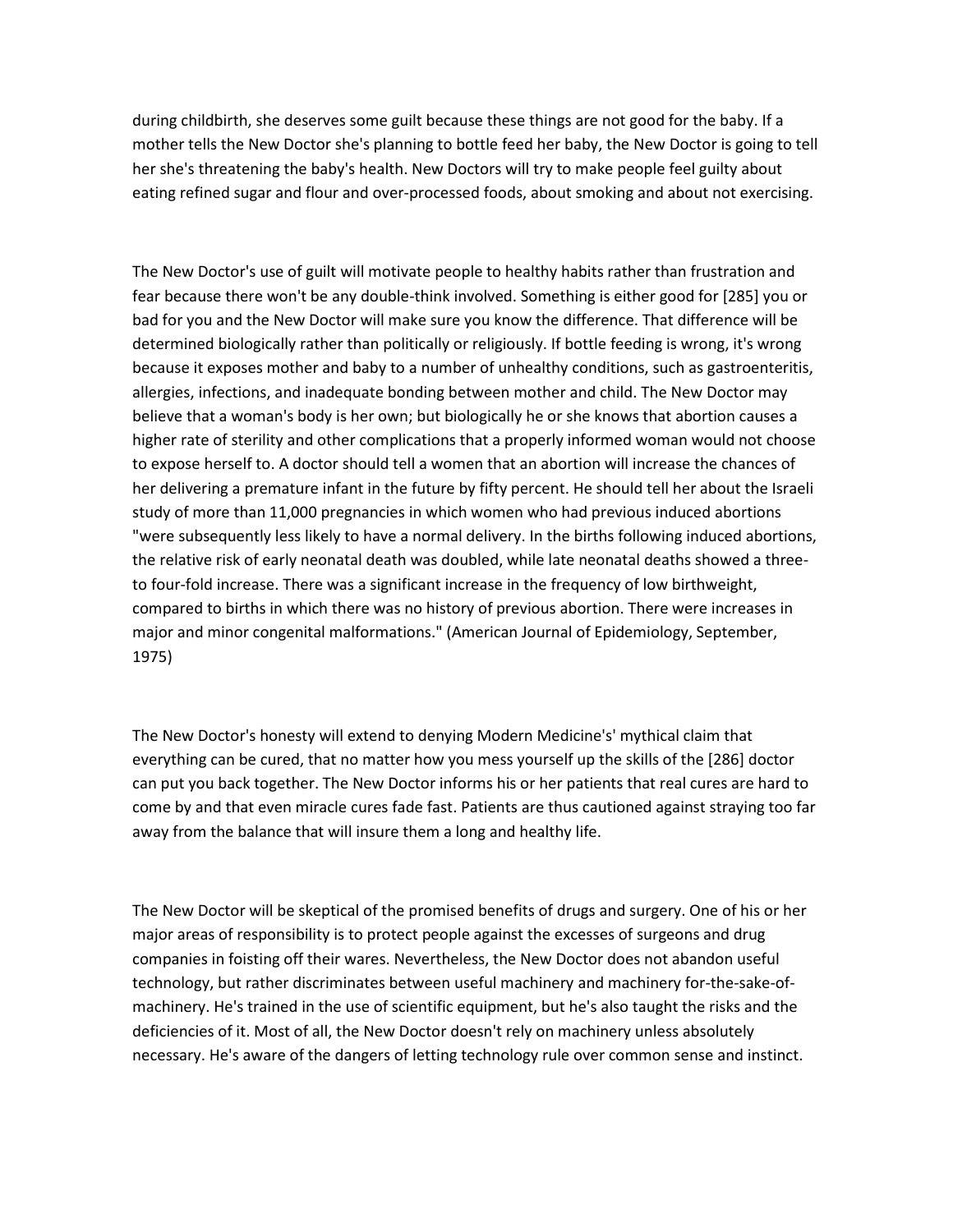Since he will reject much of Modern Medicine's machinery the New Doctor is knowledgeable in unorthodox methods of treating disease, including nutritional therapy, acupuncture, kinesiology, chiropractic, homeopathy, and others.

One of the primary activities of the New Doctor is to protect patients against the excesses of specialists. New Doctors will be antagonists to the specialists: they'll make their patients feel guilty about going to a specialist and endangering themselves without justification. Instead of viewing the patient as a collection [287] of symptoms localized in a single spot, the New Doctor will see the whole person as the context and possible cause for disease.

Eventually, in the light of ethics, iatrogenic considerations and exposure, and generalist education of doctors, the specialties will largely disappear. If the hospital addiction can be licked early in life - - at birth -- it will not become a habit later in life. Home delivery of babies will cause the disappearance of ninety-five percent of obstetrics and gynecology. As the failure of psychiatric chemotherapy, psycho-surgery, electroshock therapy, analysis, and most counseling is exposed - in favor of strong familial, friendship, self-esteem support networks -- most of psychiatry will disappear. Internal medicine will go under with its highly lucrative recruiting practices: annual exams, screening for hypertension, and drug therapies for diseases that can be treated naturally. Surgery will mostly disappear as people learn to refuse to let doctors mutilate them for no particularlv good reason -- and. as they are able to find more and more New Doctors who will treat them without surgery. The entire field of orthodox oncology will disappear as chemotherapy, surgery, and radiation for cancer are revealed as fundamentally irrational and scientifically unsupportable. Pediatrics. of course, will disappear as more and more mothers are encouraged to breastfeed their babies.

The New Doctor is committed not only to putting the specialists out of business, but to putting himself out of business as well. Doctors [288] used to say they were in business to put themselves out of business, but it was only a slogan. Now you don t even hear them saying it anymore. But the New Doctor will back up his commitment with action. He or she will teach people how to keep themselves healthy and how to restore health and balance without the aid of a professional. While the New Doctor knows there will always be a need for doctors, the doctor's role in the person's health will diminish to the point where it might not be a bad idea if doctors had another way to earn a living besides practicing medicine. One thing is certain, if every doctor were a New Doctor, we would need far fewer doctors and medical care would not be the outsized behemoth in people's lives that it is today.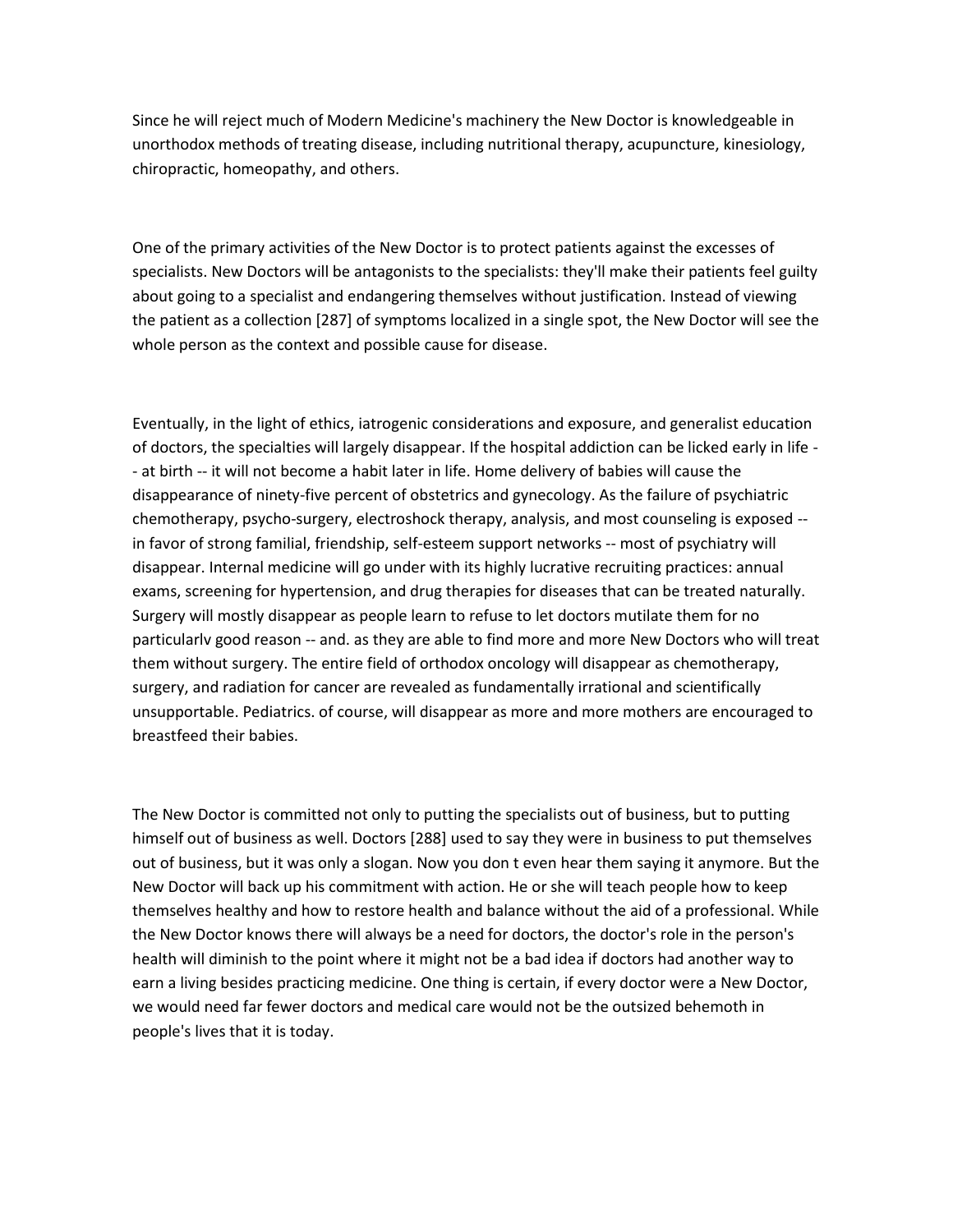The New Doctor must be prepared for courageous behavior, which means doing what has to be done even though it means giving up the wealth, power, and status associated with being a conventional physician. I don't think we'll have any trouble instilling courage in New Doctors. The ones I've met -- as both doctors and doctors-to-be -- seem to come equipped with both courage and the cunning to defend themselves. I met a young doctor recently who had quit his formal medical education as soon as he was eligible for a license -- immediately after his internship. I asked him where he was licensed, and he told me in five states. He said he anticipated having trouble with the medical establishment, so he's prepared if they start taking his license away. [289] Smartest fellow I've met in a long time. The New Doctor knows what he has to do to survive long enough to work himself out of business.

Obviously, the New Doctor exists despite his or her medical education rather than because of it. With this in mind, I and a number of my colleagues have created a blueprint for the New Medical School, which is now actively seeking state approval and looking forward to taking on its first class of New Doctors-to-be.

The education of the New Doctor will include not only medical and clinical sciences but ethics and literature as well. All students in the New Medical School will be shown how human behavior relates to health and disease. New Doctors will be trained to comnunicate by means of the written as well as the spoken word. They also will learn the basic techniques and social implications of other media, such as television. New Doctors must not only be able to communicate effectively with the community, but they must be aware of the processes by which they and their patients are influenced. Since legal procedures are important not only to the doctor's protection of his practice but to the protection of his patients as well, New Doctors will learn to deal with lawyers and the law.

The New Medical School will have a Department of Ethics and Justice. A community's concept of justice determines the health of its members in terms of life expectancy, infant mortality, morbidity statistics, and quality of [290] medical care. Theoretical economic structures are irrelevant. A free enterprise system saturated with justice can provide good medical care, while a socialized medical system devoid of justice can provide deadly medical care. An immoral society that sets arbitrary limits on technological achievements can be harmful, while a moral society that strives for the best that technology has to offer can produce healthy people. In our Department of Ethics, the traditional medical disciplines will be required to expose their material to the fight of various ethical systems: Jewish, Christian, Hindu, Islamic, utilitarian, situational, etc.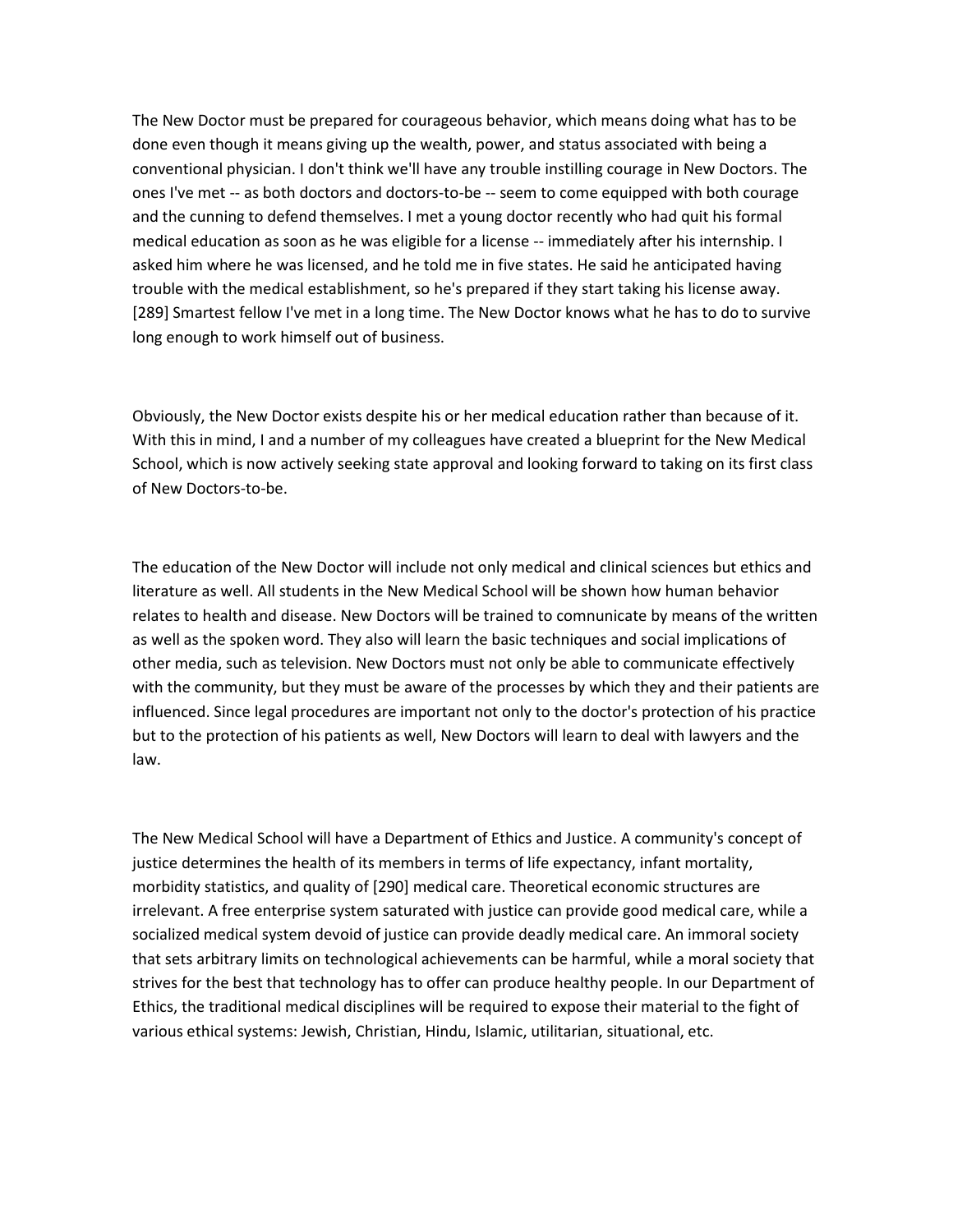The New Medical School will have a very strong Department of Iatrogenic Disease. In this department all medical disciplines and specialties will be required to demonstrate how their methods can produce disease and disability. Doctors and professors will be paid to find out how medical care does more harm than good, and how proposed new treatments might prove harmful.

Instead of the New Medical School providing the same specialist-encouraging instruction and role models that conventional schools do, it will stress generalism. The New Medical School will be an open form of ideas on healing. Students will be taught not only by medical doctors, but by osteopaths and chiropractors and naturopaths and nutritionists. We don't want the New Doctors to learn about these ideas and practices as if they were abstract [291] academic principles. We want them to see them practiced firsthand.

The New Doctor will be educated in methods and principles that do not become obsolete every few years. Once the fifty-to-ninety percent of what is now being taught is rejected as either wrong, outdated or irrelevant, we will have enough time to teach what has to be taught, such as fundamentals of diagnosis and prognosis.

The New Medical School will begin producing New Doctors by selecting a different kind of person to be a student. Students who score highly on traditional medical school entrance exams tend to be too compulsively achivement-oriented. They lose contact with the genuine goals of medicine and become wrapped up in competition and in the application of technology to subdue rather than restore the balance of Nature. The New Medical School will downplay quantitative tests and look for people who are comfortable being with people rather than doing something for or to them. We don't want insecure people with so little self-esteem that they always need to be proving themselves by challenging their peers and defending their status. Such characters are unhealthy to those around them as well as to themselves.

To help avoid the social pathology that seems to affect physicians as a group, the New Medical School will concern itself with supporting and strengthening the family life of [292] each New Doctor. We will encourage students to marry and have families, because we want them to experience their profession from both sides, as real people. The New Doctor will also have strong roots in the community, since the local culture of a people is always a factor in health and disease.

I remember some years back I was asked to give the speech to incoming medical students at a medical school. The title of my talk was "How to Survive Medical School." I gave them a number of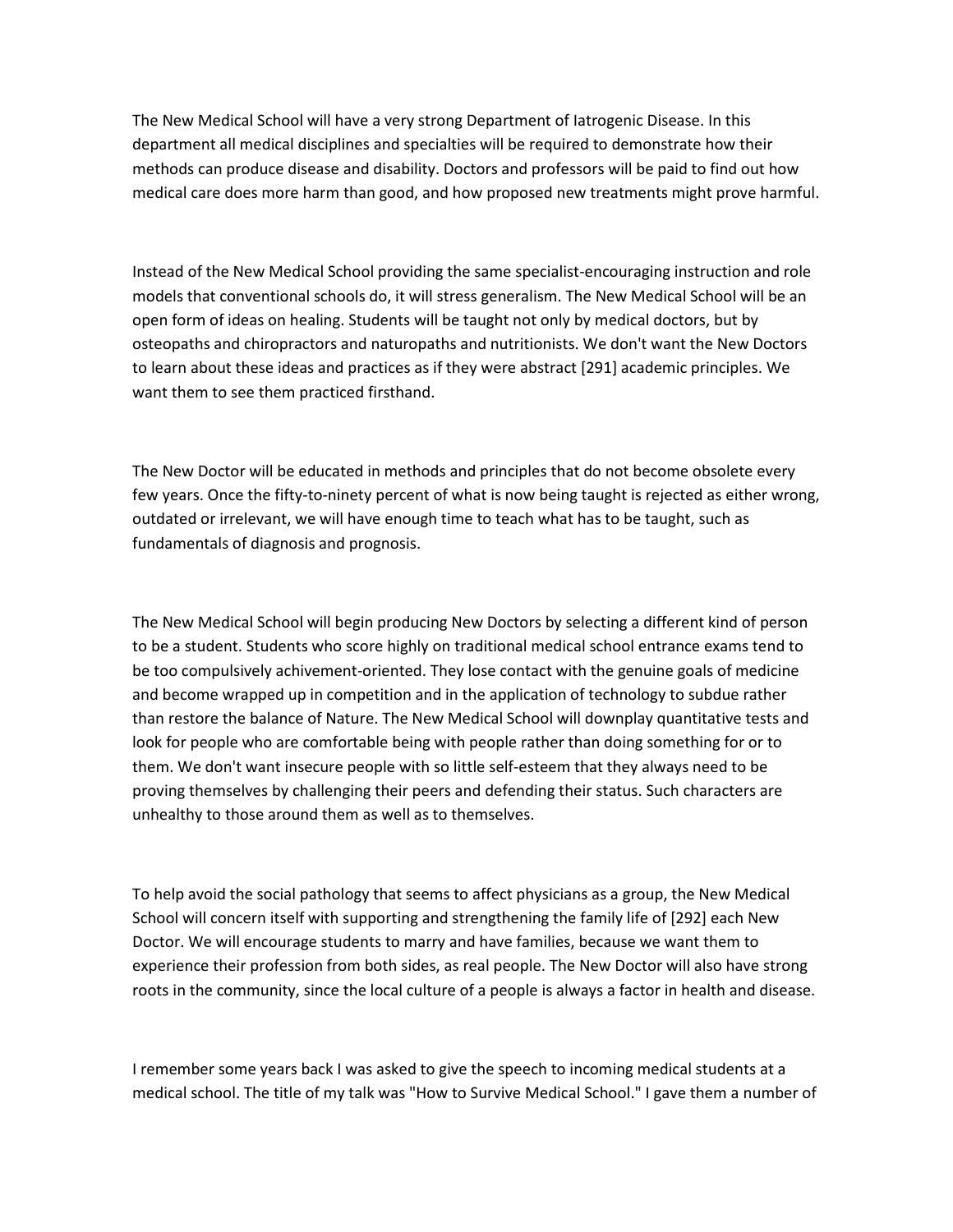rules, one of which was to stay close to your farmily and to people you knew before medical school. Stay close to people who are not doctors and not studying to be doctors. Don't work too hard. Dont' try for A's. It's almost impossible to get kicked out of medical school, so you might as well just slide through. Make a major investment in your education, but not an exclusive one. Not an investment to the exclusion of the rest of your life.

After I finished, the dean of the school got up and said he agreed with everything I said, but that the students should always remember that when you enter medicine you are entering a new life!

Students at the New Medical school will be taught in a different manner, too. Their relationship to the faculty will be as graduate students actively involved in the shudy of a discipline rather than as passive recipients of trade school training. The New Medical School will not be a research institution or a hospital. It [293] will be a school. Students will be assigned to teachers, not to hospitals. The teaching format will be by preceptorship or professional apprenticeship. Students will take responsibility for their own education.

When those young men and women are graduated you won't have any trouble distinguishing them from the rest of the pack. For in preparing the state application form for our New Medical School, we visited a number of other medical schools. One of them was a new school in a small community in southern Illinois. After they had finished showing us all they had accomplished, we asked the directors one question: If you were to mix your graduates with a bunch of Harvard Medical School graduates, would you be able to tell them apart? The answer was "No, you wouldn't, because our students are indistinguishable from those at Harvard."

We then decided that we wanted nothing further to do with that school. Our students are going to be easily identifiable:

Their first rule is going to be First, Do No Harm.

Footnote

Footnote from page [242]: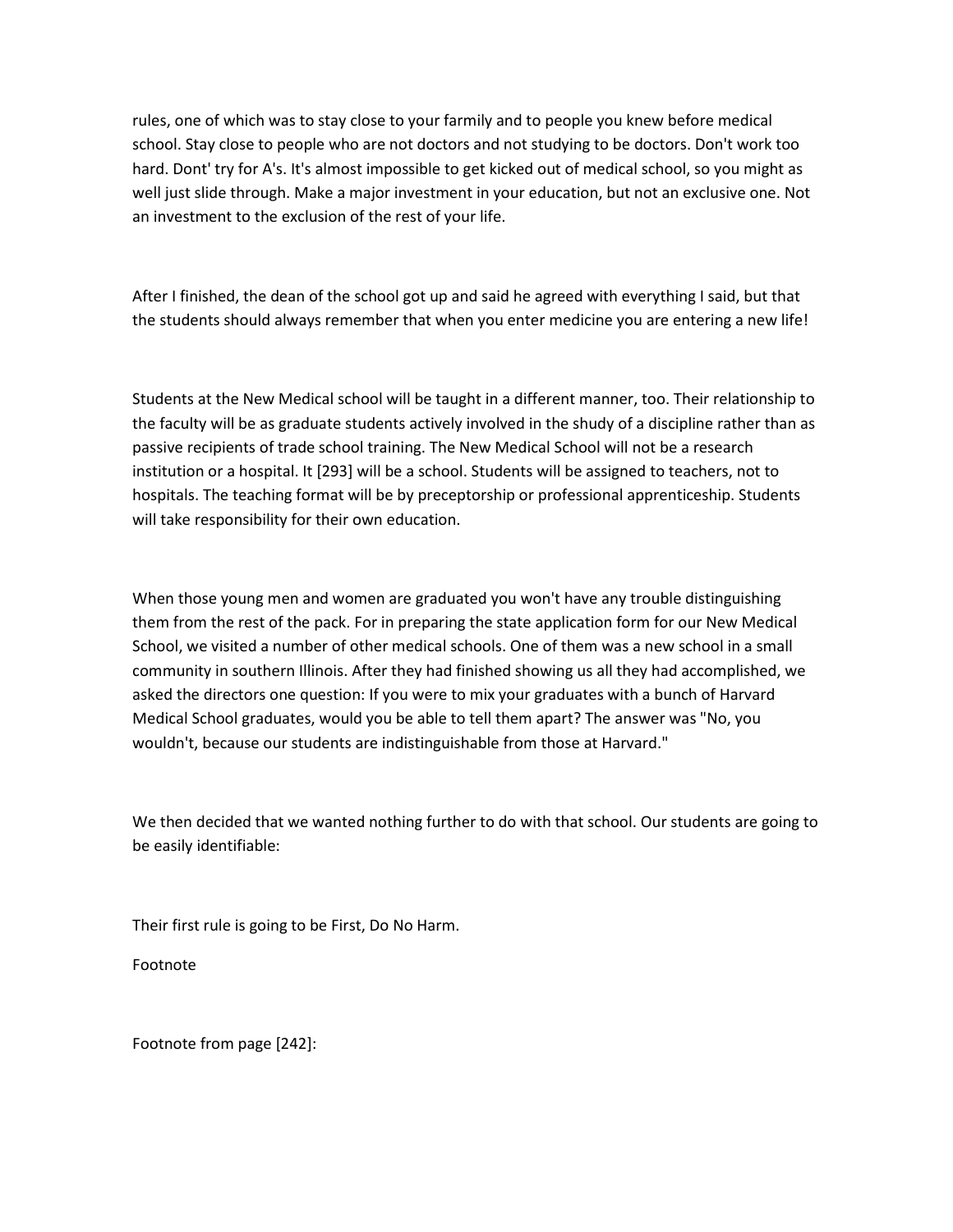Modern Medicine has grown so corrupt that not only does its Vision fail to inspire faith and devotion, but its sacraments and symbols cannot move people to a better life. So Modern Medicine has started to become more than defensive. It must rely on force to maintain itself and grow. As its spiritual authority has diminished Modern Medicine has grown more oppressive and violent. What was once the option of a free people is becoming an enforced obligation.

We have a Medical Inquisition.

The first, seemingly innocuous, sign of an inquisition is the selling of indulgences. By promoting the selling of indulgences, a church admits that it has lost any rightful claim on people's imaginations and hearts. When you can buy your blessings, a religion motivates you not to good works but to whatever will allow you to purchase your place in "heaven."

The Church of Modern Medicine passed that point long ago. Medical insurance is the doctor's version of indulgences. Whereas most traditional religions never demanded more than ten percent, the Church of Modern Medicine's price tag on it's blessings and sacraments increases faster than anything else in the marketplace. You buy future blessings because Modern Medicine tacitly admits it can't maintain your health, so you're going to need these blessings someday. This lets the doctor off the hook and puts you on it. The doctor can't lose and you can't win, because you're tricked into believing that you're going to get sick no matter what you do. What a way to go through life! What a spiritual inspiration! Besides, medical insurance has accomplished little in terms of protecting the patient. After all, considering the deductibles, a hospitalized patient today is likely to spend just as much money a few decades ago before insurance. The almost exclusive effect of medical insurance has been to enhance the income of the providers.

Like the medieval Inqusition, the Medical Inquisition assumes you're guilty. External acts of health will not sway your doctor. The fact that you can run marathon distances will only make your doctor suspicious of you, and won't convince him that you're healthy. He's more likely to warn you against hurting yourself. Also like the medieval Inquisition, all your business with the Church is secret -- even from you. Try getting copies of your medical records.

The medieval Inquisition was not accountable for its actions. Neither is the Medical Inquisition. If the medieval Inquisition executed or tortured a witness to death, no matter. There was probably something sinful about him anyway. If in the course of your treatment your doctor kills you because of stupidity, negligence, or just plain malevolence, your family will need the best lawyer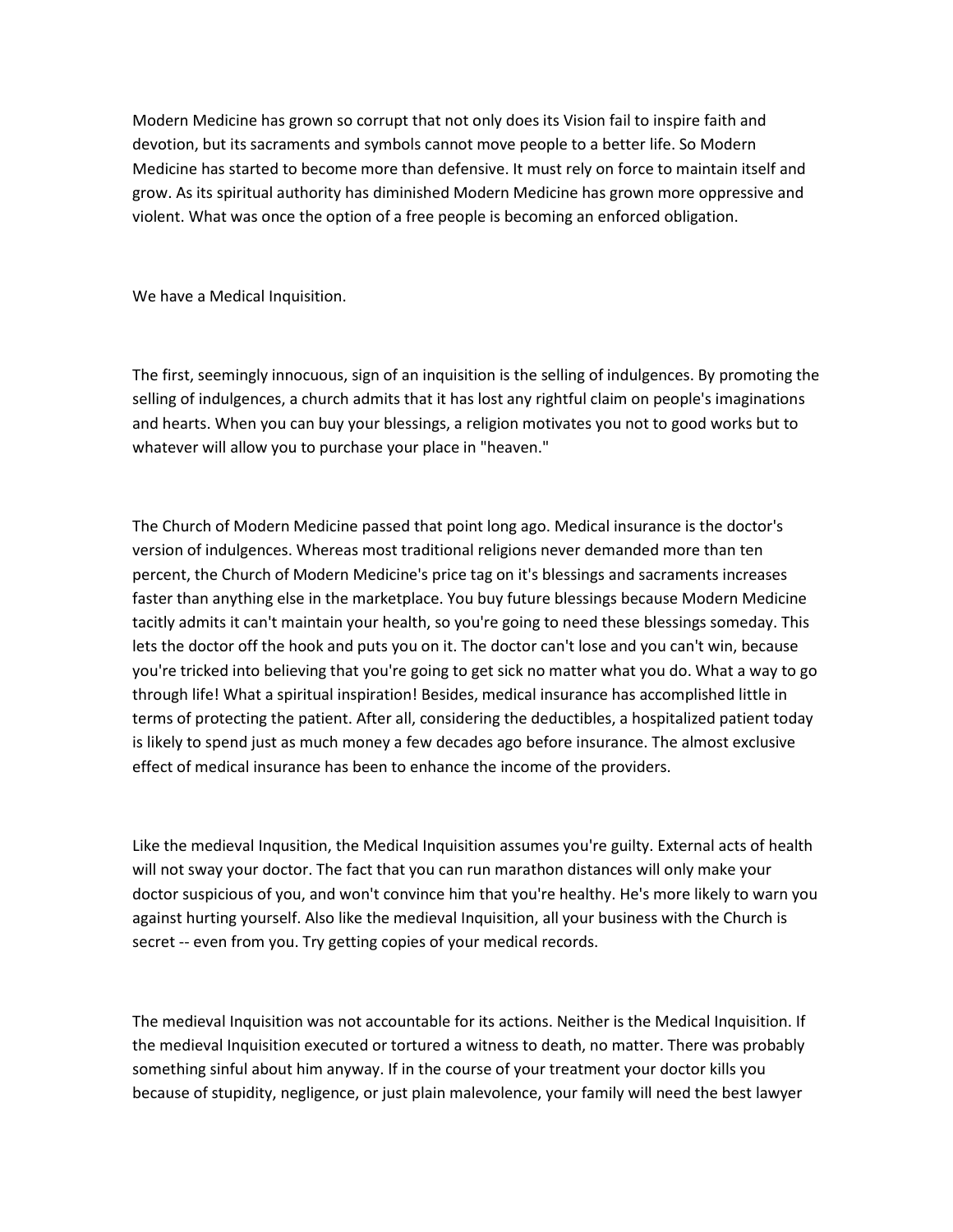money can buy to have a chance of getting justice. If your doctor kills you because the recognized sacred treatment he uses on you is bogus though no one will admit it, then the best lawyer in the won't be able to get justice. This happens thousands of times each day.

Most people have some idea of the dictionary definition of the Inquisition; the detection and punishment of heretics. What isn't obvious in the definition is that the Inquisition was actually a very effective tool for enforcing Church laws and maintaining the Church as a cultural and political force. The effect was to keep the Church a potent force in people's lives and the life of the culture. You just couldn't get from one end of life or society to the other without paying your dues to the Church.

Try getting from one end of life to the other without paying your dues to Modern Medicine. No one passes through without being dipped or splashed with the already mentioned four holy Waters of Modern Medicine: immunizations, fluoridated water, intravenous fluids, and silver nitrate. All four of these substances are of questionable safety and value -- objectively speaking. Nevertheless, Modern Medicine has elevated them to the sacred. To the faithful, not only do these substances carry great power, but it is "taboo" to question or tamper with them. They are to be treated only with reverence, and they are maintained in their holiness by civil law as well as the Church of Medicine's law.

An Inquisition makes it easier for a church to discredit and disenfranchise competing churches, simply by declaring the competition's rituals to be heresy. Any group of people, ideas, or practices that can affect health is attacked, including traditional religions and the family.

The Inquisition gives Modern Medicine the power it needs to prosecute the competition with the force of law behind it. If a doctor "suspects" a child had been the victim of child abuse, the state has given the doctor the power to incarcerate the child in the hospital. What is there to prevent the doctor from suspecting child abuse in any number of situations where the doctor's power is threatened? A lot of people are currently getting around the immunization laws by forging the records or by taking advantage of slack enforcement by school officials. What would happen if both sides got tough at the same time. If the parents publicly refused to submit and the school refused to admit? What's to stop the doctors from accusing the parents of child abuse and taking the children away from them, or, at least, fining them punitively?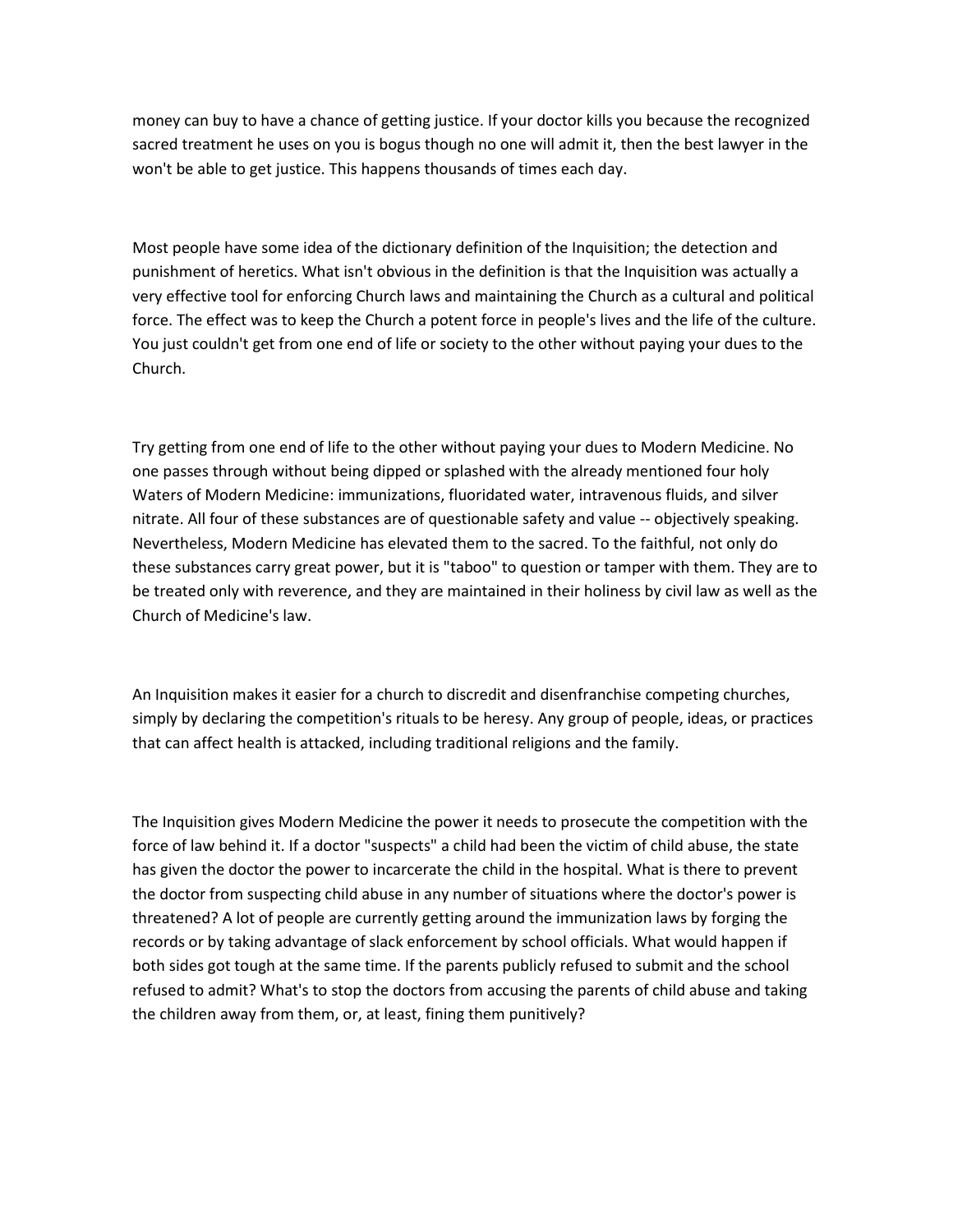In return for the power granted the Inquisition by the state, Modern Medicine does an enormous favor for the state by medicalizing problems that are not medical at all. As John McKnight, Professor of Communications Studies and Associate Director of the Center for Urban Affairs at Northwestern University, has said in his essay "The Medicalization of Politics," "The essential function of medicine is the medicalization of politics through the propagation of therapeutic ideology. This ideology, stripped of its mystifying symbols, is a simple triadic credo:

1. The basic problem is you. 2. The resolution of your problem is my professional control. 3. My control is your help.

"The essence of the ideology is its capacity to hide control behind the magic cloak of therapeutic help. Thus, medicine is the paradigm for modernized domination. Indeed, its cultural hegemony is so potent that the very meaning of politics is being redefined. Politics is (usually) interactive -- the debate of citizens regarding purpose, value, and power. Medicalized politics is unilateral -- the decision of the helpers' in behalf of the helped."

Bibliography

I have purposely omitted references from the text itself or in footnotes for three reasons:

1. To avoid interfering with the reader's concentration on the book itself.

2. In the belief that the major ideas in the book can stand on common sense, independently of the reference sources.

3. Documentation of the failure of American medicine is, in 1979, widely publicized and wellknown.

Nevertheless, for those who are interested in those sources which support my book, I recommend about 100 hours of reading: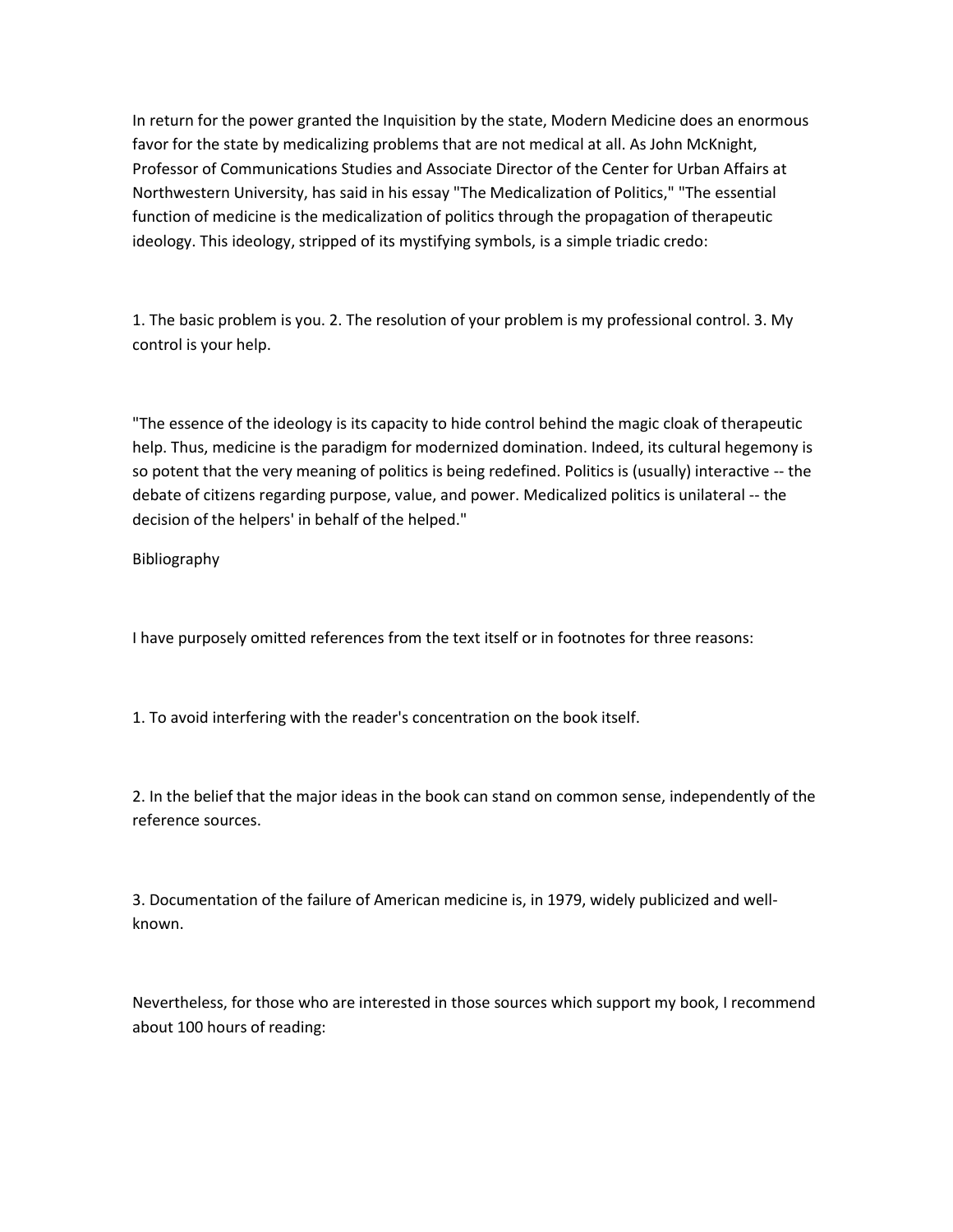1. There are dozens of anti-doctor books easily available. My favorites, from the standpoint [296] of comprehensive documentation and literary elegance are:

"The Medicine Men" by Leonard Tushnet, M.D., St.Martin's Press, 1971. (Available through Caveat Emptor, 620 Freeman Street, Orange, N.J. 07050.)

"Medical Nemesis" by Ivan Illich, Pantheon Press, 1976.

"Modern Medical Mistakes" by Edward C. Lambert, M.D., Indiana University Press, 1978.

[Further references to (2) critiques of modern preventive medicine (3) critiques of psychiatry and psychoanalysis (4) references on ethics and its relation to medicine [297] (5) his monthly subscription newsletter "The Peoples Doctor" and (6) Prenatal Care, Childbirth and Infant feeding and mothering organizations.]

Index

### A

Annual physicals, lack of necessity for, 34-37 Anti-arthritis drugs, dangers of, 67-68 Antibiotics, unnecessary administration of, 53-56 Antihypertension drugs, dangers of, 65-67 Aspirin, dangerous side effects of, 79 Atromid S, dangers of, 39

B Birth control pills, dangers of, 63-64 Birthing rooms in hospitals, 139-40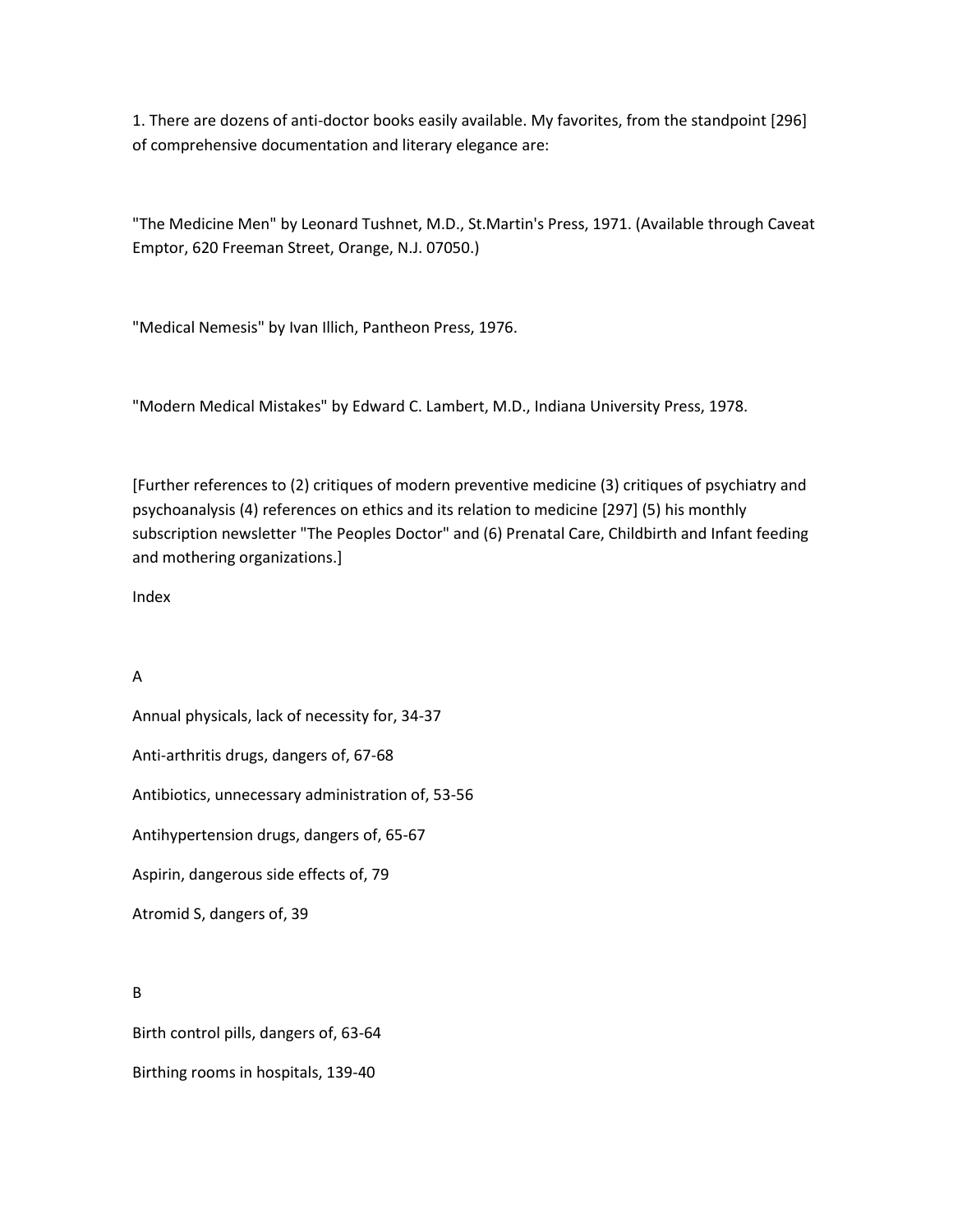Blackburn, Dr. George L. 127 [300] Borek, Dr. Ernest, 204 Breastfeeding, advantages of, 155-58 Burt, Cyril, 206 Butazolidin alka, 68-69

### C

Caesarian deliveries and hyaline membrane disease, 98-100 Caesarian deliveries and postoperative complications, 99 Caesarian deliveries, epidemic of, 97-98 Caesarian delivery and its link to child abuse, 154 Cancer surgery, 103-04 "Case of the Midwife Toad, The," 205 Chloromycetin, dangers of, 52-53 Chloromycetin, unwarranted administration of, 53 Circumcision, lack of need for outside of a religious framework, 108 Coronary bypass surgery, frequent ineffectuality of, 101-O3 Cylert, 69 Cystoscopy, misuse of, 34

# D

Death, modern medicine's attitude toward, 191-92 DES, dangers of, 6l-63 DES, effects of administration to pregnant women, 11 Dexadrine, 69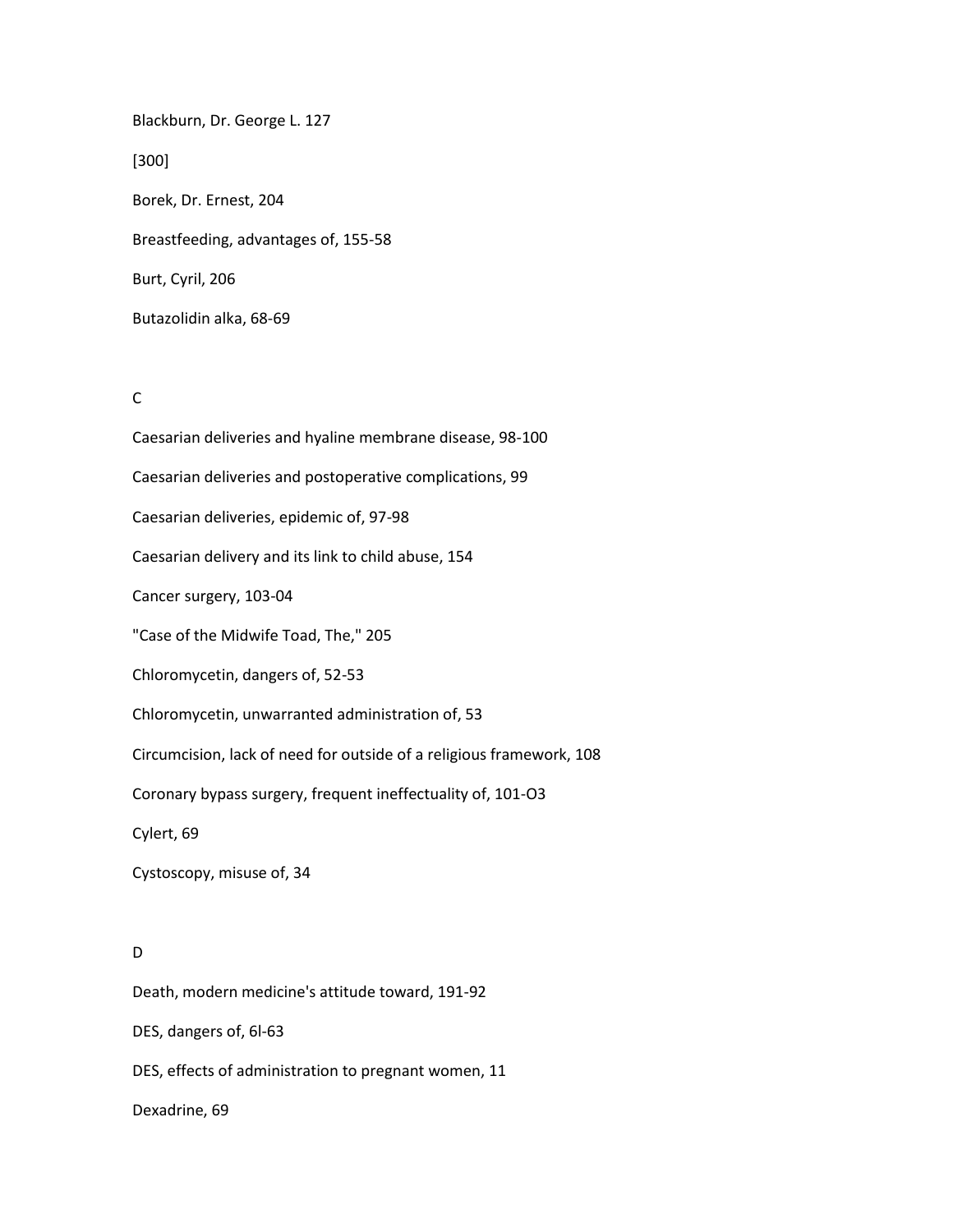Diethylstibesterol, See DES Doctors as spreaders of disease, 120-22 Drug and alcohol abuse by doctors, 207-09 Drug combinations, dangers of, 81-82 Drug Evaluations, 8l Drugs and pregnancy, 78 Drugs with side eftects the same as their indications, 82 [301]

#### E

Ebert, Dr. Robert H., 203

EEGs, questionable reliability of, 25

EKGs, unnecessary use of, 23-26

Episiotomy, lack of necessity for, 96

Epstein, Dr. Samuel S., 203

## F

Feingold, Dr. Ben, 88 Feingold Diet for hyperactive children, 88-89 Fetal monitoring, dangers of, 97-98

## G

Green, Dr. David, 130

Guillain-Barre syndrome, 235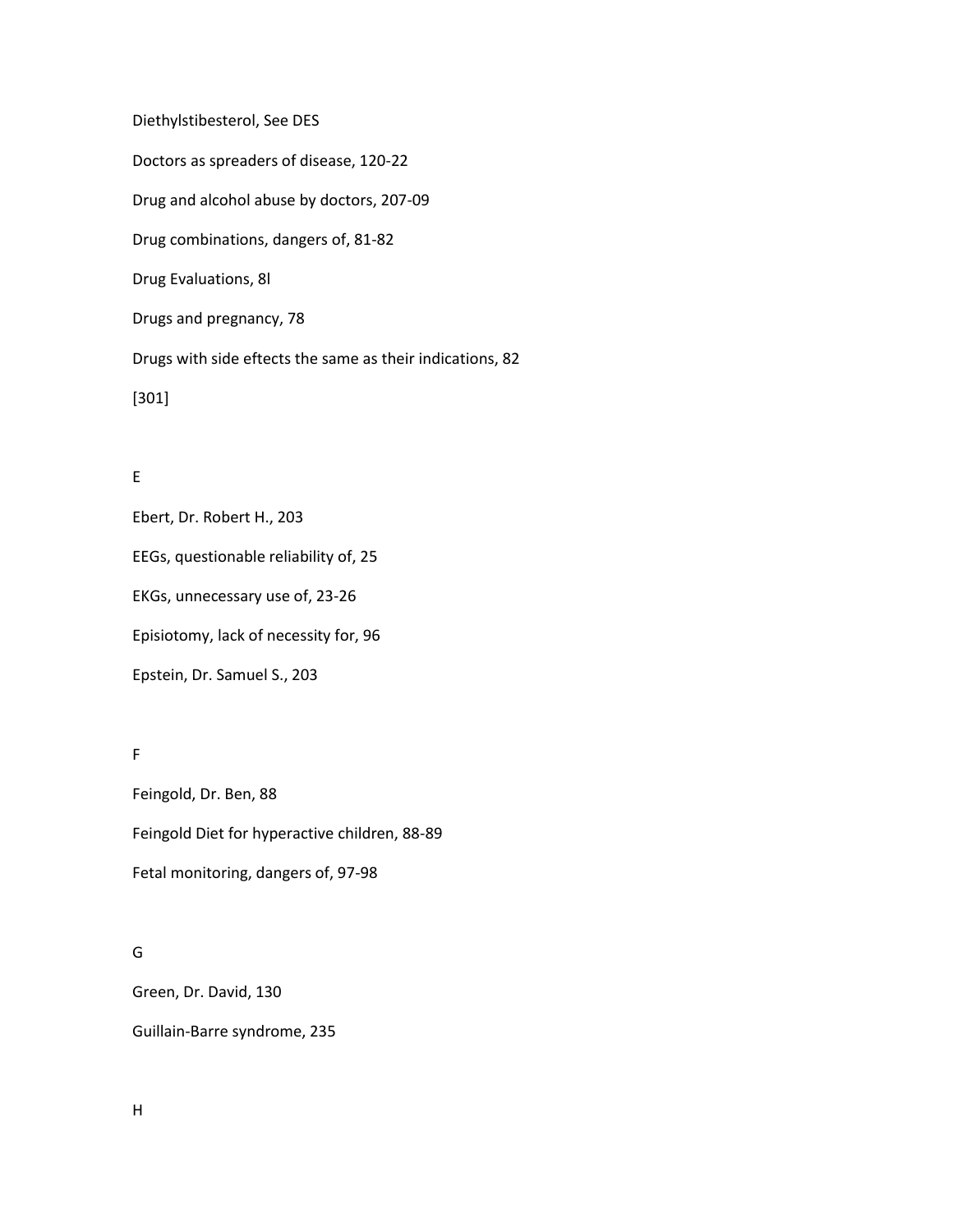"Hazards of Medicaions," 82

Herbst, Dr. Arthur L., 61-62

Homosexuality, modern medicine's attitude toward, 188

Hospices, lack of a need for, 196

Hospital accidents, 124-26

Hospital accreditation, 133-34

Hospital birthing room, 139-40

Hospital malnutrition, 127

Hospital mixups, 123-25

Hospital-acquired infection, high incidence of, 122

Hospitalization, effects on chlldren, 129-30

Hospitalization, effects on the elderly, 131

Hospitalization, having a relative or friend with you, 144-47

Hospitalization, tactics for avoiding, 139-41

Hospitals, lack of cleanliness in, 118-23

Hospitals, psychologcal effects of, 127-31

Hyaline membrane disease, high incidence of in Caesarian-delivered babies, 99-100

Hyperactivity drugs, alternatives to, 87-88

[302]

Hyperactivity drugs, dangers of, 70-71

Hyperactivity drugs, unnecessary use of on children diagnosed as hyperactive, 69-71

Hysterectomy, unnecessary numbers of, 94

I

Iatrogenocide, 186

Immunizations, dangers of, 232-35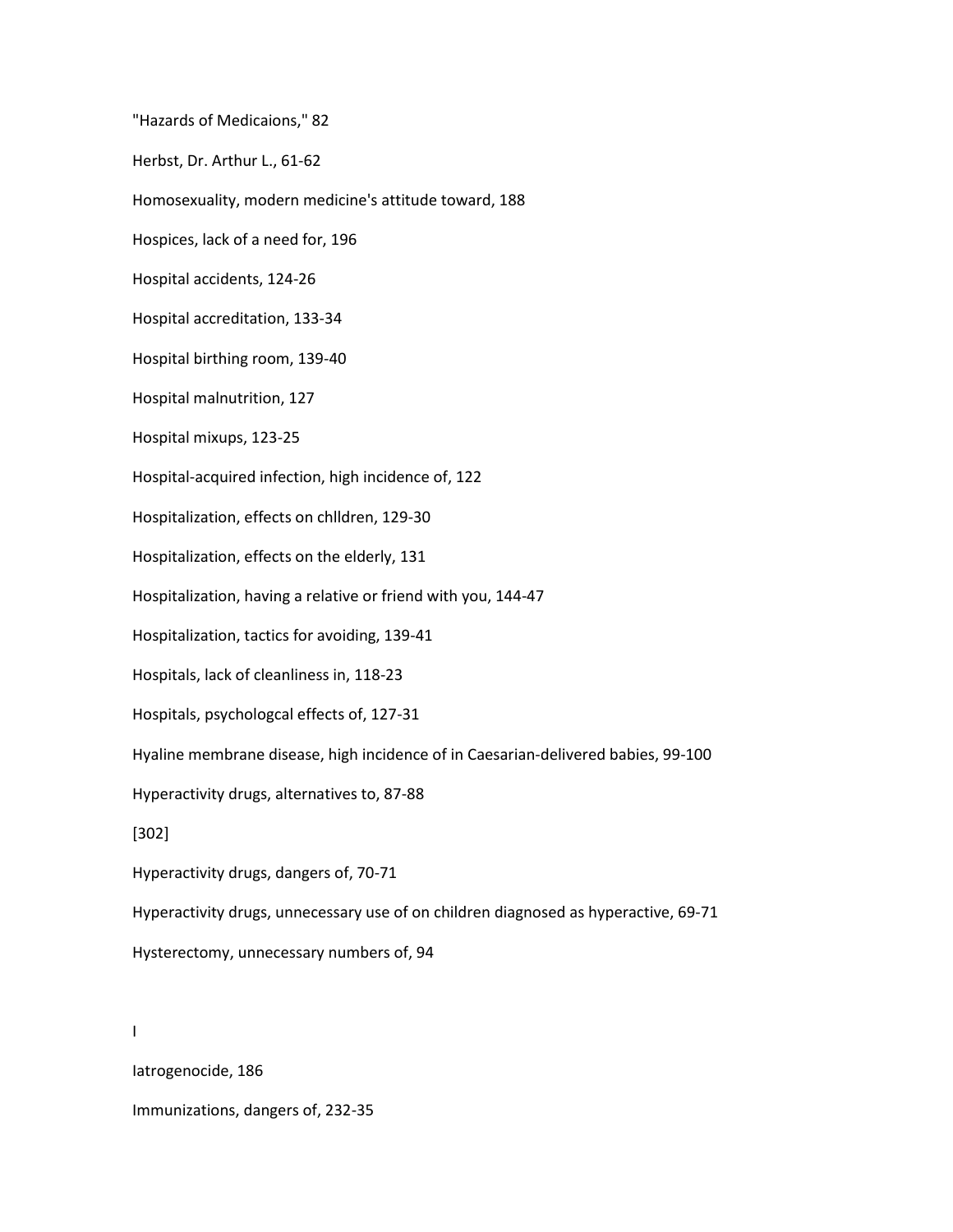Indocin, 63

Induced deliveries, dangers of, 99-100

#### J

Jacobs, Dr. Leo I., 281

### K

Kamin, Leon, 2O6

Kammerer, Paul, 205

### L

La Leche League, 179 Lab tests, frequent inaccuracies in, 29-30 Lundeen, Evelyn, 156 Luria, Salvadore E., 2O4

### M

Malnutrition in hospital patients, 127-28 Masturbation, modern medicine's attitude, 189 McKnight, John, 276 Mendel, Gregor, 205 Menopausal estrogens, dangers of, 64 Motrin, 68 Mysteclin, 203 N Nalfon, 68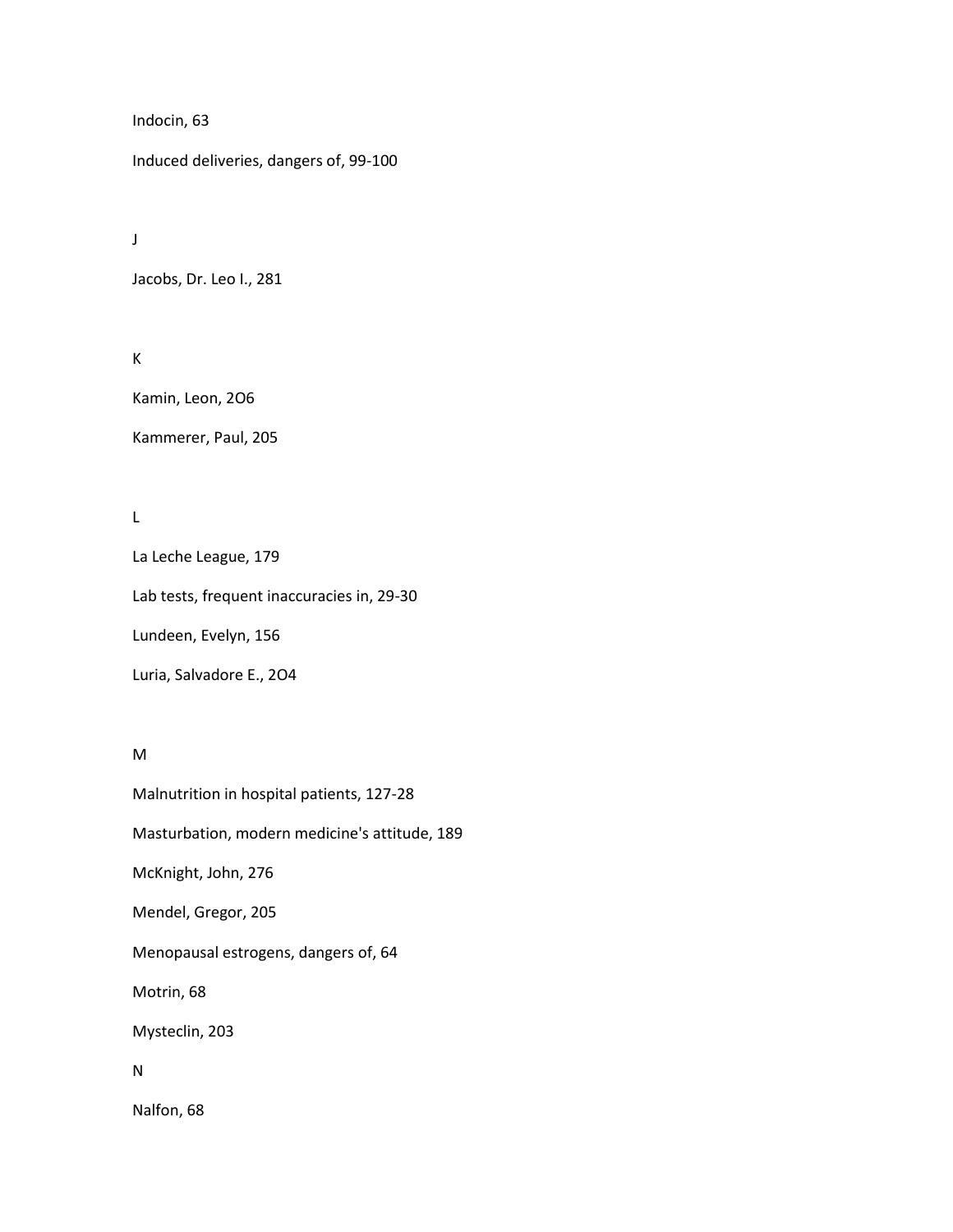Naprosyn, 68-69

[303]

Nutrition, importance in health, 76-78

Nutrition in hospitals, 126-28

#### O

Oxygen therapy for premature infants and the risk of retrolenta fibroplasia, 11-12

#### P

Pauling, Linus, 252

Penicillin, dangerous side effects of, 52

Penicillin, unnecessary use of. 52-53

Potentiating effects of drug combinations, 81-82

"Physicians Desk Reference," 79-81

Poudrage, 102

## R

Regular physical examinations, dangers of, 230 Respiratory conditions in premature babies and their treatment with Terramycin, 12 Retrolenta fibroplasian incidence of in infants, subjected to orygen therapy, ll-12 Ritalin, 69 Ritter, Norman R., 203 Roberts, Dr. Richard W., 205 Roemer, Dr. Milton, 186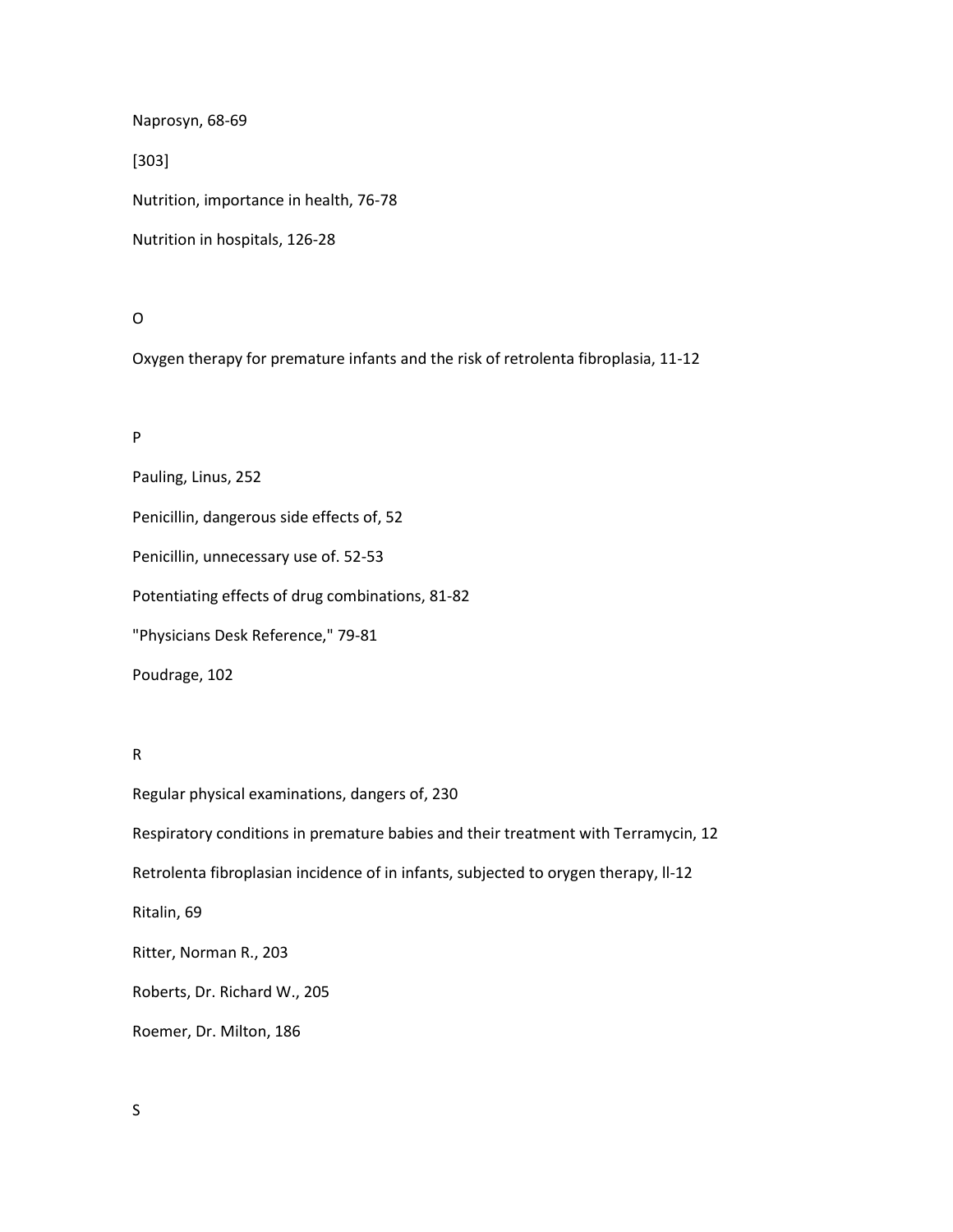Salk, Jonas, 234 Scales, misuse of in pediatrics and obstetrics, 31 Seal, Dr. John, 135 Semmelweis, Dr. lgnaz Philipp, 96 Sickle Cell anemia, 247 Steroid drugs, unnecessary use of, 59-66 Stethoscope, lack of necessity for, 22 Suicide among doctors, high incidence of, 208 Summerlin, Dr. William, 204 [304]

### T

Tay-Sachs disease, 247 Temperature taking, frequent misuse of, 32-33 Terramycin, use of in treating respiratory conditions in premature babies, 12 Tetracycline, undesirable side effects of, 53 Tetracycline, unnecessary administration of, 53 Thomas, Dr. Lewis, 203 Tofranil, 69 Tolectin, 63 Tompson, Marian, 179

Tonsillectomy, unproved usefullness of, 93

V

Valium, 82